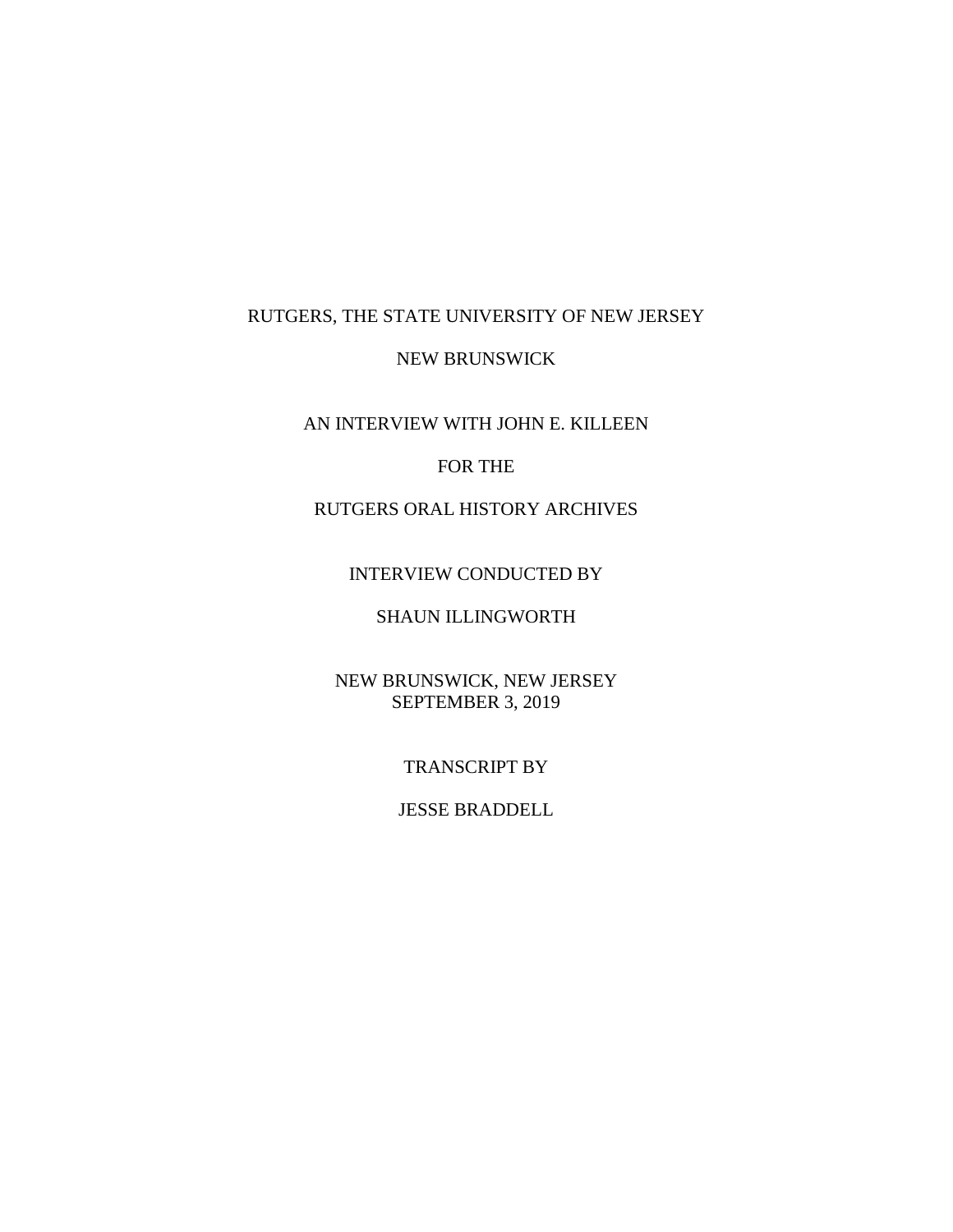Shaun Illingworth: This begins an interview with Colonel John Edward "Jack" Killeen on September 3, 2019, in New Brunswick, New Jersey, with Shaun Illingworth. Thank you very much for coming up today.

John Killeen: It's my pleasure.

SI: Great. To begin, can you tell me where and when you were born?

JK: Yes, I was born in Atlantic City, New Jersey, at the closest hospital, on March 19, 1943.

SI: What were your parents' names?

JK: My father was John Joseph Killeen and my mother was Frances Germon Killeen.

SI: Starting with your father's side of the family, what do you know about your grandparents and how far back the family goes in the Cape May area?

JK: Yes, I'll go two routes, one, the Irish side and the other, the English side. My grandfather's family, my grandmother came from Ireland and I forget what county. My wife knows the county, but I forget. So, she had just come to America. He was born here, first generation Irish-American. He was a business owner, but he's also an alcoholic, so, he lost his business. My father only finished eighth grade and had to go to work to support the mother and two kids and worked as a plumber's assistant and miscellaneous other things before he got to be a State Trooper; more about that later.

On the other side, I'm the fourteenth generation from Cape May, descended from John Howland off the *Mayflower*. One generation went to Long Island, New York; the next generation moved to Cape May. Descendants have been there ever since. So, we've got a long time there in Cape May. My mother's side, as I said, comes from the *Mayflower* side and the others, the Irish, fairly new, coming out of the Potato Famine to the US.

[Editor's Note: John Howland, born in 1592, was an indentured servant who came to North America on the *Mayflower*. He signed the *Mayflower Compact*. He became a freeman, served as selectman, surveyor of highways and deputy governor. He outlived all male *Mayflower* passengers and founded one of the largest progenies in America, with many descendants living in Cape May County. He died in 1673. The Irish Potato Famine, or Great Hunger, occurred when a fungus destroyed the potato crop from 1845 to 1852, exacerbating the impact of British land and economic policies in Ireland. Over one million Irish died due to starvation and millions more emigrated to the United States and elsewhere.]

SI: When you were growing up, were your grandparents still living?

JK: Yes. One grandparent was not. He had committed suicide the day that my mother graduated from high school, kind of trashed that whole thing. The other grandmother lived with my mother and she supported her. The grandmother didn't work, so, my mother supported her.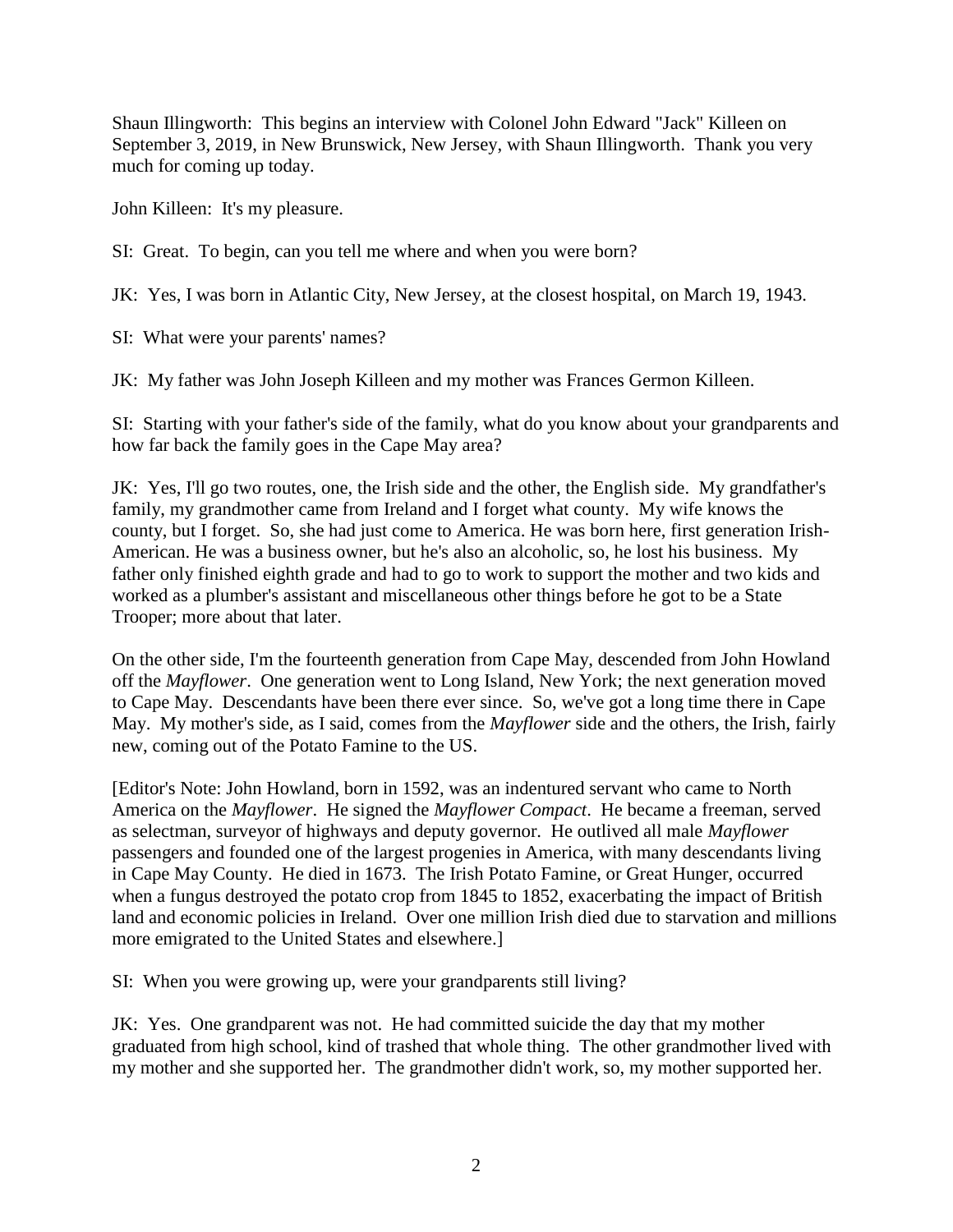The other side, both were alive and one cleaned houses in North Jersey. The other was an alcoholic who worked on and off as a waiter.

At one point, all three of them lived with us. That was an experience. When he would get hurt, sometimes, he'd come live with us and dry out and get all squared away, and then, go back and screw up again. All three of them lived there, so, I knew them all well. They were there periodically.

SI: This is jumping ahead, and it may just be speculation. The experience with your father's father, since your career focused so much on substance abuse in the military, was there any connection there?

JK: I don't think so.

SI: Okay.

JK: No. He was the finest Irish gentleman in the world when he was sober, and then, when he was the drunk, he was a bum.

SI: Oh.

JK: He still worked as a waiter. He was a good man--he just never could beat "John Barleycorn" [slang for alcohol]--but I don't think that had any influence on it. Primarily, I think my main influence on that was working in psychology.

SI: Okay.

JK: Yes.

SI: We will talk more about that later.

JK: Okay, yes.

SI: Your father had to go to work to support his family pretty early.

JK: Finished eighth grade, that was it, yes.

SI: How many years, roughly--you do not have to give me an exact figure, here or anywhere else--do you think he was working before he became a State Trooper?

JK: I think he had to be twenty-one to be a State Trooper, so, it was probably quite a while. I'd say six, seven years of work. Then, he was one of the earlier State Troopers who were hired by General Schwarzkopf, when Schwarzkopf started the State Police. The other General Schwarzkopf's father started the New Jersey State Police.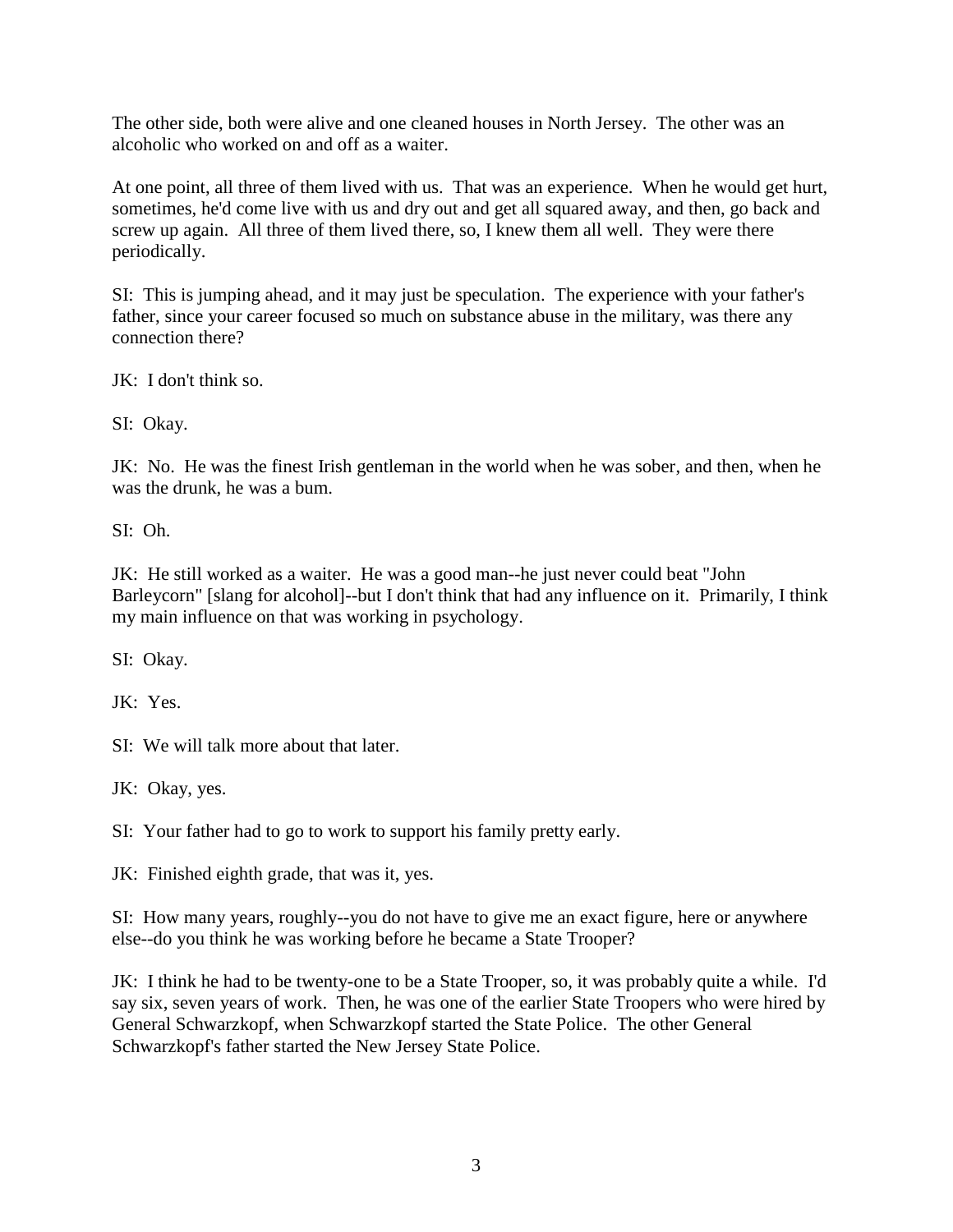[Editor's Note: Herbert Norman Schwarzkopf, Sr. (1895-1958), a West Point graduate, retired from the US Army as a major general. He served as the first Superintendent of the New Jersey State Police from 1921 to 1936. His son, US Army General Herbert Norman Schwarzkopf, Jr. (1934-2012), led all Coalition forces during the Persian Gulf War.]

SI: Yes.

JK: So, he hired my father and he was probably--I forget his badge number--but somewhere around the 400 hundredth State Policeman, started on horseback [Editor's Note: Badge number 476]. He wound up the commander of the southern half of the state and did really well, but, early on, he just was a State Trooper.

SI: Back then, everyone had to live in barracks--is that right?

JK: Yes, and my mother was a secretary during that time. She worked as a commercial secretary, and then, wound up being the secretary for the Cape May County Mosquito Control Commission. That was her main job later on, but both parents were working, so, still not a lot of money. So, I started working about around twelve or thirteen and worked lots of job and learned lots of skills as a result.

SI: Do you know how your parents met?

JK: Yes. She was a secretary and he was investigating an auto theft in the auto dealership where she worked. Somehow, they linked up and that was it, got married and lived in Port Norris for a while when he was stationed there, and then, after that, back in Cape May, even though he worked different stations--Cape May Court House and Hammonton, Mays Landing, some others--that they're still based out of Cape May.

SI: You were born in 1943. Were you one of the younger children?

JK: I was the youngest, yes.

SI: All right.

JK: My sister's about five years older.

SI: They were married for about ten years when they had you.

JK: Yes, yes.

SI: Which is not unusual for the Great Depression, when people put off having children or had fewer children.

JK: Oh, yes.

SI: When you were born, they were in Cape May still.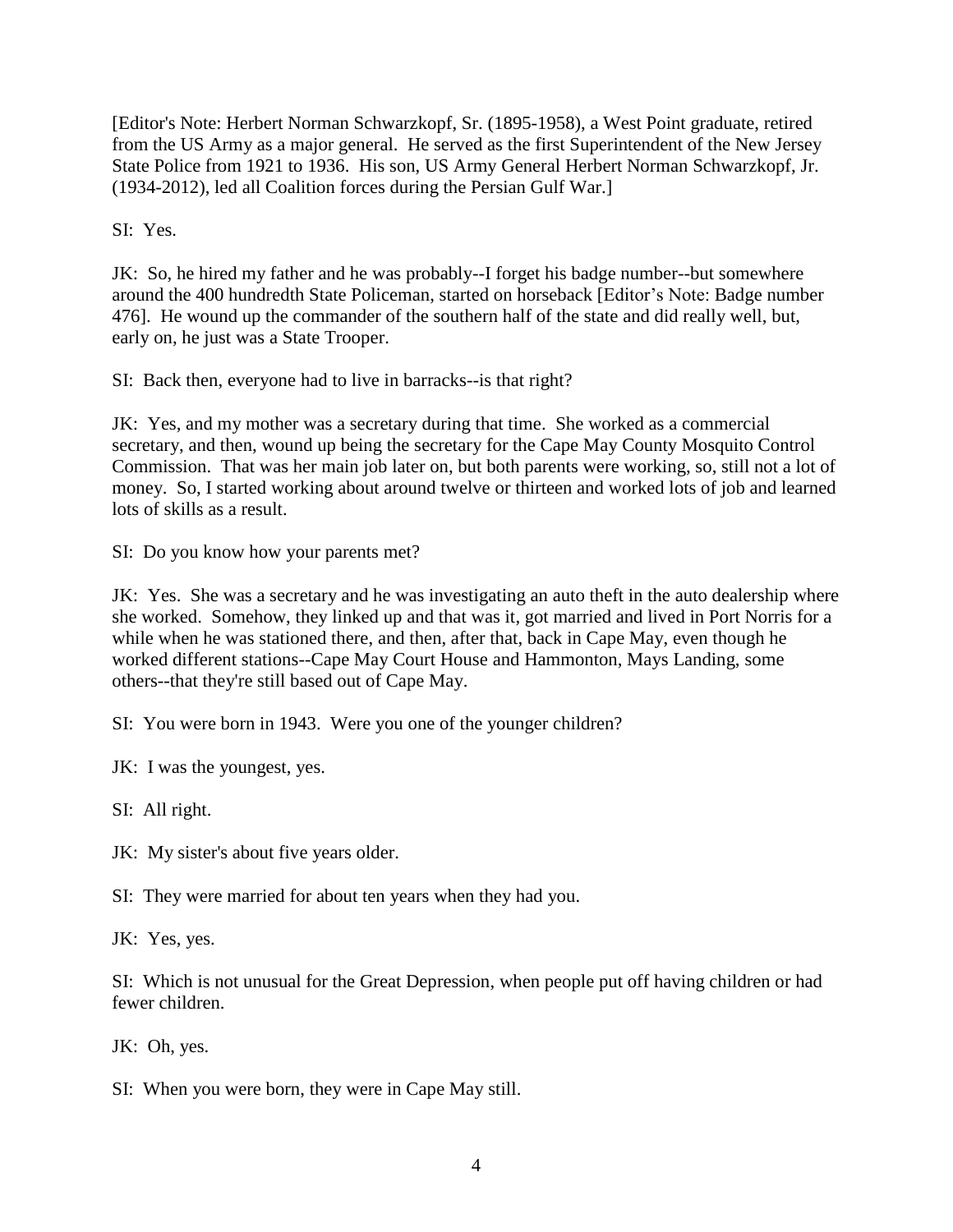JK: Yes, West Cape May, yes.

SI: What are some of your earliest memories about that neighborhood and the town?

JK: I still have the house that I grew up in, moved into there when I was four years old. We used to live in an upstairs apartment. Then, they got a little bit more money and wound up buying an old Victorian house for--I think it was eleven hundred bucks they paid for it back then, during the end of the Depression--and still took them thirty years to pay it off. I've still got the house. That's kind of my "man cave" and den now. [laughter]

SI: Wow.

JK: We've got the fancy house that my wife likes, stay neat and clean there. Then, all my animal heads and my military memorabilia and my guns and all that stuff's in my man cave, in the house I grew up in.

SI: Are they on the same property?

JK: No, they're about two-and-a-half miles apart, three miles apart, yes.

SI: What do you remember about your neighbors and the kind of neighborhood it was?

JK: It was an Irish settlement then. The back side was all black and the area I was in was the working-class Irish. Then, Cape May was where the cottagers and the affluent folks were living. So, we were kind of, mostly, the "worker bees" that supported the resort at that point in time, and Cape May was nowhere near the resort it is now. It was a summer place only and kind of died in the winter.

SI: Would you say the summer tourism trade was much larger then?

JK: No, much smaller, yes.

SI: Much smaller, okay.

JK: Yes, yes. Again, a lot of people were, they called them "shoobies," "shoeboxers," because they didn't have much money, either, so, they'd come to the beach and bring their lunch in shoeboxes and eat on the beach and not spend much money. So, it was a totally different town.

The history of the place is that it used to be where the Presidents spent their summer. It was a super prestigious place, the Congress Hall, which one of my relatives built, as a matter-of-fact, Thomas Hughes, but, then, when they built the railroads, because of the shape of New Jersey, the railroads bypassed it.

When you used to get there by water, then, all the rich folks showed up, but, once they put the railroads in, the railroads didn't come easily to Cape May. So, it went into a bit of a decline, for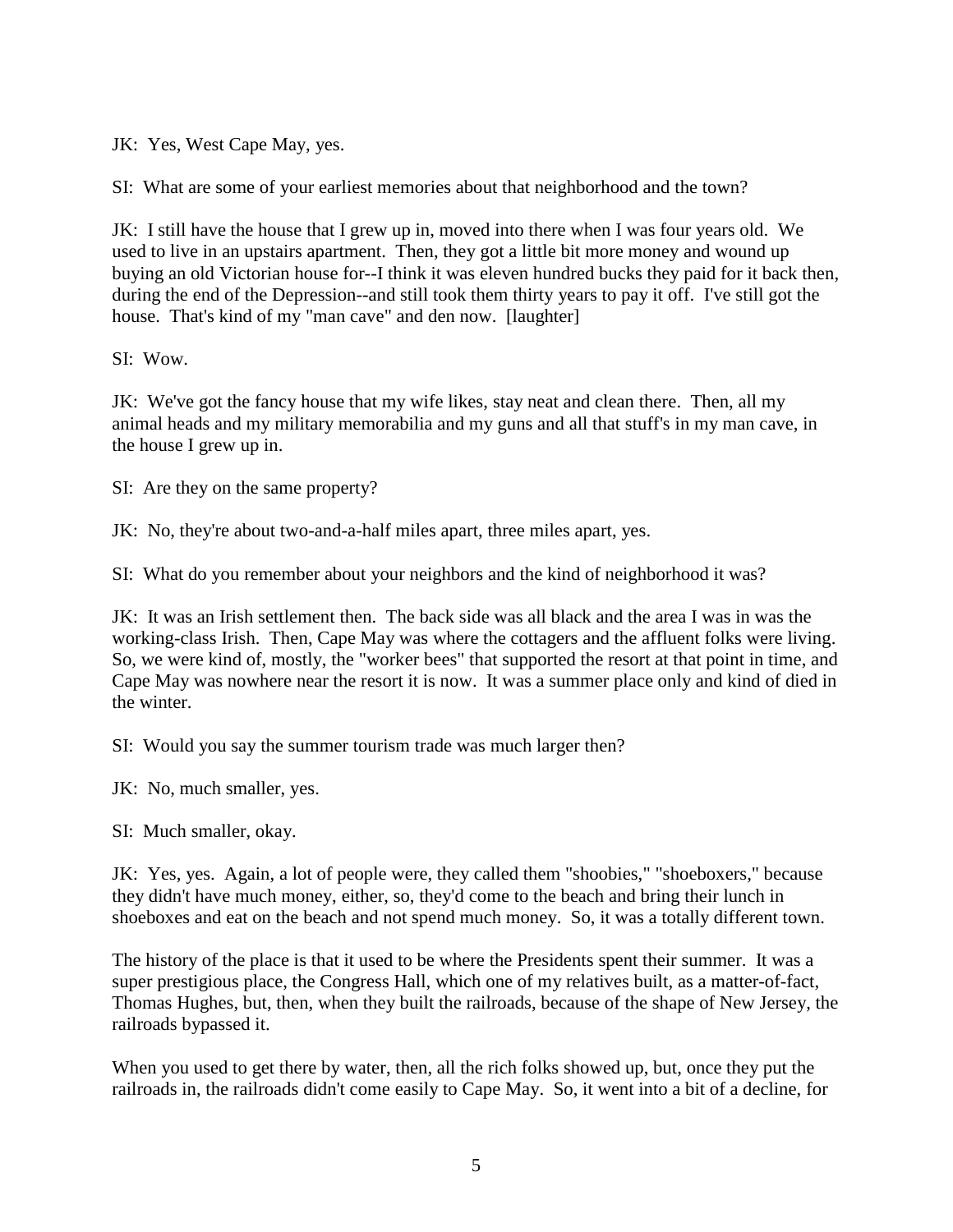the time I was growing up. Then, it got discovered again as the largest collection of Victorian architecture outside of England and a historic place, a National Historic Landmark. All of a sudden, it's busy ten-and-a-half months a year now.

[Editor's Note: Thomas Hughes (1769-1839) served in state government, then, in the US House of Representatives from 1829 to 1833. In 1816, he built Congress Hall, a hotel in Cape May that still exists today. In 1970, Cape May was added to the National Register of Historic Places. In 1976, it was designated as a National Historic Landmark District.]

SI: You mentioned that there was this working-class Irish neighborhood next to an African-American neighborhood.

JK: Yes.

SI: Was there a lot of division or separation in town?

JK: No, it was very tight. In fact, that's what got me active in Civil Rights. I really didn't experience any kind of discrimination until I got up here at Rutgers and saw the multiple cultures that came together here--but, no, it was a very tight community.

There's a Dr. Moore--the schools were segregated. The elementary schools were segregated until about three years before I went there. It was still segregated when my sister was going there, but it was just ridiculous, because, every break, everybody played together and were all friends. It was very little conflict on the racial side, stable families, fathers and mothers and kids, and long established as a black community. [Editor's Note: William J. Moore served as principal of the segregated West Cape May Elementary Annex School for over fifty years.]

Then, Dr. Moore--in fact, he was a tennis instructor and the tennis courts down there are named for him--he basically was a guiding light down there, really educated the kids and had high moral standards. The community was really solid. I had good friends. So, I really wasn't aware of racial discrimination until I left Cape May.

SI: For the first ten or so years of your life, your mother worked for the Mosquito Commission.

JK: Yes.

SI: Your father, would he have to go live in a barracks elsewhere?

JK: Yes, periodically. Early on, they would stay overnight in a barracks--I don't remember how long it was, two or three days of duty--and then, be off for a couple days. Then, that changed and they had people on-call, but not a whole force manning the barracks and patrolling. So, somewhere in that timeframe, he was home more often.

SI: Did he talk about his experiences on the State Police when you were growing up?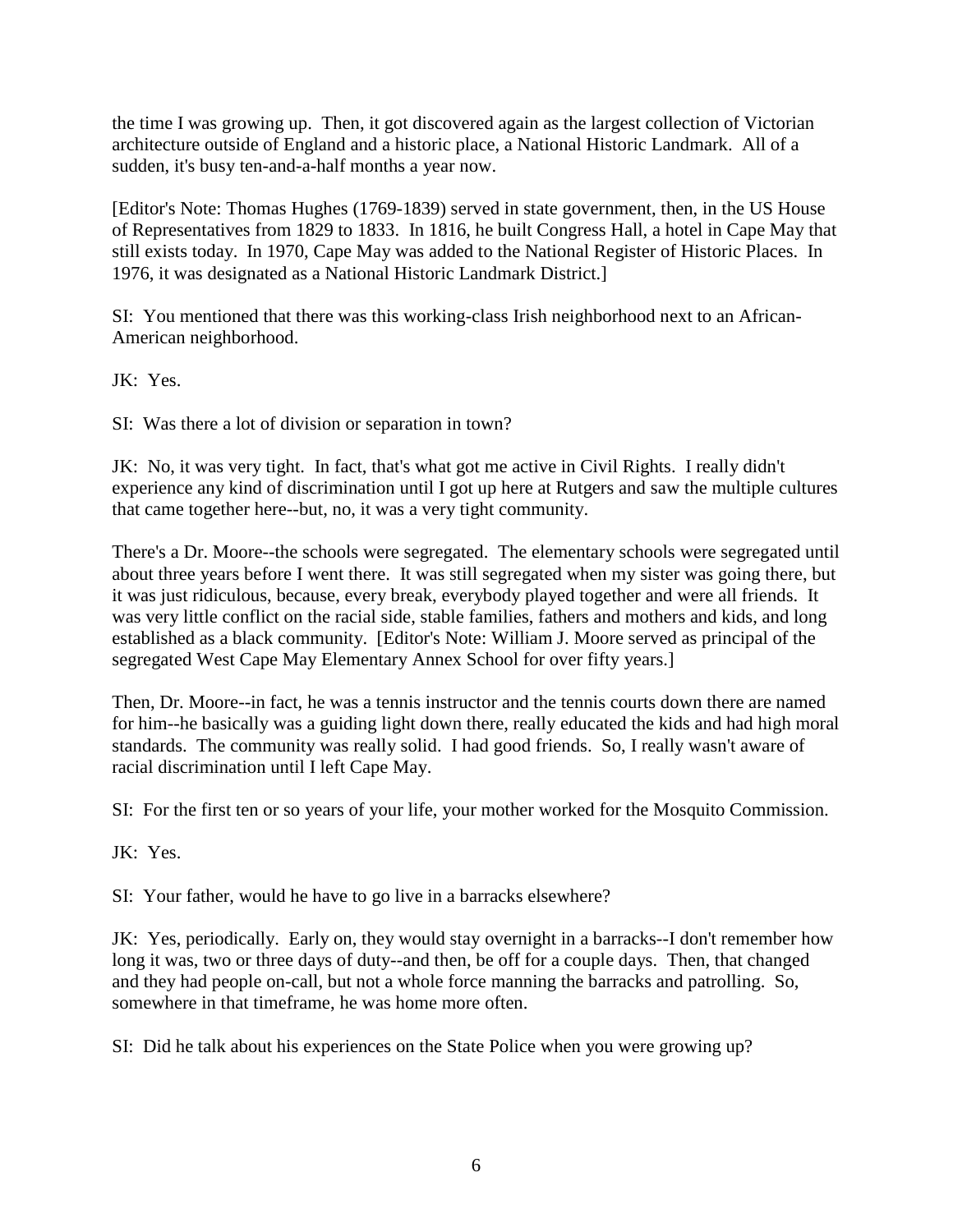JK: Oh, yes. The biggest one was, he was one of the lead detectives on the Lindbergh baby kidnapping.

[Editor's Note: On March 1, 1932, the son of aviator Charles Lindbergh and his wife, Anne Morrow Lindbergh, was abducted from the second-floor window of their home in East Amwell, New Jersey. On May 12th, a passerby discovered the child's remains on the side of a road near the estate. Richard Hauptmann was arrested for the crime, found guilty and executed in the electric chair on April 3, 1936.]

SI: Wow.

JK: So, I've still got the picture of him with the ladder that broke the case, and they had a lot of publicity that came out of that. That was national, international publicity. He was involved in all of that and had all kinds of great war stories.

He and a good buddy of his were taking the wives out to dinner and they were running late. So, they picked the wives up to take them out to dinner. The wives were saying, "What's wrong with your car? It stinks," said, "Oh, no, we had some applejack. It just smells a little bit."

They went to dinner and they came back out and said, "No, this stinks. What's the story?" says, "We've got to deliver this dead body up to Trenton, but we promised we'd take you out, so, we did," [laughter] so, all kinds of stories like that.

SI: Wow.

JK: And, plus, there was a drunk in the neighborhood that, when he got drunk and disorderly, didn't want to get locked up by the local constable. So, he'd show up on my porch at three or four o'clock in the morning, so that the State Trooper could lock him up instead of the local constable. So, we had all stories like that the whole time growing up; so, interesting times. [laughter]

SI: Yes. Did he say anything more about the Lindbergh case?

JK: No. I've got copies of the case files and the testimony and all the others, but, yes, [he] talked a lot about the evidence and how they broke it, then, the criticality of the ladder, because the ladder came from the floor of a place that the kidnapper had access to. He tore up the floor and built a ladder. They were able to place the pieces right back in his floor, was a key part of the evidence to prove that he'd done it.

SI: Wow.

JK: So, yes. Then, also, for a while, he was in charge of Civil Defense. I think it was a major, major storm--I think it was the '62 storm, but it might've been earlier than that--he was doing Civil Defense and almost got trapped on Strathmere and had to get him out by helicopter for the flood; so, all kinds of stories like that over the years. [Editor's Note: From March 5-9, 1962, a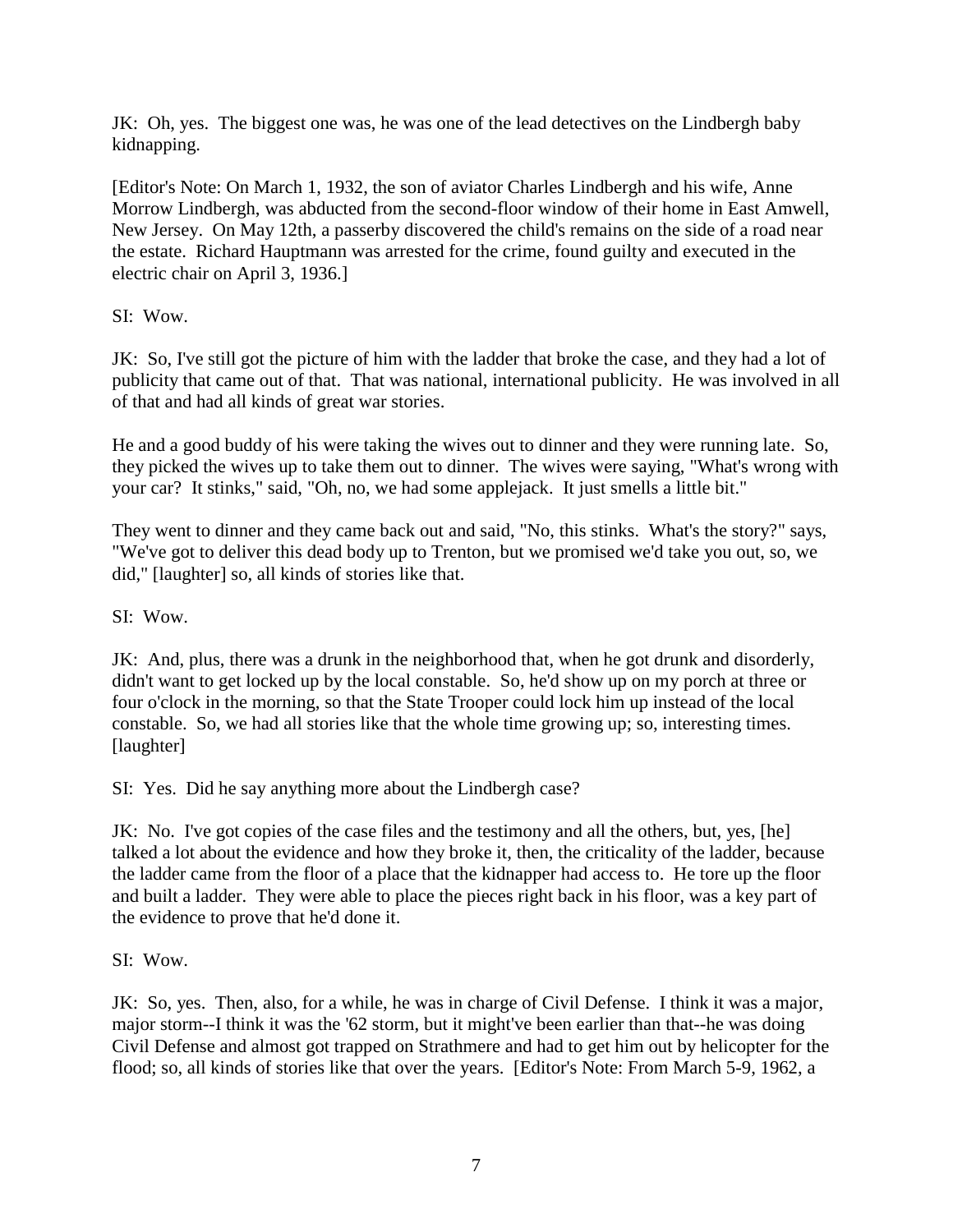nor'easter known as the Ash Wednesday Storm struck the Mid-Atlantic States, causing millions of dollars of damage and about forty deaths.]

SI: He was on the force for a long time.

JK: Yes.

SI: Over forty years?

JK: Yes, had to retire at fifty-five, so, whatever, thirty-some years.

SI: With him being away part of the time and your mom working, it seems like you and your sister probably learned how to be independent.

JK: Yes. My grandmother was living with us all the time, though. So, she was always there.

SI: All right. Was that the English grandmother or the Irish grandmother?

JK: The English, yes.

SI: Did you ever hear stories about what Cape May had been like earlier from her?

JK: No, not really. She was a pretty introverted person, didn't talk a whole lot about any of that; got stories from other family members. Her father used to own the local grocery store, and so, stories about auto accidents, running in the front of that place.

See, my great grandfather died at Gettysburg in the Civil War. So, they'd talk about his story. The line almost ended. He got something like two weeks' leave in the middle of the war, came home, got married and got the wife pregnant and went back, and then, got killed at Gettysburg. [Editor's Note: The Battle of Gettysburg occurred July 1-3, 1863, in Gettysburg, Pennsylvania.]

SI: Wow.

JK: So, we've been up to visit the grave, but he was in the second day of the war at Gettysburg and slowed the Confederates down to allow the Yanks to get the high ground. So, it's got some of those war stories.

SI: What about your Irish grandparents, any stories of what their lives had been like in Ireland, why or how they came here?

JK: No. My grandfather, I think, came in the potato blight time and the grandmother just was looking for a better living from a pretty impoverished Ireland at the time. So, it's part of the whole refugee thing that showed up during that time period, but very few, no real Irish stories from her, from Ireland, no.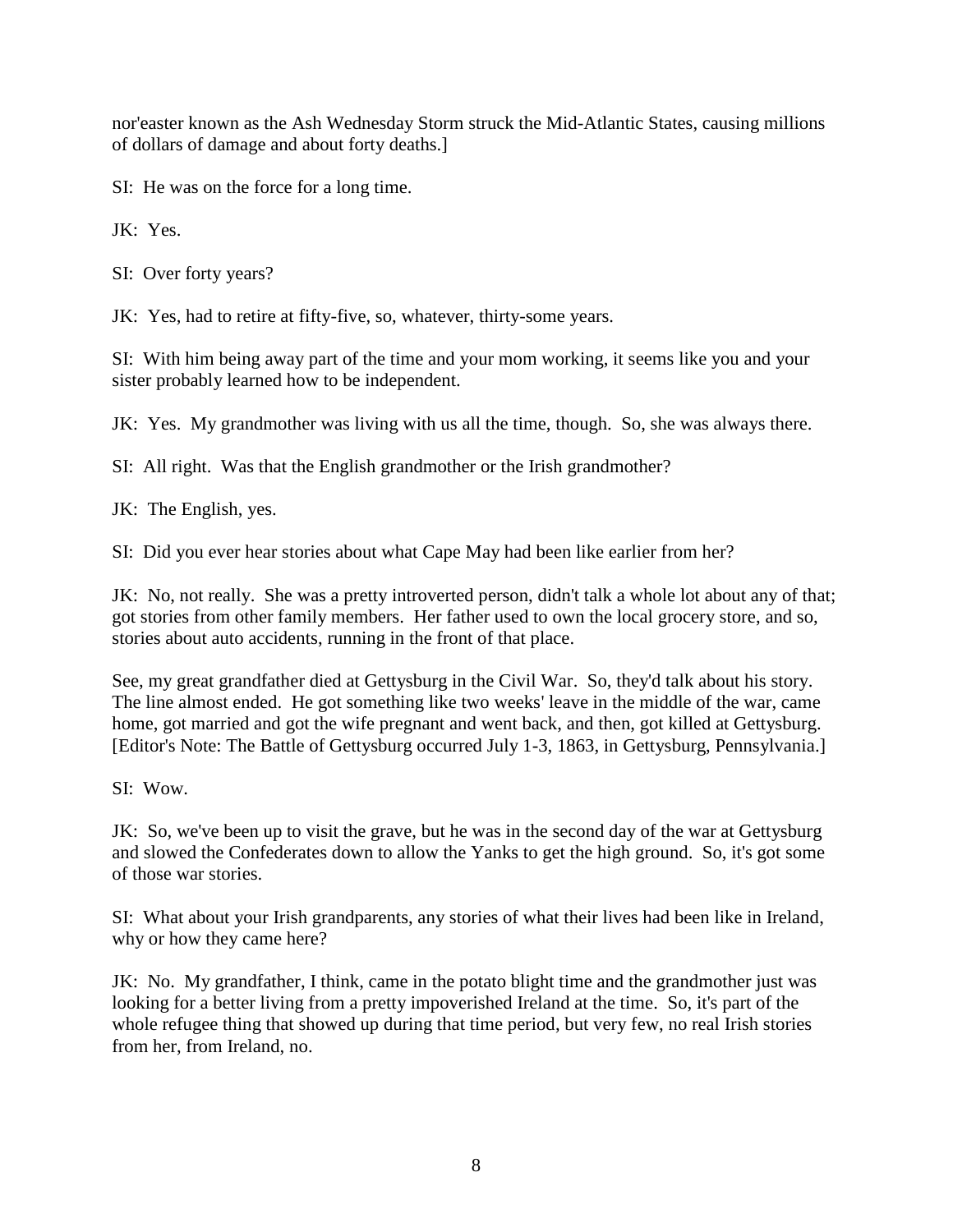SI: Given this mix in the household, were there any traditions kept up, from either side, that you recall?

JK: A lot of Irish, a lot of Irish, yes, with St. Paddy's Day and Irish music. My father had two sisters and both of them were in North Jersey. So, periodically, when we'd get together as a family, there was always celebrating Irish stuff; very little of, didn't even know a whole lot, never discussed much about the whole Pilgrim background and all that history, until we got a lot older and we found out about it.

SI: You said you started working outside of school when you were about twelve or thirteen.

JK: Yes, yes.

SI: Before that, how would you occupy yourself? What was your daily routine like?

JK: Our backyard at the house was kind of--there were no recreation centers--our house was kind of the recreation center for the community. We had a big barn in the back, used to be a horse barn, had a basketball set-up there and high-jump and pole-vault standards. I was a track athlete. We had a little area that we could play football, with plenty of room for football, put up lights on the back of the house, so [that] you could play at night. That's kind of where everybody gathered to be able to play sports.

So, it was an awful lot of that, and a lot of time in the salt marshes in South Cape May. It was still fairly rural then. The developing of the houses wasn't there, so [that] we had Lost Lake and all kinds of mysterious places you had to fight your way through green briar and the weeds to get to. Then, Higbee's Beach was still there, which is now a major wildlife center. The Nature Conservancy has all the area where I used to trap and hunt. This is all Nature Conservancy area now, too.

[Editor's Note: The Borough of South Cape May existed from 1894 to 1945. The Great Atlantic Hurricane of 1944 damaged the area, leading to the Borough's dissolution and return to Lower Township in 1945. Part of the former South Cape May forms the Nature Conservancy's South Cape May Meadows. Higbee Beach, a one-and-a-half-mile beach on Delaware Bay in Cape May, is a protected Wildlife Management Area.]

SI: Yes.

JK: So, a very outdoors life.

SI: I was going to ask if you hunted and trapped.

JK: Yes, trapped muskrat. I think I was ten years old when I started going to the Cape Island Deer Club with my father, and so, we hunted deer. I think I was carrying a gun at twelve then, but a lot of deer hunting, then, as I got older, did a lot of duck hunting, and then, also fished the cycle of the seasons. If you're on a limited budget, then, you can get your venison, you can get your geese, you can get your ducks, you can get, first, your big tide runners that come up with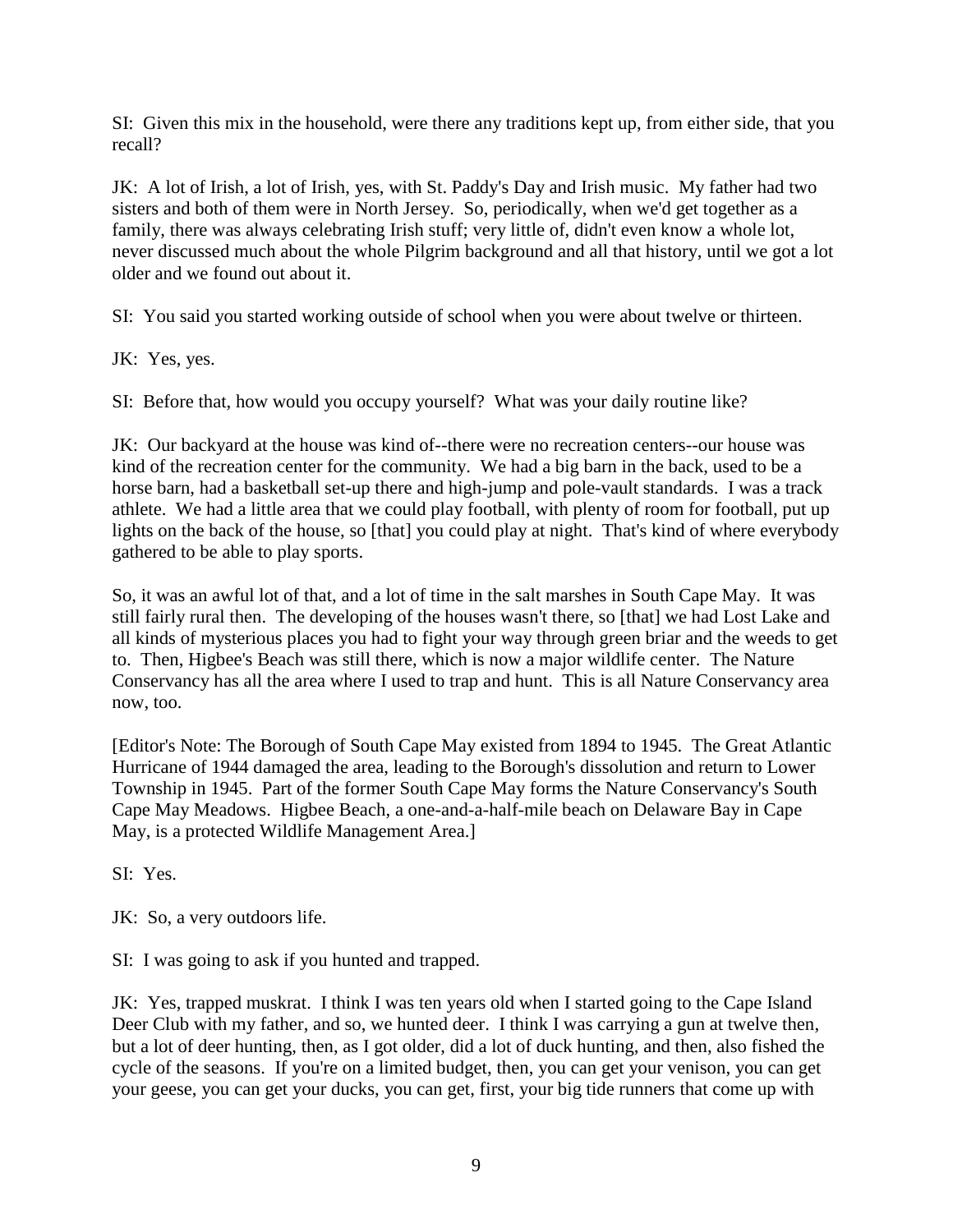the bluefish, and then, weakfish, and then, flounder, and augment the family diet with natural foods. It was a pretty good deal. So, I did a lot of that as a kid and never broke the habit. I still do, yes.

SI: Were your parents involved in community activities?

JK: Yes, my mother was involved in the schools. In fact, then, West Cape May School, the way you got your lunch was, the mothers came in and cooked it at lunchtime. Then, the mothers rotated to make lunch. They all competed with each other, so, got really, really good food. [laughter] So, she's involved in that. I think she was president of the PTA at one point in time and really active in that area.

Then, my father was [in the] Cape Island Deer Club. Also, somewhere in his youth, he learned to be a phenomenal pool shooter. So, he spent a lot of time shooting pool, which, the effect, I was a good pool shooter and never did beat him once, ever. He was really good. So, I suspect he made some of his living hustling pool in his youth, but he never admitted it. [laughter]

SI: What do you remember about your early schooling at West Cape May Elementary School?

JK: High-quality, that most of the teachers were my parents' friends and they would socialize together, but it was very high-quality schooling. Then, it was fully integrated, so, there was virtually no racial conflict whatsoever; great sports opportunities, good physical fitness stuff at noontime. The ballfields were open for play all the time, and didn't get a TV until I was fourteen, so, that was never a distractor. There were no electronic distractors. It was all outdoor stuff and sports.

SI: Were there organized leagues or was it just pick-up?

JK: Just pick-up. In fact, between my backyard being the *de facto* recreation center and the selforganization of sports, I think a huge chunk of the leadership I learned came out of orchestrating those things, and controlling conflict and fights and stuff in the backyard. That's great experience.

SI: Were you involved in Boy Scouts at the time?

JK: Yes, I was in Scouting, up through Life Scout, yes. In fact, the Borough Hall, which was about a hundred yards from my house, is where all the meetings were, a lot of outdoor activity- different time, too. When the kids got into squabbles and couldn't get along, then, the Scoutmaster'd get boxing gloves and put them on them. You'd get in a room and beat the crap out of each other until you couldn't lift your arms. Then, you're buddies again, [laughter] so, a little different from now.

SI: I am curious--did they have Sea Scouts in the area?

JK: Yes, they did, but I never did that. The Sea Scouts tended to be affiliated with the summer rich folks, the Cottagers' Association. At that point in time, especially as I got to be a teenager,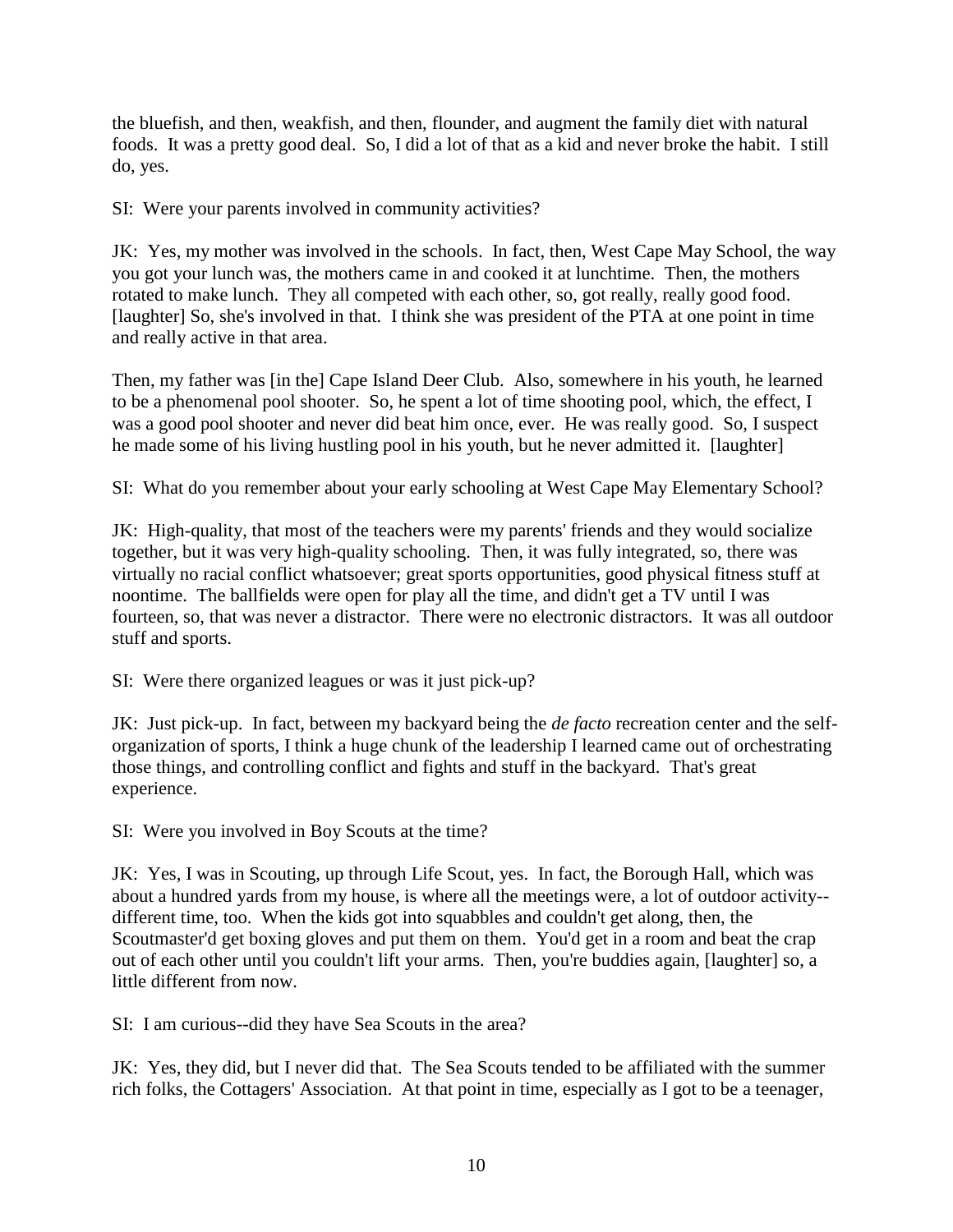the fathers got pretty [controlling]. I was a "beach boy." I worked on the beach and, if you look at the '50s movies, the guys that worked on the beach and all that stuff, that was a pretty good life. The rich fathers did not want the local jock, poor kids affiliated with their young daughters. So, there was a lot of resistance for socializing.

I never learned to sail because I couldn't get into the Yacht Club, which is funny, because, now, I'm hosting a banquet there in October. [laughter] So, that part's changed, too, but, then, the Cottagers' Association was the summer Cape May money. So, that was where your real split was between populations, between the local yokels, like me, and the folks who came in with the money in the summertime.

SI: Your family would have been a little different, since your dad was in the State Police, but were most of your friends' parents' livings tied to the tourism trade?

JK: Yes, a good chunk, yes, even the folks in construction. One of them had a candy store, which [was] all tourist--most of the money was made in the summer. Some school teachers; it was all focused on kind of the service, yes.

SI: Would you see a difference? Would it become more depressed in the non-season, or would people be able to find other jobs to keep themselves afloat?

JK: Well, the pattern that happened for a number of those years was that the folks would work seven days a week, twelve to sixteen hours a day, all through the tourist season. Then, a good chunk would go on unemployment and hunt and fish, and then, hit the outdoors and tide themselves over with odd jobs until the summer came again. They'd go back to work seven days a week, up to sixteen hours a day, and stash all the money.

Now, there are exceptions to that. You've got your school teachers and you've got your local lawyers and your optometrists and your dentists and all those folks that weren't affected by that, but the working-class crowd was a lot of outdoor time and less opportunity to find employment there. We did have the magnesite plant that a lot of the guys worked at. That employed a lot of people. That extracted magnesite from the ocean and that employed an awful lot of people.

[Editor's Note: From 1941 to 1983, Dresser Industries operated the Harbison Walker-Cape May Works that produced magnesite refractory brick, used to line steel factory furnaces.]

SI: You mentioned your father was head of Civil Defense as well.

JK: Yes. Well, see, that was part of the State Police job at the time, yes.

SI: Yes. One of the questions I usually ask is about the effect of the Cold War, if it was something that was palpable in your life. Do you remember thinking about Russian attacks?

JK: We did all the get-under-the-desk foolishness and stuff for drills, but, at least with me, it never registered as an issue. It just never did. We had the Coast Guard station down there, too,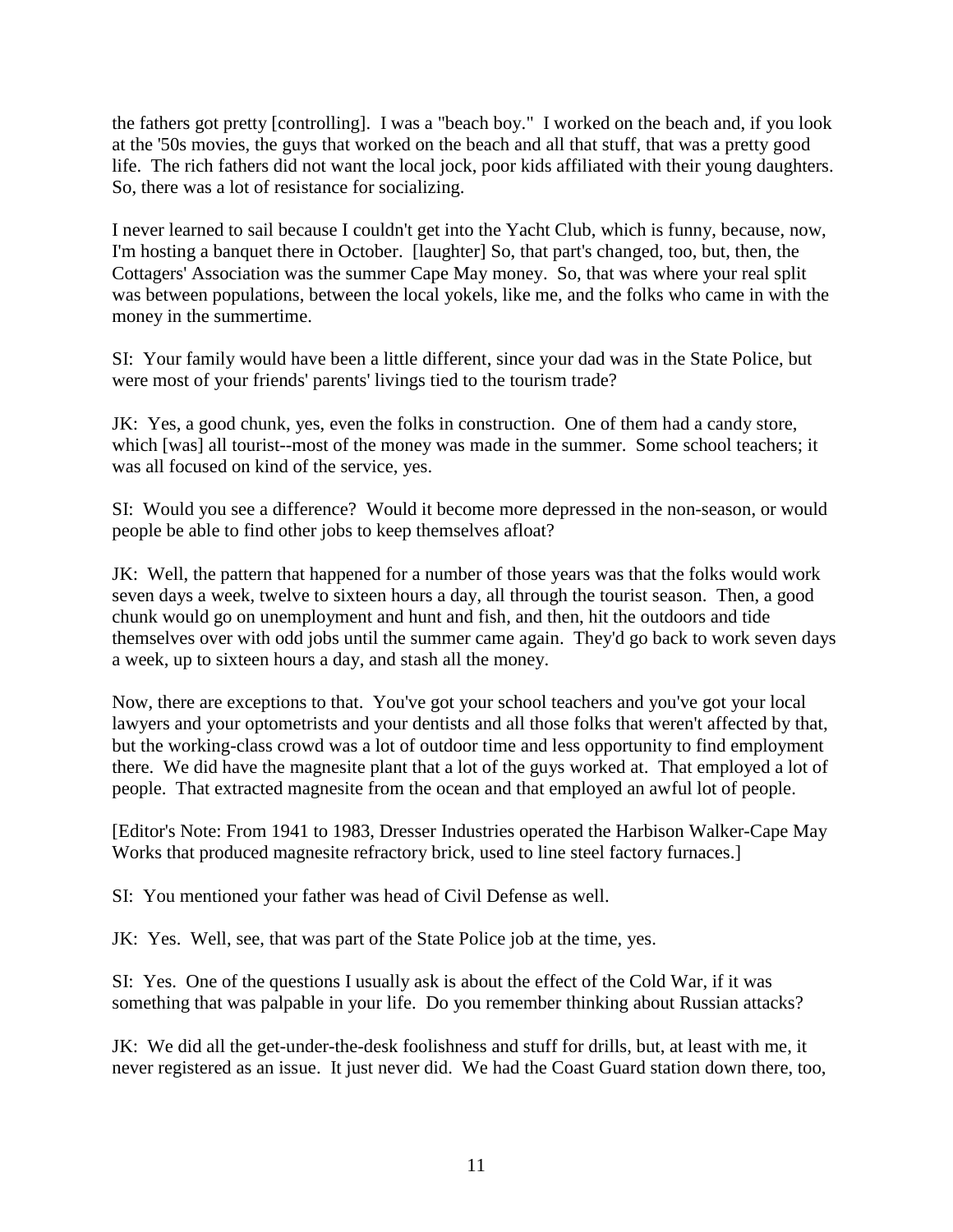and spent some time with the Coast Guard. No, until I was probably in high school, it never seemed to be anything of any significance in my head, at that point.

SI: Growing up, did you ever have much opportunity to travel outside of the Cape May area?

JK: One time. I had an aunt who lived in Arizona. When her husband died, we went out and got her, flew out, and then, drove back across the country. So, I got into Mexico and Arizona, New Mexico, and drove all across the US and had that experience. Other than that, it was North Jersey. We didn't start going to Vermont yet, then, but North Jersey and Cape May area then. There wasn't much money to spare.

SI: Would you go to Philadelphia or Atlantic City for things?

JK: Atlantic City, yes.

SI: Yes.

JK: Philadelphia, well, there'd be a trip to New York and a trip to DC as part of your educational experience, but that was about it. We didn't do much of that.

SI: You entered Cape May High School in 1957.

JK: Yes.

SI: Tell me a little bit about that school. What was that like for you?

JK: Oh, it was a great school. Yes, in fact, the middle of our senior year, we had to change over to Lower Regional, once they created the regional school. Everybody resisted it, tried not to, but, no, Cape May High was a good experience then, small enough to excel, but big enough to have enough resources. So, I was really busy there. [Editor's Note: Lower Cape May Regional High School serves students from four municipalities in Cape May County: Lower Township, Cape May, West Cape May and Cape May Point.]

I played freshman year football and track. I was the class president, and then, on the Student Council. I was on the gymnastics team, played basketball and, the sophomore year, football, track. I was on the Key Club, and then, the gymnastics team. Then, my junior year, I was the co-captain of the football team and track team. I was, again, the class president and I was the president of the Key Club.

SI: What would the Key Club do?

JK: The Key Club is--in fact, we sponsor it, Kiwanis sponsors it--the Key Club is basically focused on leadership development for high school kids, with an emphasis on community service and going out and helping people who need help, while developing leadership skills. [Editor's Note: Kiwanis International and its clubs across the globe serve children through philanthropy and volunteer-based service projects.]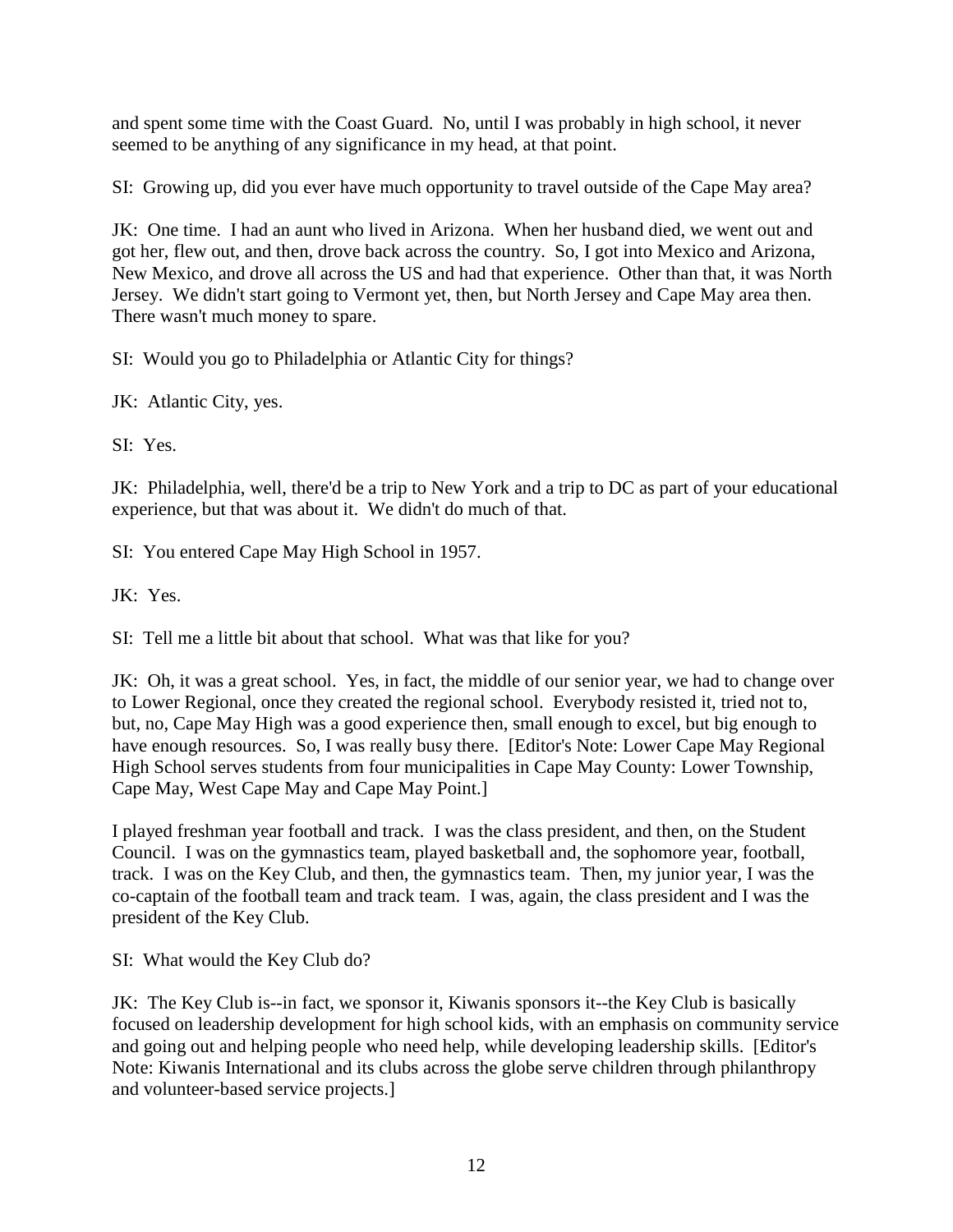So, we still do that. We sponsor two of them now, my current Kiwanis, one at a tech school and one at Lower Regional, real leadership development kind of experience for kids, but, again, keeping the hook end of it, "You're not by yourself--help the community, work with the community." So, that's what the Key Club was all about.

Then, I wound up the Boys' State delegate. I came up here to Rutgers for that one, as a Boys' State delegate, and that was a good experience. Then, I had the lead in the school play and got the best actor award in my junior year. [Editor's Note: Boys' State and Girls' State are summer programs run by the American Legion that model municipal, county and state government.]

I was, again, the co-captain of the football team my senior year. I was the captain and MVP of the track team and the class president and the Student Council vice president and had the lead in the school play. So, those kinds of opportunities were just phenomenal for growing up.

SI: Did people resist the move to a regional school because there would be fewer opportunities?

JK: No, long, long history at Cape May, just a school loyalty kind of a thing.

SI: Okay.

JK: "Why can't we graduate in the school we spent three-and-a-half years at?" but they went to the fancy new school.

SI: Yes.

JK: But, they changed the mascot, they changed the school colors and all--a lot of grumbling about that. They've reverted back. They're showing the old school colors again at the Lower Regional. So, it was interesting. [laughter]

I had to go up there and do a dedication for a couple of kids that were killed in Vietnam last month. I was the keynote speaker that gave them the real history on Vietnam, not the one you read in the textbook, as well as dedicating a couple of plaques to the kids that were Cape May or Lower Cape May Regional folks that were killed in 'Nam. They had a memorial to Iraq and Afghanistan and none to Vietnam, so, we had to fix that.

SI: Were any of them classmates of yours?

JK: No, they were much, much behind me. I was well in the military by then, yes.

SI: You were very involved in sports. On the football team, what was your position?

JK: Quarterback and middle linebacker, yes.

SI: Did you play both ways at the time?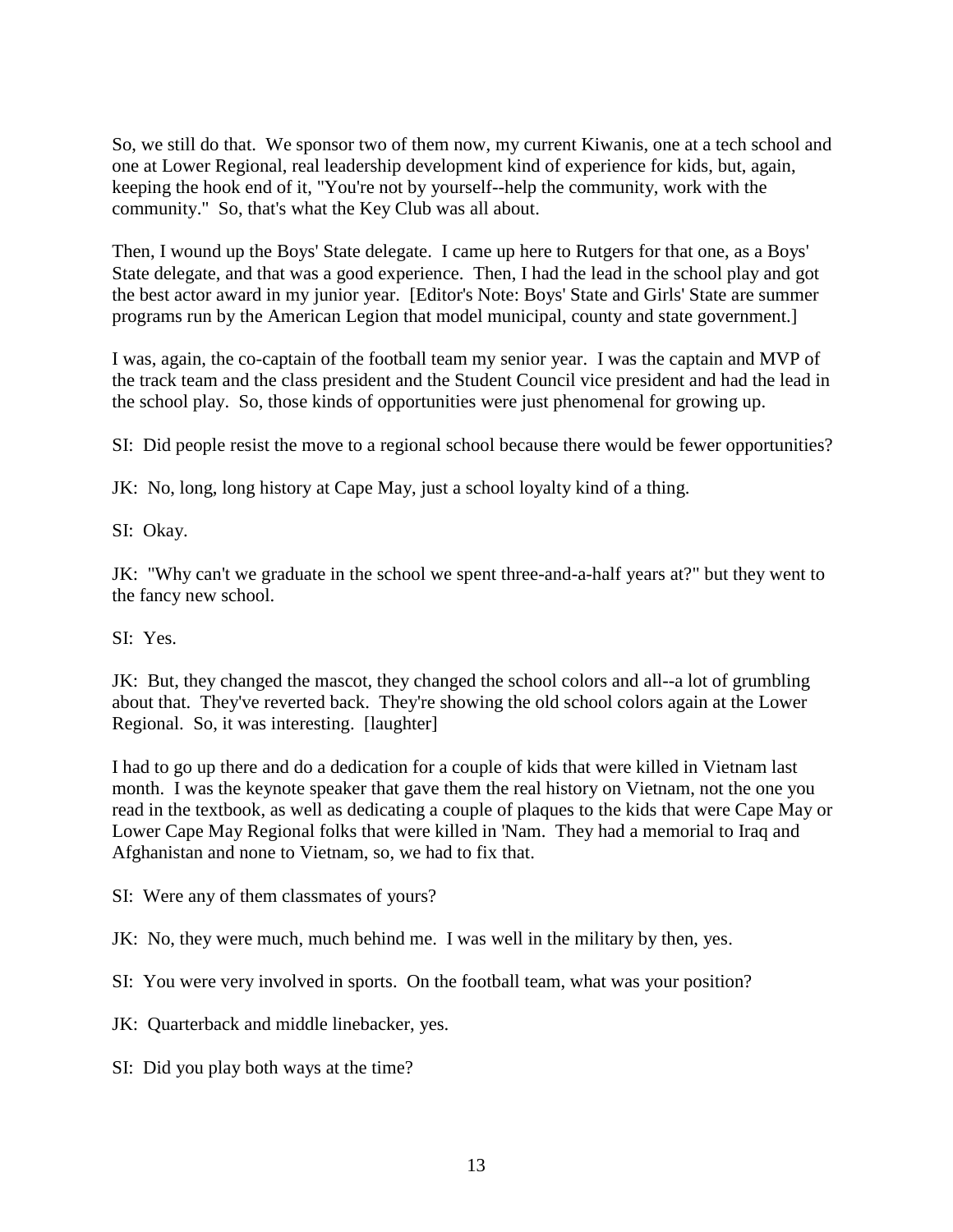JK: Yes.

SI: Who were your big rivals, particularly in football, but in other sports as well?

JK: Wildwood, Middle Township were two with a long history, but we played some regional schools--oh, reaching back in my memory banks--but Wildwood was the big rival and Middle Township was right behind that. Then, there were miscellaneous other schools. Swedesboro, we'd play them periodically; so, South Jersey schools for the most part.

SI: Do any games or experiences from any of the sports stand out in your memory?

JK: Yes. It probably cost me a college scholarship, but, about the fourth or fifth game of the season, I was running option plays around a big guy--in fact, his name is Gardenheir--and we were doing really well. He just couldn't catch on to the option plays. So, after the play was over, he cheap-shot-ed me with a helmet shot in the back and bruised a kidney.

So, I missed the last three games of the season and that probably cost me a scholarship. I had a couple folks who were talking about college scholarships, and that all went away. So, that one sticks in my mind pretty well, yes.

SI: Wow.

JK: But, a lot of fun, good football.

SI: As part of the student government, and then, the class president, what kinds of issues would you deal with?

JK: They weren't that significant issues. They were, basically, organizing proms and organizing dances and some fundraisers for working with the local community, working with what was the equivalent then of the food kitchen, where people could go to pick up food if they didn't have money, raise money for that. There were no overwhelming kind of student interaction issues.

SI: Was that the kind of thing you would do in the Key Club, too, raise money for food banks?

JK: Yes.

SI: Was the Kiwanis kind of a big center or--not force, but presence--in town?

JK: Yes, it was at that time. It's very different from now. It was men-only and it was virtually all the community leaders, the senior business leaders. Coach Steve Steger, who I worked my first job with and he was my football coach, he was the president, and the doctors and the optometrists and the dentists and the business leaders and the hotel owners. That was basically a business-focused kind of organization, and it's evolved since that.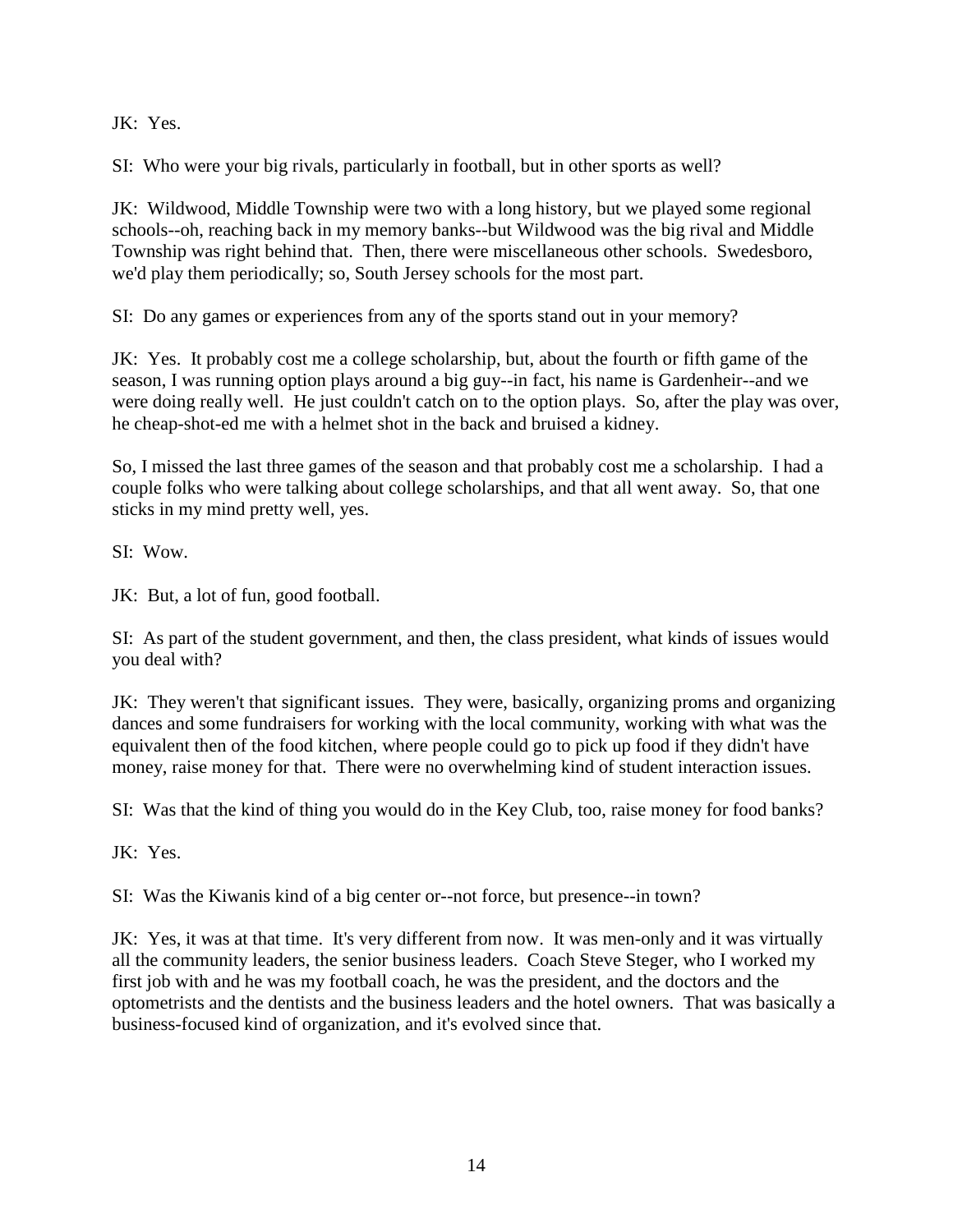Now, it's probably at least half women and much less of a business-focused and more of a community kind of focused group--of all aspects of the community, ethnically, racially, everything across the board--than it used to be. Then, it was the leaders of the community, yes.

SI: Academically, what did you kind of gravitate towards in high school?

JK: Sports.

SI: Okay. [laughter]

JK: I was a "B+" student, basically. I didn't require much studying and I didn't do much studying, but kind of a "B+" student. The ones I liked, I got "As" in; the ones I didn't, I got "Cs" in. That was not too much of a focus at that point in time. I didn't get the wake-up call until my freshman year at Rutgers.

SI: Okay.

JK: Then, didn't make probation the first year, but I was pledging the fraternity and playing sports and having a great time and almost got on probation. I said, "Oh, time to get serious," and that's when my academic life started.

SI: Do any mentors from high school stand out in your memory, any coaches or teachers?

JK: Yes, Steve Steger was a presence. That's who I started working for when I was twelve or thirteen, on the beach. He had a beach service as well as being the athletic director and football coach. He tended to scout out his athletes and hire them to work on the beach, then, do muscle work in soft sand all summer and stay in good shape and be ready for football season. So, yes, he was a real friend and mentor, yes.

SI: You did that for quite a few summers. Does anything stand out about just the atmosphere of the summertime in Cape May?

JK: No, it was the greatest job in the world. It really worked well at the time. As I said, we weren't much fixed with money. Also, starting after a couple of years, I was a busboy at Sigel's Restaurant. So, I'd work ten hours in the day, and then, at around five-thirty, go over and change clothes and be a busboy until nine-thirty at night. Then, I'd cut lawns on weekends and saving up money to buy a car, and then, have enough money to live on without being a drag on the parents at that point in time.

Also, in the wintertime, I worked on the fish docks as a deckhand with the Axelsson's and Boudreaux's and a couple of the other ones, offloading fishing boats. Then, later on, I worked for the Mosquito Commission, too, in construction and spraying. That was a decent job, but the one year at Coca-Cola Bottling, when I was in college, that was the worst I ever had.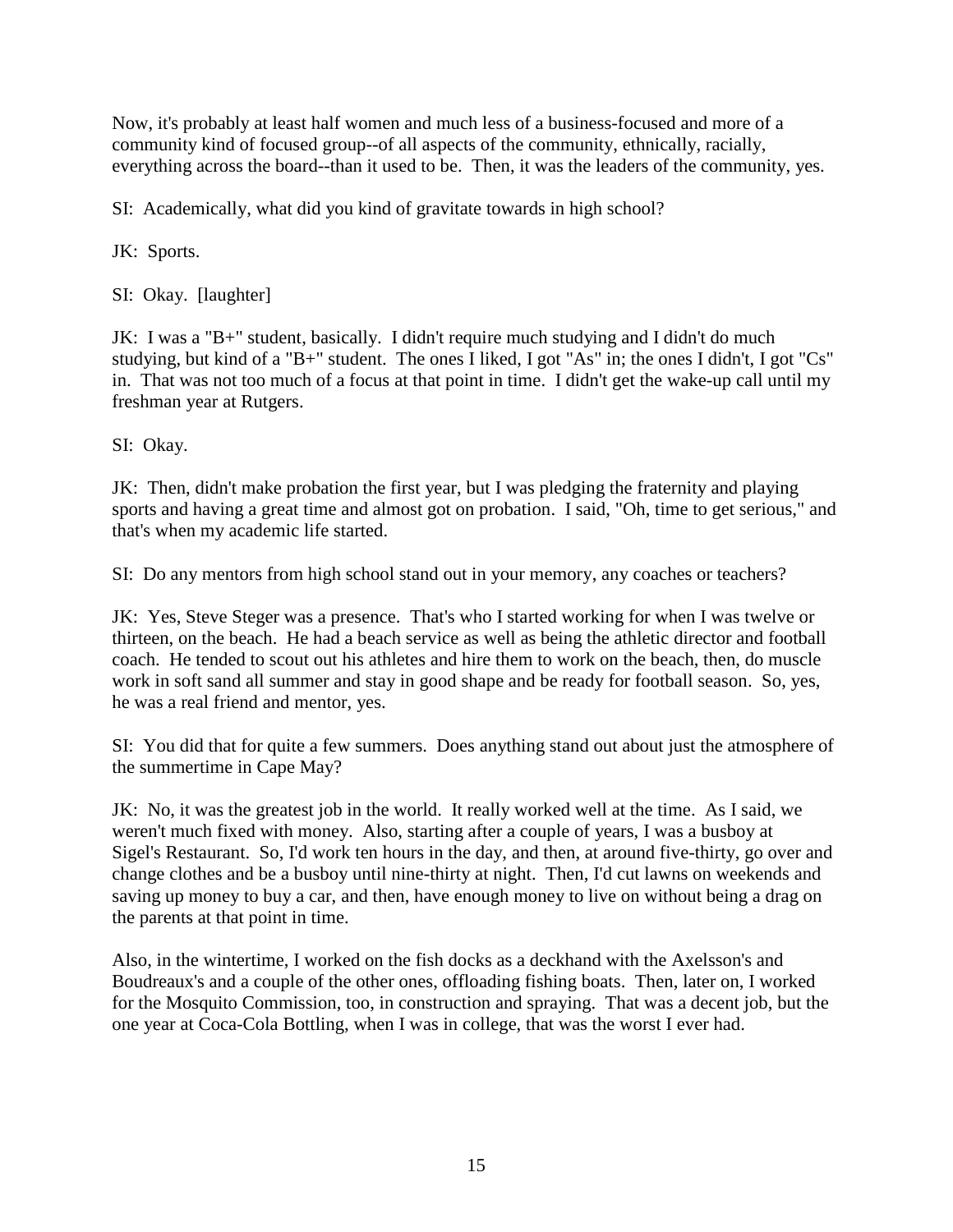I was the new guy, so, I had the off-shore route. Instead of selling twenty cases per store, I was selling two and three per store. I had a 1938 old, rickety truck, governed at thirty-five miles an hour, holes in the floorboard, the heat in the summertime and a miserable job, but it paid better.

Then, one summer, when I went to ROTC summer camp, I came back and had missed all the employment summer hiring, so, I wound up a bouncer and a bartender in a shot-and-a-beer bar, and that was interesting for a while and then, got drafted by the police department to do some undercover police work, down in Cape May, on some problems that we were having on the beachfront. So, that was a wild, wild summer.

Then, in the wintertime at college, I worked for McLean Trucking Company up here in New Brunswick. I was a Teamster from my Coca-Cola days, so, I got to work up a deal with them, so that I was basically the college shop steward. When I could work, I worked and, when not, one of my fraternity brothers could fill in for me and draw union wages. That really helped get through college.

SI: Were they doing commercial trucking or was it a moving company?

JK: Yes, big, big commercial trucking company out of North Carolina, but they had a place out on Route 1. They had a big operation out there and that's where I worked.

SI: I wanted to ask about the restaurant job. Was it a place that was just a restaurant or was it a night club as well?

JK: Fancied as a bar and restaurant. They had some entertainment once in a while, but it was mainly an upscale restaurant, right on the beach front. So, I could walk across the street, go in the bathhouse, change, walk across the street and be a busboy. So, it was a good job, and good tips, good source of income. It was one of the upscale restaurants at the time.

SI: Were you always thinking about college?

JK: Oh, yes.

SI: Was it encouraged?

JK: Yes, yes. I definitely, at that point in time, wanted to go to college.

SI: What were you thinking about?

JK: I have to stop and think; I think Rutgers was probably the main focus. There are some other ones down there I think I applied to, but the main goal was to come to Rutgers. For the price, that was the best education around.

SI: Had you been there before, before coming to Boys' State?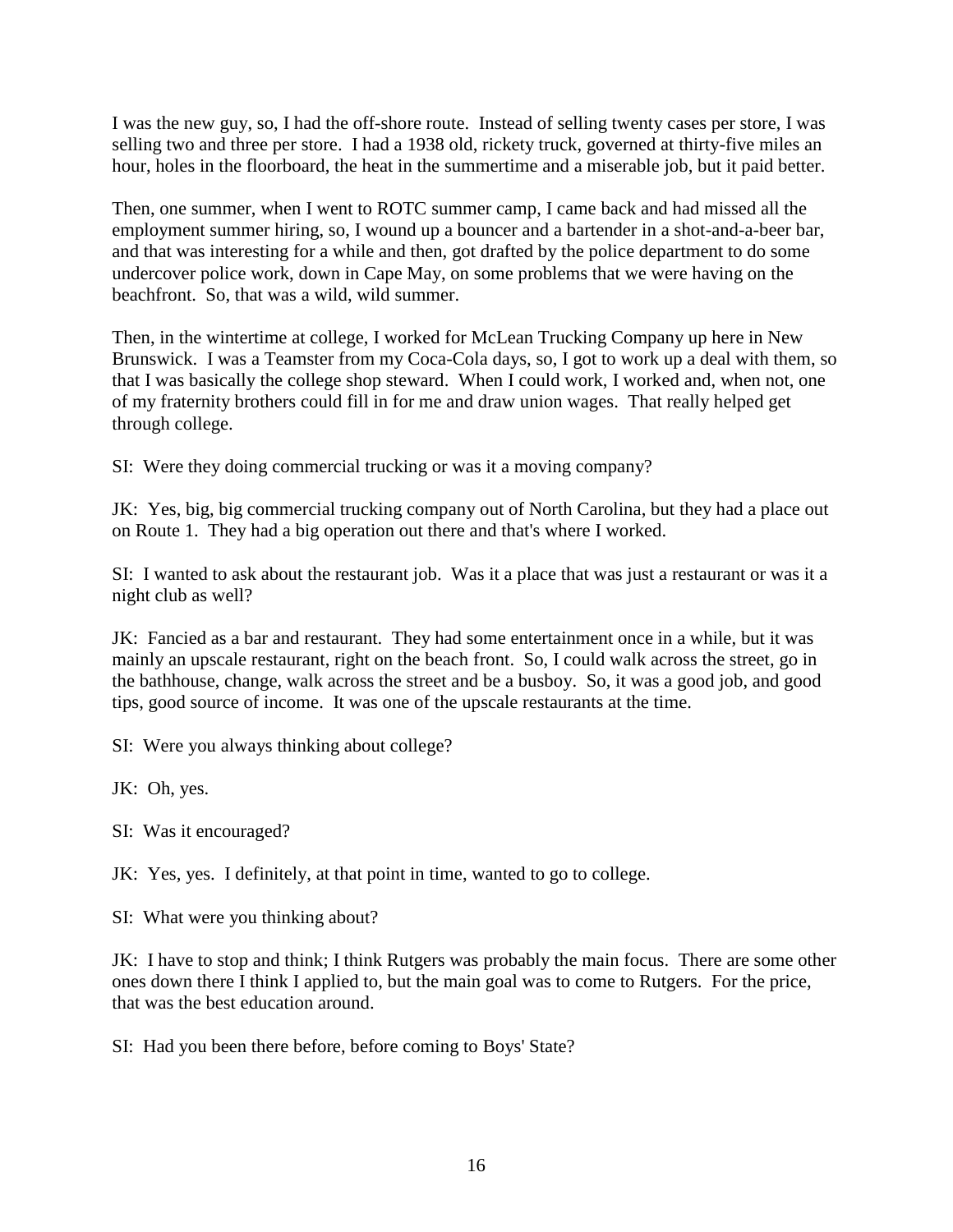JK: Yes, Boys' State, I was up here, yes, so, stayed here for Boys' State, for that whole period of time, yes. So, I was familiar with it, comfortable with it. For the cost of education, it was the best place and, if there's no college scholarship for sports, then, Rutgers was overwhelmingly the best deal. Back then, Mason Gross was running the place, too. So, there wasn't much sports emphasis here. It was academic emphasis. [Editor's Note: Dr. Mason Gross served as President of Rutgers University from 1959 to 1971.]

SI: When you were in high school, how much did you know about the larger world, in terms of following the national or international news?

JK: Quite a bit. We did some, especially during the period when John F. Kennedy was running for the Presidency. Then, politics got to be really interesting and widespread and there was a lot of involvement. In fact, we had set up debates in high school for support of different Presidents. So, some of that was going on at the time, yes. [Editor's Note: John F. Kennedy was elected President in 1960.]

The other thing was, most of the guys that I hunted with, the older guys, were all ex-World War II guys who had come back. There's a lot of discussion about World War II and the experience out there for the guys that would talk about it. So, you had a sense of Europe and Europe trying to recover from World War II. Some of the war stories that the guys had were interesting. So, that element of it was there, but it wasn't a central focus. It's just what you talked to in the back of a deer hunting truck when you're going out for a stand.

SI: Coming from an Irish family, was the Kennedy Presidential run particularly important in your household?

JK: No, not especially. Cape May County is, still is, overwhelmingly Republican.

SI: Yes.

JK: I don't think Kennedy even won down there, even though he was extremely popular. He and Jackie and the whole atmosphere they set was, I think, clearly recognized and understood. Then, the assassination was the start of the big deal, between him and King and Robert and all that, really, really started the intense focus on US and international politics.

[Editor's Note: President John F. Kennedy was assassinated on November 22, 1963, in Dallas, Texas. On April 4, 1968, civil rights leader Dr. Martin Luther King, Jr., was assassinated as he stood on a hotel balcony in Memphis, Tennessee. On June 5, 1968, Senator Robert F. Kennedy, campaigning for the Democratic nomination for President and having just won the California primary, was assassinated in Los Angeles.]

SI: When you were growing up, did religion play any role in your life?

JK: Yes, grew up Catholic and I was the president of the Catholic Youth Council. That worked until all the way through high school, but, after college, that was much less important in terms of any kind of a life orientation.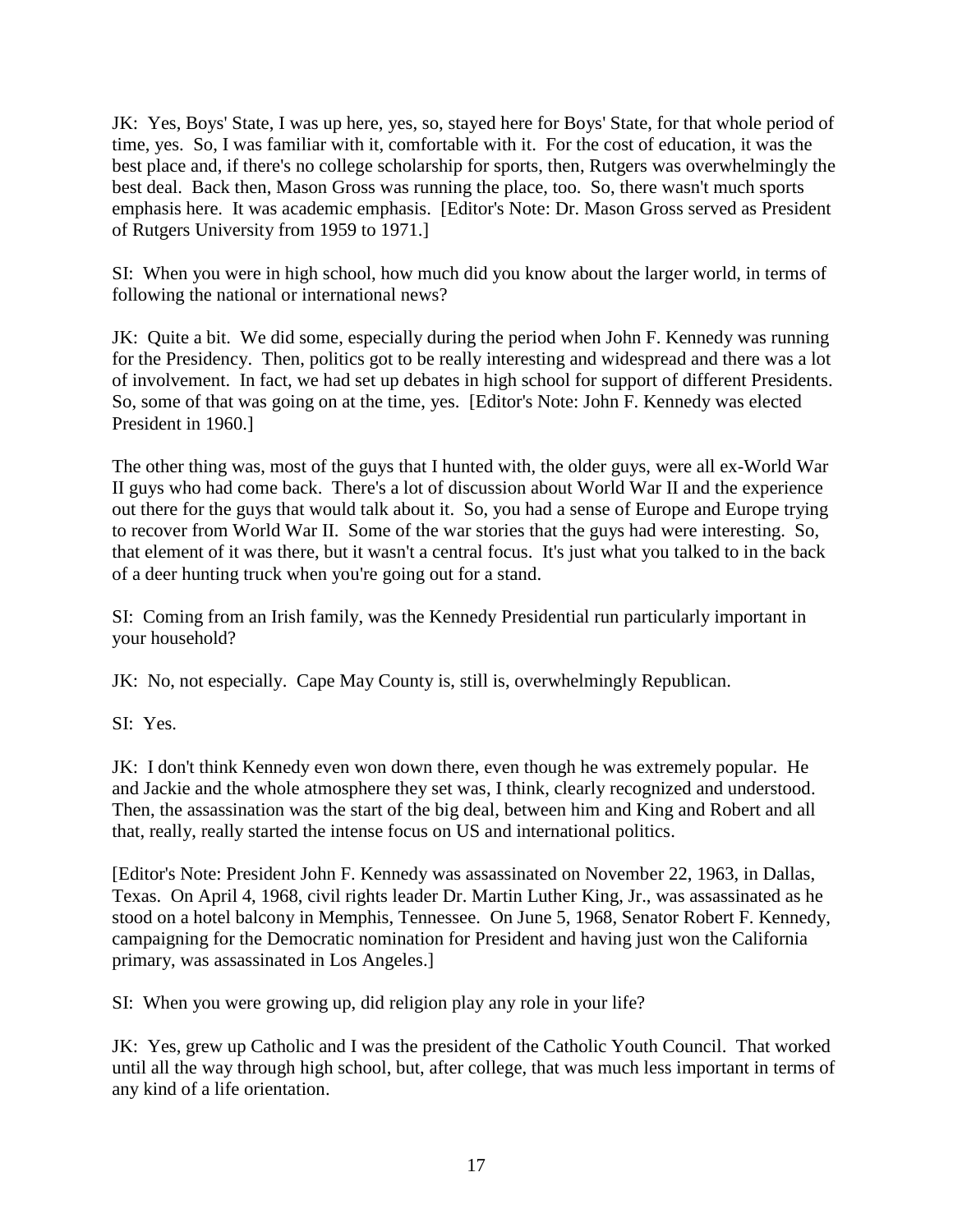SI: Was there a mix of Catholic and Protestant and other faiths there?

JK: Oh, yes, yes. In fact, my mother converted to Catholicism to marry my father. So, my grandmother was still--I'll say Methodist, but I'm not sure. I know where the church is, but I don't remember exactly which one it is--but she was Protestant and other relatives were Protestant. So, that just wasn't a big deal.

SI: Tell me a little bit about the summer that you were an undercover officer. How did that come about and what kind of things would you do?

JK: That's probably controversial now. What happened is, Atlantic City and another place in New York with an anti-gay focus really put the heat on homosexuals. We had established families, homosexual businessmen and others. It was not an issue in Cape May, but this large influx showed up and, when they showed up, a bunch of sexual deviants showed up with them.

In the public restrooms, they cut holes through the walls, so that they could give blowjobs to people. They're soliciting people on the boardwalk. These are not "straight" gays. These are folks that need some real mental help. It got to be so disruptive that they wound up passing what now would be a discriminatory ordinance on formfitting, tight bathing suits.

They hired me to be the plain-clothes guy who rooted that stuff out and stopped all the blowjobs in the men's room and the solicitation of young children and all that stuff. So, I was undercover primarily in the beachfront area and locking people up for some really abhorrent stuff.

It was not focused on gays. As I said, we had a number of really well-established gay community members. In fact, *Pennywise* is one of the main summer things down there for publication and everybody's picture got in it. That was run by a gay couple and they were well established. They were frustrated by this bunch of rather sick people who showed up along with others. So, my job was to run them out of town. [Editor's Note: *Pennywise,* a weekly publication in Cape May, operated from 1931 to the 1980s.]

 $SI:$  Wow.

JK: So, interesting experience.

SI: Could you make an arrest yourself?

JK: Yes, yes.

SI: Wow.

JK: Yes, I was fully armed, concealed carry, and that was an interesting summer. I'm not going to tell you some of the more abhorrent stories, yes. [laughter]

SI: No, that is all right. Would they usually go quietly?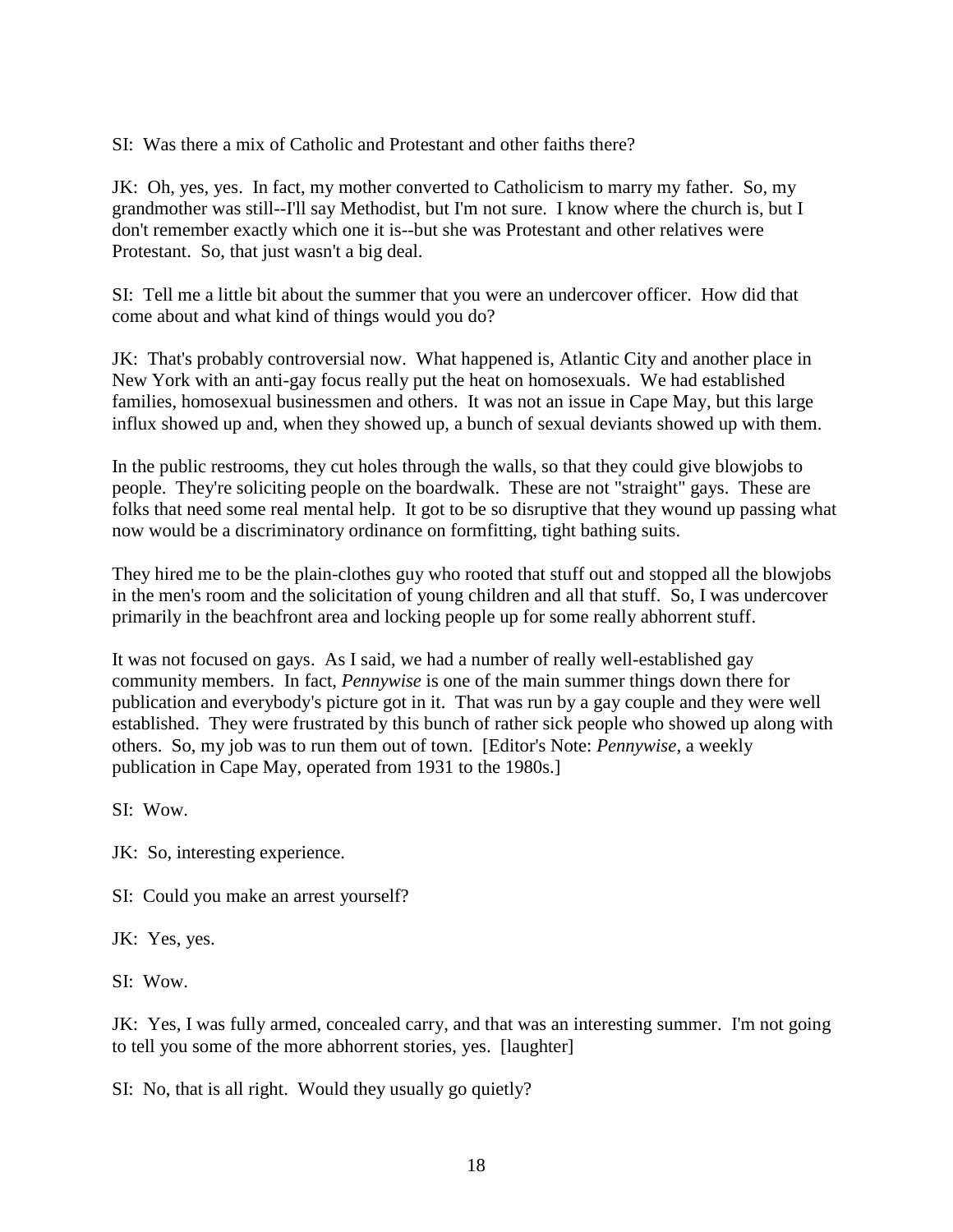JK: Yes. They tried to set me up one time, didn't know I was armed. So, I saw it coming and took my gun from concealment, moved it to the front and, "Can I help you, gentlemen?" They decided, no, I couldn't help them and they split. They had three or four of them that were getting ready to kick my butt at one point, but they didn't know I was armed.

SI: I am curious--since your career, later, kind of combines military and law enforcement, was that always something you were thinking about, in high school and in college?

JK: Yes, I'd planned to do law enforcement. Now, at Rutgers, I did sociology with a big focus on criminology then. I'd planned to do that, but, when I got a full fellowship to Colgate for personnel administration, essentially--basically, dean of men kind of preparation, student personnel administration and counseling and psychology--then, that really piqued my interest in that arena.

In the Air Force, I started out in Security Forces and loved that. Then, when the guy who ran personnel found out I had a master's degree in personnel administration, then, they drafted me over into personnel, which is a much more boring job. I had no real interest in staying in the Air Force, but I was finishing out my years. That's when everything broke loose in the Vietnam War with the racial conflict and the drug issues.

Really, that was fascinating, to get in there for something that had never been done before and create ways to deal with both. So, that's how I got pulled into that for a long period of time. Then, I got trapped in the Pentagon forever. I finally escaped back to the "gun toters," Security Police/Security Forces stuff, after that, but wrote about and worked the racial issues during that Vietnam period and all the troubles that we had, plus, the Civil Rights Movement involvement and the dealing with the drug and alcohol issues, was just fascinating, the work.

SI: Yes, we obviously want to get into those issues deeper.

JK: Yes, later.

SI: You came to Rutgers in the Fall of 1961--is that right?

JK: Probably, yes.

SI: What were your first few days and weeks like on campus?

JK: A lot of fun. I was in Frelinghuysen Hall, over there, right on the edge of the river. Again, I was trying out for football. Even though the fraternity pledging didn't start until the second semester, some were trying to recruit me already. So, I had a little bit of mixing with the fraternities. Then, I continued the same study habits that I had in high school, until that didn't work out very well. [laughter] So, second semester, I got my focus and started doing well and made the dean's list after that, but I found out you have to really study at college to do that.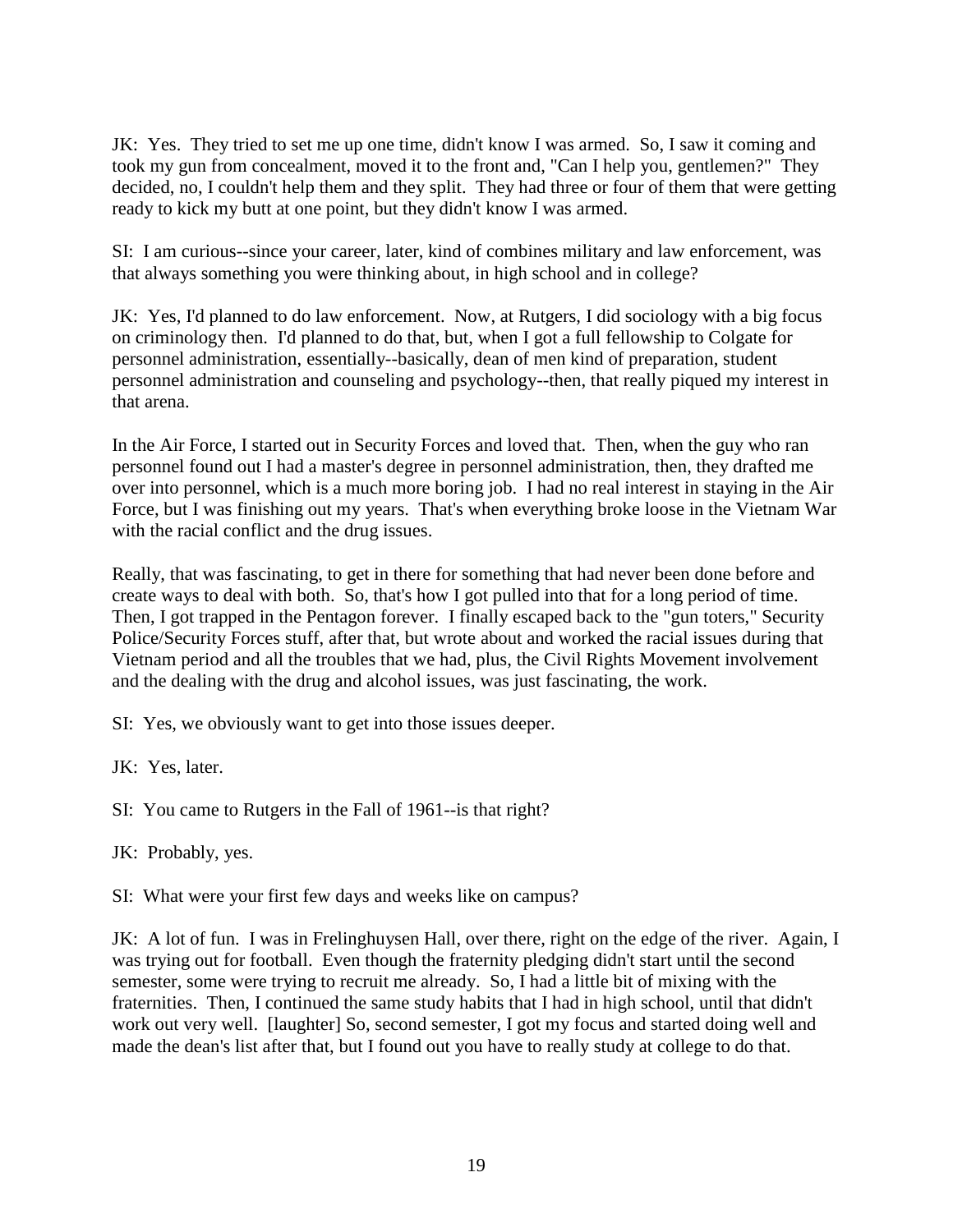SI: Was it just your study habits or did you see a difference in the level that your high school was educating you at and the level that was called for at Rutgers?

JK: No, it was study habits, yes.

SI: Okay.

JK: The one course that I really enjoyed, and it was well-taught, chemistry, I got straight "As" in. I enjoyed that. The ones that were a bit more boring, then, the couple nights before the exam, I'd read all the stuff and catch up and not do quite as well as in the ones I liked. [laughter] So, it was a growing-up experience.

SI: Yes.

JK: Then, what I found was the library over at Seminary Place, right on …

SI: Sage Library? [Editor's Note: The Gardner A. Sage Library is part of the New Brunswick Theological Seminary, a separate institution encompassed by Rutgers' College Avenue Campus.]

JK: Yes, yes. There's nobody but me or one or two other people there; disappear there, get all my studying done, and then, go do something else--but do the studying first and the other priorities came later.

Then, I also quit football, because I couldn't play at the college level. I was too short. I was a pretty good quarterback, but I'd get back there--even then at Rutgers, they're all six-three, sixfour, 270 pounds--I couldn't find receivers. All I'd see is "the wall" in front of me. I'm running all around trying to get passes off and discovered it's much better to be at least six feet, six feetone, to be a quarterback in college. So, I stopped playing that.

I played 150-pound football one year, but that was weird, because your guard's as fast as your halfback. It's a very different game from the main football. I had a good time with it, but, then, I pledged Sig Ep. That was really good times, great people. That was the working-class fraternity at the time. So, we did a lot of work for the house, build our own parking lots and rebuilt the houses and a lot of carpentry experience and plumbing. So, it was a good bunch.

SI: Is that what attracted you to Sig Ep?

JK: Yes, basically. I guess it was a successful, working-class bunch of folks, with no preppy kind of atmosphere whatsoever. So, that was probably the big attractor, yes.

SI: Where was the house then?

JK: Where the honors dorm is now. There used to be two houses right there on that corner, right on George Street, cattycornered across from Frelinghuysen. We had two houses and had to maintain two old Victorian houses. So, it was a lot of work.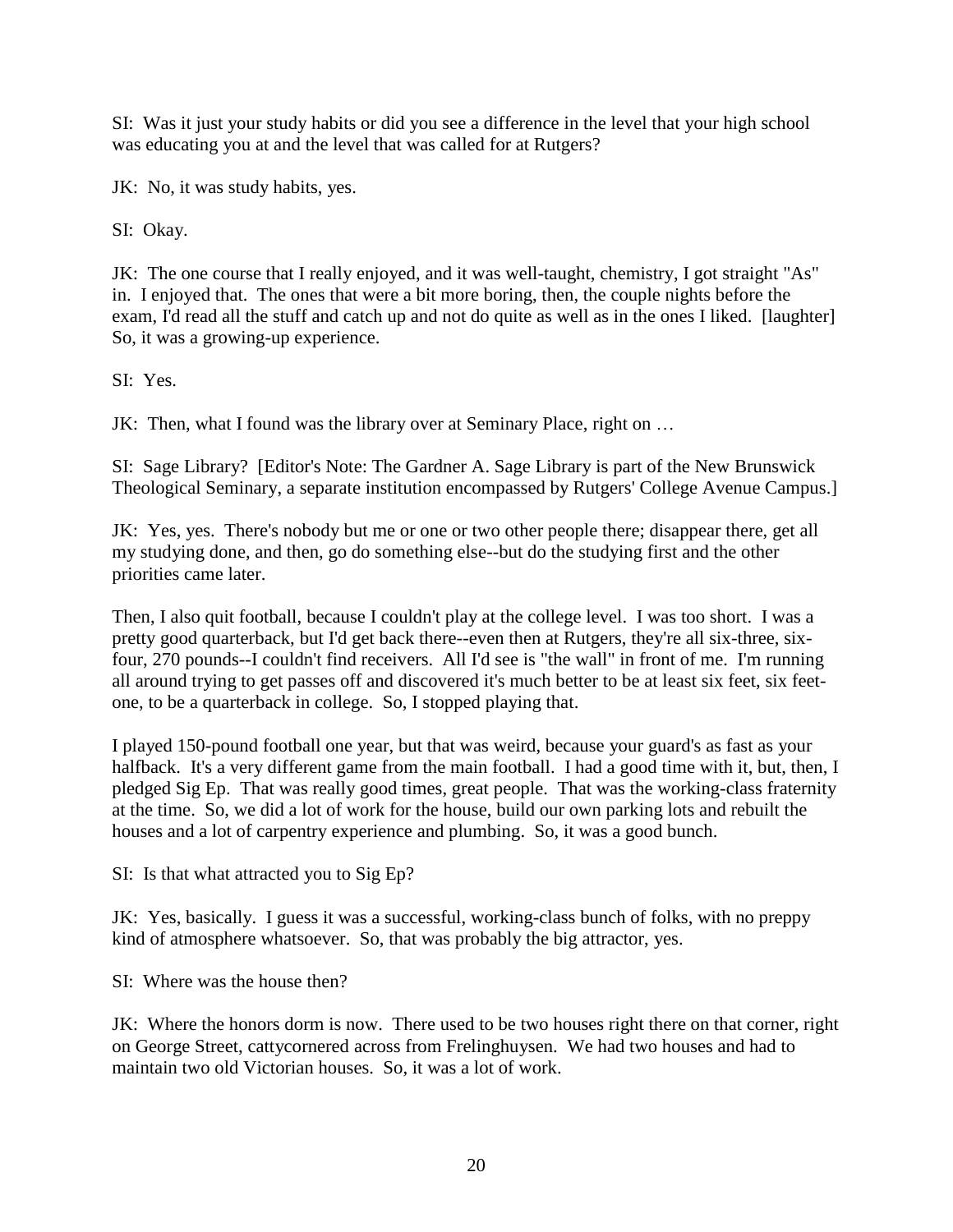SI: Sure. I know FIJI [Phi Gamma Delta] was over there for a while. Were they there then?

JK: No, FIJI was over on College Avenue when I was here.

SI: Okay. What was life in a fraternity house like then?

JK: It was outstanding, good times, yes, more drinking than I would be doing now, but good thumper games and good parties, good beer drinking, but, again, a good, great leadership experience, to have sixty, seventy folks like that and get it to be effective in maintaining the house and a lot of emphasis on keeping your grades up and keeping guys from flunking out, a lot of friendships that are still there.

I wound up being the vice president my junior year and the president my senior year, and so, a leadership role, and that rolled, basically, into my fellowship. We had a guy named Tom Leemon who was working on his Ph.D. and he was studying the culture of fraternities. He was in residence, observing us like an anthropologist. The recommendation out of him turned into my full fellowship to Colgate, I think.

[Editor's Note: Dr. Leemon's *The Rites of Passage in a Student Culture: A Study of the Dynamics of Transition* was published in 1972. His 1968 Columbia doctoral dissertation was titled, "Fraternity Initiation as a Rite of Passage: A Description."]

SI: Really?

JK: So, that's what led to that. So, that paid off well for me in that area. So, I got a pretty much free--well, it wasn't a free ride. I worked my butt off, but that's another story. At Colgate, they ran out of room for students, so, they bought a whole hotel, motel, just slightly out of town. So, part of my fellowship, I had to run that as a motel keeper in the summertime. Then, I was a resident advisor in the wintertime and assistant dean of freshmen. So, I was working my butt off, plus, carrying the full academic load and a newlywed, but it was good times and free. So, I think I spent twelve hundred bucks of my own money in a year-and-a-half. So, it was a good deal.

SI: Wow.

JK: Good deal. [laughter]

SI: Tell me a little bit about the Air Force ROTC training.

JK: Yes. It was Vietnam War time and you were going to go in one way or the other, pretty much, was a high risk of draft. So, I elected to go the officer route.

I got really tired of, "Right face, left face, about face," drilling. So, I wound up one of the founders of the Rutgers Air Commandos at the time. So, instead of doing that, we were jumping out of airplanes and we were the opposition force fighting the Army Ranger ROTC out at Camp Kilmer, doing a lot of firearms training and hand-to-hand combat training. It took more time, but it was a lot more fun than going up to a park and drilling.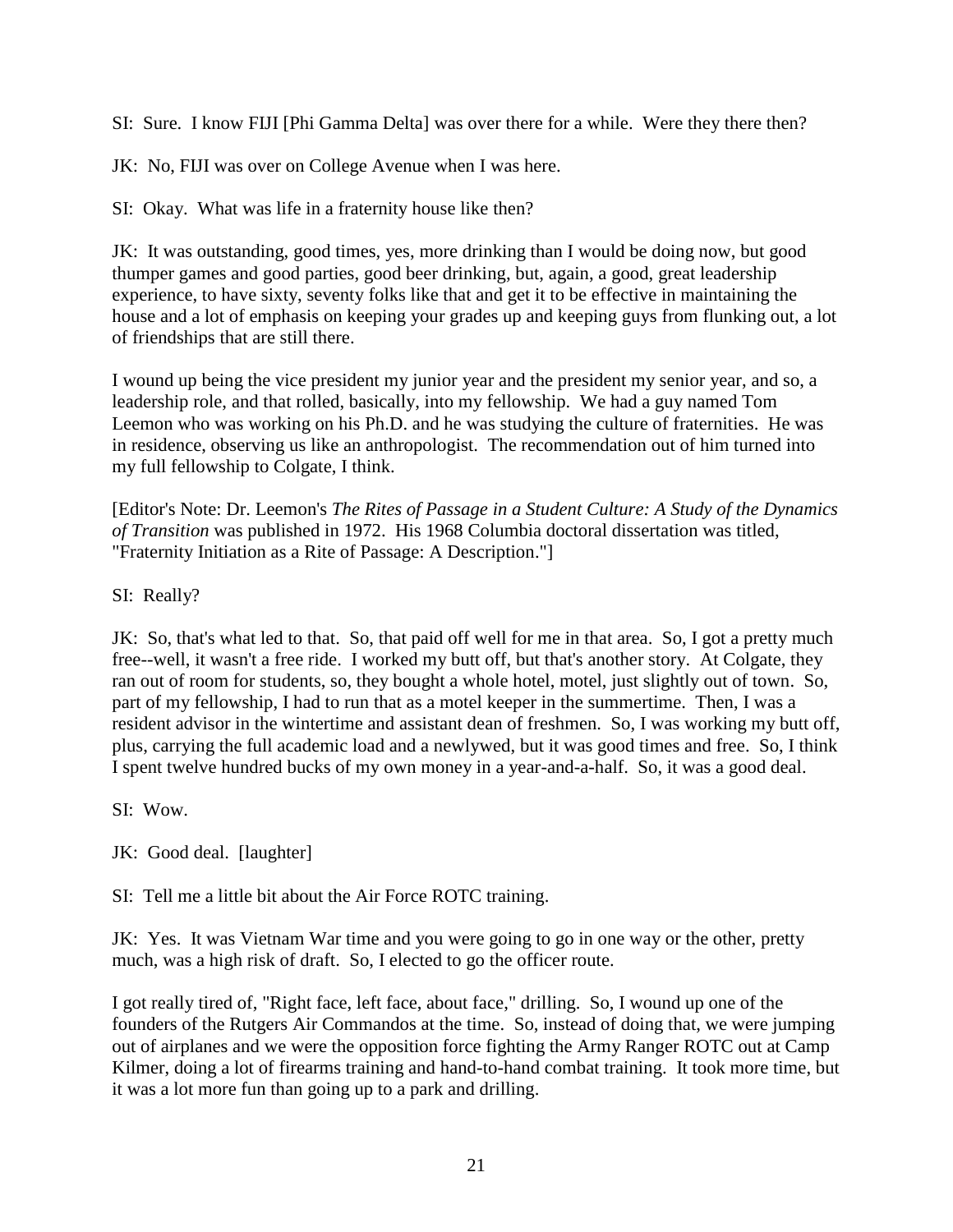[Editor's Note: Camp Kilmer, a US Army post established in 1942 between Edison and Piscataway, New Jersey, served as a staging area for the New York Port of Embarkation, processing millions of soldiers in transit during World War II. In 1963, much of the land was sold to Rutgers University and later developed into the Livingston Campus.]

So, I was the vice commander the first year, my junior year, and then, the commander my senior year. We had a great time. We had learned all kinds of wilderness survival stuff and combat tactics, and a lot of fun jumping with Parachutes Incorporated, skydiving. So, it was a good time. I was a Distinguished Graduate. I really studied that stuff, too.

SI: Did you train over at Camp Kilmer or would you go down to McGuire Air Force Base?

JK: No, Camp Kilmer was the exercise area. It still was remote, it was still a forested, fully forested, area. The Army Rangers was much bigger. The ROTC Rangers was a much bigger outfit and they were learning how to secure bases. That's when Vietnam had gone to the enclave system and they were working on doing that. In fact, I used to do battle against Jack Jacobs—a Rutgers graduate who won the Congressional Medal of Honor in Vietnam. He was with the ROTC Rangers.

So, they needed an opposition force that could basically run guerrilla warfare. So, we were the guerilla warfare guys. I learned a huge amount about the risks of what a guerilla force could do to you if they're mobile enough; so, learned a lot of stuff that I used later in my career, yes.

SI: Was there a particular member of the cadre that worked with you on this?

JK: Then, you mean the Air Force?

SI: Yes, an advisor to the Commandos?

JK: Boy, I can't remember, no. There are a number of the folks who were there, but I can't recall the names.

SI: Okay. Was a lot of this self-taught in the Air Commandos?

JK: Yes, yes. We had one guy who was on the physical fitness staff, an older guy who was retired military, had been a hand-to-hand combat instructor. He'd taught physical fitness at the gym.

SI: Was that George Dochat? [Editor's Note: George Dochat, a Physical Education Department faculty member, founded the Rutgers Men's Soccer team and served as its first head coach.]

JK: I think it was, yes. So, he's the one trained us in hand-to-hand combat. We had access to M-1 rifles then. We wound up training with M-1 rifles, even though they were obsolete and would ruin your thumb if you get a chance, [laughter] but it was a lot more educational than just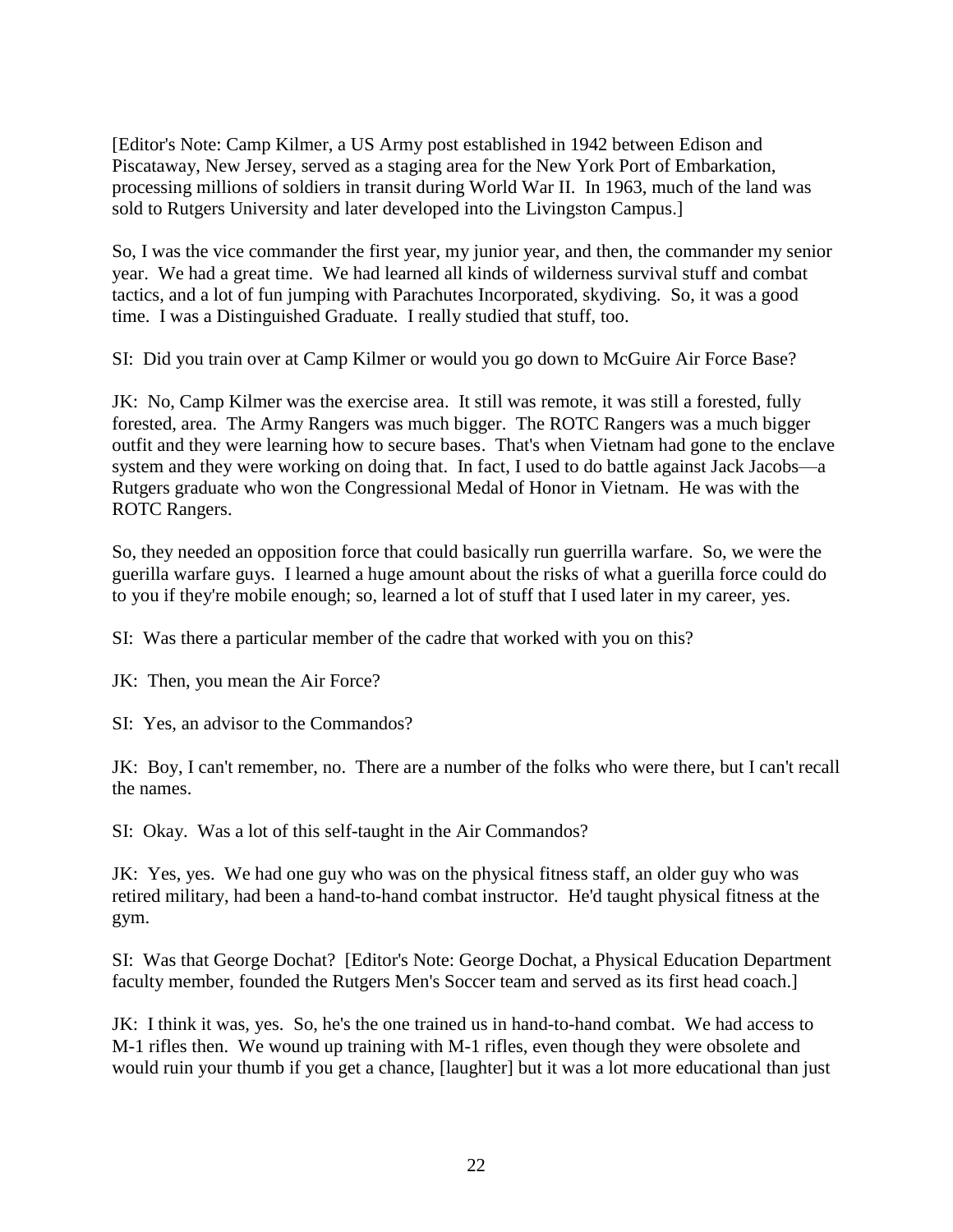doing the drill. [Editor's Note: The M-1 Garand was the standard issue rifle for the US Army from 1936 to 1959.]

I learned, another experience at summer camp, "Make sure I know my audience," because I was up for the Commandant's Award for summer camp. In the interviews, the final interviews that they were doing, they asked me what I thought ROTC summer camp was all about. The fellow that was asking me was an Air Force "ground-pounder" major and not a very successful one in the military. He wasn't all that bright.

I got carried away explaining rites of passage and he interpreted that to be that I was equating the Air Force to native tribes. [laughter] So, I got the Vice Commandant's Award instead of the Commandant's Award out at summer camp. So, I came in second because of my "negative attitude" toward summer camp. So, I was just trying to explain rites of passage to him, but didn't work. [laughter] So, "Know your audience," I learned that lesson.

SI: Wow.

JK: Figure out who you're talking to before you get off on intellectual flights of fancy.

SI: [laughter] You were also active on the Inter-Fraternity Council.

JK: Yes.

SI: What kind of issues would come up there?

JK: Well, the usual fraternity ones, making sure drinking stayed under control, enough funding to get fraternities through, with trying to keep expenses down for people and working on ways to deal with the cost of college, which was starting to increase then, as well as what it cost you for a fraternity and how to do that. They were fairly routine issues. There were no major kinds of things you had to deal with. Control the booze and funding was probably the two big issues, money.

SI: I know, throughout the 1960s, there were issues and controversies over fraternities where their national was segregated.

JK: Oh, yes.

SI: Did any of those issues come up?

JK: Yes, they did. That wasn't Inter-Fraternity, but, yes, I desegregated--in terms of Jewish--I desegregated our fraternity. A good buddy of mine, Ron Reisler, pledged, wanted to pledge, and the national tried to stop it, because, then, you had Jewish fraternities and non-Jewish fraternities. We just didn't buy it.

I was the vice president then. So, I had the two guys from national sit here and I had Ron Reisler sit there and said, "You guys explain to him why he can't be a member of our fraternity. We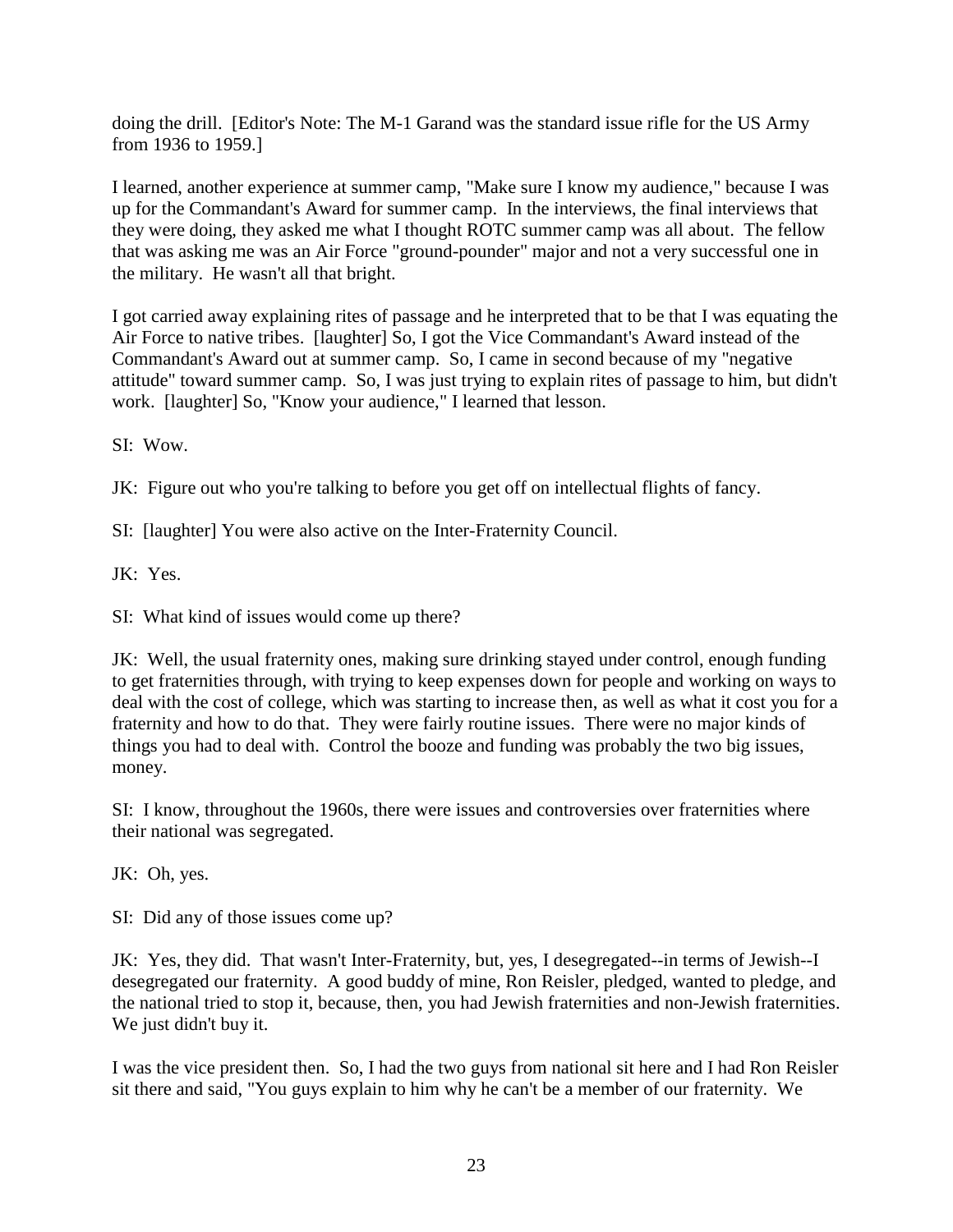want him here." "Well, can we talk privately?" "Well, no, you can't talk privately--right here." They finally abandoned the ship and Ron pledged. That took care of any prohibition against Jewish folks in the fraternities, in that fraternity, from then on.

SI: Was there any blowback from the national, or did they just let the issue die?

JK: No, they just hoped it'd all go away.

SI: You also mentioned that being at Rutgers made you more aware of Civil Rights issues.

JK: Yes, yes.

SI: What form did that take?

JK: Primarily conversations with people, especially the racial conversations, about the inferior blacks and, "Blacks can't do this and blacks can't do that," the racial kinds of components of it, which made no sense to me at all, because I grew up in pretty much a fully-integrated neighborhood.

The first, really, time I got busy with that was my first assignment in the Air Force. Basically, we desegregated housing in Fort Worth, Texas. Although I became aware of it at Rutgers--I was aware of the issue and really disturbed by it--but, out at Carswell, my first duty assignment, is a good friend of mine named Charlie Black, who's a B-52 [Stratofortress] pilot. [Editor's Note: Carswell Air Force Base is located northwest of Fort Worth, Texas.]

Then, they were on alert. They'd have to spend three days on alert and two days off, twentyfour/seven. They couldn't go home. His wife and baby couldn't get a place to live in Fort Worth that wasn't in a ghetto. So, they would be terrified going shopping, and then, running through this crime-ridden place to get into an apartment and just about sequestered in there, except when he was home. I said, "That's intolerable."

I had a very courageous base commander, who was also coming up for retirement, and a courageous judge advocate, and they let me form four different teams, black and white teams. We'd call and get what the apartments had available, and then, document that and have it notarized, and then, show up as a black and white team to rent the place. All of a sudden, nothing was available, and then, we'd document that.

We got enough of a dossier, so that the Judge Advocate, on behest of the Base Commander, went to the Chamber of Commerce and the city leadership, said, "Here's the story. You either change this or all your areas are going to be declared off-limits for military housing and we'll find places that will treat people equally. In that instance, then, those people, they get the business and you're out of business in terms of military support."

Then, Fort Worth was much smaller and hadn't been a major metropolitan area yet and really depended on the Air Force, and so, desegregated and started getting people in good housing. We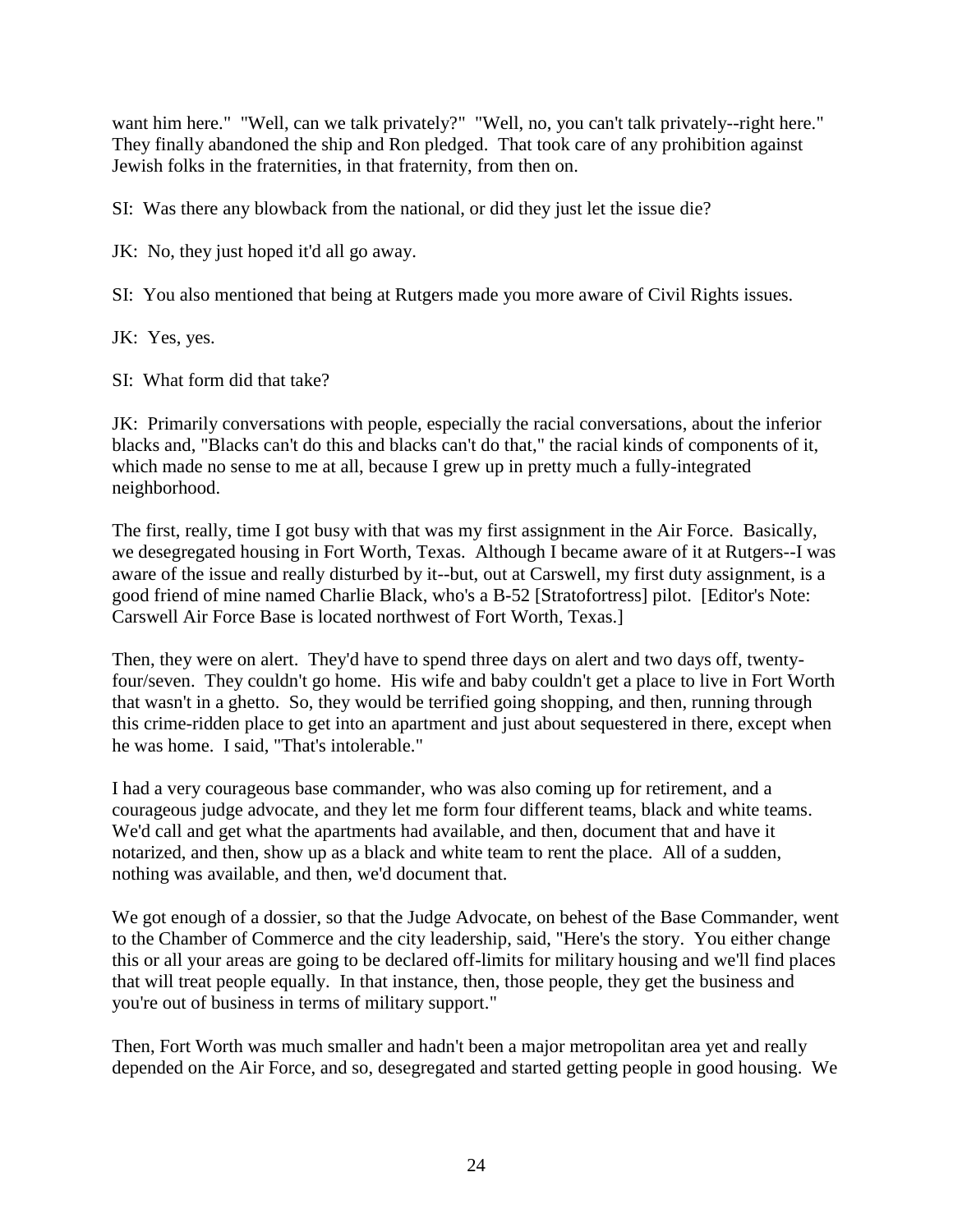got Charlie and his wife in a nice place. So, that was the first big Civil Rights involvement, because I was just furious about that circumstance, but the basis for that started at Rutgers.

SI: It is interesting that you came up with that tactic. Was it something you had heard about or did you develop it by working with the Commander?

JK: No, we skulled it. As a matter of fact, a Jewish lawyer and I were the two that sat down and said, "How do we approach this? How can we build documentation on it?" He had most of the legal ideas for how to do it. So, we put the whole thing together and created four teams and went out and did it, and it worked.

SI: Yes. I have heard of similar tactics from CORE [Congress of Racial Equality, a Civil Rights organization] and other groups.

JK: No, we just thought it up.

SI: Going back to Rutgers, while you were an undergraduate, I know there was a famous case of a Rutgers alum who went down South to work on voter registration and got arrested. It became kind of a cause on campus to get him freed from Georgia. Do you remember that at all?

JK: Do you remember the name at all?

SI: Don Harris.

JK: That doesn't register, no.

SI: Okay.

JK: Doesn't ring a bell.

[Editor's Note: In August 1963, Donald S. Harris, Rutgers College Class of 1963, was arrested in Americus, Georgia, while trying to register African-American voters. Working for the Student Nonviolent Coordinating Committee (SNCC), Harris and two others were charged with insurrection, a capital offense in Georgia. The case stirred support on the Rutgers campus and across New Jersey in the Fall of 1963. Harris was released in November after a federal court declared the law under which he was charged to be unconstitutional.]

SI: Were you aware of groups on campus leaning more towards Civil Rights type activism?

JK: More on an academic discussion level. There didn't seem to be any that were more active at that point in time. I'm not aware of any groups that were doing the bus rides to the South or any of that stuff at that point in time. I got the sense that that really cranked up later, but I'm not aware of any group that was doing that at the time.

SI: Were there other social activities you were involved in, aside from the fraternity and sports?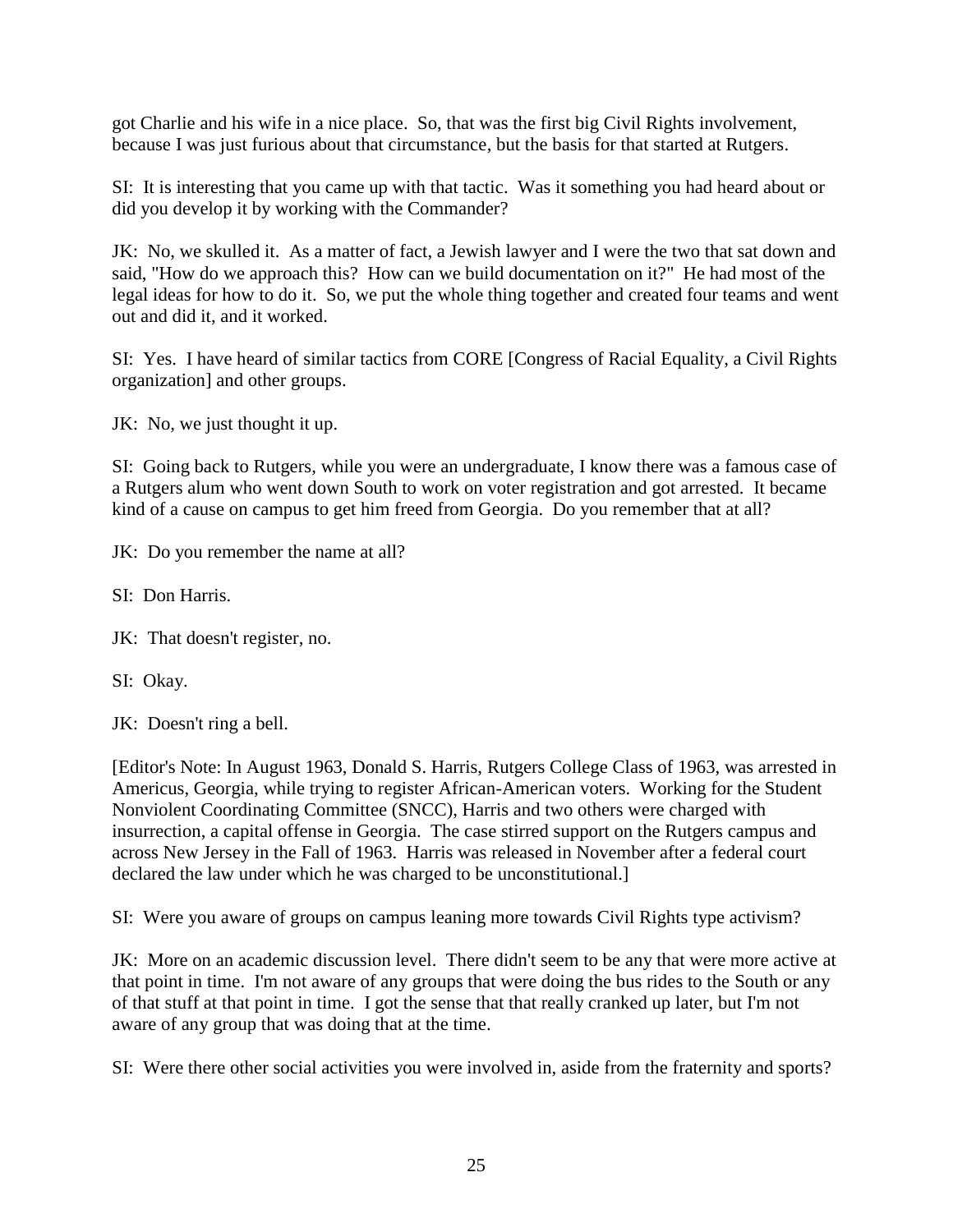JK: No, I basically wound up doing mostly intramural sports, intramural wrestling. A decent wrestler, so, I did well with that and had a good time with that. The sociological honors society, we formed that when I was here, in sociology. That was the Alpha Kappa Delta and I was the president of that. I think, primarily, the fraternity, ROTC and academics were my main focus.

SI: I know, at some point, there was a cup that the fraternities would compete for.

JK: Yes.

SI: Were they doing that at that time?

JK: Yes. We didn't have the jock basis, like the jock fraternities did. Even the guys who weren't playing the varsity sports still recruited guys who were really good athletes. We did pretty well in flag football and wrestling, but we weren't competitive for that kind of a thing.

SI: How traditional would you say the fraternity was? Did you have a housemother?

JK: Yes.

SI: Did you have formal dinners?

JK: Oh, yes. I had to wear a coat and tie--you may have jeans on, but a coat and tie if you're going to eat dinner. They had a cook. So, it was very, very traditional in terms of the coat and tie and housemother and cook, pretty strict rules for behavior, that you just didn't do stupid stuff as part of the fraternity. Guys would still drink too much, but, usually, we'd take care of that, take care of them. They didn't get into any of the really stupid kind of things that have happened in some other places.

SI: Looking at the *Scarlet Letters* from this period, it also is striking how there were all these big parties at the fraternities, particularly on big game weekends. [Editor's Note: *The Scarlet Letter*, the Rutgers College yearbook, was published from 1871 to 2005.]

JK: Yes.

SI: Some pretty big bands would play at fraternities or the Ledge. Does anything stand out about that?

JK: No, we couldn't afford big bands and that stuff, yes. Ours was the music off the stereo. [laughter] We did have the formal ceremony, the pinning ceremonies. We had a balcony on one of the houses. The couple would be up there and all the brotherhood shaped in a heart with candles, singing *My Sigma Phi Epsilon Sweetheart*, and then, pin our girl friend, so, all those formal ceremonies, but we never had money for a band or any of that kind of stuff. It's pretty much a working-class bunch.

SI: In terms of socializing, did you go over to Douglass much?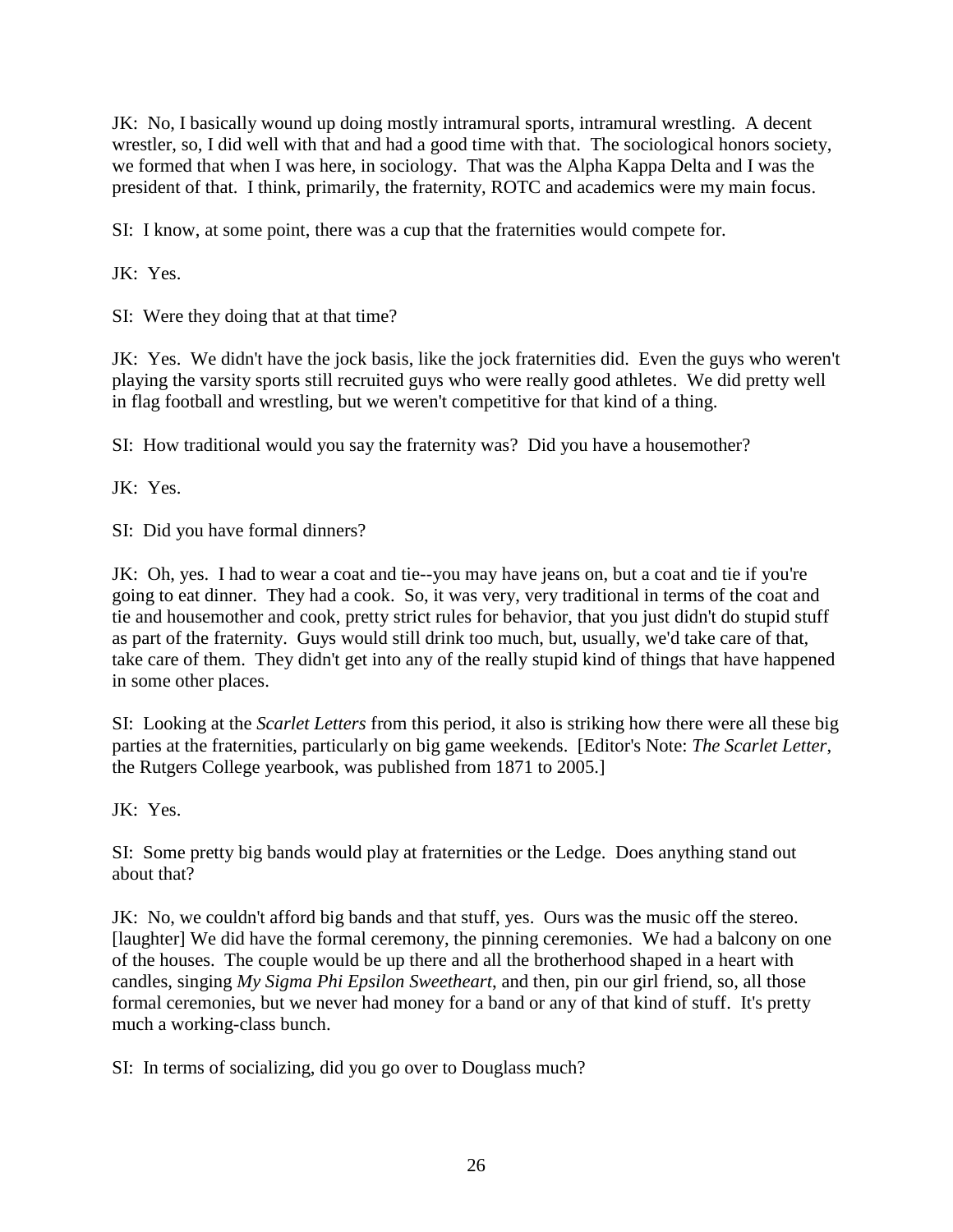JK: Yes, some of the guys, they had girlfriends at Douglass, yes. There's a good mixture with the Douglass ladies, and they'd come to the parties, too.

SI: Was there much interaction with locals, townies?

JK: Not a whole lot. I shot pool downtown and knew a few, but they wound up with lots of fights in the pool halls down there and that just wasn't safe.

SI: Yes.

JK: If there's any drinking going on, just might as well stay away from it; so, not a whole lot of interaction then.

SI: You were also working with the trucking company.

JK: Yes.

SI: How much time would you spend working in an average week?

JK: Probably three nights a week.

SI: Wow.

JK: Yes. Then, when I couldn't, one of the fraternity brothers'd cover for me, if there's a test coming up. So, we were able to rotate all that, but it was union wages, which really, really helped paying for college. So, I had scholarships that helped the first couple of years, but, then, that was only the first couple of years.

SI: In ROTC, did you get a stipend in your junior and senior year?

JK: Peanuts, yes, twenty bucks a month or something like that, or twenty-five bucks a month. The military didn't have that kind of money, either, even during the Vietnam era. It wasn't much money. Union wages were sweet, so, it was good. [laughter]

SI: As Vietnam was becoming more and more of an issue, as you said, most young men, particularly in the ROTC, were thinking that they would probably have to go there.

JK: Yes.

SI: Were you aware of any antiwar activity?

JK: Oh, yes, yes. You've probably heard of Gene Genovese.

[Editor's Note: On April 23, 1965, at a teach-in at Rutgers University's Scott Hall, Professor of History Eugene D. Genovese declared, "…I do not fear or regret the impending Viet Cong victory in Vietnam. I welcome it." A firestorm of controversy ensued and became a focal point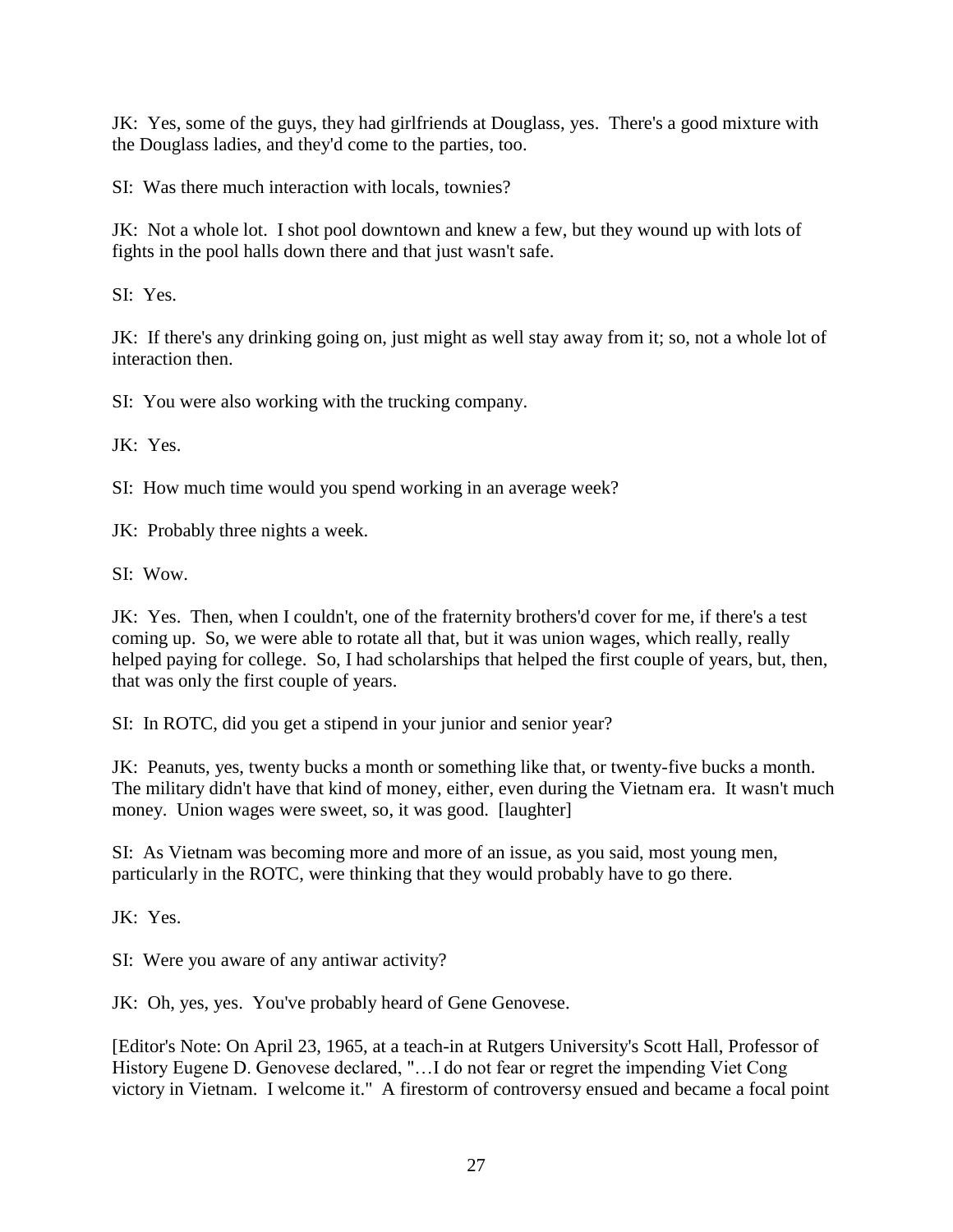in the 1965 New Jersey gubernatorial race, but President Mason W. Gross, with the support of the faculty, resisted public pressure to dismiss Genovese on the principle of academic freedom.]

SI: Yes.

JK: Yes. He was my professor and a friend, but we totally disagreed with each other. Then, we had several teach-ins and they were really disappointing, because they were dishonest. They were extremely political, but even the history professors were getting up there, saying stuff that made no sense at all in terms of real history. It was all commitment, antiwar commitment, to stop-the-war stuff.

The factual stuff they're laying out just was erroneous, even as a senior here who had studied pretty well. I mean, the example was, when they're talking about democracy not working as effectively in that part of the world, I can recall two professors getting up in just rage and saying, "The finest democracy that ever existed was in that part of the world, in Greece. That's where democracy was founded."

I said, "Now, wait a minute, that's a slave society. What? Your VIPs did well in democracy, but it was based on a slave society, with women also suppressed. How can you, as a college professor in history, get up there and purvey information of that nature?" That was really disappointing to me. My big complaint about Vietnam was the way it was fought. It was the tactics. I mean, the tactics, we never lost anything, but the strategy was wrong. So, that was the issue for me with Vietnam.

SI: Were you at the sit-in where Genovese said, "I welcome a Viet Cong victory?"

JK: No, I had graduated by then, yes.

SI: Okay.

JK: Yes, I graduated by then. He was my history professor for Civil War, I think it was. We had lots of sidebar discussions. He just was, essentially, a really radical leftist and Communist in his orientation, strong supporter of the Soviet Union. We could never agree, but the guy was a good guy, nice guy, just we were in different spaces and times with our worldview.

SI: Your major, though, was sociology.

JK: Yes, yes.

SI: Do any professors stand out in that discipline or, generally, what did you think of the course?

JK: Sociology was not yet as political as it seems to have gotten now. Again, I was focused in the criminology arena. Now, I'm drawing a blank on his name, but there was a criminologist here who was brilliant. He had his own book out. He was probably the guy I spent the most time with, and I'm just drawing a blank on his name now. Boy, I can picture him, too, and I'm drawing a blank on his name. [Ed. Note: Jackson Toby.]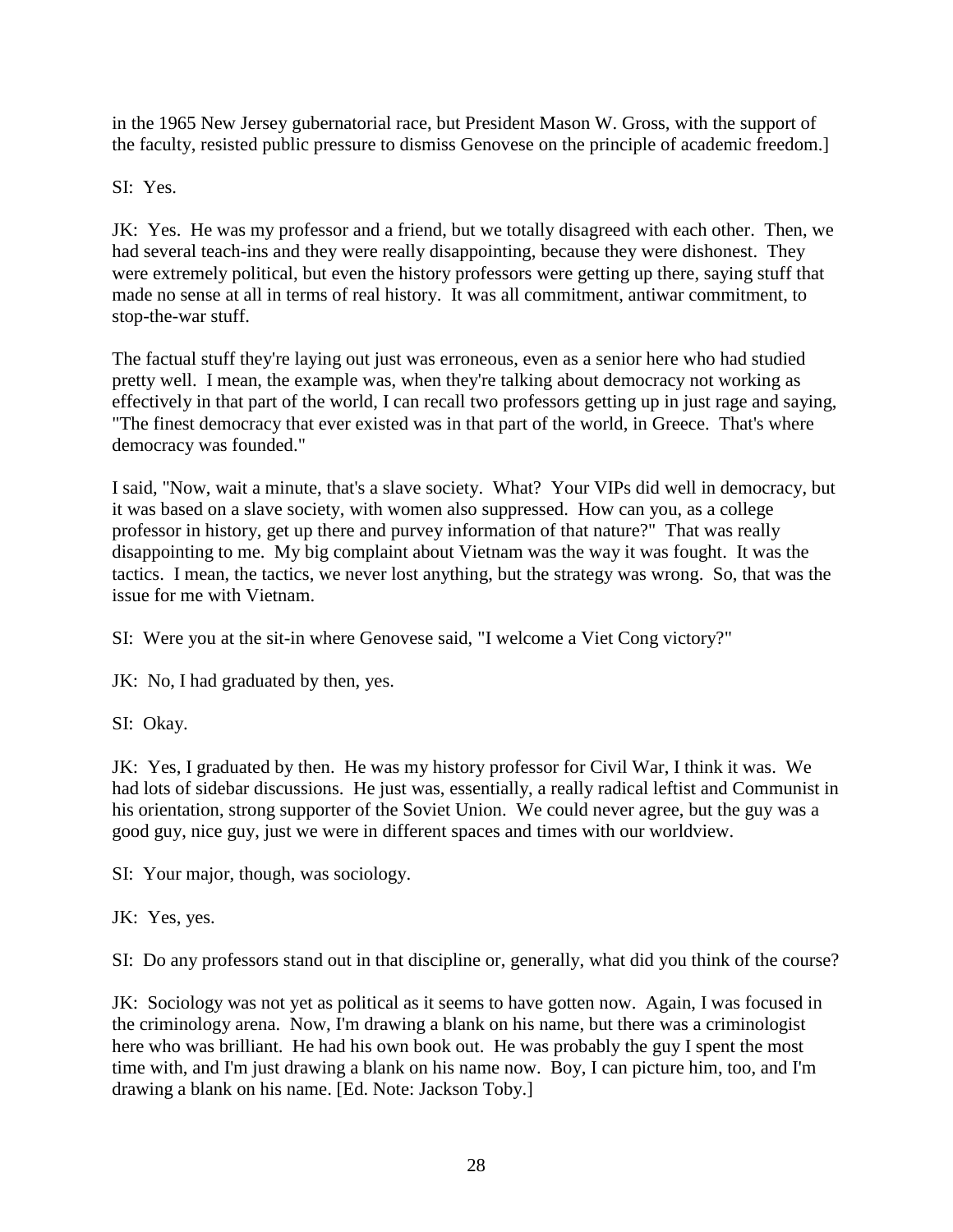Of the professors in that area, he was probably the one that I spent the most time with and appreciated his thought, but he was focused on criminology. He was of the "broken windows" school of, "Oh, you build a criminal justice system that's fair and limits police violence, but it has to pay attention to minor crimes or it escalates out of control and gets worse." There's only one other criminologist, at that time, who was saying the same thing and he was more widely published, out of New York. I'm drawing blanks on the names. That's a long time ago, yes.

SI: Yes, I think I have heard of him before. We will be able to put it in the transcript. [Ed. Note: James Q. Wilson]

JK: Yes, okay.

SI: Outside of sociology, are there other professors that stand out, besides Genovese?

JK: Yes, but, [to] call the names, I'd have to go look at some old paperwork.

SI: Sure.

JK: I had one history professor who taught primarily ancient history, who was also, basically, a skilled actor. He was very, very popular. He could really …

SI: Charanis?

JK: No, I don't think that's it.

SI: Peter Charanis?--no, okay. (It was Charanis)

JK: No, I don't think that's it. I'd have to go back and look to see, but, yes, there's some brilliant historians. Again, history and philosophy are my things still.

SI: Did you ever take Mason Gross' course?

JK: No, no, did not.

SI: In your work with the fraternity, or maybe with the Council, were you involved with any administrators or deans? Do any of them stand out in your memory?

JK: Yes, there's one dean who I was very friendly with. In fact, he was the advisor, not in Frelinghuysen, but whatever the next one is down [Hardenbergh Hall]. I was trying to recall his name and I'm having a terrible time doing it. So, again, I'd have to go look at an old faculty roster to do it, but, yes, really, really sharp, spent a lot of time in discussions with him. Somebody asked me his name the other day and it won't come. So, I have to get an old roster. [laughter]

SI: Why don't we pause for a minute?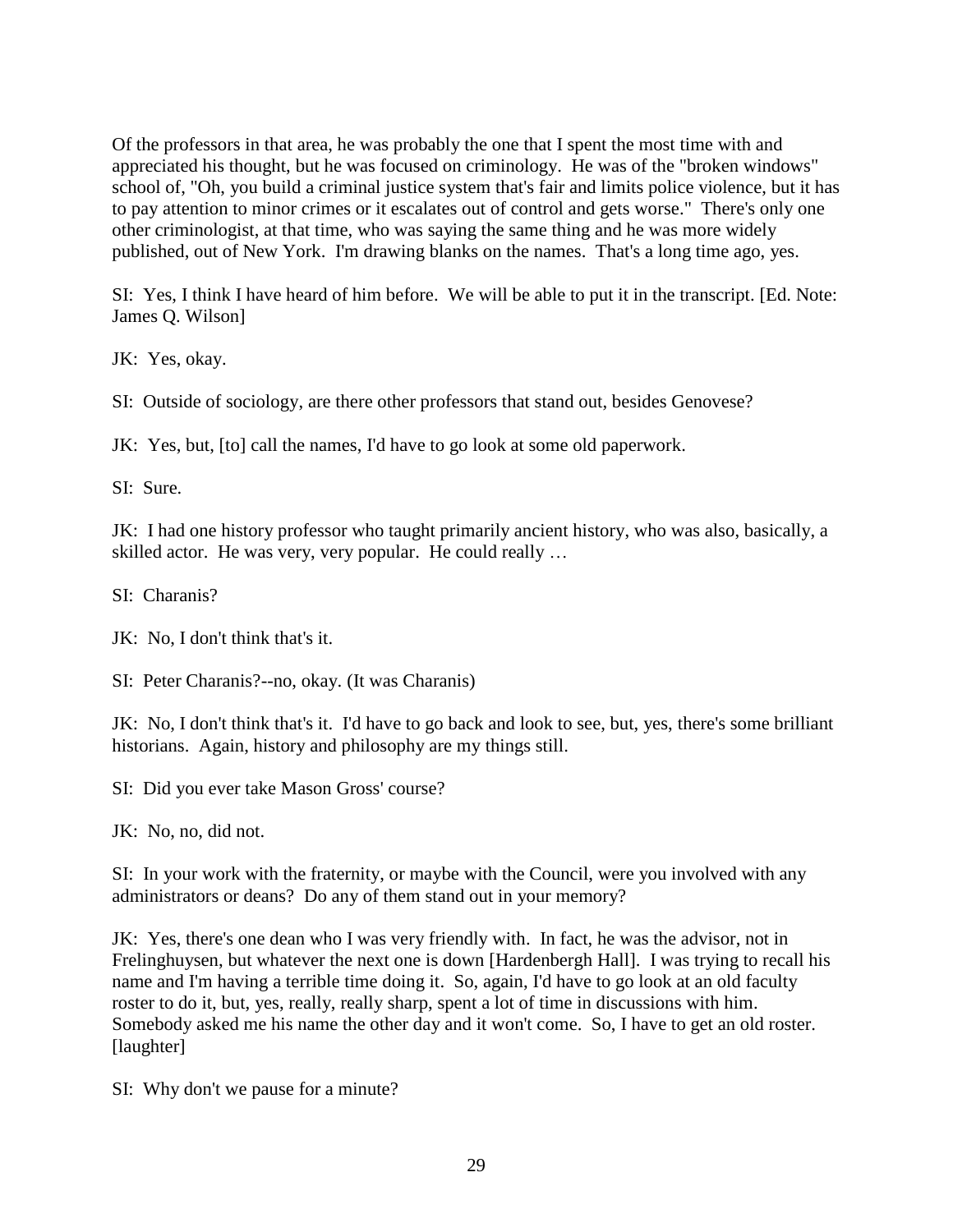JK: Sure.

# [TAPE PAUSED]

SI: We were talking about your time at Rutgers. I wanted to ask more about the Air Force ROTC years. You mentioned the summer camp and the interview that went wrong.

JK: Yes.

SI: Where was the summer camp?

JK: I was down in Virginia.

SI: Okay.

JK: [laughter] That's another funny story. What they considered the remote wilderness--survival training was in Dismal Swamp, Virginia--they just put me in my environment. It was great. Instead of all the hassle you're taking at summer camp on the site in Virginia, got to spend three days out in the wilderness. They supplied a bunch of meat you had to cut up and, also, fishing was available. I knew how to smoke stuff, so, I set up smokers. We had a great three-day camping trip out there. [Editor's Note: The Great Dismal Swamp, now a National Wildlife Refuge, is located across southwestern Virginia and northeastern North Carolina.]

Then, the drill was being able to do orienteering at night, which is supposed to be high-risk and really challenging. I grew up doing that my whole life, so, it was a piece of cake, three days' break in Dismal Swamp, Virginia. It was great. [laughter] It was an Army base, and I forget which one. It was a small installation. That's where we were operating, but the Dismal Swamp was our wilderness survival, which was a really nice camping trip. [laughter]

SI: Were there any other summer camps, or was that it?

JK: That was it, yes.

SI: That was in-between your junior and senior year.

JK: Yes.

SI: In terms of the everyday training, was it always with the Air Commandos or did you have to do other things?

JK: You had to do some other [things]. Periodically, you had to do the drill and stuff. I've always had a command voice, so, I'd get sucked into some of the formal retreat kind of things, periodically, but I'd say eighty-five percent of my time was all Air Commando stuff.

SI: At that time, how large was the detachment?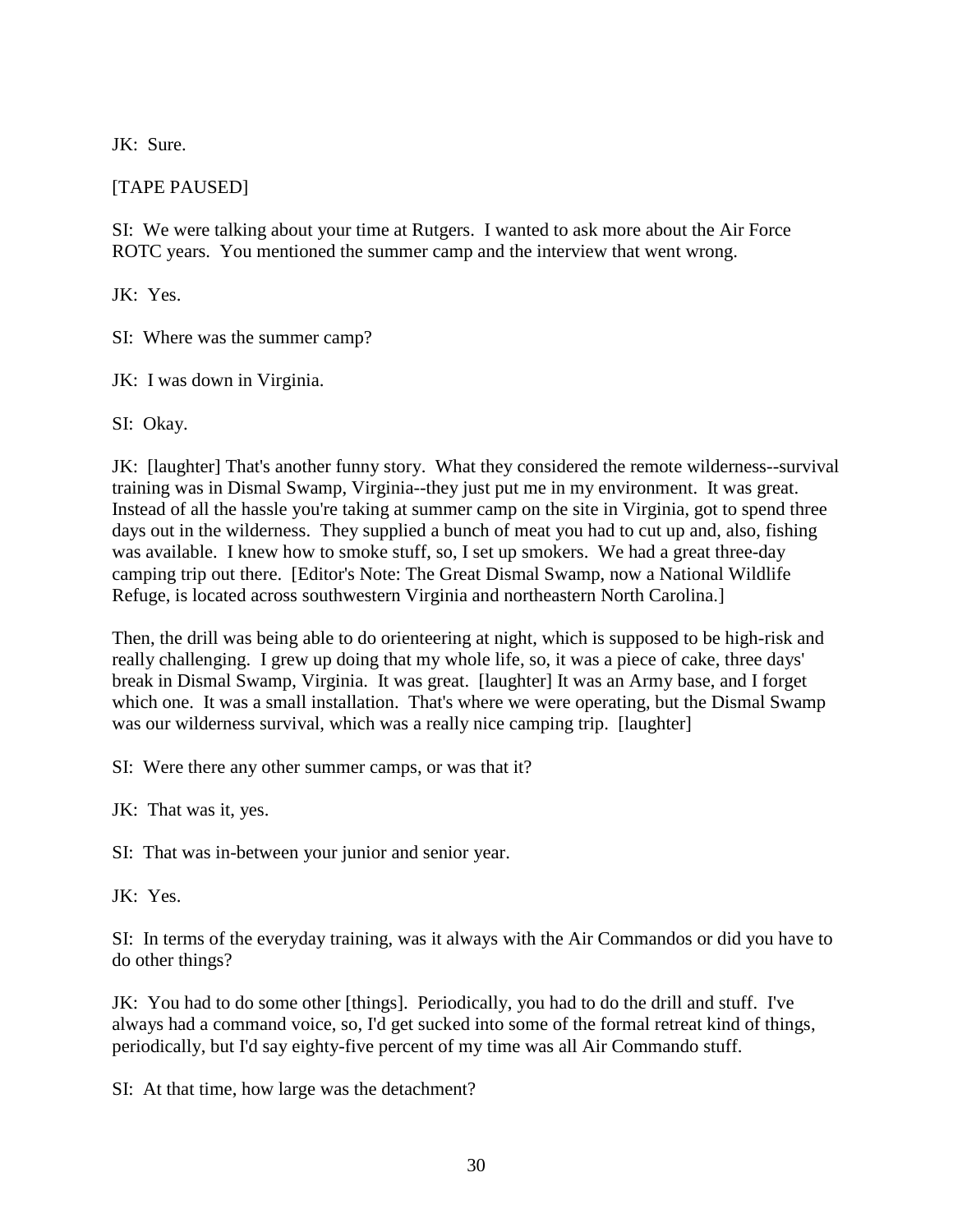JK: From memory, I would guess that we had probably a hundred to a hundred-and-fifty folks, again, the same kind of thing I was, guys who knew they were going to probably do some service and they'd just rather do that as an officer than in a foxhole somewhere.

SI: Was it required at the beginning, when you first came in?

JK: No, no.

SI: It was volunteer then.

JK: Yes.

SI: Does any member of the cadre stand out in your memory?

JK: I'd have to go back and look at sources. Yes, there's some I recall, but that's a long time ago. I can't recall exactly what their names are, same way the dean you asked me about, I knew him so well and I'm just drawing a blank. [If] I go open a yearbook, I can tell you pretty quickly.

SI: It wasn't Crosby, was it?

JK: Yes, it was Crosby. [Editor's Note: Howard J. Crosby, RC '41, spent his entire career as a Rutgers administrator, including nineteen years as Dean of Men and Dean of Students.]

SI: Okay.

JK: Dean Crosby, okay, yes.

SI: He comes up quite a bit.

JK: Yes, okay. Yes, he was a good guy. The one funny one that my kids kid me about is, I'm probably the only Rutgers graduate who ever got his picture in the yearbook gutting a chicken. [laughter] When we were fighting the Rangers out there, the Army guy, the lieutenant colonel that was running the Army ROTC and the Rangers, showed up with a crate full of chickens and said, "There's your dinner."

First thing, nobody knew what to do with that. I grew up hunting ducks and geese and stuff. So, I wound up the head of the production line, killing and gutting chickens, cammy [camouflage] on my face and the chickens. Somebody took a picture. It's in the yearbook. [laughter]

SI: Wow.

JK: "Hmm, is that how I wanted to be remembered at Rutgers, gutting chickens in the woods?" [laughter]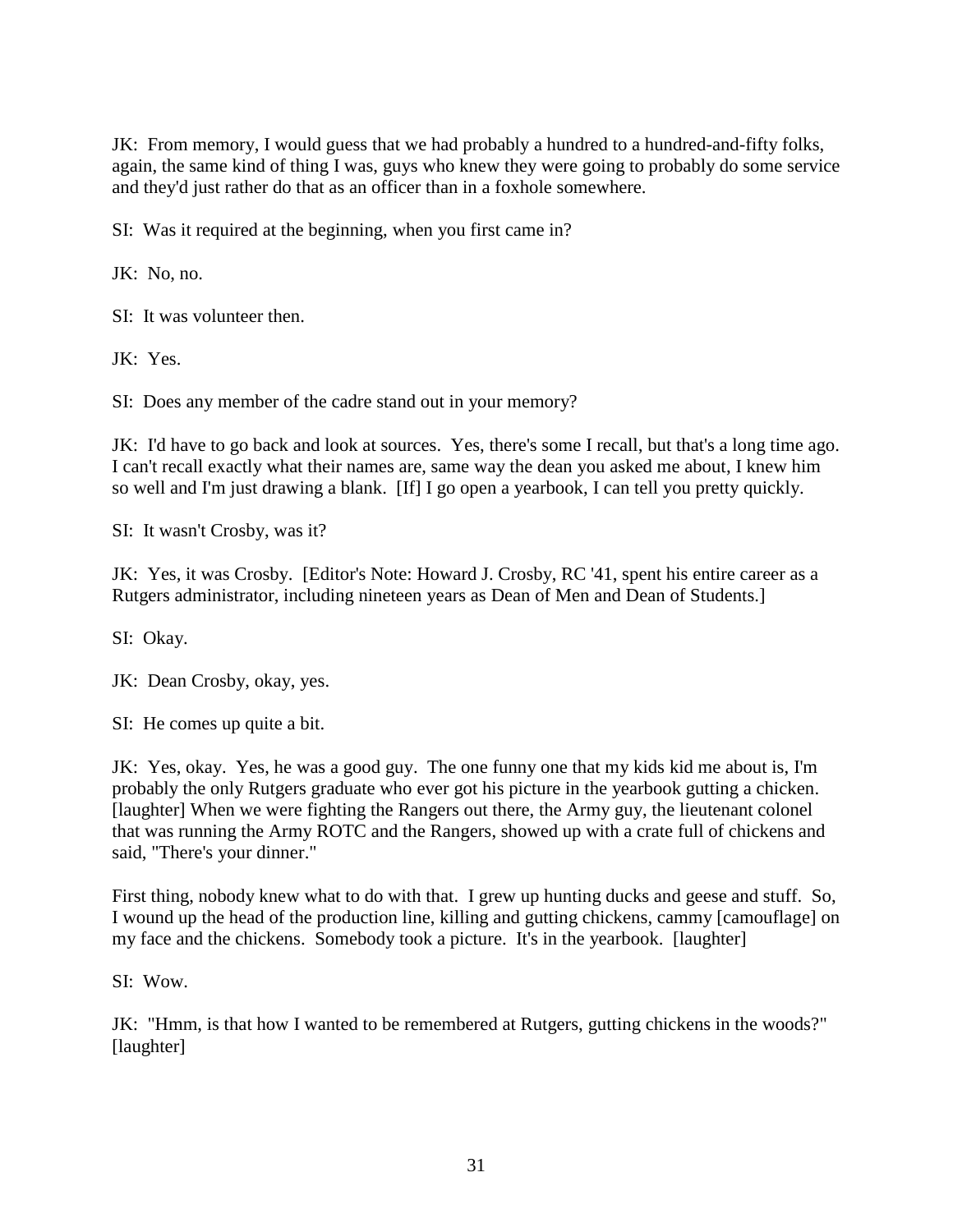SI: Was there a point where you had to make a decision between being a ground officer or a flight officer?

JK: No, not really. I flunked my last eye test at summer camp and was disqualified for pilot training at that time. Astigmatism. So flight officer became out of the question.

SI: Yes.

JK: I didn't get my final assignment--I got the educational delay to finish the master's at Colgate.

SI: Okay.

JK: There was an indication of desires, but I didn't even get a final designation of what my assignment would be until I was in graduate school at Colgate.

SI: You mentioned the Ph.D. student who was observing your fraternity. Was he also a brother in the fraternity?

JK: No.

SI: Okay.

JK: He was out of Columbia. He was working on a Ph.D. at Columbia.

SI: You mentioned he played a role in your winding up at Colgate.

JK: He wound up being a dean at Colgate. So, he really wanted me to go up there and be part of the graduate program, and paid for it all. So, I said, "Oh, yes, take an educational delay and get my master's--it's great."

SI: It was a yearlong program.

JK: About a year and three-quarters.

SI: Okay.

JK: By the time I finished my thesis.

SI: Tell me a little bit about that experience.

JK: It was a good experience. As I said, I was the hotel manager, a motel manager, the resident advisor for the students that lived there during the time period, assistant dean of freshmen. My wife worked in one of the administrative offices to pick up some extra money, and then, the really good, challenging academic course, but a lot of the focus is aimed toward being an administrator at college. My plans at the time, I was moving toward getting a doctorate, and then, being a college professor. I had no interest in staying the whole time in the military. So, it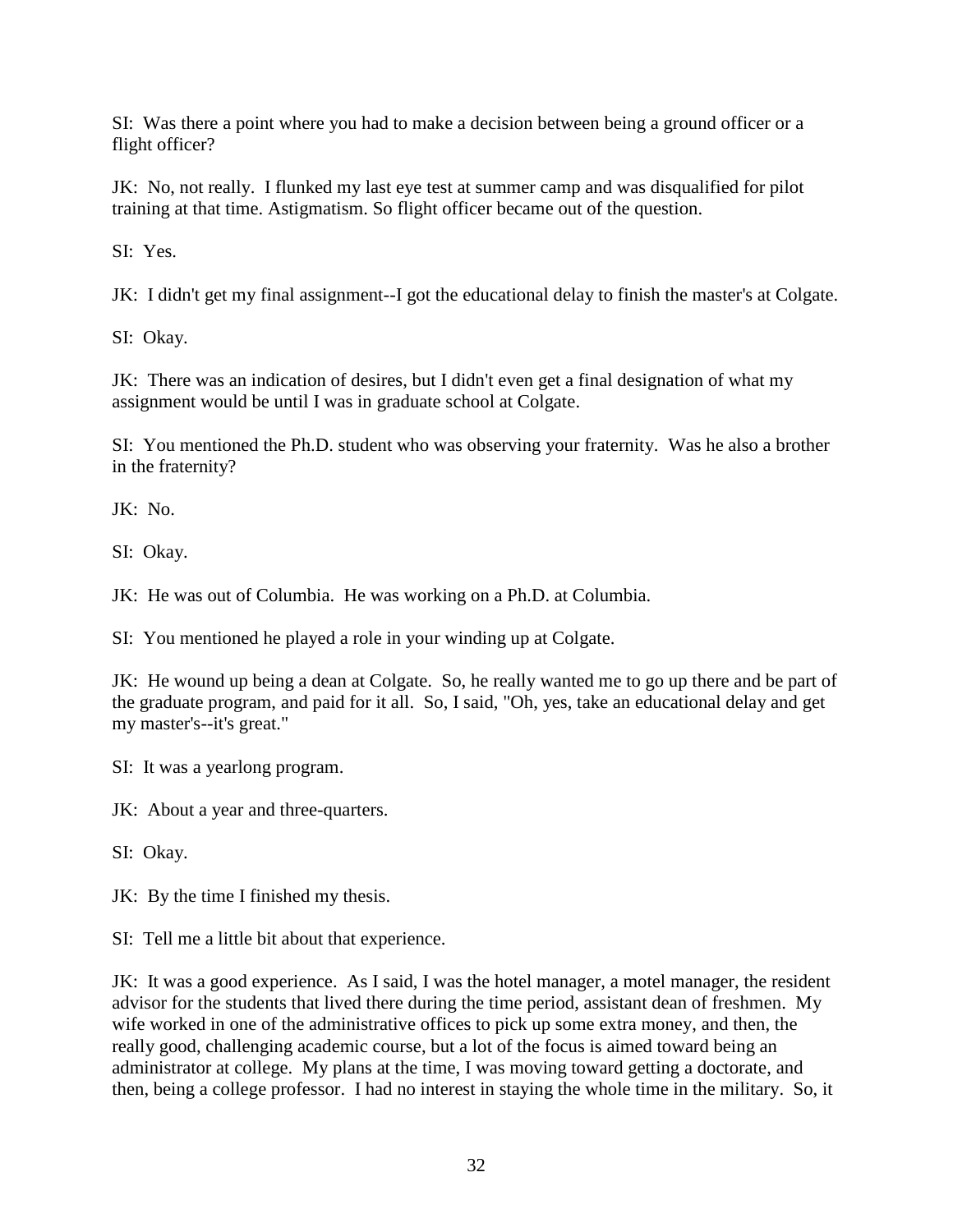was a free master's in that arena. That was right down my alley for the kind of stuff I was looking to do.

So, it was a good program. I was fortunate. I got out *cum laude*, so, that stood me in good stead for when I started--I attempted to be in a Ph.D. program at Catholic University, years later, but I wound up getting reassigned before I could finish that one. So, that was cut short, got a second master's out of that, but, yes, it was a good program--basically, leadership, personnel administration, and the good, broad academic base.

Again, I'm a philosophy nut, so, I had really good friends, professors, who were there, M. Holmes Hartshone, who was really well-known as a philosopher, and then, Herman Brautigam was a good friend. They were, both, the two that I really spent a lot of time with. In fact, I taught Herman Brautigam how to surf fish when he came to Cape May. [laughter]

[Editor's Note: Dr. Marion Holmes Hartshone (1910-1988), Professor *Emeritus* of Philosophy and Religion, served on the Colgate University faculty from 1946 to 1975. Dr. Herman A. Brautigam (1901-1985), the first Harry Emerson Fosdick Chair of Philosophy and Religion, served on the Colgate faculty from 1934 to 1969.]

SI: What was your thesis work on?

JK: Student peer group influence on academic achievement, so, did, basically, a controlled study with the Sixteen Personality Factor Questionnaire, administered with a focus on the peer influence element and comparing that to academic achievement, and seeing just how peers did affect the academic achievement at several different levels in college--freshman, sophomore and junior year. So, it was a fun study.

SI: This motel situation, it was due to an influx of students.

JK: Yes, at Colgate, yes.

SI: Were they just random students, or were they coming in through a special program?

JK: No. They couldn't be freshmen. They had to be sophomores through seniors, and most of them were juniors and seniors, and then, they had two to a room. They had not finished dormitory space enough for the influx of students that were taken in. Unlike Rutgers at the time, they didn't flunk a big chunk of them out.

Once you paid all the money it took to go to Colgate, then, unless you really screwed up, you got to stay. So, they couldn't do the old trick, like when I was a freshman at Frelinghuysen, they had bunks all in the main lounges. I said, "Boy, this is not very smart." They said, "Well, don't worry--they'll be gone by the second semester." [laughter] So, it was true. Rutgers had a high acceptance rate, but, also, a high flunk-out rate when I started.

SI: Were you resident advisor to the people in the motel or from somewhere else?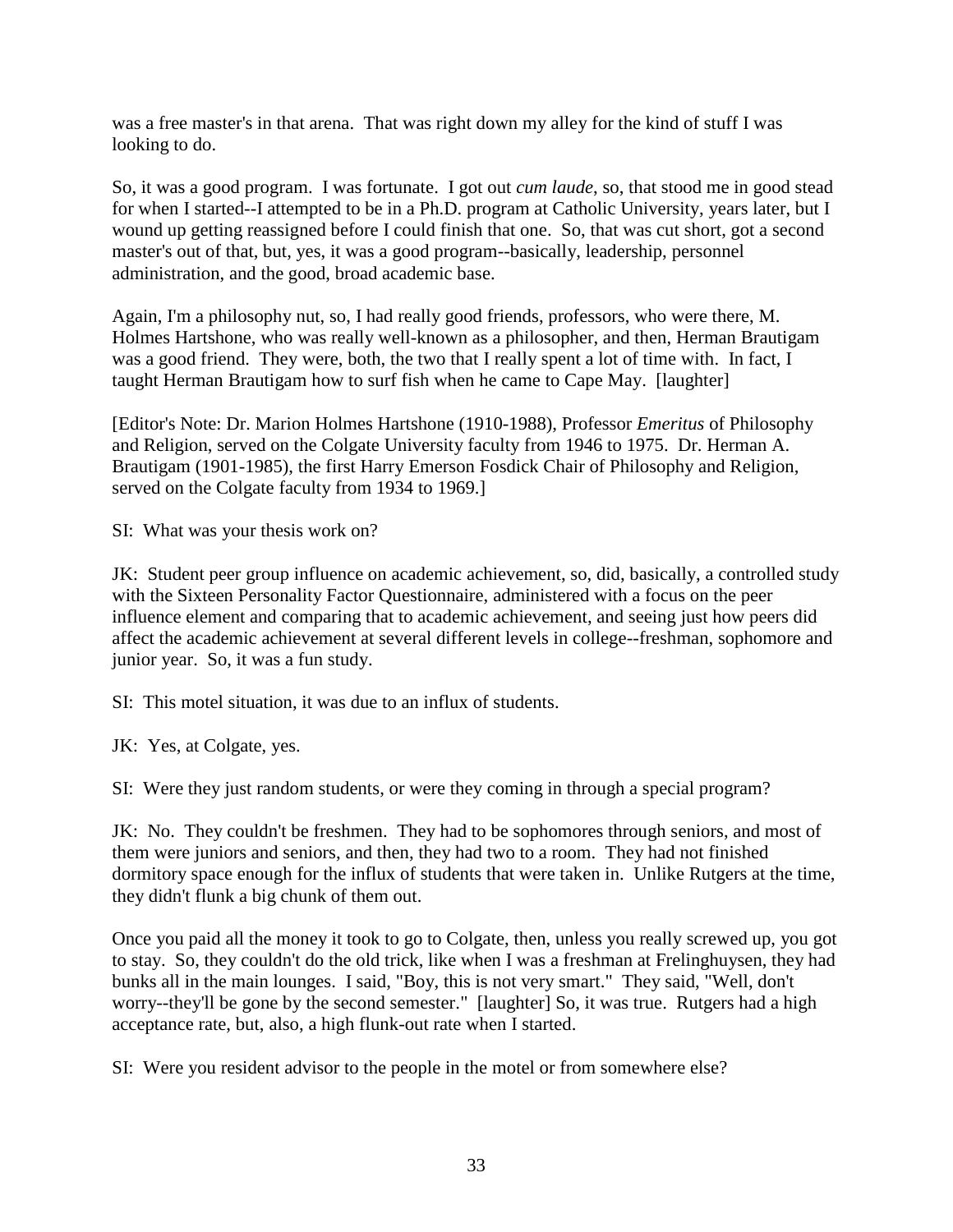JK: Yes, yes, primarily focused on them. Then, the assistant dean of freshmen was just whatever the Dean needed help with that affected the freshman class. So, it wasn't any kind of a magic role. We're just kind of a worker bee for the freshman class.

SI: Do you remember, aside from academic scheduling and stuff, any particular issues that came up during that period among the students you counseled?

JK: No, you had the usual mix, from very academically focused, disciplined people to the slobs that would break the rules and cook in their room. You'd find a half of a ham under some dirty clothes in the corner, that kind of stuff, just the whole range of what you get if you looked at a dorm. I think we had thirty rooms, and so, that was sixty students. So, if you do a bell curve, we had the whole thing, but, no, there were no significant issues.

The only two that were a real challenge there was, there's a lot of drinking that went on there, too. On two occasions, one really seriously, somebody got drunk and passed out. It happened to be in a snowstorm, and one kid got in serious trouble with hypothermia, found him and dragged him out. He wasn't one of my students, but that was on the main campus, and had to get him to the hospital quick. It's just really stupid stuff, passing out drunk in a cold climate that gets two or three feet of snow in a storm, but it happened.

SI: At this time, was Colgate trying to bring in more African-American students?

JK: There was no special initiative.

SI: Okay.

JK: No, no. That hadn't developed yet. That was primarily rich, young, white guys. So, they weren't co-ed yet, either.

SI: Yes. Did you notice if drug use was becoming more of an issue?

JK: No. Probably, some of the guys were smoking pot somewhere, but it wasn't enough to even surface as a major issue.

SI: At the end of that period, you had to begin your military commitment. How did that come about? How did you get your orders? Did you have much say in what you might do?

JK: Not really. They wanted me to get into Security Forces, which was okay with me. So, they talked as though there were options, but there weren't options. It was, "So, here's what we really need you to do." So, it was pretty well set. I would have to pitch a fit to do something differently. So, they were steering me toward Security Forces and wound up in Texas, at Carswell Air Force Base, for a while, until I got shanghaied into personnel business, which I really didn't like.

SI: Can you describe that first assignment, what it was like?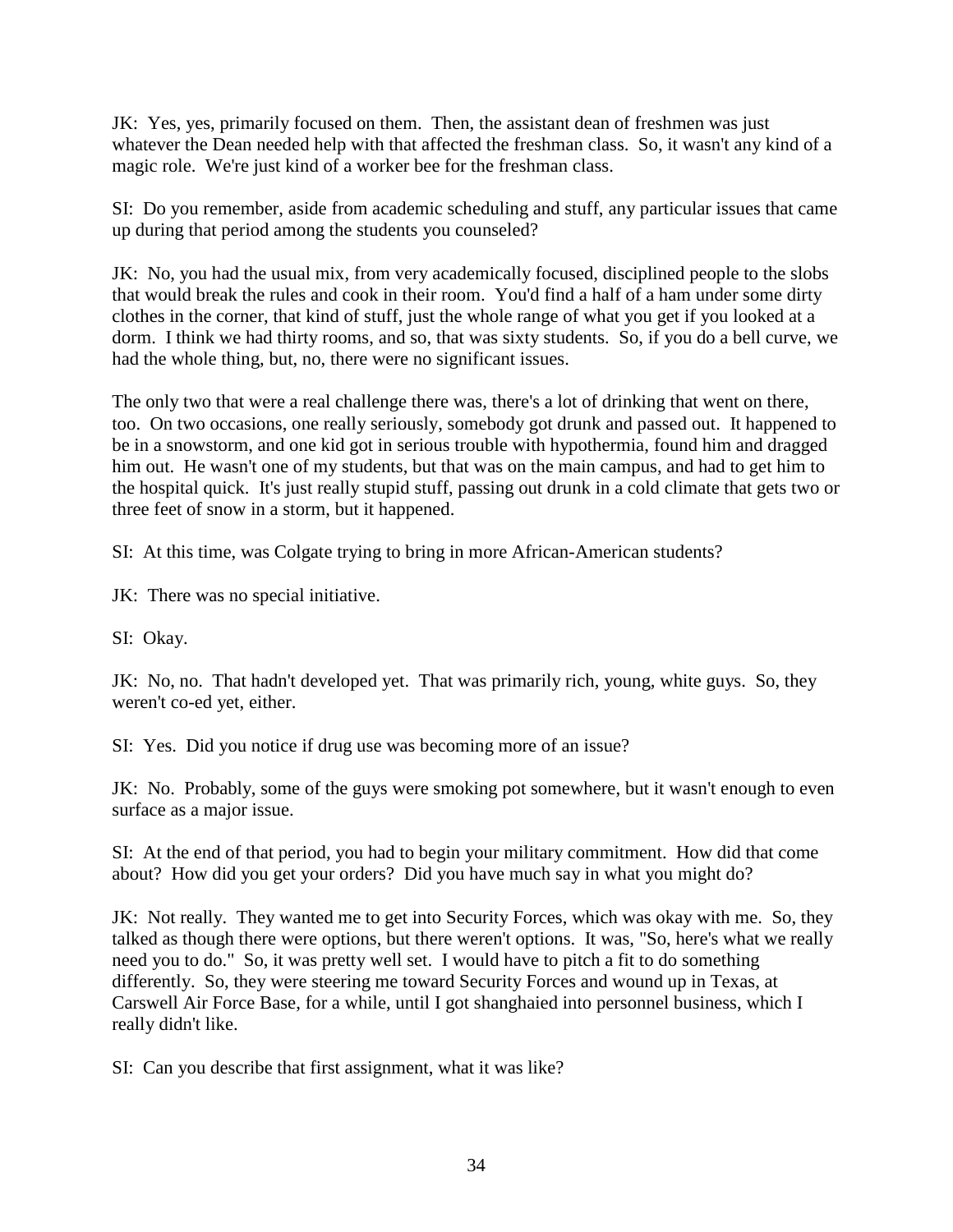JK: [laughter] Yes, it's a real bad war story with that one. My commander was an alcoholic. There's certain hours of the day, late in the evening, that you didn't call him, you called the operations officer. He was a captain then. Well, that captain was on leave and I'd been on active duty for probably four or five weeks. I haven't even read all the regulations yet. Then, Love Field was existing, Dallas-[Fort Worth International Airport] wasn't, was a civilian airport, and they had limited capabilities over there.

They diverted an airliner that couldn't get a gear-down light on their aircraft to land at Carswell, because we had the capability to foam the runway. So, I've got a nuclear storage area with nuclear weapons, I've got loaded B-52s on alert, two different squadrons, I've got a KC-135 tanker section--and I've got an airplane that may be crashing on my base and the runway being foamed. My ops officer's on vacation, on leave, and my commander's drunk. I'm in charge. [laughter] [Editor's Note: The Boeing KC-135 Stratocaster is an aerial refueling aircraft.]

So, I grabbed a chief master sergeant and said, "I'm your talking dog. What do we do?" [laughter] So, he'd tell me what we needed to do next, and then, I'd issue the orders. It turned out that it was a bad instrument panel light. They did get their gear down. They landed okay. We took them to the officers' club and entertained them for a while, until they got picked up by buses. That was my shocking introduction to the military.

SI: Wow.

JK: I'm about to have a plane crash in the middle of all kinds of nuclear areas and I hadn't even read the regs, yet.

SI: Yes. [laughter]

JK: So, that was an experience. It smoothed out after that.

SI: That brings up something I wanted to ask about. A lot of officers talk about how, when they get into their first post, it is really the top enlisted men that teach them the most.

JK: Oh, yes, yes, if you're smart it is, yes.

SI: Are there any other experiences along those lines that stand out, things you learned from the enlisted men?

JK: Yes. Some of the things were negative. A couple of the guys were basically trying to get me into the "buddy-buddy" role. They went to the MWR [Morale, Welfare and Recreation] and tried to line up a set of golf clubs to give me out of the MWR, and then, a couple other "bennies," so that if I was dumb enough to say, "Oh, that's nice. That's how you do it here, huh?" I'd have two or three things that I had done that were really shaky. No, I'd been around police work long enough to know that was not going to happen. So, a really good senior NCO can help you, but they can also hook you and lead you down the wrong path.

SI: What would be a typical day in this type of role?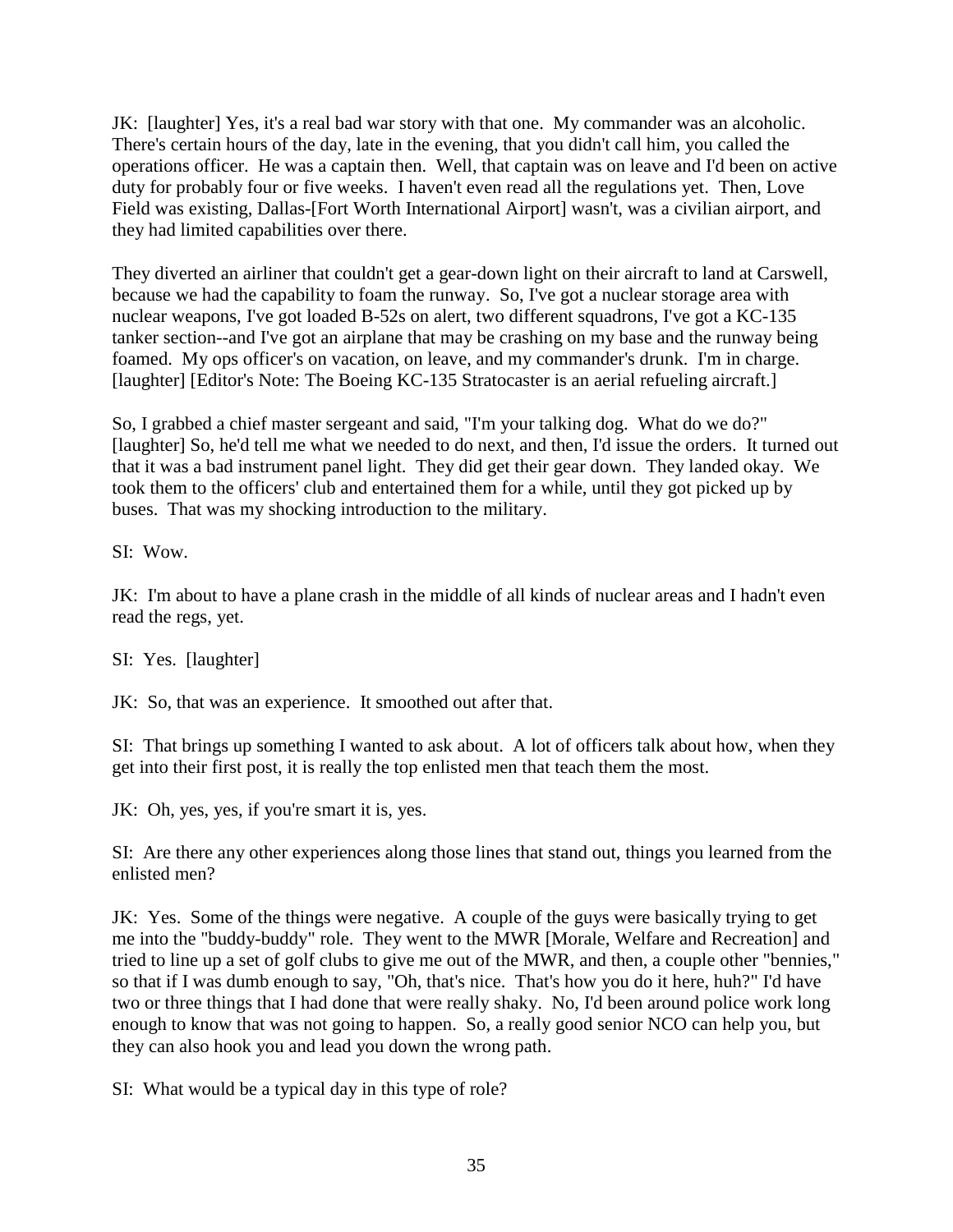JK: Oh, it's long days. As I said, we had nuclear aircraft, B-52s, nuclear aircraft on alert. So, they're all fully loaded up with nuclear weapons. You have patrols around the flight lines and you have one point guard on every aircraft. They're out there whether it's snowing or blowing or whatever it is.

So, if you're going to lead them, you've got to be out there when they're there. So, you'd be out there at two o'clock in the morning, making sure they're getting coffee and getting relieved off the post if they need it, if they're getting really cold, replace them. You've got to be deeply involved with the troops.

Also, all the places I was, I did the athletic stuff, because, especially with the cops, that's a really good entrée, when you turn out that you're a decent athlete who can compete in the sports and do well; so, did that, but a lot of interaction. No, it's not an eight-to-five job. If you're going to lead them, you've got to be out leading from the front--so, a lot of time on the flight line, a lot of time dealing with the issues and constant exercises being run. So, you need to be able to deal with exercise penetrations into your nuclear areas.

Then, at that time, the Strategic Air Command still had the "General LeMay mentality." So, with no notice, you'd get an airplane land and forty guys'd get out and put you through your paces, no notice. Then, frequently, if you screwed something up, you're done. You're fired. You'd wind up parked until you finish your time, and then, you're out of there. So, it was a real cutthroat kind of [ethos], no excuses with nuclear stuff there, nope--mistakes are not authorized. So, you never knew when somebody's going to drop out of the sky and hit you with a tactical operational readiness inspection.

[Editor's Note: General Curtis LeMay commanded the Strategic Air Force, the command responsible for all land-based nuclear strike capabilities during the Cold War, from 1948 to 1957. He served as Chief of Staff of the US Air Force from 1961 to 1965.]

SI: Would they try to put people in covertly to penetrate the nuclear area?

JK: Yes, yes. They'd get somebody, put them in a uniform--but with something subtle, like no rank on the uniform, but, otherwise, dressed appropriately--and try to bluff their way in or find some way to get somebody to give them access. They'd go out to a guard on post and say, "Hey, I just got a call from headquarters. There's a mechanical problem with this. I've got to go check it," and see if the guard really controlled them or not or let them go, gave them access to the airplane that was loaded with nuclear weapons. Then, you've got a problem.

So, you've got to run all the drills to make sure the troops are really watching out. If it's snowing and blowing and you've got a foot-and-a-half of snow and thirty-mile-an-hour winds in a blizzard, it's pretty challenging. For me, if I'm not out there with them, then, you've got no credibility--but, then, I got stuck in an office job. [laughter]

SI: In addition to the security work on the planes and the nuclear ordnance, would you also do typical Air Police type things?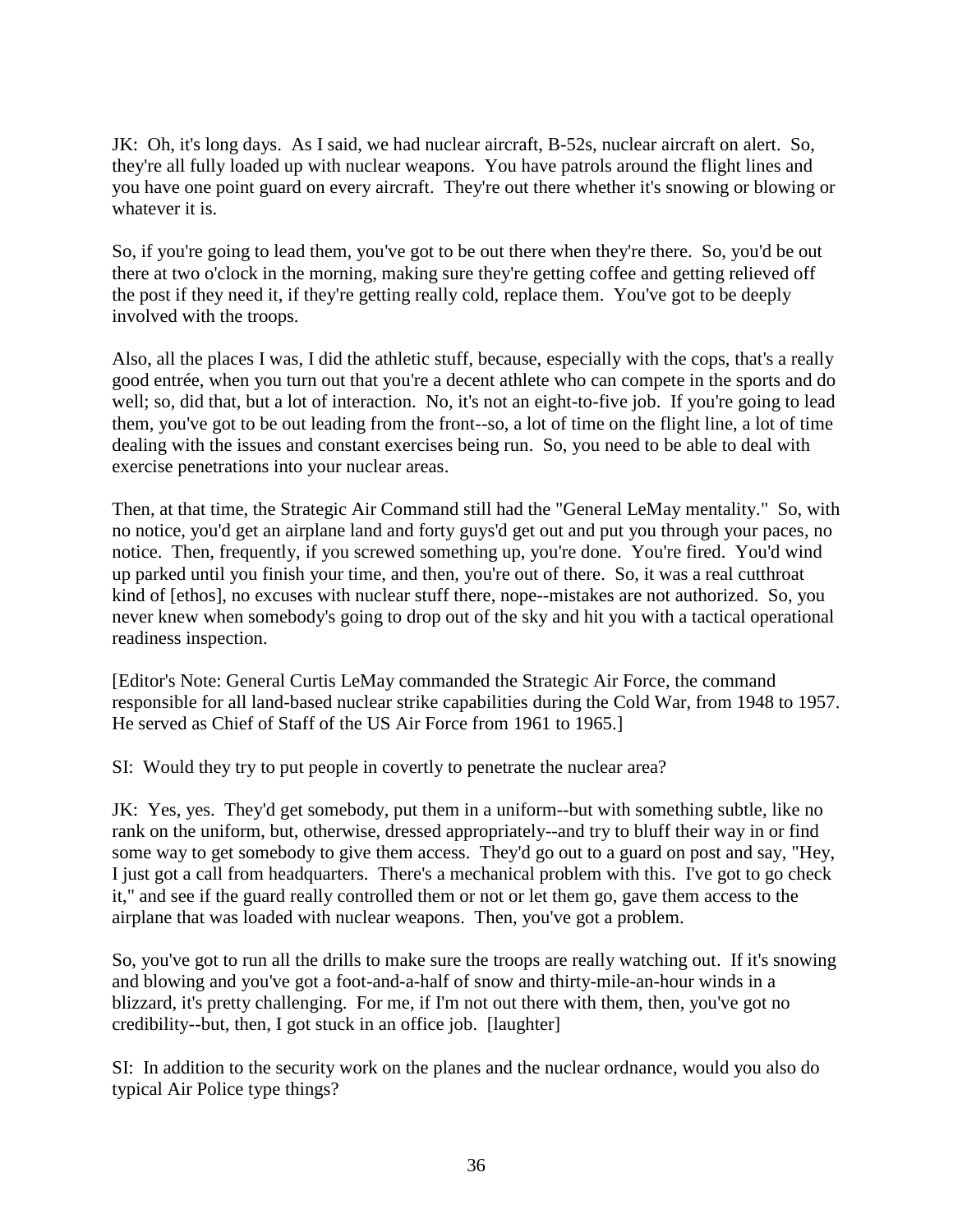JK: Yes, yes. At that time, I became the squadron section commander pretty quickly, so, I had the administrative function, plus, involvement and operations for both law enforcement and security. Security were the guys on the flight line that were basically combat troops. We weren't quite Air Base Ground Defense yet, but they were the "M-16 backed-up by machinegun/armored vehicle" crowd, and then, the law enforcement guys were the fancy-dress police officers. So, they had both, yes.

SI: Are you aware if the FBI ever tried to do anything on the base?

JK: No, not with us, no. They worked cooperatively with them most of the time, but we never had any major criminal issues that involved them.

SI: Okay. Would they try to send people in to get into the nuclear area?

JK: No, no, never did during my time there, no. In fact, they never did anywhere that I was working on the stuff.

SI: One thing I forgot to ask about, you got married before you left Rutgers.

JK: Right after Rutgers, yes. See, I graduated one day, got married a few days later, and then, went off to graduate school.

SI: How did you meet?

JK: On the beach. I was the beach boy and she was the summer visitor.

SI: Okay.

JK: I rented cabanas and chairs and surf riders and all the stuff on the beach that you rent. She had a tent, a little cabana, about four spaces away, at age sixteen.

SI: Would you usually live off base or on base?

JK: Varied, lived off base at the first duty station, then, unexpectedly got curtailed out of there and sent to Guam. Then, we lived on base in Guam, then, got pulled out of there early--well, not early, but sooner than I wanted--and went to Omaha, Nebraska, and lived on base. Then, Pentagon was off base again. So, it just varied depending on the assignment.

SI: She was able to come with you to Guam.

JK: Yes. The only place she couldn't go--well, she could've gone with me to Turkey, but it was too high-risk. She found out that the kids would have to go to school with grenade screens on the bus and an armed Turk with a machine-gun in the front. She decided she'd sit that one out, which was good, because I got crossways with Gaddafi on that one and made his hit list. That was another whole story of wrapping up the terrorists in Turkey.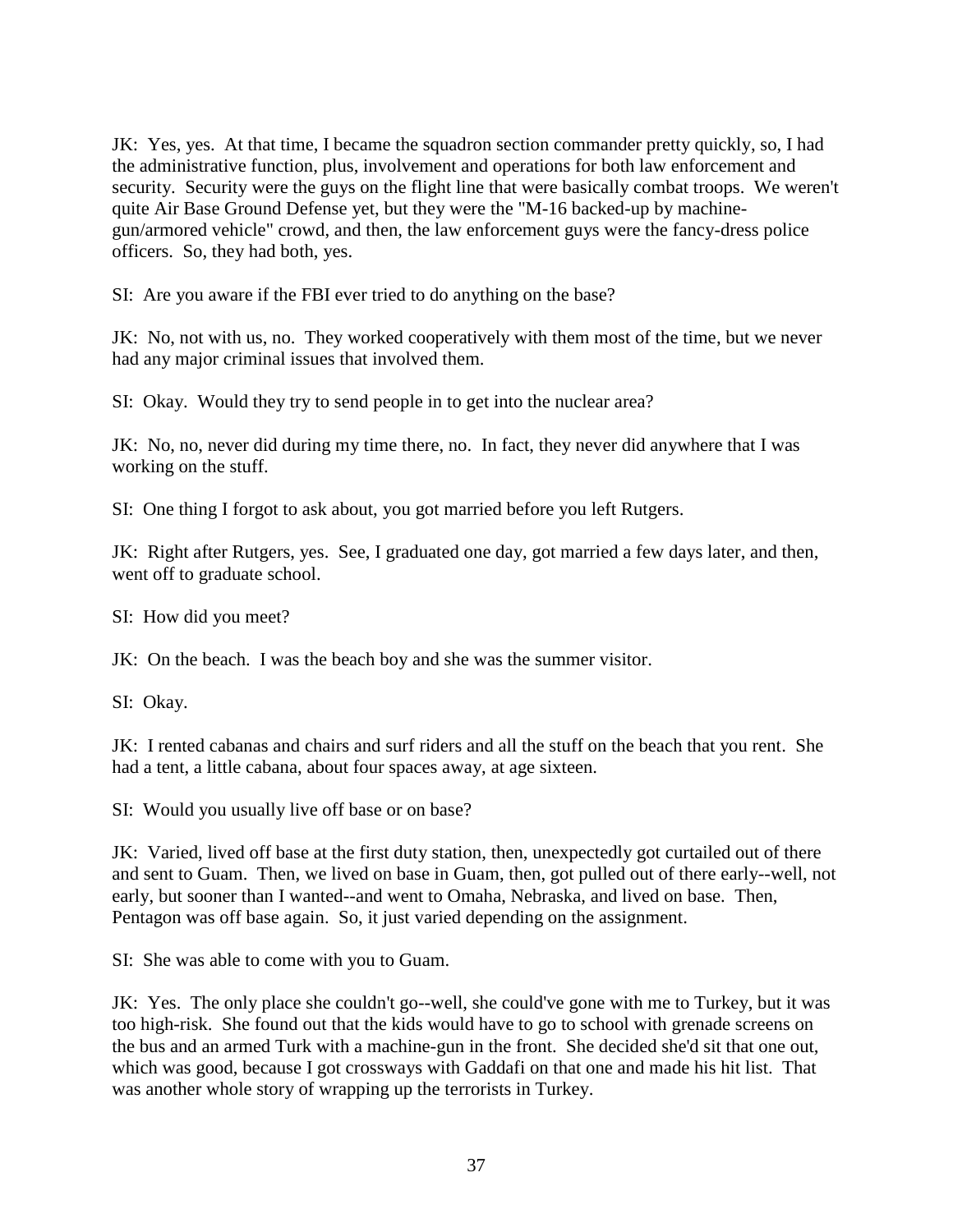[Editor's Note: Muammar Gaddafi (1942-2011) led a coup d'état against King Idris I in 1969 and ruled Libya until 2011. During the Libyan Civil War, rebels captured and executed him.]

SI: Wow.

JK: Well, I guess that's future discussions. [laughter] She didn't go on that one with me, but the rest of them, we were all together.

SI: You were at Carswell in Securiity Police for a little less than a year. You also finished this program at USC. Was it a correspondence course?

JK: No, no. [laughter] It was a total immersion course. The '60s were starting and part of the fashionable thing at the time was to immerse police officers in all the social problems that were going on and create operational empathy. So, a lot of it was training in criminal justice and policing "the other." I had to spend three days on Skid Row in Los Angeles with ten bucks in my pocket to get by and eat at the mission churches and sleep on the street. It's not quite as bad as it is now.

I had to meet with the US Movement, which was, then, Ron Karenga was trying to get Washington State and Oregon dedicated to blacks only. All the blacks in America would move there and live there and the whites would live in the rest of America. We had to meet with him and just have discussions with him and his group; had to patrol, with the local police, in Watts about a couple years after the Watts Riots.

So, it was total immersion into contemporary racial/ethnic poverty. The drug stuff was just getting started, but it was an interesting course. Then, I came back from there and they pulled me out of the business and put me in an office. [laughter]

[Editor's Note: On August 11, 1965, racial tension in Los Angeles' South Central neighborhood of Watts erupted in riots after a police officer arrested and beat two black brothers. The violence ensued for six days and resulted in the deaths of thirty-four people. Dr. Maulana Karenga, formerly Ron Karenga, a professor at California State University, Long Beach since 1989, helped found the US Organization in 1965.]

SI: Yes. I am curious--what was Karenga like?

JK: A very hostile black man that really hated whites and thought there's irreconcilable differences that could never be sorted out and the black man would never get a chance to live on his own with a decent standard of living unless they controlled their entire environment. So, he wanted the whole Northwest to do that; so, a brilliant guy, the debates, really interesting, yes, but rejected most of the core values, the American kind of values, and just wanted a segregated land, "To hell with this integration stuff. That's a loser. It's got to be segregated and blacks have to control their own part of the nation," so, interesting, when you link up with a really, really bright, committed guy that has something so diametrically different from your worldview, interesting, yes.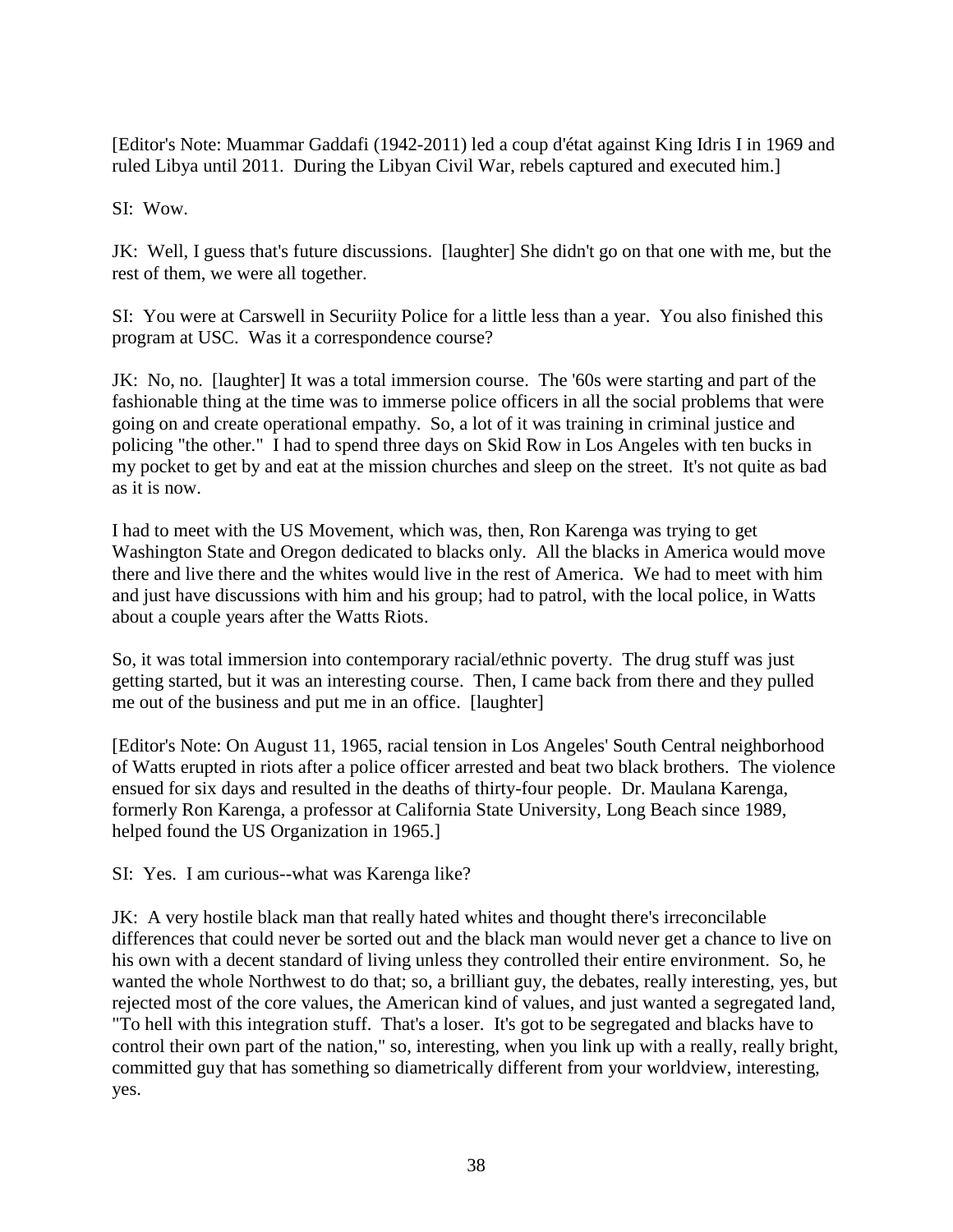Then, patrolling Watts, whew--I had one situation where a black guy's kids were starting to steal. So, he took his belt and whipped them for it. His wife considered that abuse and called the police. I had to go over and try to adjudicate that and couldn't get it adjudicated and had to lock this poor guy up for trying to keep his kids from being thieves. He's working two jobs to be able to keep the family together, I mean, just horrible.

Now, how do you get out of that kind of a situation? That was before all the single mother births really took off in the black communities. This guy's busting his butt to try to hold his family together, working two jobs and trying to discipline them to keep them from stealing and winds up--police have no choice but to take him in if the wife says he's a child abuser; so, tough, yes.

SI: You then went into the personnel office at Carswell.

JK: Yes.

SI: That was when you were involved with the integration effort.

JK: Oh, yes. That was, basically, desegregating housing for military in Fort Worth, yes.

SI: Were there any other military bases in the area? Did you work with them on this effort?

JK: No, it was all local.

SI: Okay.

JK: Yes, you had to have a really courageous base commander who's going to do that in the community. A guy named Lloyd Preston was the [commander]; he had the courage to do it. So, he was good stuff, but I had a good time there. It was a good time. I wound up the president of the Junior Officer Council and I was in the Big Brothers program, had a little brother named Scotty Shannon, who was a fatherless boy. [Editor's Note: Colonel Lloyd W. Preston (1918- 2011) served in the US Air Force from 1941 to 1968.]

For that one, we had all kinds of rich oil guys who were supporting the Big Brothers program. We set up a huge golf tournament at the Colonial Golf Course and had some of the greats play in a tournament, some of their last tournaments, Ben Hogan and Don January and some of those folks. My father was a golfer. He came out and had a great time with that. We raised a lot of money for Big Brothers.

I was on the board of governors of the officers' club. I also ran the base stables as an additional duty, because I loved horses. I had a little horse business on the side there, and so, ran the base stables and went through about four or five horses there, and got a few broken bones training green broke horses to saddle, but I had a great time with that. So, that was really good, but, then, I was still planning on getting out of the military.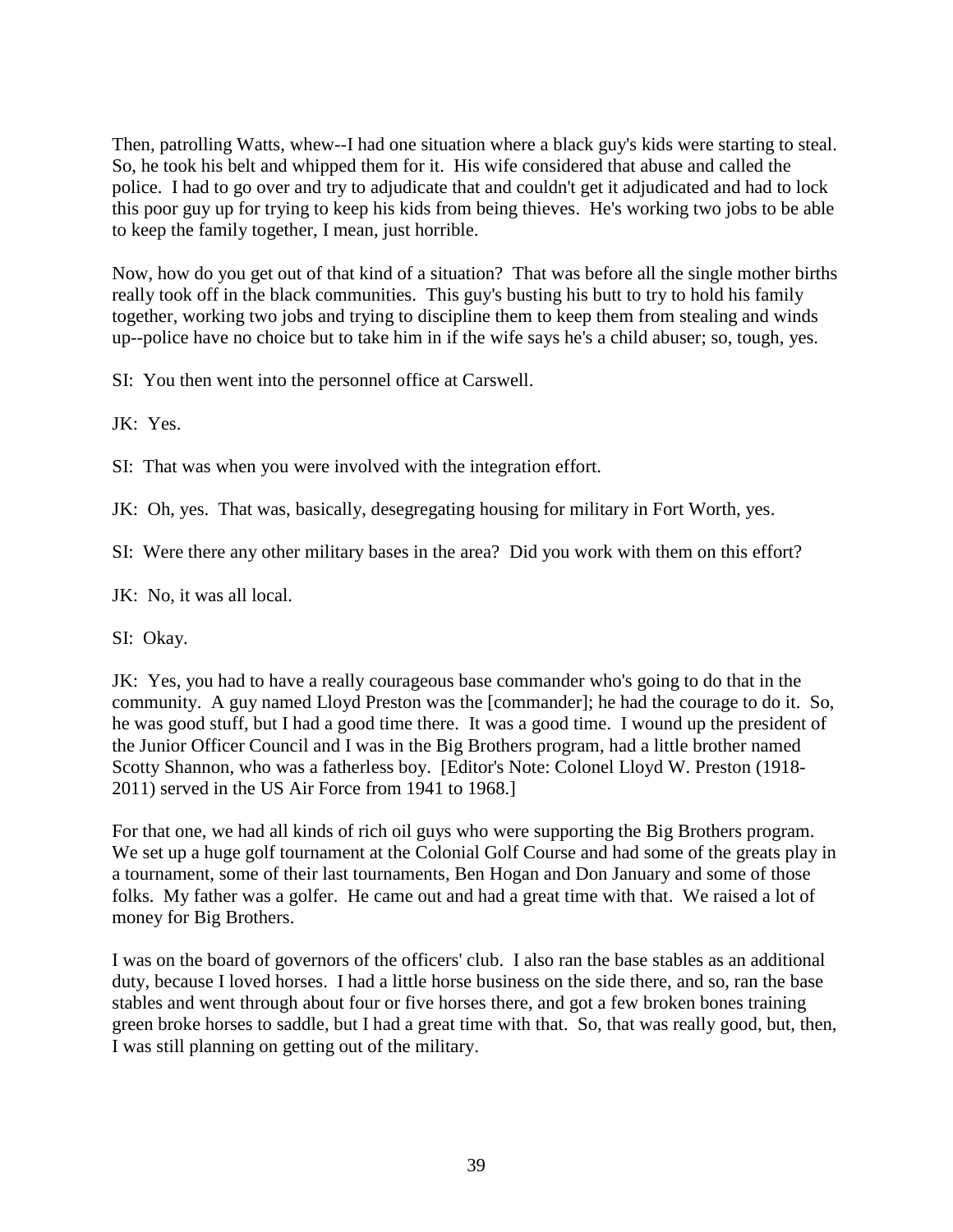Then, I wound up getting assigned to Guam. If I wanted the wife to go with me, I had to extend. So, I extended my four-year tour to go to Guam with the wife. Guam is where it really got a lot of fun, scuba diving and linked in with the Village of Inarajan and delivering a baby in the backseat of a car and spending weekends on the fiestas and the funerals and weddings down there and really got into the culture; so, great time.

SI: Before we talk about Guam, are there any other memories about Texas that stand out?

JK: No. Fort Worth was still a cow town then. It hadn't developed. Dallas was the big place and Fort Worth was still pretty much a cow town. It had a downtown, but you could smell the cattle yards every night and it was a cattle center. I enjoyed the place. The wife didn't, but I really enjoyed Texas, good collection of people at Carswell, too. I had a really good bunch of close friends that are still close friends.

SI: Going to Guam, what was it like just getting there? How does the Air Force move you and your family?

JK: [laughter] We couldn't go together, because I couldn't get on-base housing initially. So, I had to find a place in Dededo, which is a town, a little, tiny village, outside of Andersen Air Force Base. I had to go out ahead of time and she had to stay at my home in Cape May until we got things lined up. Then, it was commercial; that flight was commercial. That was no big issue.

Then, she had to join me and bring the brand-new baby all the way to Travis Air Force Base [in California] and, from Travis, to Hawaii to Guam, and a lot of challenges with a mom and a baby traveling, but the Air Force would always assign an escort. Some troop would get assigned to be her escort, help carry bags and do all that stuff. She got out there. Then, we got living in Dededo, Guam.

The only downside for her was that our neighbors had lots of chickens and pigs. So, when there's going to be a pig roast, they're just killing them in our backyard and cutting the heads off the chickens. They believed in getting the pigs bled before they died, to get that blood out of there, so that it didn't spoil quickly in that hot climate. So, no, they'd hang these little piglets up and cut their throat, let them bleed--and they're screaming and hollering--before they gut them. She's in the house with fingers in the ears. [laughter]

SI: Wow.

JK: But, then, eventually, we got on to Guam, the main base, and then, had nice housing there. Except for the typhoons that hit us once in a while, it was good stuff. My son was born there. So, he was born in Guam.

I loved to dive and got to dive all over the Western Pacific. I was the president of the South Sea Searchers Dive Club. So, I even got to host the VIPs that showed up and take them diving, including Philippe Cousteau, Jacques Cousteau's son, when they were heading to Truk to do that mixed air dive down to find the whole Japanese fleet that was sunk in Truk. He wanted to dive in Guam before he went. So, it was really good times. [Editor's Note: The documentary *Lagoon*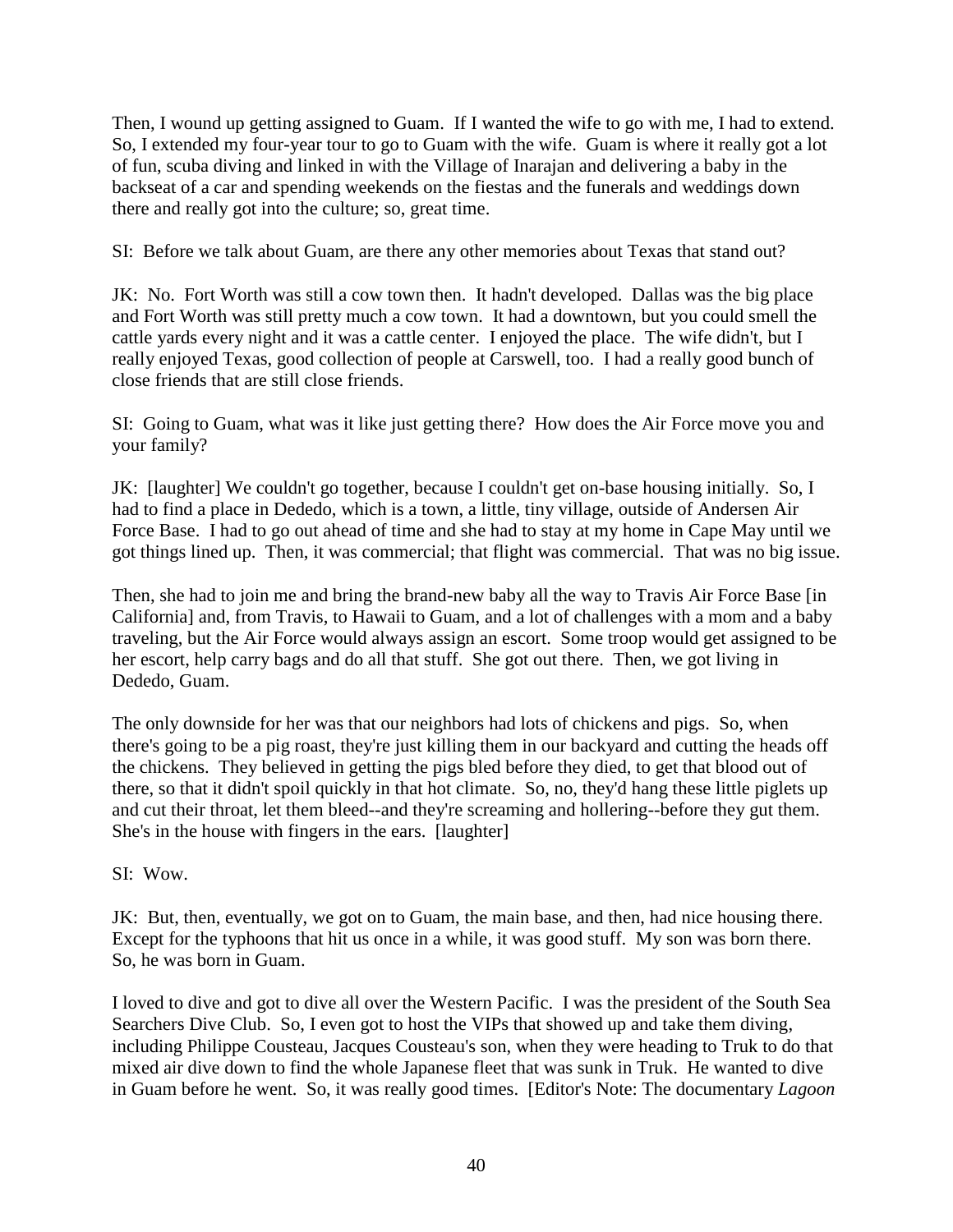*of Lost Ships*, shot over two months in 1969, aired in the US in May 1971 as part of *The Undersea World of Jacques Cousteau*.]

SI: Wow.

JK: I tried to keep extending there. I stayed four years, but I finally got curtailed to Omaha, Nebraska. The programs I was running for dealing with the racial issues, then, the drugs, worked so well that they pulled me up to the headquarters. That happened to be Omaha, Nebraska, in the winter. [laughter] My kids had a hard adjustment to that. [Editor's Note: Offutt Air Force Base, near Omaha, Nebraska, served as Headquarters, Strategic Air Command from 1948 to 1992.]

They'd never been below seventy-some degrees. They got there and, about six weeks later, it's ten below zero with a thirty degree below chill and snow. They'd forget to put shoes on and run out three steps out the front door and scream. [laughter] So, that was an interesting transition.

SI: You told me off the recording the story about helping with a birth and how that led to what sounds like a very rich relationship with this family.

JK: Yes, it was, yes. I was coming back from a dive and we were driving up the back road out of Guam [the base]. There's a woman in the streets calling for help and the husband's sitting in the backseat holding his wife's head. Then, it was her--I'll get the number wrong, but fifth kid, probably--so, it wasn't any kind of a protracted kind of a thing. She's about to have the baby right there. So, they're screaming for help.

I just was in the operating room when my son was delivered, just about a month or two earlier, a short time earlier. I said, "Well, hey, here it goes." [laughter] So, little Rose Marie Flores was born and the mother and father decided they wanted me to be the godfather. So, we got hooked into the Village of Inarajan, the very southern end of the island, and really linked in with a crowd down there of good friends. They're always having fiestas or weddings or funerals and big celebrations. So, we're down there all the time. That was a really good time.

SI: Does anything stand out about the Guamanian traditions or these festivals that were held?

JK: No, they're basically Spanish festivals.

SI: Okay.

JK: If you've seen a Spanish festival, that's how the Guamanians do theirs. The challenge there was, they were very anti-Japanese, because they got so butchered by the Japanese during World War II. Then, all of a sudden, the Japanese tourists started showing up. On one of the beautiful bays, Tumon Bay, they built a fancy hotel there and it became a mecca for Japanese tourists.

It was a real transition. Until that money started really flowing in, they were really reluctant to have the Japanese there, but they transitioned through it, because they brought such an economic boost to the place. Now, from friends there, they tell me the Chinese are replacing the Japanese for the most part.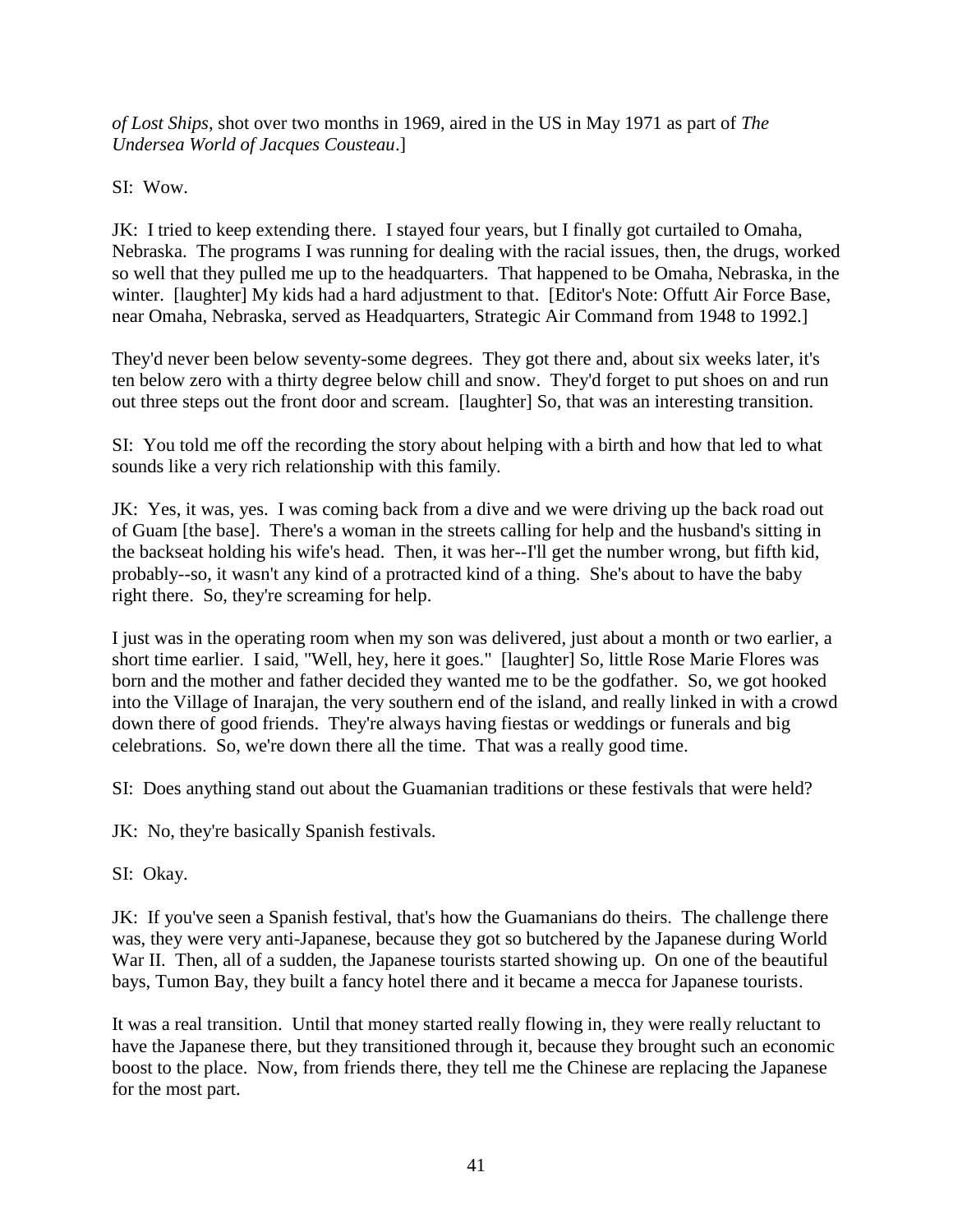The other thing that happened then was, they found Yokoi, who was the World War II guy who hid out and lived in a cave that he built and had baffles, so that he could cook his food and the smoke wouldn't come out.

[Editor's Note: Shoichi Yokoi, a Japanese soldier stationed on Guam in 1944, hid with other soldiers in the wilderness after American forces invaded. His companions eventually died, but Yokoi held out until 1972, when he was found by Guamanian hunters and returned to Japan.]

SI: Yes.

JK: They discovered him. He was still fighting World War II while I was there. At first, there was a big hero celebration thing. Then, they found out he probably killed two or three Guamanians that discovered him and he had to beat it off the island. So, I lived through all that component of it.

SI: Wow.

JK: So, he was still a hero in Japan, but, once they figured out he'd been killing Guamanians that would come upon him, that took care of his popularity in Guam.

SI: Before you got heavily into the social action work, what were your duties there and what was a typical day like there?

JK: They were all personnel administration. They were going from manual records to automated records, but it was punch cards. So, they had to transition records and deal with assignments and deal with quality assurance things.

They were running so short of draftees for Vietnam that they instituted this thing called Project 100,000. They got 100,000 folks, enlisted them, that could barely read and had high discipline records. So, you had a constant problem trying to manage the Project 100,000 folks you got. So, all administrative stuff, that it is just not my desire to do a whole lot of.

[Editor's Note: Project 100,000 began recruiting men in October 1966 and continued through December 1971. These soldiers, who generally tested low on IQ tests, became known as "McNamara's Misfits" (among other pejoratives) due to Defense Secretary Robert McNamara's belief that their mental capabilities could be improved through technological means, such as videotaped courses.]

At that time, the issues that really accelerated out of Vietnam, they had a couple of dining halls that were taken over by blacks and had to negotiate getting the dining halls back. Black groups were forming, and resistance with white groups and violence was picking up. Guam, we had a smaller population, but we had Guamanian, Filipino, black, Hispanic and white, all mixed in various elements--a lot of room for conflict. We just needed to get ahead of that.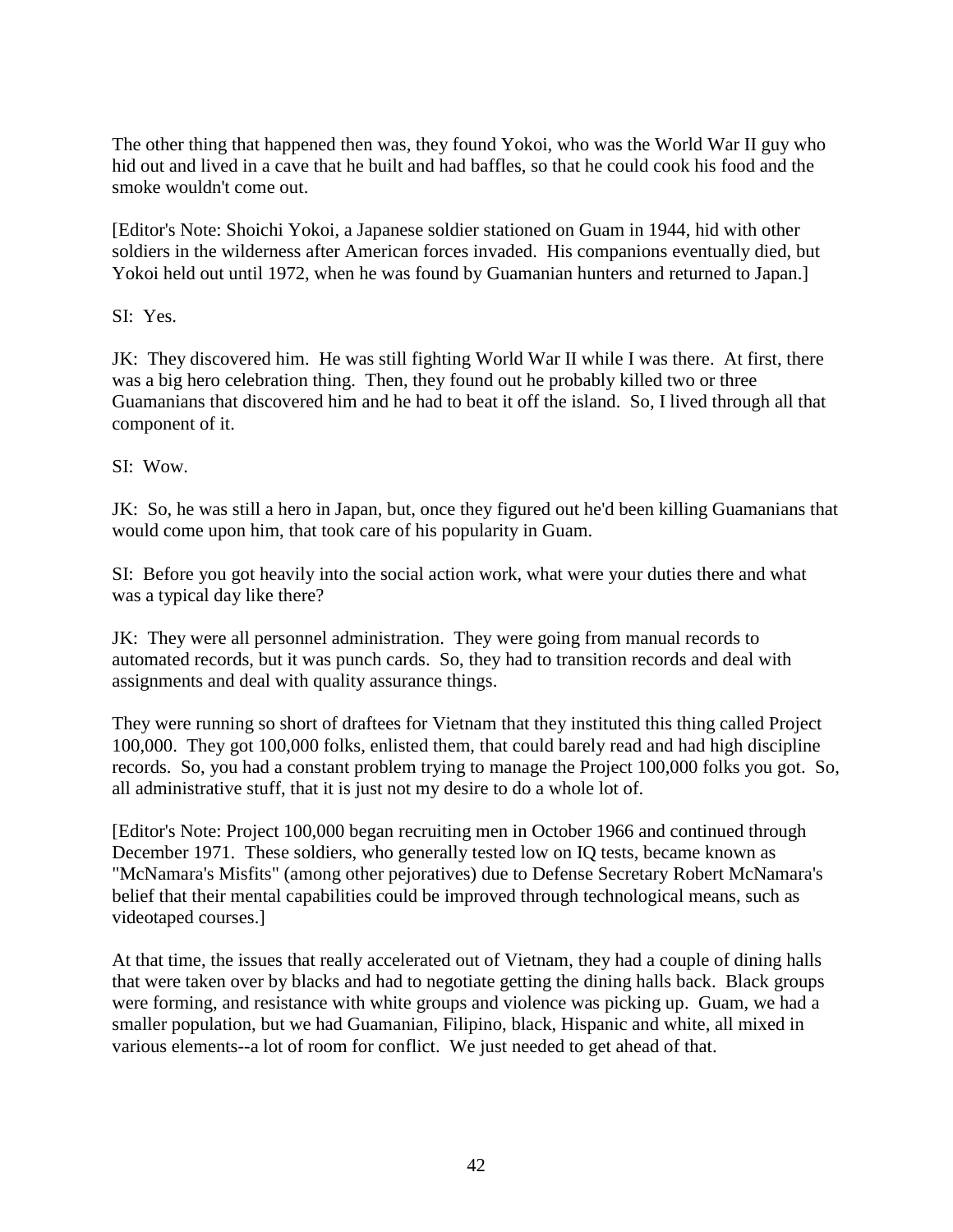So, when the problems started generating, the Wing Commander called me in, asked me to run the program, didn't know what to do, but said, "Go figure it out." So, we built a pretty decent program. As I said, the workshop I created was controversial. Half the people who had a racial incident were involved, the other half, just handpicked people at random to get in there and squabble for thirty hours in three days and, hopefully, come out of there with a constructive path forward. That made good progress.

Then, when BULLET SHOT happened, which was when Nixon decided to try to bomb Hanoi back into the peace conference discussions and really launched major attacks on Hanoi, we went from about thirty-five hundred to twelve thousand folks overnight, living in tent cities in the rainy season in the tropics. So, that's when I formed up black-white teams, from a lot of these folks that we'd had in the workshops, and put them out twenty-four/seven. They were really the mediators that kept it from getting to the law enforcement level.

[Editor's Note: Andersen Air Force Base served as the primary headquarters for the ARC LIGHT campaign, which directed hundreds of thousands of Strategic Air Command B-52 sorties to targets in Vietnam and elsewhere in Southeast Asia from 1965 to 1973. Operation BULLET SHOT, as part of ARC LIGHT, reassigned over half of SAC's bomber force and support troops, most on temporary duty, to Andersen over the course of 1972 and 1973.]

Our actual rate of racial incidents went down, not up, but the workshop was controversial enough that they sent somebody out to shut me down. The three-star general threw him off the island, said, "Get on your plane, get your ass out of here." So, then, as the data started to come in, it was very successful. So, I wound up getting curtailed out of Guam before I wanted to leave and had to go to SAC Headquarters and run the program up there. They pulled me into the drug program.

SI: How did you come up with the thirty-hour program?

JK: Just figured three days was good. The first one we did was eight hours, but we still didn't get everything done, so, just extended to ten hours. The poor folks that got in there that didn't have a racial issue were really uncomfortable with it, because it's really intense, some real anger and frustration. When the big group would get too intense, then, it rolled into small groups. Then, the small groups would get settled down. It settles down too much, go back to the big group again, and then, phew, pretty soon, it's hot again.

SI: Yes.

JK: First of all, you've got selected people who've been allowed to come into the Air Force, but selected to be in the Air Force. So, most of them want some kind of a successful career. Even though that racial animosity is there, you've still got a collection of people who have potential to not just disconnect from what you're trying to do. If you get them together long enough, it'd just wear them down to a point, "Oh, okay, what do we do about this?" Once you reached that point, then, you've turned the corner. That was about thirty hours over three days that seemed to do that.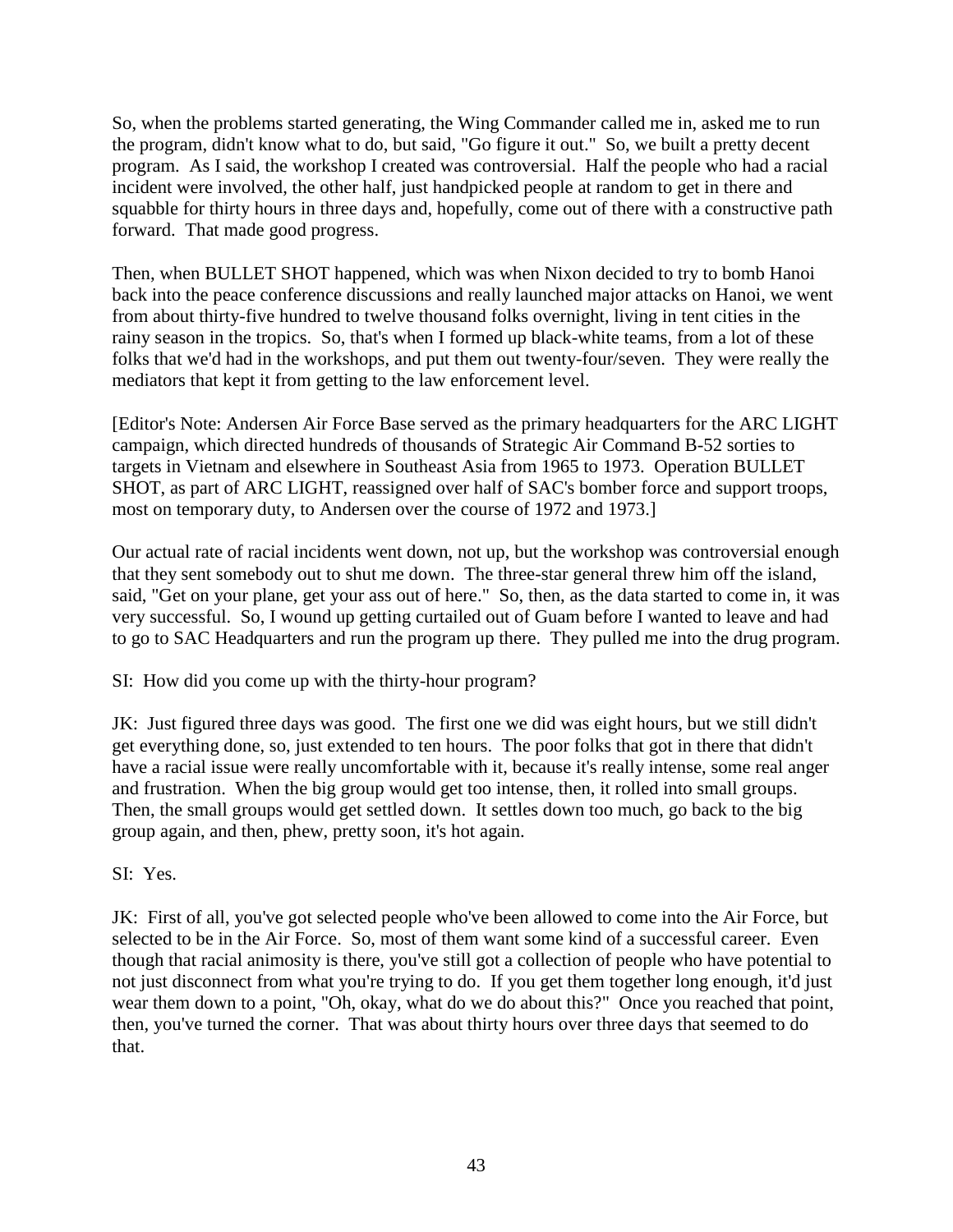SI: Was it mostly sharing experiences during the three days, or would you give them hypotheticals or problems to work through?

JK: Well, yes, all that, but, basically, you'd start off with slavery and the history of race relations in America, little mini-lectures, and then, the video stuff and the audio stuff. There were records coming out then. *Guess Who's Coming Home* was put together by a radical bunch of blacks who were in Vietnam, who had all the combat skills, that basically were saying, "America never can be just. We're going to come back and use our combat skills to tear you folks apart," and you'd play that. You'd play a white supremacist position on why blacks are inferior and can never live with white people, because they're not meant [to]--enough of that stuff and it's no trouble getting the discussions flowing directly.

[Editor's Note: Wallace Terry, a *Time* Magazine correspondent, created and edited *Guess Who's Coming Home: Black Fighting Men Recorded Live in Vietnam* (1972)*,* a compilation of interviews with African American soldiers in South Vietnam from 1967 to 1969.]

SI: Yes.

JK: Then, you come up with constructive kind of [ideas], "What about this? What if this? What if that? How about if this?" After thirty hours, most of the time, most of the people were ready to do something about it, because they were invested, many of them, in an Air Force career, or at least finishing four years successfully.

SI: Was it a mix of officers and enlisted men?

JK: Yes.

SI: When you say half had racial incidents, what would that entail?

JK: Fight at the NCO Club, racial slurs, yes. Most of them probably got there from racial slurs. You'd get a new bunch of folks that'd come in to the base. You got a line at the movie theater and, now, four or five blacks'd decide they want to get up front and get in, just elbow people out of the way. Then, a squabble gets started. So, they're enrolled. They're in my workshop. The other part was just a random draw of officers and enlisted.

SI: The people that you then made the teams out of--I do not know if you kept this kind of record--but would they be mostly people who had had incidents?

JK: It was a mixed bag, yes, mixed bag. It's people who really got interested in doing something about it. Some had had incidents and some hadn't. Some of them reported me to the Commander for being way too extreme, but he really supported it, because all of his numbers were going this way [down].

SI: When you say that they would go out among this tent city that popped up, would they just hear something was going on, go over and try to calm everybody?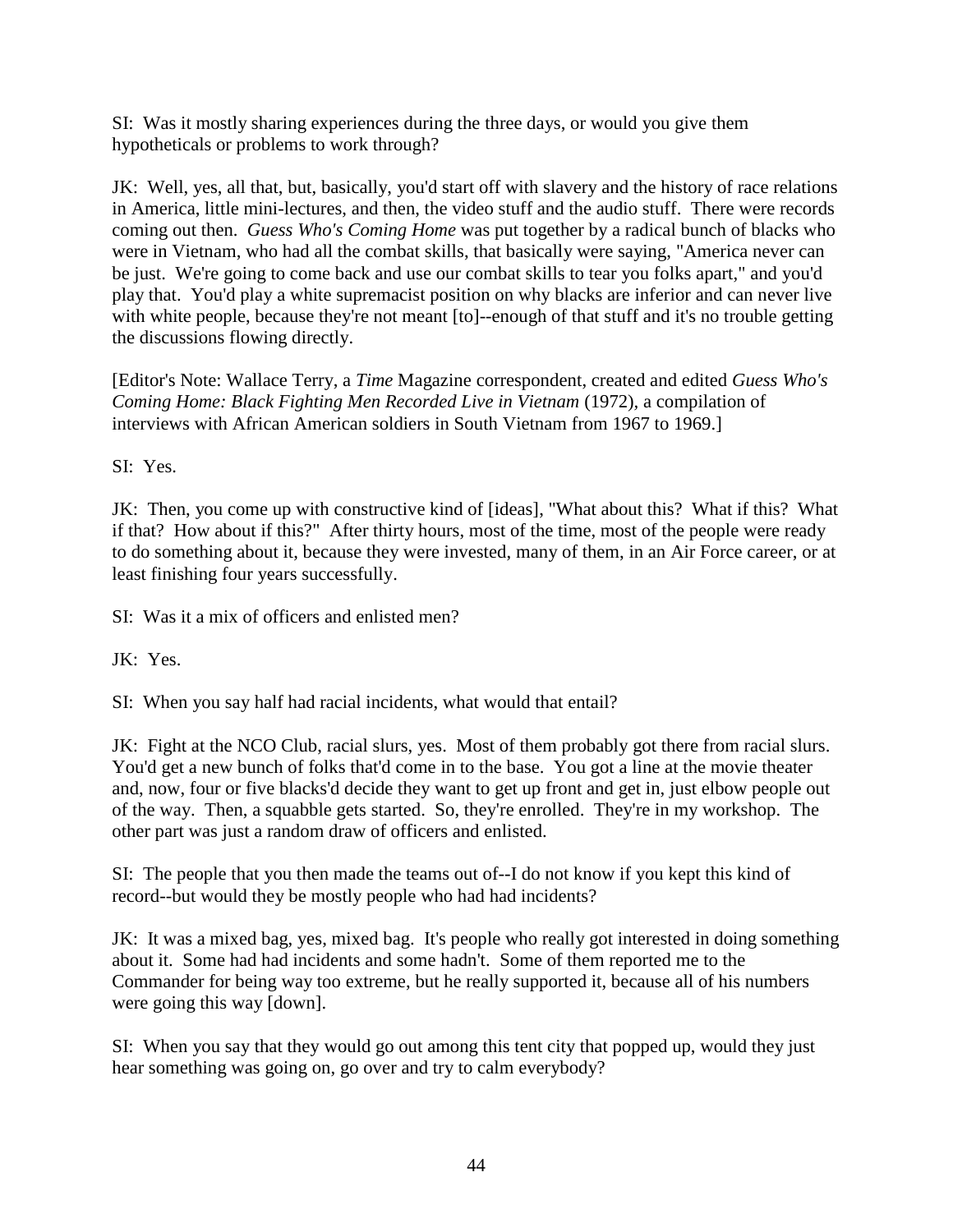JK: No, they were scheduled. They'd go out and drink coffee with folks, sit around and BS, just be present.

SI: Yes.

JK: Then, we had the Filipino dorm, was three or four miles off base, but the space needs got so bad that they wound up having to put people out there, too. So, you had established Filipinos, whose whole livelihood and career, sending money back to the Philippines, were there. Then, you get a mixture of blacks and whites, who can't get along, who are also living there, who've just come in for temporary duty. They're all mixed together in the same dining hall and social areas. So, that was another area that you had to send a team out to, to hang out and just visit and get to know people, and then, nip stuff in the bud, so that you don't have to call the Security Police in to deal with it.

SI: Yes. Let us take a quick break.

[TAPE PAUSED]

SI: All right, we are back on.

JK: Okay.

SI: This program, you said, was controversial. They sent somebody out. Was that just due to people who would register some kind of complaint?

JK: Probably. They got the word somehow that there's this "wild hair" thing that was trying to create catharsis going on and it sounded way too radical. As I said, General Johnson was a threestar who understood what we were doing and supported it. The colonel who came out to shut it down met the three-star and was on the next airplane out. [laughter] [Editor's Note: Major General Earl L. Johnson served as Vice Commander, Third Air Division, headquartered at Andersen, from 1968 to 1970.]

SI: How did your work with confronting drug abuse happen?

JK: The drug problem was really escalating in Vietnam and some of that started to spread. It wasn't that bad yet, but we had a fledgling drug abuse testing program then. Initially, it was all being run by the medics and as-needed that you'd get a drug test. My push was for random testing, so that you never knew when your number's going to come up and you've got to go pee in the bottle. Then, there were all kinds of evasions. Guys would get clean urine and pay for it and put a little thing in their front, and then, squeeze the tube instead of peeing. So, we really put the heat on that. In Guam, on a trapped island with only two ways to get there--three if you count ships, which rarely ever came in--it wasn't that hard to manage, but the basic core principles of deterrence.

Then, we were running some treatment programs. This was early on, before I got to SAC Headquarters or the Pentagon. We had pretty good success for the guys who were just smoking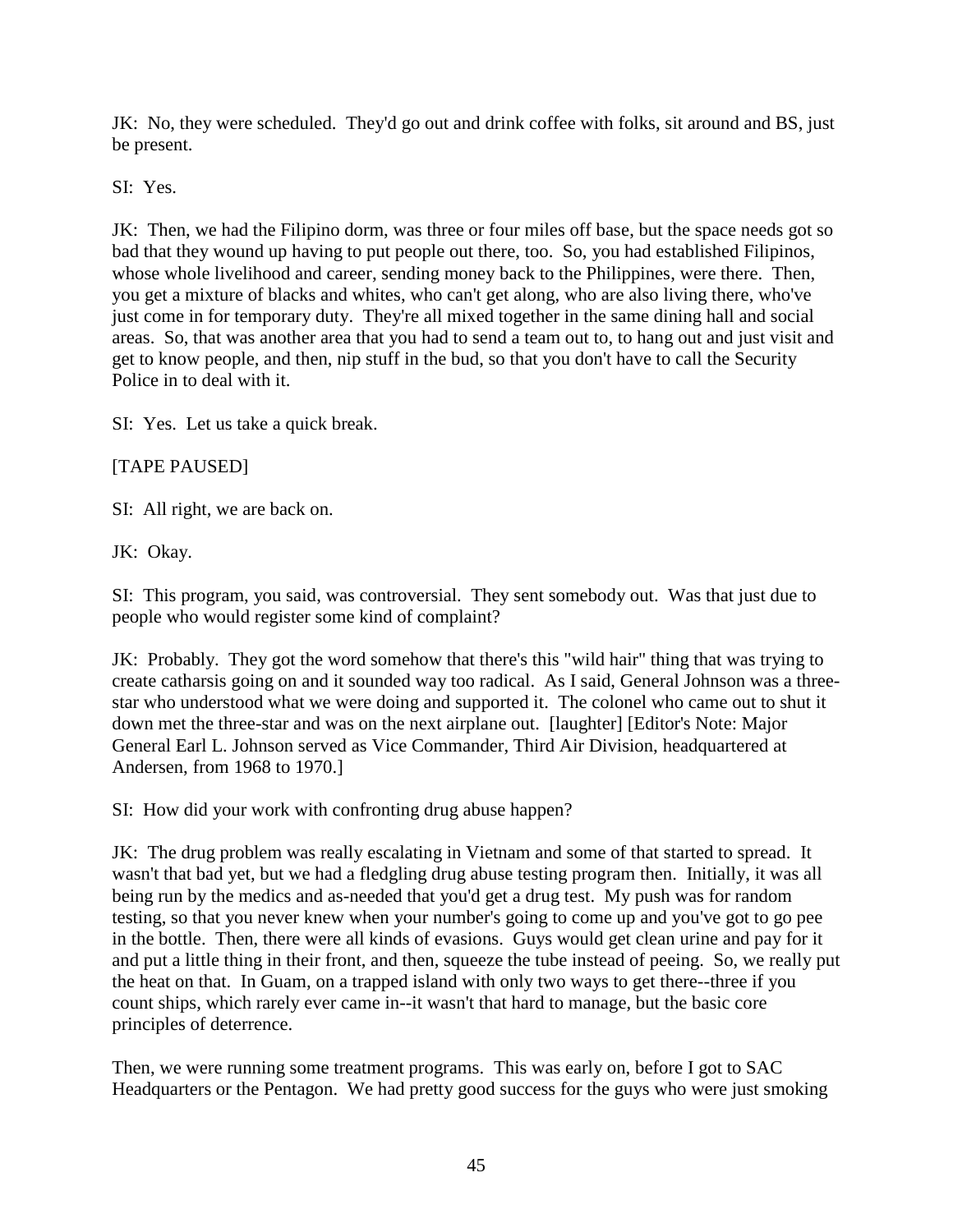dope, that, "Hey, your career's on the line. You get one swing at the ball. Then, you get one chance at a ninety-day rehab program they'll put you through. You stop it and you're fine, but, if not, you're fired."

We found absolutely no success with heroin. If they're doing heroin, it was a lost cause. Later, when I was running the programs for the whole Air Force, we had two really top-quality inpatient treatment centers. Over a year's period of time, we were getting, with heroin, maybe five percent success rate, just recidivism happening like mad. The other drugs all rated in-between there, depending on the degree of dependency, and the marijuana was very curable. So, I mean, it's just, "Hey, make a decision." There's very little addiction involved. It's just, "If you want a career, you need to stop that."

There were other indicators at the time, too. The maintenance was declining on vehicles and aircraft and the in-discipline rates were going up. So, it was clear that that was having some degree of impact. So, we had a pretty tough program on it, and it worked on that little island.

SI: I am surprised that they were looking at rehabilitation and treatment at this point, because I have heard, in other branches, it was more punitive.

JK: What happened, the reason I got to run the whole program, working for the Secretary of Defense, was the Air Force program worked and the other ones didn't.

SI: Okay.

JK: So, that's a longer story of how I got to SAC Headquarters, and then, the Air Staff, and then, working for the Secretary of Defense. You can't just try to hammer people. You can't just indiscriminately try to chop people's head off for doing the thing when the culture's changing that much. You've got to be smarter about it. You still have to be strict and demanding, but you've got to leave some options out for, especially, good people who are making mistakes.

So, that's how we built the program. The medics were running it, mainly, in the Air Force, as the way a doctor would run an office visit. That just didn't work. So, that's how I got into it, and then, eventually, that happened all the way up the line, for all the services. I was running it for all the services when I was working for the Secretary of Defense, Deputy Secretary of Defense- and the numbers really showed it.

We did worldwide surveys and the Air Force--I'll get the numbers wrong, it's years ago--but the Air Force was down to eighteen, twenty percent use rate. The Army and Marine Corps, even, and the Navy, were up to fifty-some percent use of the enlisted force, the lowest five grades. So, it just doesn't work to just go out with a hammer.

SI: Wow.

JK: But, that's the long story. On Guam, it was not that hard to contain, because you had one port and two airports, and one of them's controlled by the military. So, it's a lot harder to get stuff in there.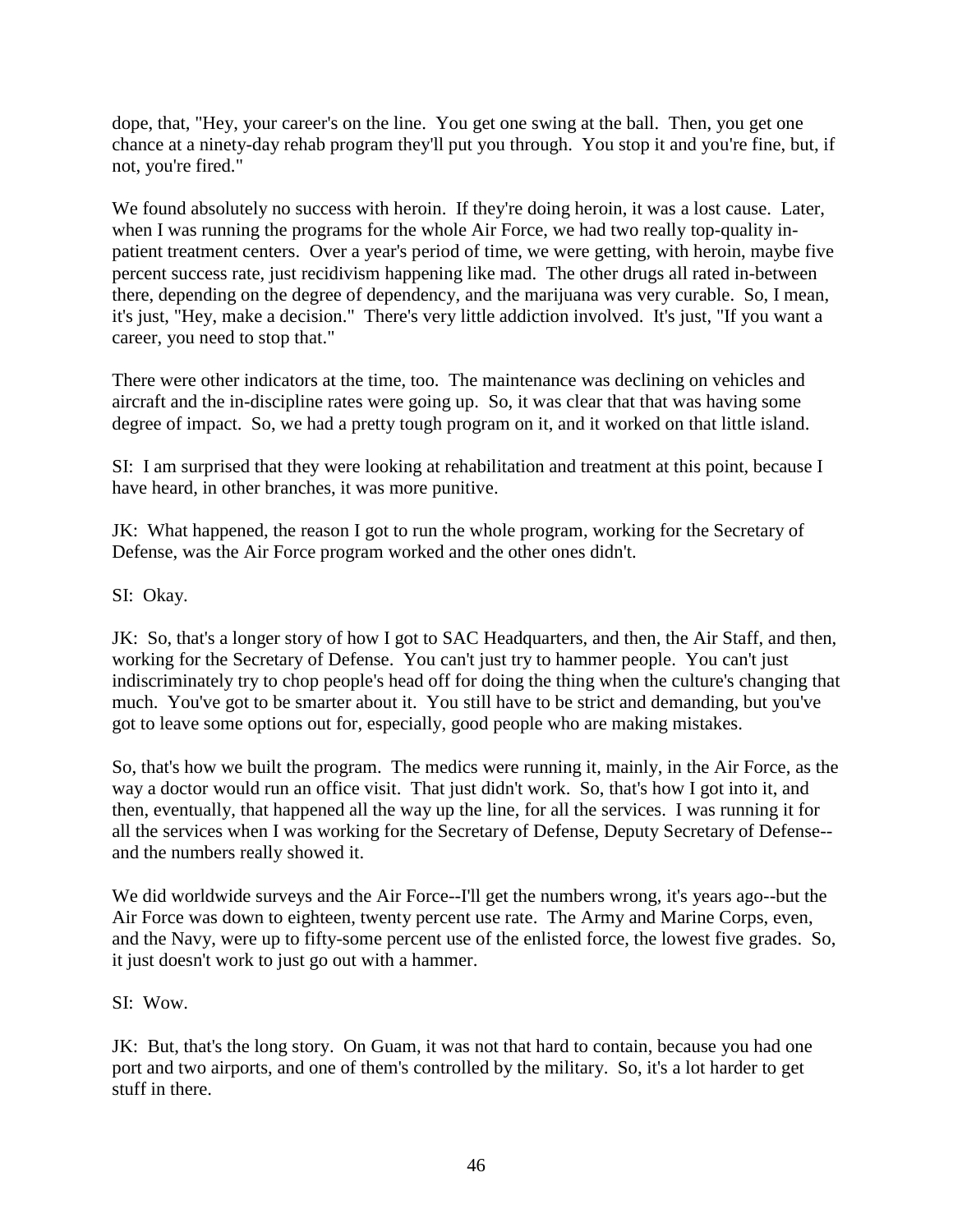SI: I wondered if the Security Forces were involved in, say, trying to interdict incoming drugs.

JK: Yes. The OSI, the Office of Special Investigations, did the undercover stuff and security did the military working dog, drug dog stuff and the searches and all that.

SI: It was basically a "one strike and you are out" type of system.

JK: No, two strikes and you're out.

SI: Okay.

JK: Yes, one strike, you get another chance at it, yes.

SI: Was it mostly career people that you had success with? For draftees, was it a different story?

JK: We didn't have any draftees in the Air Force, though.

SI: Okay, all right.

JK: Yes. That was a harder problem the Army had, but we didn't have that problem. It was all people who volunteered and wanted to be in the Air Force, but messed around with the drugs. Some of them got into bad situations. I had one guy, tried to kill himself in my living room. I never took the work home again.

Really sharp, young black man and a good performer, but he was pushing drugs on the side. He got crossways with the big dealers and they put a contract out on him. He came to us for help, and I'd been talking to him for a while. I never knew he was doing the dealing stuff; I just thought he was chipping stuff.

He knocked on the door and came in, and then, he was so distraught. His father worked in the Postal Service, a black man, and he worked his way up to senior supervisor and a post office director, sent this kid to college and had him on a really good track. Then, he got involved in this stuff, and then, he's got a contract out on him from drug dealers. He'd just hit the point where--that's when he tried to kill himself in my living room.

SI: Wow.

JK: So, I had to put him on his face and get the Security Police to take him away and get him off the island--but I learned never to take my work home again. [laughter]

SI: Yes, wow. In terms of having a family in this type of area, did you feel like the Air Force provided support for families?

JK: Oh, yes. My wife, I dragged her kicking and screaming away from the place. She loved it so, between the Village of Inarajan and Tarague Beach, beautiful beaches--and she liked to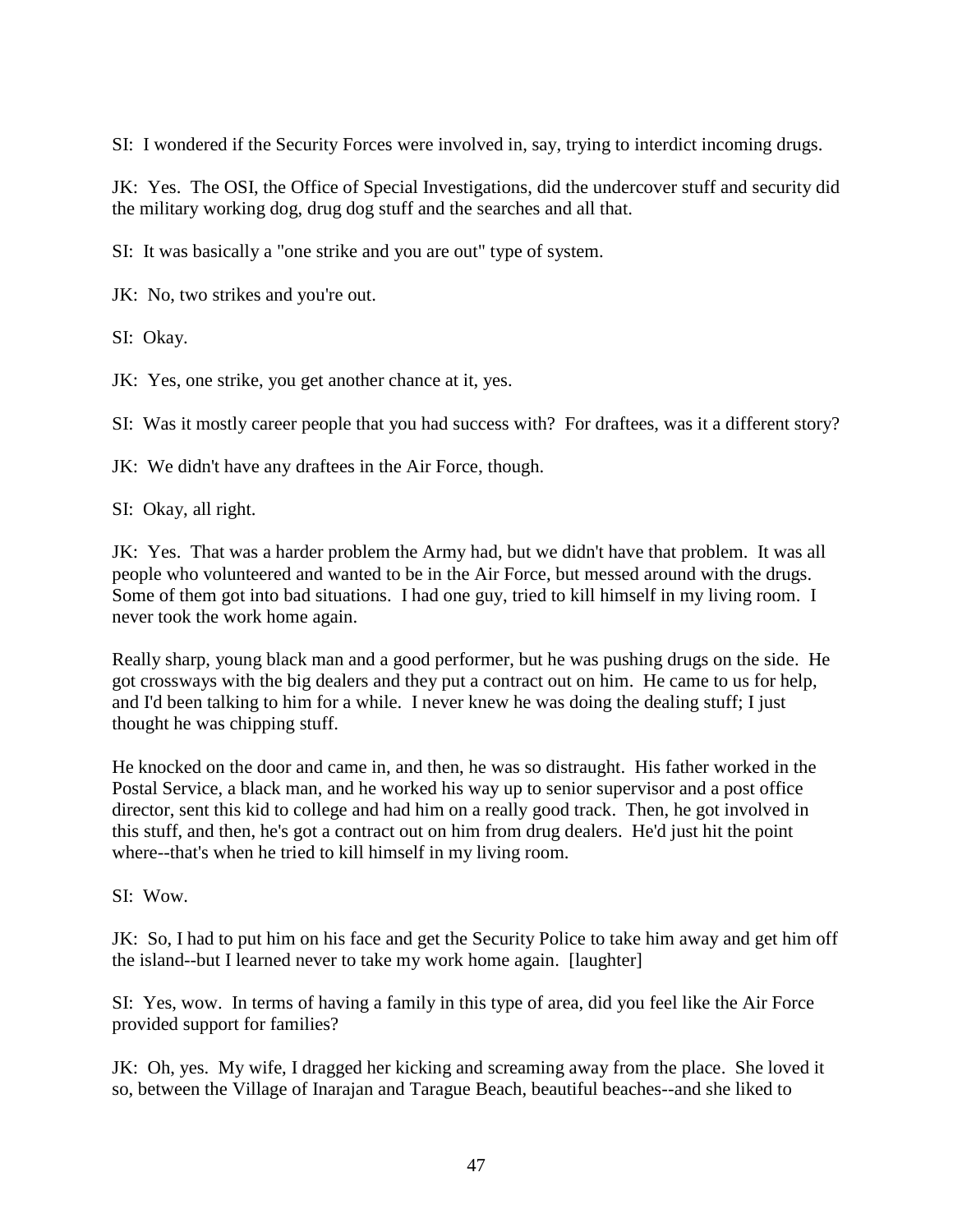collect shells--and beautiful coral reefs. As I said, I was the president of the South Sea Searchers. I did all the reef pass briefings, that the military would not let the military personnel have access to the reefs until they'd been through all the hazardous marine life briefing.

So, I've got this great collection of all the photos you could get of everything that'll kill you in the ocean. So, I had to give all those presentations. My daughter was young, but she used to go to those with me. We had close friends in Inarajan and close military friends. It was just a great environment, and good base housing, except for a few typhoons, a couple times, created some sweat. She just loved the place--and then, Omaha, Nebraska in the winter, that was… [laughter]

SI: Were you put on any temporary duty in other places in the Pacific?

JK: No, not out of Guam, I wasn't, no. I had to come back to the States periodically, for conferences and training and stuff. So, I flew back and forth quite a bit, but Guam is three thousand miles from everywhere, so, there's not a whole lot of sharing out there for sending somebody to somewhere else.

SI: You also mentioned that you had interaction with the celebrities that would come through.

JK: Yes.

SI: Do any of those stand out in your memory, besides Cousteau?

JK: No, Philippe's the main one. Most of them were usually visiting colonels or a brigadier general or military folks that were coming through and were divers and wanted to go out. Guam's a phenomenal diving area. The northern end has a deep canyon that we laid an anchor chain through, because you had to pull yourself back against the current, but that's a deep dive in a canyon. You had shallow reefs that you could go out and spend an hour and ten minutes on a tank of air, every fish in the world, just phenomenal, and one blue hole.

You could dive a deep blue hole, and then, just had the first wreck from World War I, the first wreck from World War II, because they're ahead of the International Date Line. They're both Germans that sunk there, scuttled them there, when they were in port. You could dive those wrecks. I mean, it's just a magical place.

SI: Wow.

JK: Great support. My son was born in a Navy hospital and good care, was an idyllic lifestyle; long hours and tough challenges, but just a great lifestyle.

SI: Coming back to Nebraska, you mentioned the rude awakening of the weather.

JK: Yes.

SI: What about your regular duties and daily activities there?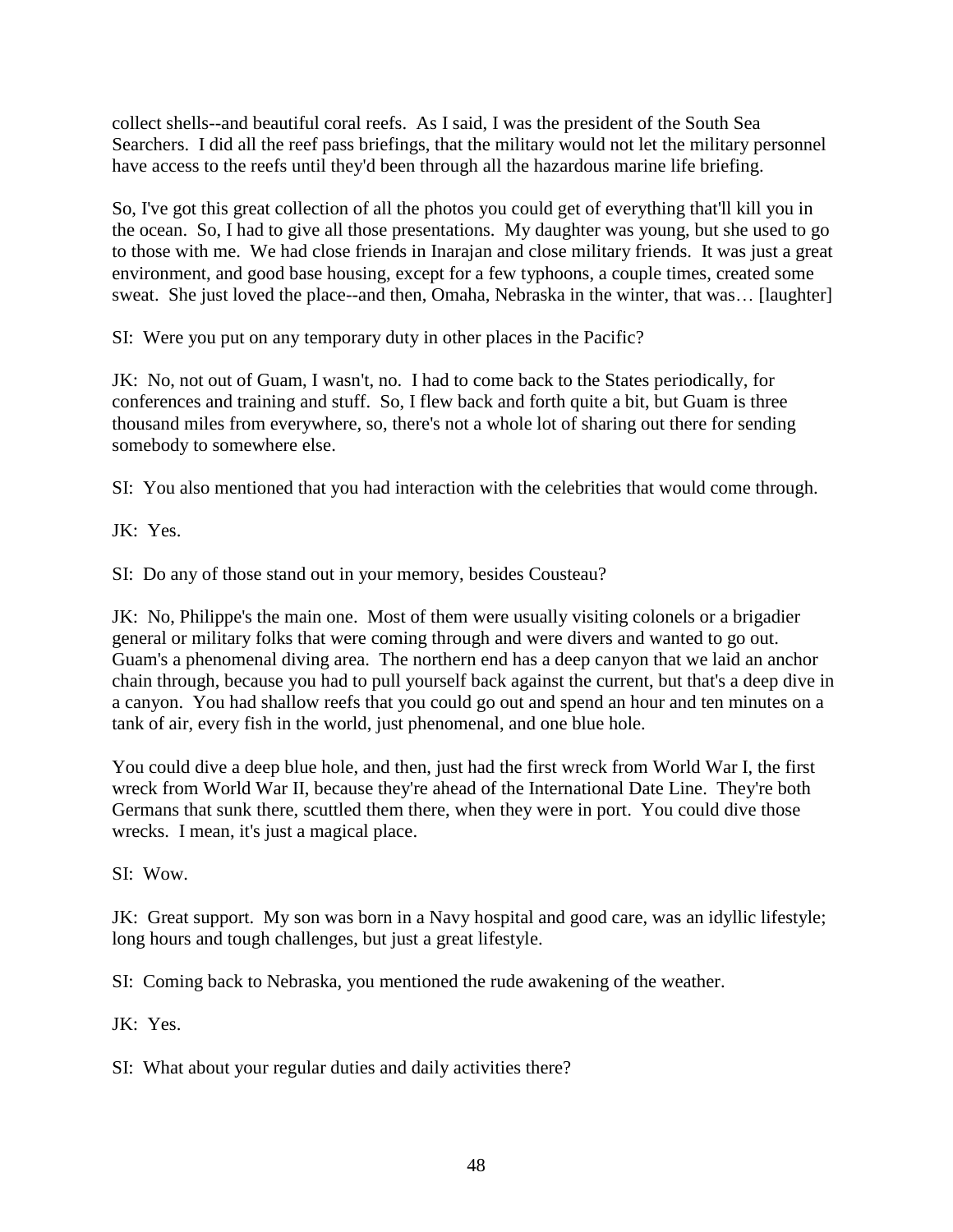JK: They were good. A couple more things I should mention about Guam that are relevant…

SI: Okay.

JK: Yes. Trying to integrate the efforts for the Navy and the rest of the folks there, I formed up the Guam Human Resources Association. I was the first president and that involved the Air Force, the Navy, the Government of Guam, the Catholic Church, University of Guam. We were working on these same social problems. I talked about the problems we had when we had to deal with twelve thousand-plus people.

One of the sweet things for me out there was, two years in a row, I got to be the project officer for the Bob Hope show. That was their last visit each year. I couldn't buy a drink in the bar for about three months before that, because I'm the one who decided what officer got to escort the Golddiggers for the time they were there. That was their last stop and they were there to party. They were just some beautiful young women that were part of the Bob Hope show. So, that was interesting.

[Editor's Note: Comedian and actor Bob Hope (1903-2003) entertained American soldiers at USO shows during World War II, the Korean War, the Vietnam War and Persian Gulf War. The Golddiggers, a female singing and dance group, performed with Bob Hope during his USO tours in 1968, 1969 and 1970.]

Then, the one time, the second visit, Bob brought Neil Armstrong through. So, I got to have dinner a couple times with Bob Hope and had dinner with Neil Armstrong--and we visited for a while, talking some Air Force stories--[singers] Connie Francis, Teresa Graves, a whole bunch of the other Bob Hope stars. They were really a lot of fun on Guam, had a great time with that. I've still got a bunch of the old photos somewhere with the autographs and stuff. [Editor's Note: Neil Armstrong (1930-2012) became the first person to step foot on the Moon on July 20, 1969.]

Right after that is when I got snatched off to Omaha, Nebraska. That was for the major command, SAC Headquarters, to take over as the drug abuse control officer for the thirty bases for the Strategic Air Command.

SI: Since Guam is fairly isolated, was morale a big issue?

JK: Not for the locals, but the guys who were living there in tents, in the rainy season, they knew they were there for a limited period of time, but they had no social life and no ladies to go chase. In fact, that's a funny one that happened on Guam. When the beautiful young women show up to dance with the GIs for fifty cents a dance, they're being sponsored by the Church. So, you bring a bunch of guys out of the United States to meet with fifty-cents-a-dance girls, their perception is not that it's being sponsored by the local church. [laughter] So, that was another interesting dynamic to deal with.

SI: Wow.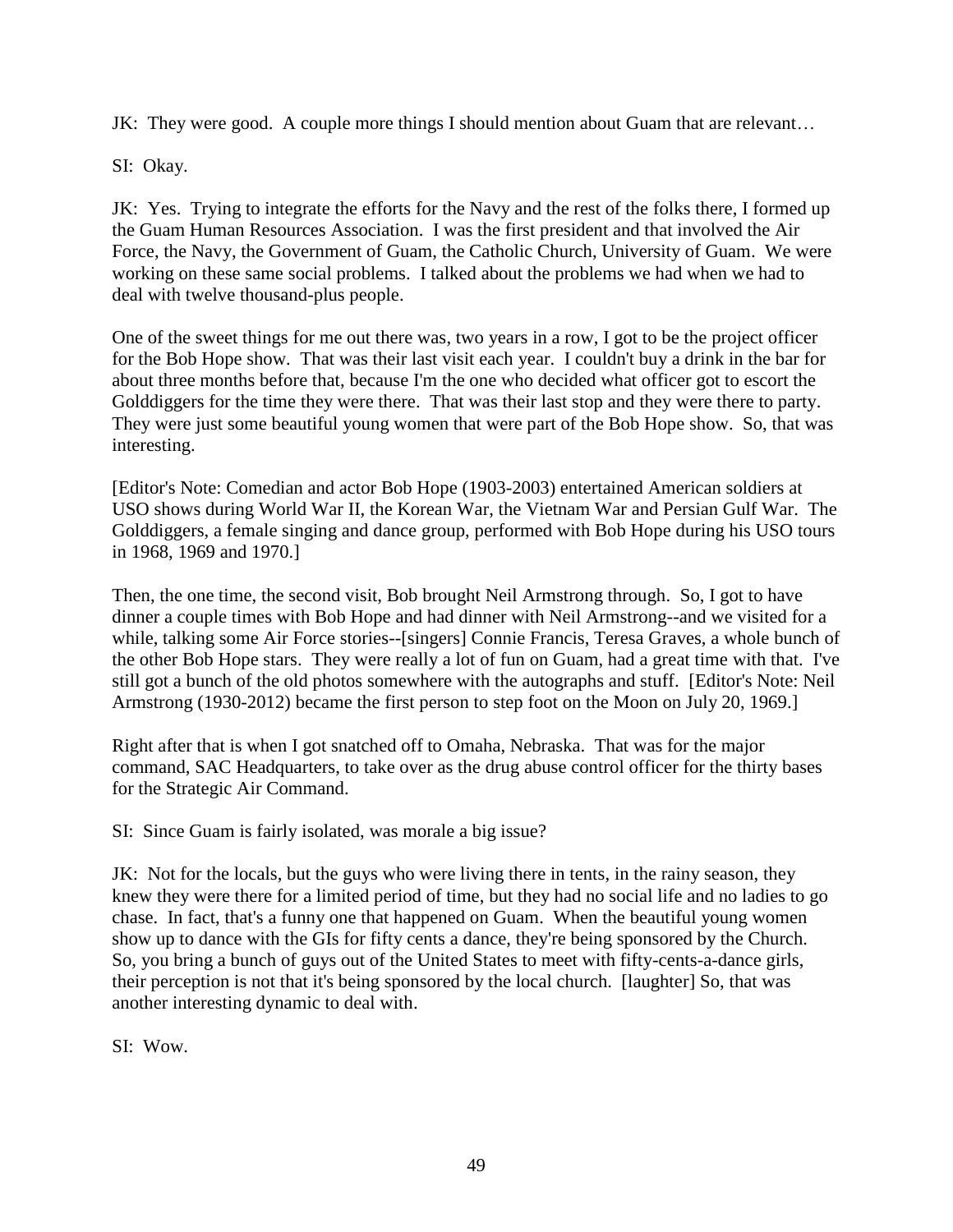JK: But, you had to really get an education course going when the guys came in and say, "Hey, look, guys, the priest and the nuns are going to be sitting in the wings there. If you want to dance with them, that's great, but don't be pulling any shenanigans or you're going to wind up in a police blotter;" so, another interesting dynamic.

SI: It seems like things like the Bob Hope show coming through were pretty important.

JK: Oh, yes, yes, that's vital, the work he did, hitting all of Southeast Asia and other parts and bringing those shows to people, just phenomenal. The guys really responded to that.

SI: Did they have other R&R type opportunities?

JK: Yes, there's a number of R&R [trips]. We went to Hong Kong. We went to Taiwan. I got to the Philippines on business. Basically, your cargo aircraft that were carrying stuff back and forth would have seats in them. You'd sign up and, when it's your turn, you get a chance to fly and spend a week, at your own expense, in Taiwan or a week in Hong Kong. So, that R&R possibility was always there.

So, the people on the island, a lot of them tried to stay there, because, I mean, especially if they're any way ocean-oriented, they just really loved the place and tried to extend their tours there. So, the morale was great there--but not for the troops that are dumped into a tent in the rainy season.

SI: Yes.

JK: There's no way to fix that morale, because, legitimately, that's tough. Now, you're working fourteen hours a day, and then, go try to sleep in a tent, possibly in a bunk you're sharing with somebody else who's working the other shift, no entertainment. You can't drink yourself drunk. So, their morale was not very high.

SI: Is there anything else on Guam before we move on to Nebraska?

JK: No, no. That was about it. Yes, Nebraska, as I said, I wound up there for--again, my tour there got curtailed. I almost bought a house; I'm glad I didn't. It was supposed to be a three or four-year tour, but I only got there two years before I got pulled up to the Pentagon.

Basically, the job was to design the programs, the policies, procedures, to deal with drug abuse in the military. You had thirty bases. We were just forming up the methods for how to really do that effectively--so, a successful tour there, but a pain in the butt in terms of work hours. I did get two or three months off to go to Squadron Officer School.

Then, the Chamber of Commerce had something called the Stores Award and they honored me with the Arthur B. Stores Award for Outstanding Leadership from the Air Force Association. Then, I got selected as an Outstanding Young Man of America at that time. I was the director of the local Junior Chamber of Commerce and doing really well. Then, in less than two years, I got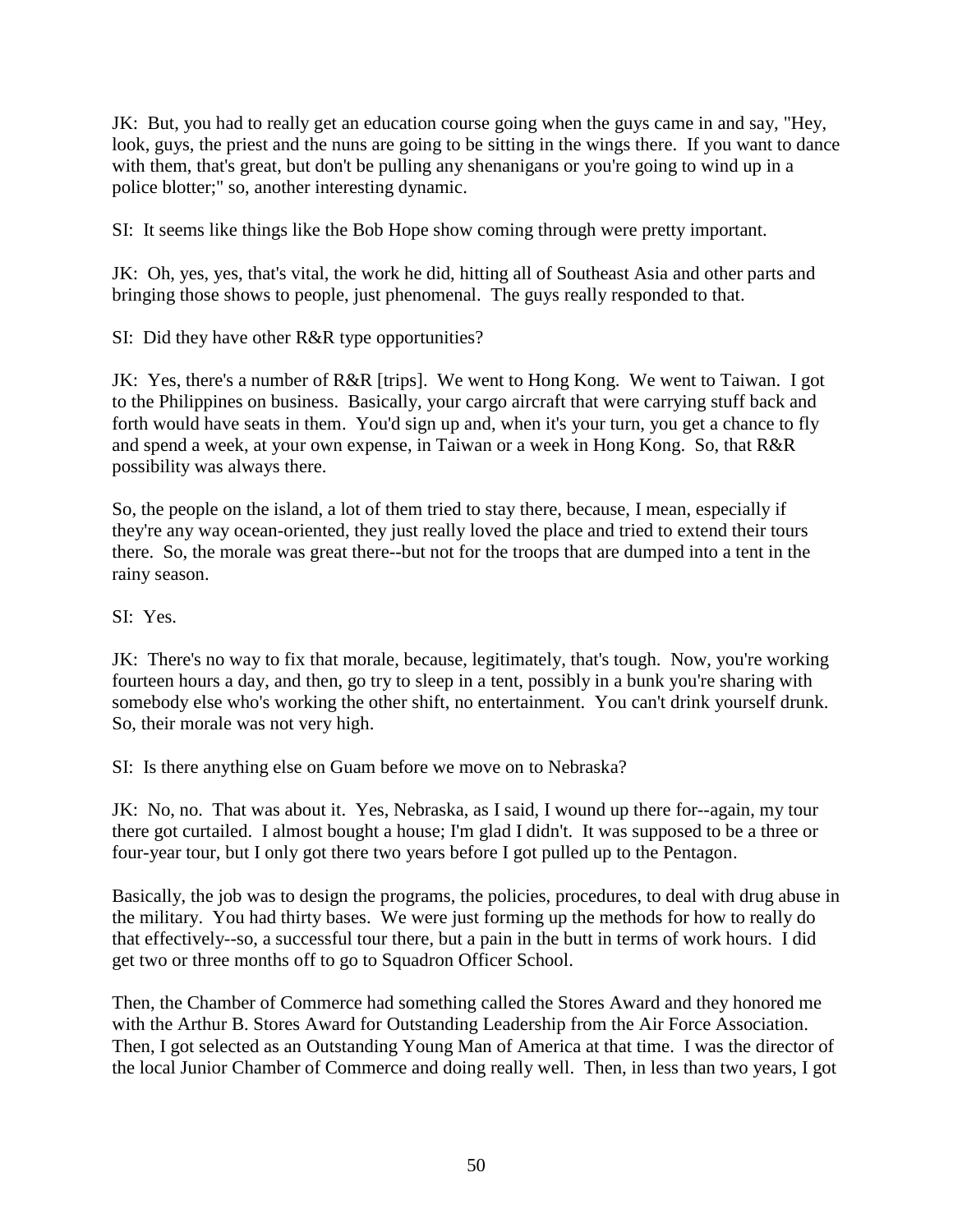pulled up to the Pentagon. That was not expected, and living in Washington, DC, on a captain's pay was also interesting.

SI: Yes.

JK: So, that was a change in financial standing. My job there, initially, was to do all the analytic work to figure out the measurements for what's working, what's not working, what are the trends and what is effective. So, a lot of the analytic work was the first job, and then, drafting Congressional testimony. At that point, I started a doctoral program at Catholic University, but I never got to finish that, just got another master's out of it.

The model, the analytic model I was building, I finally was working with the RAND Corporation and they took the skeleton and really improved it and started doing an analysis comparing all the services for what the impact was. It's not just, "What are your rates?" but, "What are the impacts--on discipline, on aircraft maintenance, on automobile maintenance, on separation rates?" [Editor's Note: The RAND Corporation, a nonprofit organization, conducts research and analysis for the US Armed Forces.]

They built a really sophisticated model to show the impact. We asked them to do it for alcohol, too, for both drugs and alcohol, and they built a brilliant model out of it, that I did the initial, but they really added the expertise to it.

Then, that became the thing we used for the Congressional staff, did a lot of work with the National Institute on Drug Abuse, NIDA, and NIAAA, the National Institute on Alcohol Abuse and Alcoholism, then, periodically, over at the old Executive Office Building at the White House with--what was the name of the drug guru at the time, DuPont? I have to go look that up, too, but he was the guru.

He caught on that what we were doing was a good model, and so, got over there periodically, briefing him on our results. He was the "Drug Czar," not the DEA Drug Czar, but the President's man to deal with the increasing drug abuse in America. I think his name was DuPont, but I can't swear that's it. I have to go look it up again. So, that was interesting times, yes.

[Editor's Note: Dr. Robert DuPont, White House Drug Czar during the Nixon and Ford Administrations, served as the first Director of the National Institute on Drug Abuse and headed the Narcotics Treatment Administration from 1973 to 1978.]

SI: In Nebraska, were your superior officers supportive of what you were doing?

JK: Oh, yes. They were part of that new career field that was designed to do this. Chet Beverly was the colonel who was running the thing. He was a black colonel that was a fighter pilot. There was a black officer, really sharp major, who was running the race relations program, and a couple superstar senior NCOs that were there and a couple others, a really tight-knit bunch. We really did a lot of work to do the objective measurement of effectiveness, measurement of impact stuff, that had not been done. That's how I got yanked out of there to go to the Pentagon.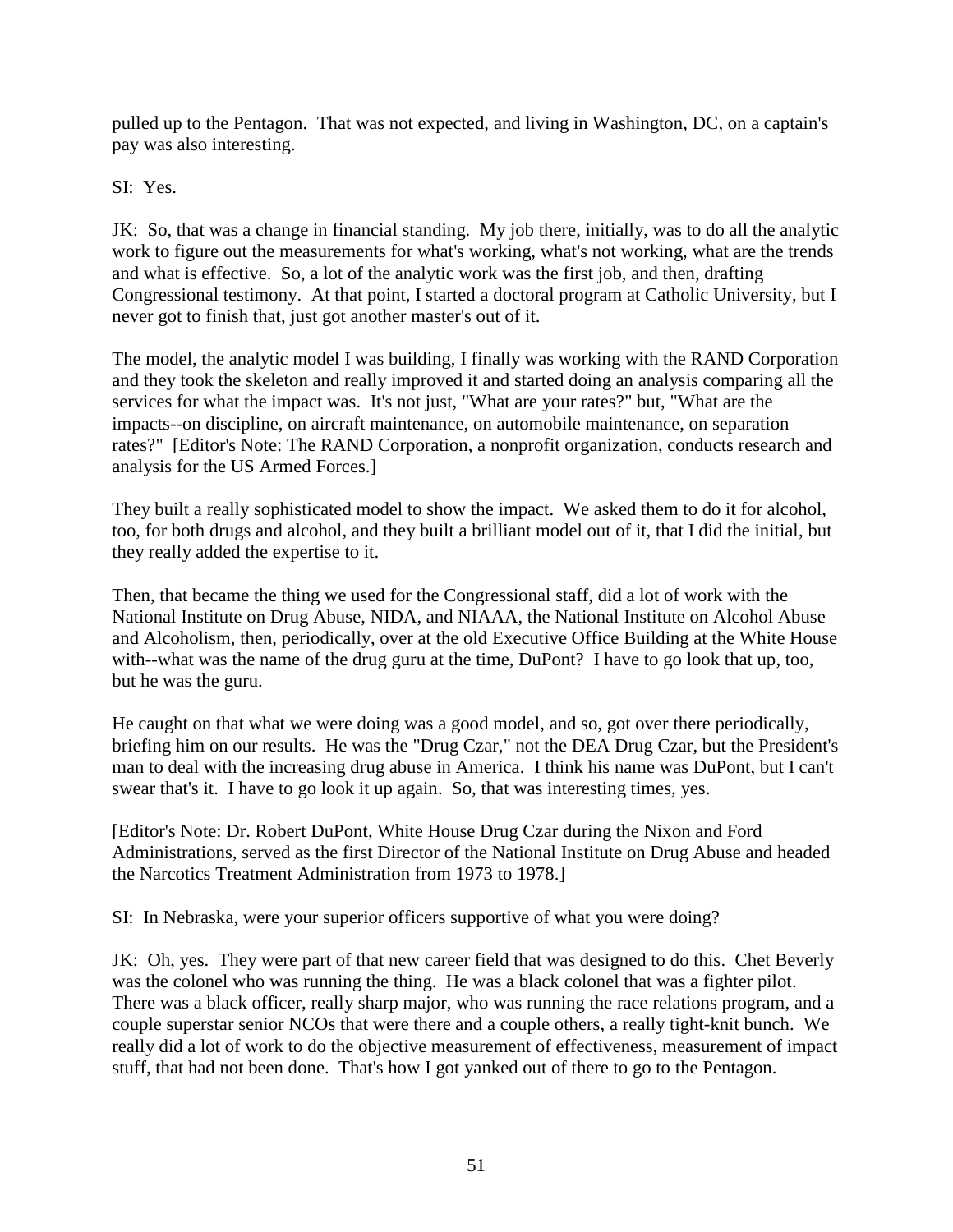[Editor's Note: Retired US Air Force Colonel Chester "Chet" Beverly served as the Strategic Air Command's first Investigating Officer for Social Actions.]

SI: Before the Pentagon, everything had pretty much focused just on drugs, not on alcohol--or was it a mix?

JK: Eighty-five percent drugs, fifteen percent alcohol.

SI: Okay.

JK: Yes. We were still running the in-patient treatment program, thirty-day treatment program, for alcoholism, but that was nowhere near perceived to be as significant as the drug program. That evolved later as we got more data and experience to show the impact.

SI: I know most military branches are pretty hard-drinking organizations.

JK: A lot less than they were when I started, yes.

SI: It must have been difficult--whereas drugs could be portrayed as this new, destructive, outside force, alcohol abuse was probably harder to get people to see as a problem.

JK: Oh, yes, yes.

SI: How were you able to do that?

JK: Oh, that's jumping ahead to when I was working for the Deputy Secretary of Defense, but I wrote a paper on, essentially, coping with the alcohol problems in the Air Force, in the military services, all the military services. The initial lever was cracking down on DWI [driving while intoxicated], because that was the main killer, injurer, disruptor. Once you cracked down on DWI and people can't drive drunk home, but have to start doing a designated driver and those kinds of things, the rate of extreme drunkenness and jumping in the car and going to kill somebody just went down in all the services. So, that was a major lever.

Then, the education programs, over time, over a period of time, began to sink in. We worked with the academies, West Point, the Air Force Academy and the Naval Academy and all the others, and started training early about the expectations of your use of alcohol. So, progressive change, the folks coming on, "These are the expectations and, if you want a career, here's what you do." We still held dining-ins and dining-outs. The bar was still, you know, after a tough mission, get together and celebrate and all that stuff, but the expectation is moderation, not putting people's lives at risk. So, it slowly turned the corner.

SI: In this earlier period, the 1970s, would people ever get into these programs that you were helping to facilitate and study voluntarily, or was it mostly that something triggered their involuntary participation?

JK: You talking about the analysts or what?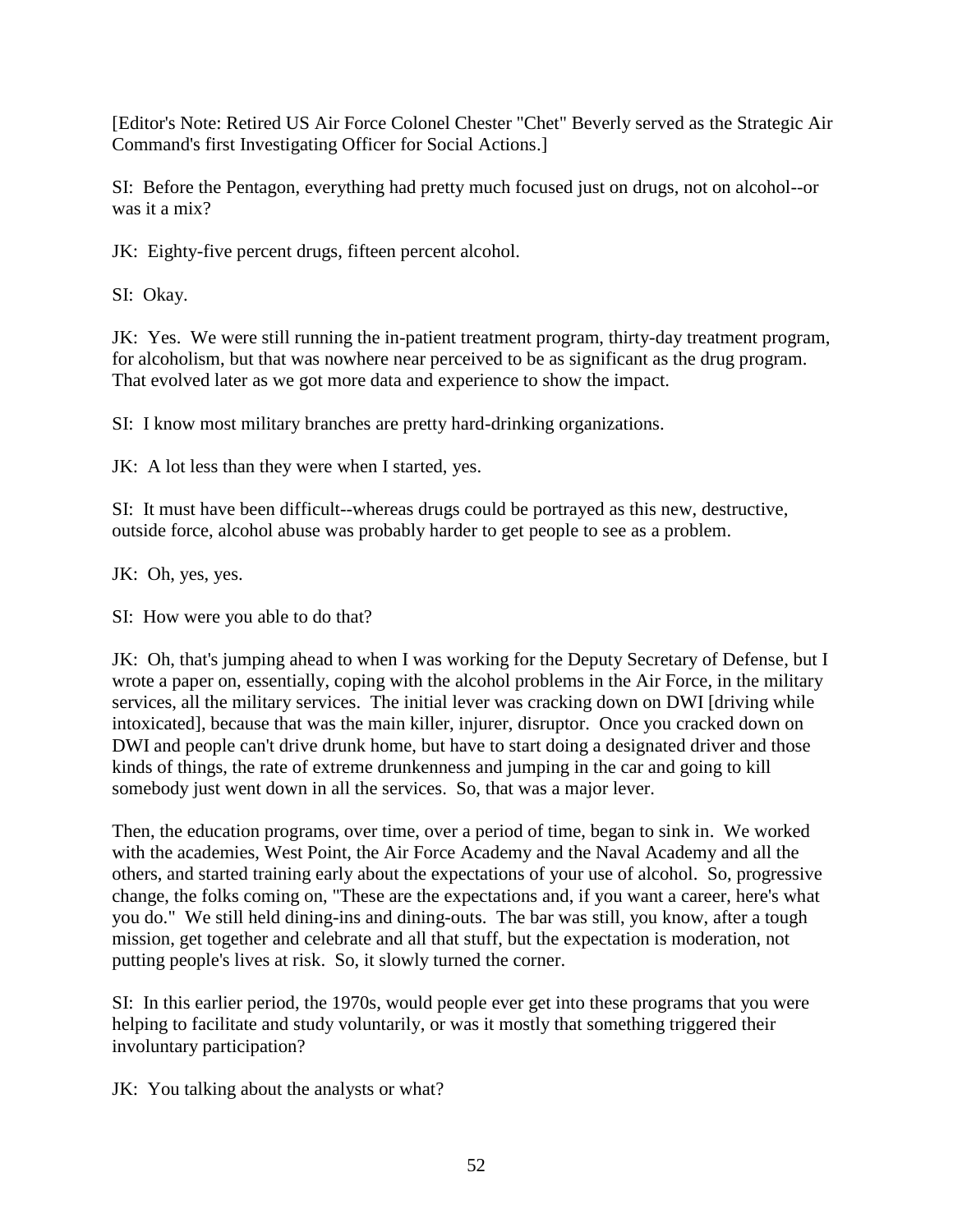SI: The people who were abusing alcohol or drugs.

JK: Very rarely. The drug program, the random urine testing program really, really drove rates down. The argument I had with the medics, when they were running the program--and this was when I was at the Air Staff--my analogy was that, "You guys are funding ambulances at the bottom of the cliff. The point is, the fence at the top of the cliff to keep them from falling off, that's got to be a little better than just picking up the broken bodies."

So, that's when we really accelerated the random drug testing program. I went to Hoffman-LaRoche in Nutley, New Jersey--everybody was avoiding it like the plague--but got them to create a reagent, a urine reagent, to detect marijuana use. The marijuana is fat soluble. So, if you've been smoking dope, even if you quit before your urine test, if you're dropping some weight and the fat turns it back into your system, you still get a register.

Then, we set the level at a hundred nanograms per milliliter, so that it had to be regular use to get up that high, didn't set it that low, but it really started to get people's attention. Again, the same rules applied, "You get two strikes. The first time, we'll help you. Second time, you decided you don't want a career, you're fired."

SI: Yes.

JK: And, progressively, weeded some out, convinced others to stop. The rates just went down.

SI: When you got into the Pentagon, you started working on Congressional testimony.

JK: Yes.

SI: What was involved with that? Were you prepping your bosses? Were you testifying?

JK: Most of the time, I was prepping the bosses, but a lot of liaison time over there with the staff, to work with them, but, again, that's later on. Yes, I was working for the Deputy Secretary of Defense then.

The worst beating I ever took was, they had a crash on the deck of the *Nimitz.* The pilot was a Marine Corps pilot. He'd taken something like eleven times the normal antihistamine level, trying to get his head clear, because if you don't make so many carrier landings, you lose your currency and you lose your rating and have to go back and retrain. He was trying to make his gates. He totally spaced himself out with too many antihistamines and he crashed. He killed twelve people on the deck, seven of whom had marijuana in their system after sixty days at sea.

[Editor's Note: A US Marine Corps EA-6B Prowler crashed onboard the USS *Nimitz* (CVN-68) on May 26, 1981. The accident killed fourteen and injured dozens more. Media attention on the autopsy reports that showed marijuana in the service personnel's systems led President Reagan to institute a "zero tolerance" drug policy in the US Armed Forces.]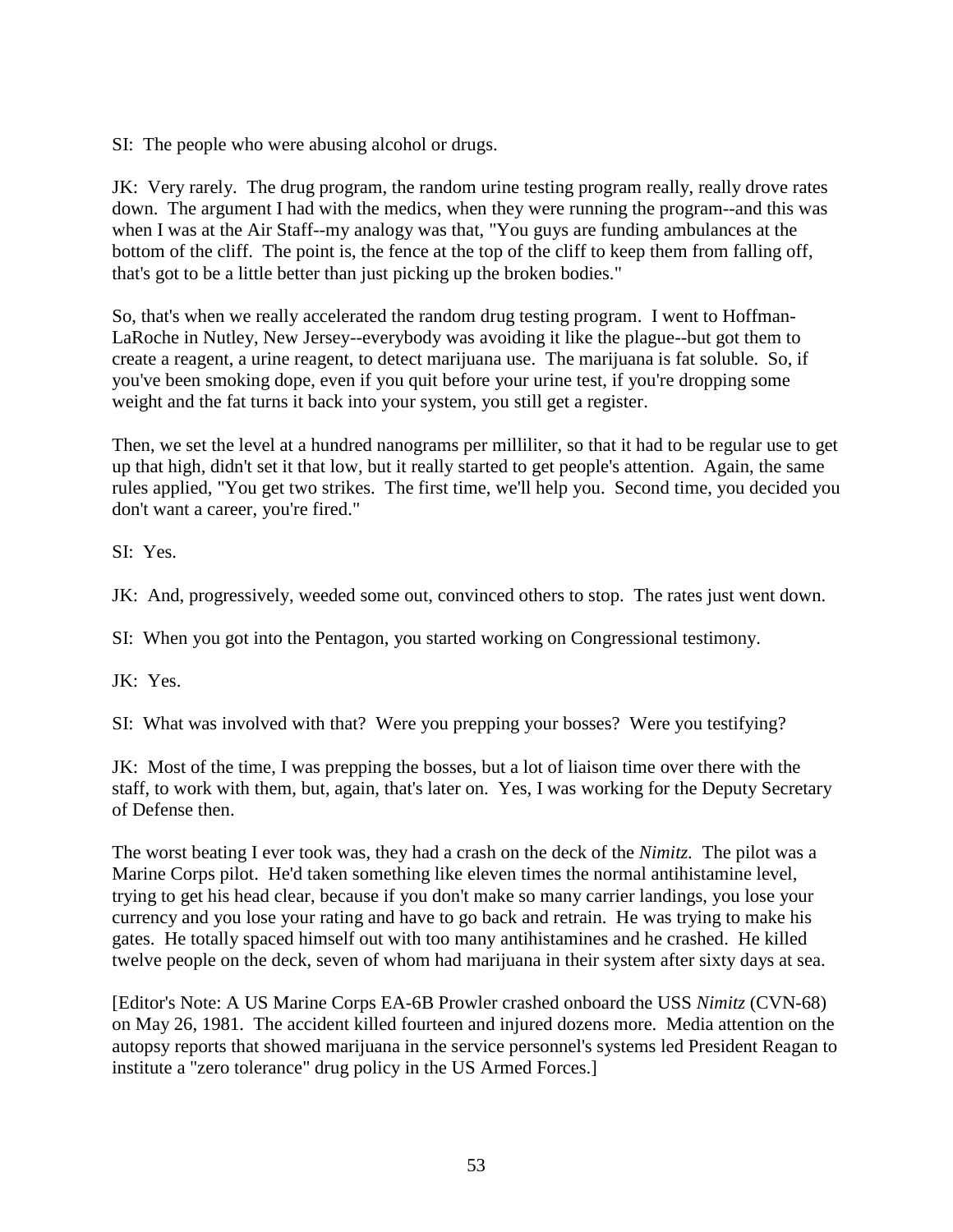I had to be able to go explain to the Congress how that could possibly happen. Joe Addabbo was the Chairman of the Armed Services Committee at the time in the House, and I knew him from working with him and his staff. He came over before and put his arm on my shoulder and said, "Jack, this won't be personal." "Got it, sir." ABC, NBC and all the television stations were there, the Congressmen just went into histrionics and screaming and shouting like they do in hearings. That's the worst beating I ever took, but that was the worst of the bunch. Other ones were more controlled, but that was the crème de la crème. I have a very vivid memory of that one. [laughter]

[Editor's Note: Joseph P. Addabbo, Sr., a Congressman representing New York from 1961 to 1986, served as Chair of the US House Appropriations Subcommittee on Defense from 1979 to his death in 1986.]

SI: Wow.

JK: Basically, I mean, the guys were smuggling marijuana on the ship and they're smoking dope. So, I mean, you couldn't even argue that it's fat soluble and they probably did it ninety days ago. That's just not credible. So, then, I got more money for the drug dog programs. So, that paid off, but it was painful. [laughter]

SI: I was leading up to asking, how does working with Congress politicize the issue? It seems like, from the Air Force side, you were looking at the practical impact on operations. Having to deal with Congress, how does that change the situation for you, in terms of what you emphasize?

JK: It was a whole different Congress then.

SI: Yes.

JK: Especially during the Reagan Administration [1981-1989]. I mean, Reagan and Tip O'Neill were buddies. They're a couple of Irish buddies. They'd squabble like mad, politically, then, go drink whiskey together at the end of the day, I mean. [Editor's Note: Thomas Philip "Tip" O'Neill, a Democratic Congressman representing Massachusetts from 1953 to 1987, served as Speaker of the House from 1977 to 1987.]

So, it was much more rational, not adversarial, "don't take sides and beat the other guy up, forget the facts and say what you can, beat the hell out of the other guy." It was, when you work with a staff, you're working on practical solutions. You're trying to get money to support certain things you know will work. If you can convince them that that'll work, then, money flows.

They still have to do the histrionics in public hearings and all that to get their face on the six o'clock news, but much more constructive kind of an interaction, which I don't see now in the current day. It's everybody's choosing up sides and throwing non-factual information just to embarrass the other. It wasn't that way when I was working with them.

So, the staff was actually asking, "How do we solve this problem? Be aware that when you screw up, we're going to get my boss TV time by chewing your ass in public and raising all kinds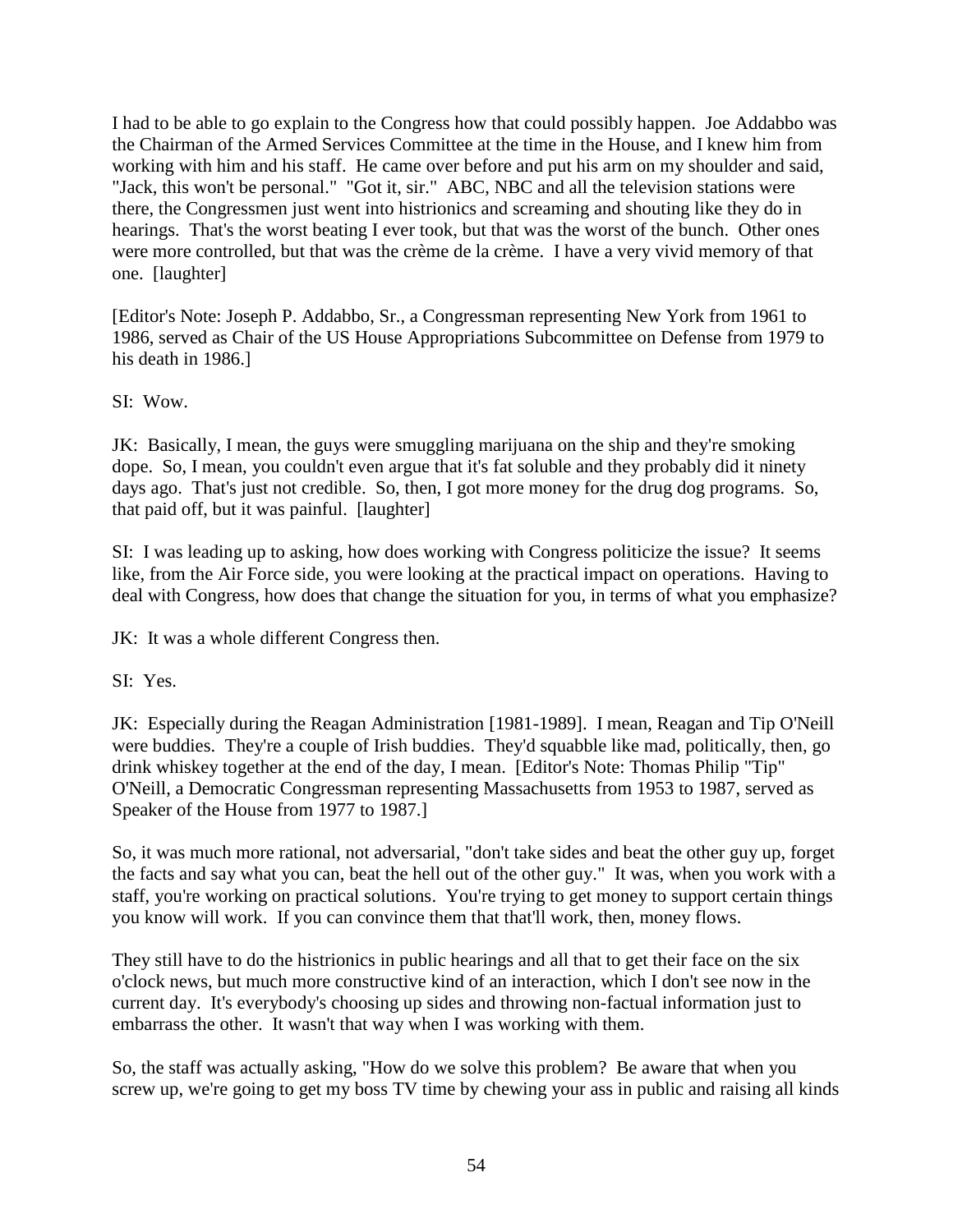of hell, but, in the meantime, how do we fix this?" So, a lot of back, undercover--no, undercover's the wrong word--but a lot of low-key support to do what you're working on, which I really don't see right now in our Congress.

SI: You also started at Catholic University.

JK: Clinical psychology, essentially, yes, behavioral science, but I had a disagreement with the leadership at the time. They were really hooked on to systematic desensitization as the way to deal with problems, especially phobias. I ran a snake phobia experiment. It was clear to me from having done it that the operative factor in dramatically reducing people's fear--to the point where we had one guy who worked in the Smithsonian, needed a pre-briefing if they changed any kind of displays. So, he'd walk by a snake, he'd pass out. Another woman had to have all the pages torn out of magazines that had snakes in them. By the end of the time, we had them touching a boa constrictor, but the operative factor was modeling. My wife was a snake handler. I was a snake handler. We both enjoyed the snakes.

We had some other people who did that and, progressively, reduced their fear, but that wasn't what "the answer" was supposed to be. It was supposed to be systematic desensitization. So, we had a lot of disagreement over that. Then, they wanted to lay a residency requirement on me, which we'd agreed, early on, I wouldn't need because of my commitment to the military. So, it wound up with me getting an assignment anyway out of there.

So, I got a second master's *cum laude* out of it, instead of being able to finish the doctorate and the thesis, but a great experience, though. It's the first time I hit the academic bias to a point where folks were not paying close attention to the data or the people that actually did the experiment, the treatment process. So, that was frustrating.

SI: Do you think that was just a disagreement over methods and theory, or was there an antimilitary bias?

JK: No, there was no military bias. It was, "This is a thing that we've really come to believe is a solution to phobias everywhere," and it isn't. The best thing is what's always been there, that trusted model that can help reduce your fear, whether it's dogs or whatever it is, that somebody who you really trust, who doesn't have any problem with it, who progressively lowers your fear and reduces that, worked much more effectively. The data, in later years, pretty well documents that, in the behavioral science stuff, but it was an interesting experience though.

What I did was, I got to steal all kinds of ideas to use in the drug and alcohol programs from being in the midst of the clinical stuff up there. So, I was doing counseling, both marriage counseling and some other kind of counseling at the same time, as part of the programs and learned a lot of stuff about dealing with alcohol and family dynamics and the criticality of the family being able to be involved in the treatment programs for alcohol. So, it was good stuff.

We had four alcohol treatment centers at the time. Three of them were normal clinical programs and one of them was aversive conditioning. I had no real confidence in that one. It turned out not to be anywhere near as effective, but there was a strong commitment to it, basically, to make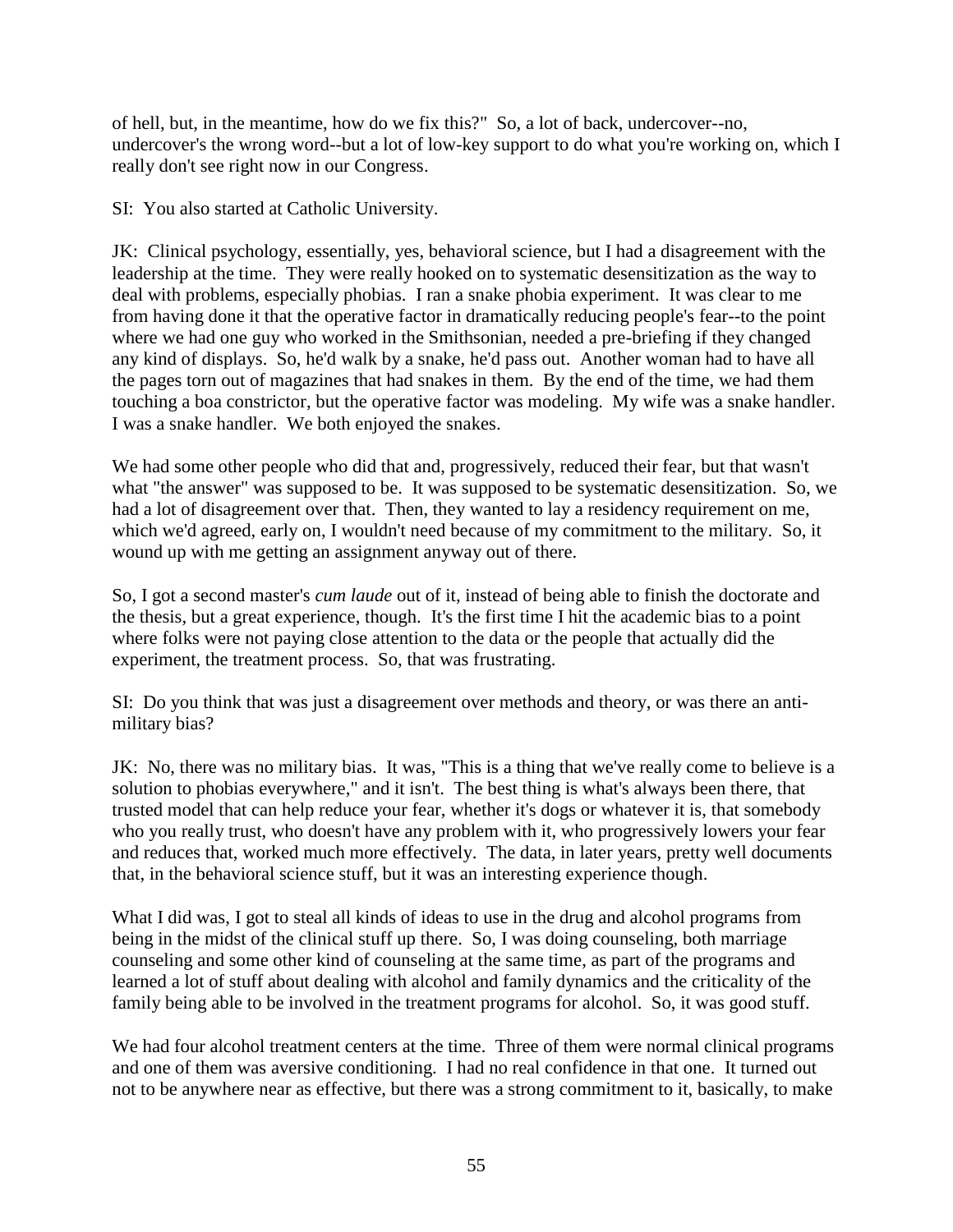people drink stuff with stuff to make you vomit. No, that didn't do anything in terms of longterm mental health. So, we shut that one down finally, but interesting times, yes.

SI: You continued working on these issues through the 1970s. You were in the Pentagon for …

JK: Yes, almost eight years, yes. I couldn't escape, because I'd bounce from the Air Staff to the Secretary of Defense staff, and then, back to the Air Staff. There just weren't that many people who were cop/psychologist/experienced in drug and race relations issues in the military. It was a whole new thing. So, I just got trapped, but it was great work.

I wound up working for the Deputy Secretary of Defense and the Special Assistant for Drug and Alcohol Abuse was my boss. General John Johns was a phenomenal guy. I even got to work with--the Deputy Secretary of Defense's Executive Officer for a while was Colin Powell, when he was a one-star, before he got discovered. So, I got to work with Colin on some of the things. The guy's brilliant. He finally got recognized and his career took off from there.

[Editor's Note: Brigadier General John Johns served in the US Army for twenty-six years, retiring in 1978 as the Director of Human Resources Development in the Office of the Deputy Chief of Staff, Personnel, US Army. Secretary Colin Powell, a retired US Army general who served from 1958 to 1993, served as Chairman of the Joint Chiefs of Staff from 1989 to 1993 and as Secretary of State under George W. Bush from 2001 to 2005.]

What we were able to do is implement an epidemiology system. We took the epidemiology systems applied to disease and disease consequences and got to apply that to assessments of drug and alcohol and its impact on the military, and started to get some data that resonated with the academic and the treatment communities. I got to write a couple chapters in books about all that.

In fact, Morrie Chafetz, he was the Health, Education and Welfare Secretary for a while. Then, he got out and went to writing a book. I got to put a chapter in that one, and then, another one, after that, for the military methods for dealing with the thing, what the main ingredients were in managing the problem; so, some really good intellectual time with some really sharp people who really cared about this stuff.

[Editor's Note: Colonel Killeen contributed a chapter to *Youth, Alcohol, and Social Policy* (1979), edited by Howard T. Blane and Morris E. Chafetz. Dr. Chafetz served as the first Director of the National Institute on Alcohol Abuse and Alcoholism, a part of the Department of Health, Education and Welfare, which split into the Department of Education and Department of Health and Human Services in 1980.]

So, it was an awful lot of fun. It was a lot of fun. Then, I also served as--that was a little later on. I wound up being the Director of Deterrence and Detection and served as the chairman of the DoD Law Enforcement Task Force. That was a fascinating time, to get all the services together to do all that.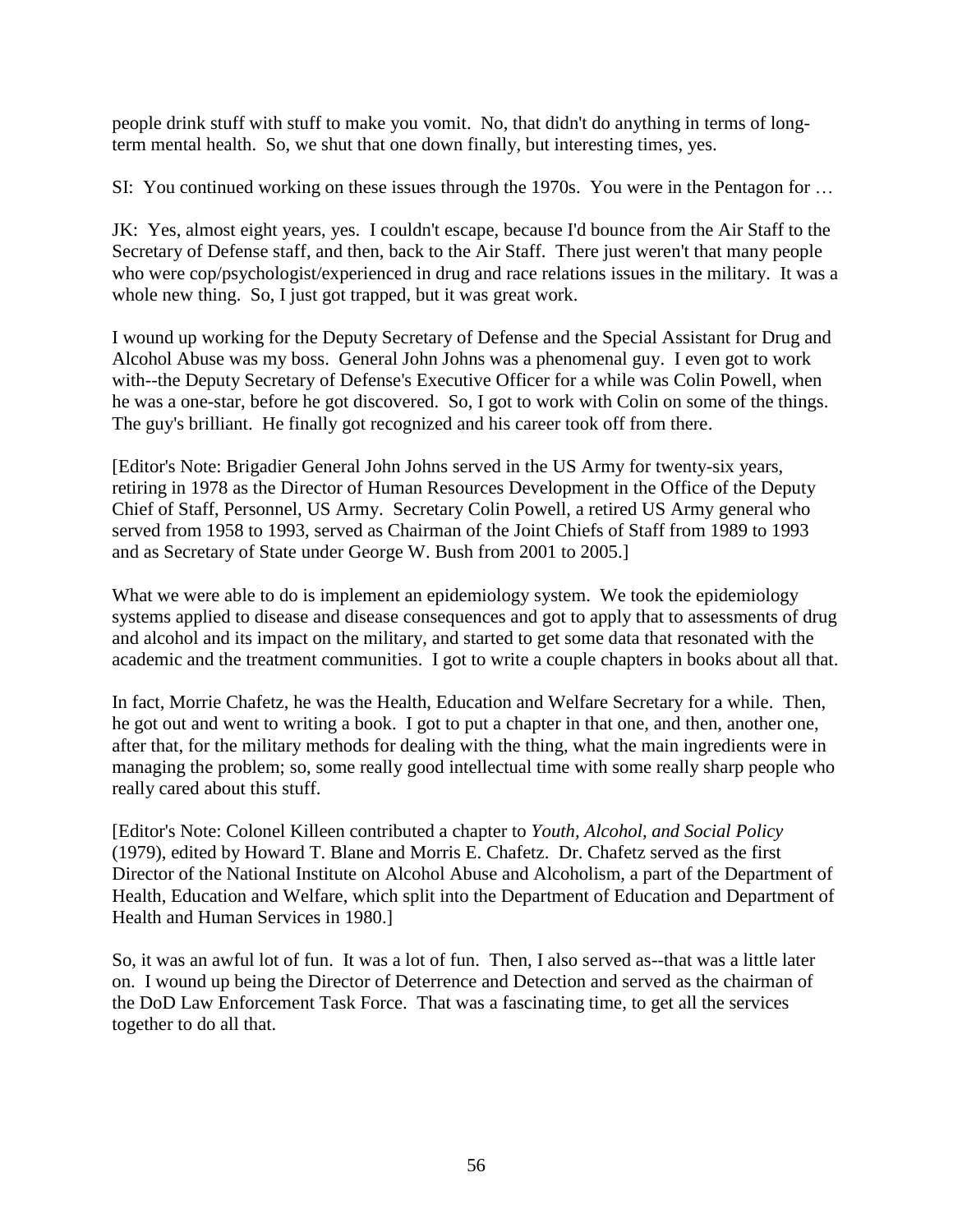SI: Before we talk about that, in the first part, where you were dealing with more drug abuse and alcohol abuse programs, you did this through three administrations. Did you get a sense that there was any difference from one to the other in how they treated this issue?

JK: Yes, oh, yes. Under the Carter Administration [1977-1981], one of my civilian supervisors in the chain really thought cocaine was the best thing since sliced bread and that the programs I was trying to build were interfering in the rights of American citizens. Then, when Reagan got elected, within two weeks' time, I was "soft on drugs." [laughter] So, I got to take a whole bunch of things off the shelf that had been locked for a long time.

SI: Wow.

JK: A much more aggressive urine testing program and law enforcement and consequence management and all that stuff. So, the Reagan Administration was a huge change from the Jimmy Carter Administration. So, that was a huge change. That was the main sea change that I experienced during that time period.

SI: In between, you went to the Armed Forces Staff College.

JK: Yes. That's part of their policy--you have to go do the career things. I went down for six months. They wouldn't let me go for a year program, though, went for a six-month program, and got that finished down in Norfolk, Virginia, and wrote a paper on a balanced policy for dealing with alcohol abuse in the Armed Services. That was the thesis for the thing, but that was just six months, focused on military education, then, right back to the Secretary of Defense's Office.

That's where I became the Director of Deterrence and Detection and, really, with Reagan in position, got to crank up the deterrence efforts in the urine testing programs. That was huge. Also, we did a worldwide, the first really sophisticated, or, yes, worldwide, study of drug and alcohol abuse in the Armed Forces and its consequences. That got a lot of attention. That's where we started getting in with the people with an academic interest. That's how I got chapters in books on that thing that were looking for the data and the information and how we did it.

SI: You also started working with other departments, like the DEA.

JK: Yes. At that point, I was liaison with Drug Enforcement Administration, the State Department, the White House, National Institute on Drug Abuse, National Institute on Alcoholism, NIAAA, and a couple of Congressional staffs that had a high interest in that. I was appointed contact for most of that. So, that was really intellectually fascinating times, trying to deal with the behaviors, the impacts and the politics.

SI: It seems like it went beyond issues of, say, personnel use and more into interdiction and dealing with suppliers.

JK: It was the whole kettle of fish. We still had treatment programs and still involved in some of the oversight for that, but the main focus was the dealing with prevention, as opposed to "after they fell off the cliff and getting the ambulances to them."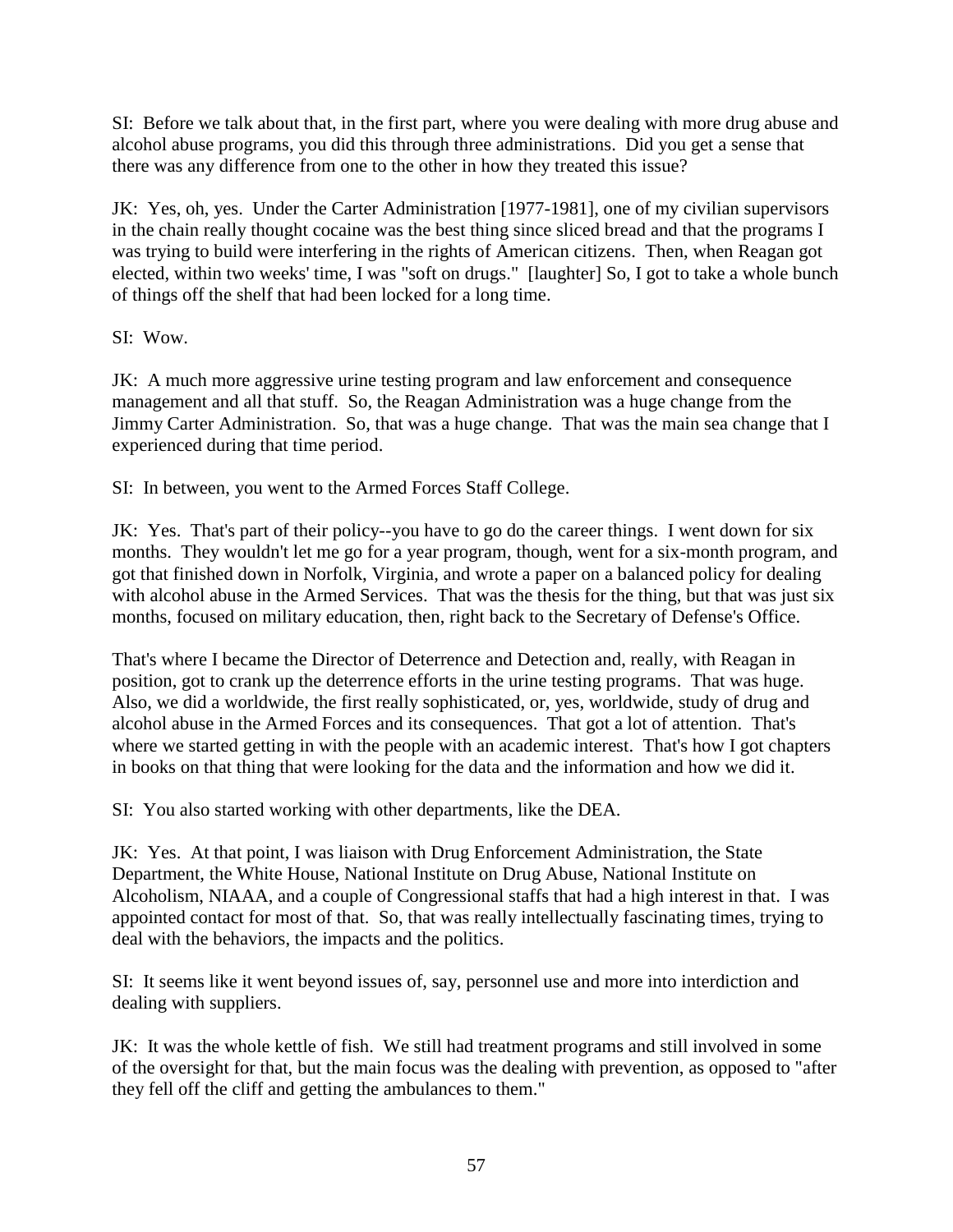SI: Yes.

JK: Though that service was still there, but we wanted to reduce that number to a manageable number.

SI: You got involved with the Task Force on Southwest Asian Heroin.

JK: Yes.

SI: How did that come about?

JK: By invitation, but I wasn't much use to them, that we couldn't lend much to the DEA. *Posse Comitatus*--military can't do anything with domestic law enforcement. So, you can advise and consult and sit on the panel and do all that stuff, but you can't commit any kind of military actions to deal with that kind of criminal behavior. So, that was an interesting experience, but not something we contributed a whole lot to. [Editor's Note: The *Posse Comitatus* Act of 1878 prevents the government from using the military to enforce domestic law and policies.]

SI: You mentioned, obviously, the Reagan Administration was a big change. What do you see as the pros and cons of their approach to the issue? You mentioned the increased urine testing, which I guess you would say was a pro.

JK: Yes. A lot of the staffers in the Carter Administration saw some degree of drug use as just a normal part of society and military should be able to do it, too. There was no interest, whatsoever, in measuring impact, documenting impact, in that that was all really bad PR.

As I said, the one guy who was in my supervisory chain was committed to cocaine, was one of the best things for clearing the head--kind of like Freud was in his day, before he found out that it was addictive--was a great drug to clear your mind and to raise you to the next level of intellect. So, there was a lot of resistance to anything that was oppressive.

Then, the conservative crowd came in with Reagan and it was big crackdown time. You had to moderate that to the point where it was sensible, but it made it much easier to do the things that you needed to do for a deterrence program.

SI: All right.

JK: I was having fun then, too. I got a chance to run the Marine Corps Marathon. I was coaching boys' and girls' soccer. My girls' team, my daughter's on one end of the field, my son's on the other, and we got to cross-train--the boys made the girls more physical and the girls taught the boys more finesse. So, we wound up with two championship teams.

My son's kids got to play at halftime at RFK Stadium in a pro soccer game, when the Cosmos were playing, but got totally shocked, because they had green jerseys and the opposition,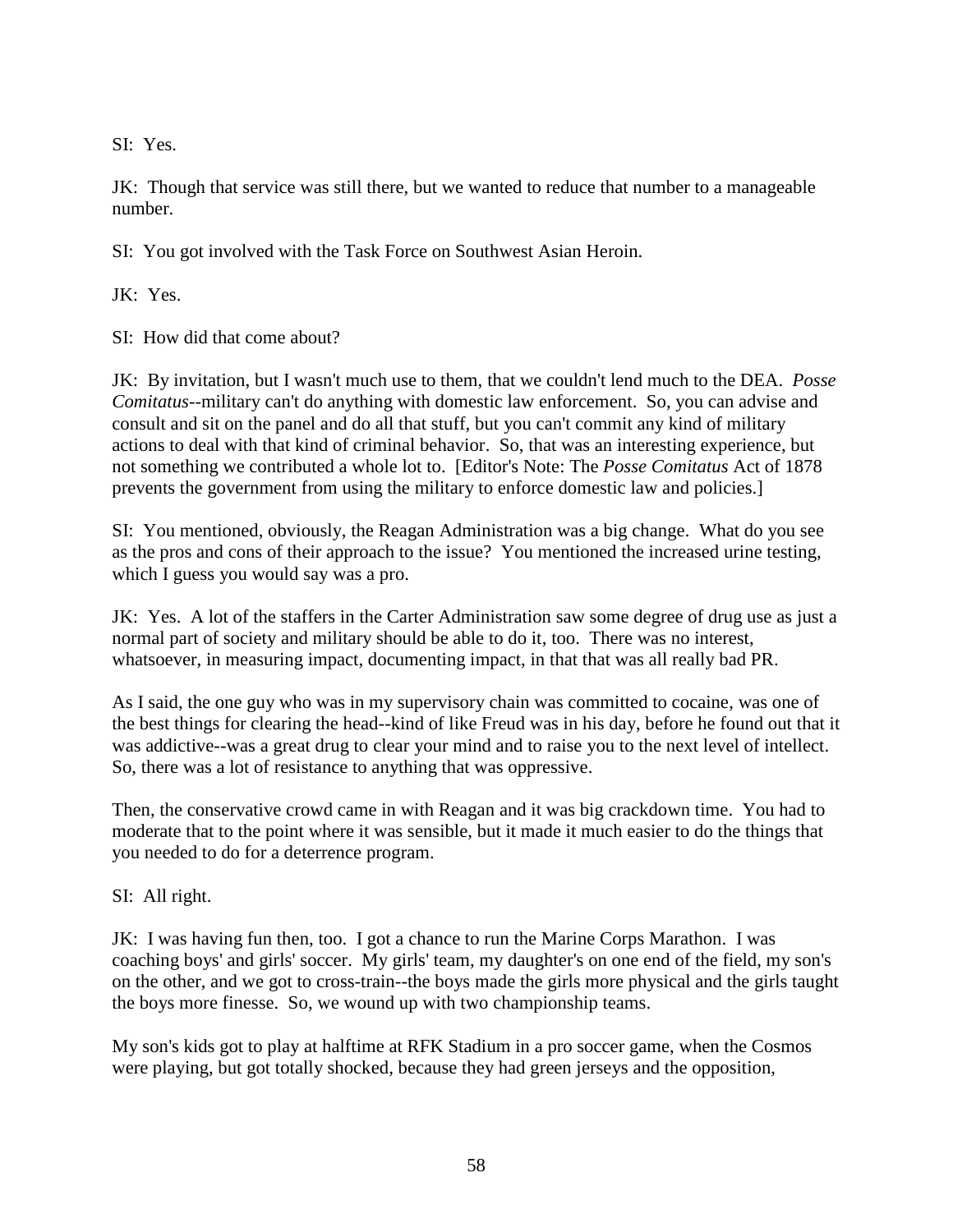Cosmos, had green jerseys. So, they were running out there as the heroes that won their divisional championship in Northern Virginia and they got booed by the crowd. [laughter]

[Editor's Note: The New York Cosmos played in the North American Soccer League from 1970 to 1985 and wore green jerseys for away games. The Washington Diplomats played in RFK Stadium from 1974 to 1980 in the NASL.]

SI: Wow.

JK: So, that one didn't work out real well. I was also a Scoutmaster in my boy's troop, a lot of time at Quantico and wilderness survival stuff.

SI: It sounds like you had about a decade of pretty stable living in the same area.

JK: Yes, yes, and close enough to Cape May to get the kids back to know all their cousins and their family and get all those bonds. So, that was ideal. Living there, when I first bought my house, it was thirty-six minutes to the Pentagon. By the time I left, before they put in the express lanes, it was about an hour and twenty minutes to get there. Traffic jams, eleven, twelve-hour work days, commuting and all that time in the Pentagon, that was way too long.

SI: Wow.

JK: So, I was anxious to escape back to troops, but, then, I went from the Deputy Secretary's Office back to the Air Staff for a little less than a year, I think it was, and then, got back to take command of Security Forces troops, which I had wanted to do years and years ago.

SI: Would that be like being a chief of police, almost, for an airbase?

JK: Yes, both. Then, with the Vietnam experience, there's a huge amount of Air Base Ground Defense, too. So, that's the combat commander that secures the airfields, as well as the chief of police, both jobs. By then, the combat arms training and maintenance had rolled into the career field, so, all the firearms training that everybody in the Air Force got, with a rifle and handgun, ran all that, too, and then, the military working dogs. We did those for the Air Force and for the Secret Service. So, it was all those components; so, again, getting back with troops, really, which is my preference, escaping the Pentagon.

SI: Your first assignment was to Seymour Johnson Air Force Base in North Carolina.

JK: Yes, yes. It was the Fourth Security Police Squadron, had about three hundred troops and had a large military and civilian population there and almost a couple billion dollars' worth of property. The role there, there were F-4 fighter planes [McConnell-Douglass F-4 Phantom II] at that time. What the troops had to do was train and maintain the capability to go to any part of the world on short notice, while still also securing the base and running the law enforcement operations there.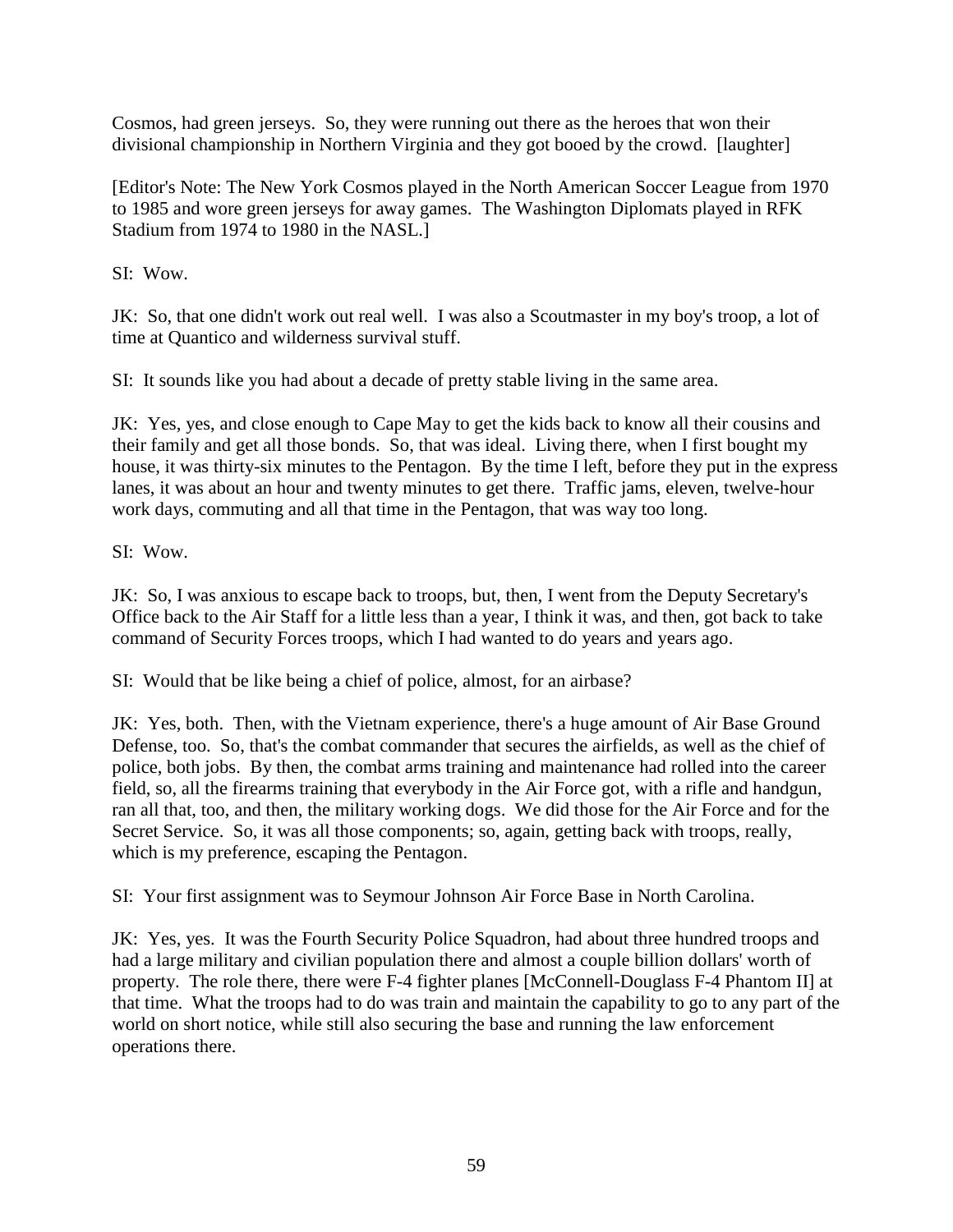So, it's a good, challenging operation. Air Base Ground Defense has become a much more important part of it, because the experience in Vietnam was that the Army said, "That's our business. You guys stay inside the wire." Then, things'd get hot and the Army would abandon you and go fight somewhere else, where they were needed. Then, all of a sudden, you're on your own, like, in some of the offensives in Vietnam on the airfields, wound up close-run battles, because your perimeter defenses weren't out there.

So, the Air Force got serious and started really working on the combat skills and the detection skills for extending your perimeter. So, that was a different component from when I was previously in the Security Police. Then, eventually, they changed their name to Security Forces in 1997--so, the same business, but they shifted the emphasis to the war fighting side of it.

Seymour Johnson was a great assignment. Again, I was supposed to be there for four years, and did buy a house then. It turned out that I got a couple years in and I was off to Turkey--but the operations of exercises, responding to bomb threats, dealing with major inspections, with all the teams coming in again, simulated terrorist attacks--a lot of emphasis on terrorism. We deployed troops to Germany regularly for the major exercises in Germany.

As I mentioned before, one of the ways to really win credibility with the troops is the physical fitness stuff. So, I won the masters, the base masters, track and field championship. That really helps with the troops. So, that was a good one. I'd been running marathons before that, the Marine Corps and some other ones, but, for troop leadership, it really helps.

Then, we also had a large theft ring working in Goldsboro that were stealing stereos, sometimes on base. We managed to break that ring; had a great military working dog program and wound up sending troops to Saudi Arabia, Honduras, Italy, Germany and some classified locations, was a lot of deployment going on, which was getting fairly new for the Air Force, but Seymour Johnson did a lot of that, though.

SI: This is the first time, I think, in your digest [a résumé Colonel Killeen provided as research material] that terrorism comes up as an issue. This was right after the bombing in Lebanon.

JK: Yes. [Editor's Note: On October 23, 1983, a Hezbollah truck bomb crashed into a US Marine Corps barracks in Beirut, Lebanon, killing 241 Americans. The Marines had been sent to Lebanon as part of a multinational peacekeeping force in 1982.]

SI: Was that the kind of threat that you were trying to address?

JK: Yes, it was both, because the Soviet Union was still full bore. So, what the guys were really training for, the ones I sent overseas to Germany and some of the other locations, was to augment a fight-in-place force to deal with a Russian invasion through the Fulda Gap and all of that. [Editor's Note: The Fulda Gap, a lowland area on the border of East and West Germany, was the expected invasion route if the Soviets attacked NATO during the Cold War.]

At the same time, the terrorist attacks were really escalating in Europe. The Red Army Faction and the Red Brigade and some of the others were killing folks. So, that was another element of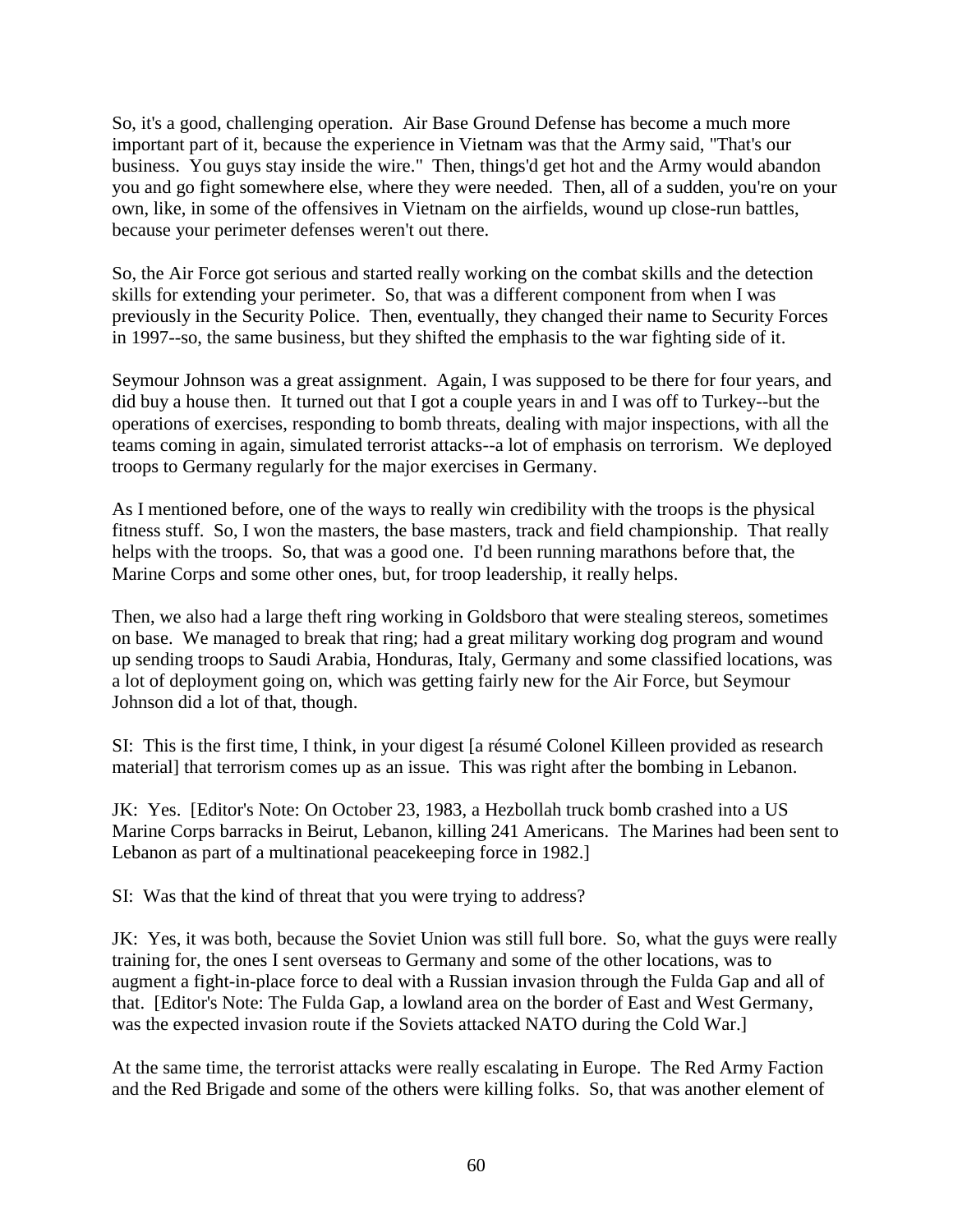the program that had to be factored in, but most of the funding was for the ground defense of air bases deployed to the European Theater for a war with the Soviet Union. So, terrorism had not yet shifted to a major focus.

[Editor's Note: The Red Army Faction, or Baader-Meinhof Gang, a West German terrorist group, killed thirty-four people from its founding in 1970 to its alleged dissolution in 1998. The Red Brigades, an Italian terrorist organization, killed seventy-five people from 1970 to 1988.]

SI: When you would deploy these troops, did you ever go with them or were you just preparing them to go overseas?

JK: No, preparing them to go, yes. At that point, I wasn't deploying with them. My main focus then was the security at Seymour Johnson and prepping the troops. One of the things that we did that really paid off was--we had to do a "self-help," because there was no money for it--but we built an Air Base Ground Defense training area out in the woods off of Seymour Johnson. We experimented with detection systems, kind of homemade detection systems, to get people further out in the perimeter. We got initial, a few, night vision things, but we really worked on command-and-control and early detection and concentrated response and reserve forces.

We're able to do that right on base and not just once every two years for a deployment out to Nevada. The guys, their skills really increased. We're able to build the whole thing self-help. So, that really worked well. Then, we integrated the military working dog program, which were primarily drug and bomb dogs, but we also used them as sentry dogs when we're in Air Base Ground Defense mode. The Air Force didn't produce sentry dogs anymore, but we doubled ours up for detection on the perimeter. That really amplified the stuff.

So, we did a lot of creative stuff there that really worked out well. So, we got selected as the best large unit in the Tactical Air Command two years in a row, for performance in both inspections and the other stuff. So, it was a fun time. I learned a huge amount that really helped me once I got to Europe.

SI: I am curious--if the Air Force was not training sentry dogs anymore, how were you able to set up a training program at the base?

JK: That's pretty easy. The dogs, a dog is really trained and has to be certified either drug or bomb, primarily drug programs, but they've got the great nose. If you get them out on the perimeter and something's making noise out there, they're going to let you know. You weren't funded for that, but, if you know you've got a major exercise coming--and, by then, we didn't have thermal imagery, we had very limited night vision--those dogs really worked. They'd always alert you.

SI: Turkey, you went to Ankara in 1985. What was the initial impetus for your leaving Seymour Johnson early and going there?

JK: I don't know.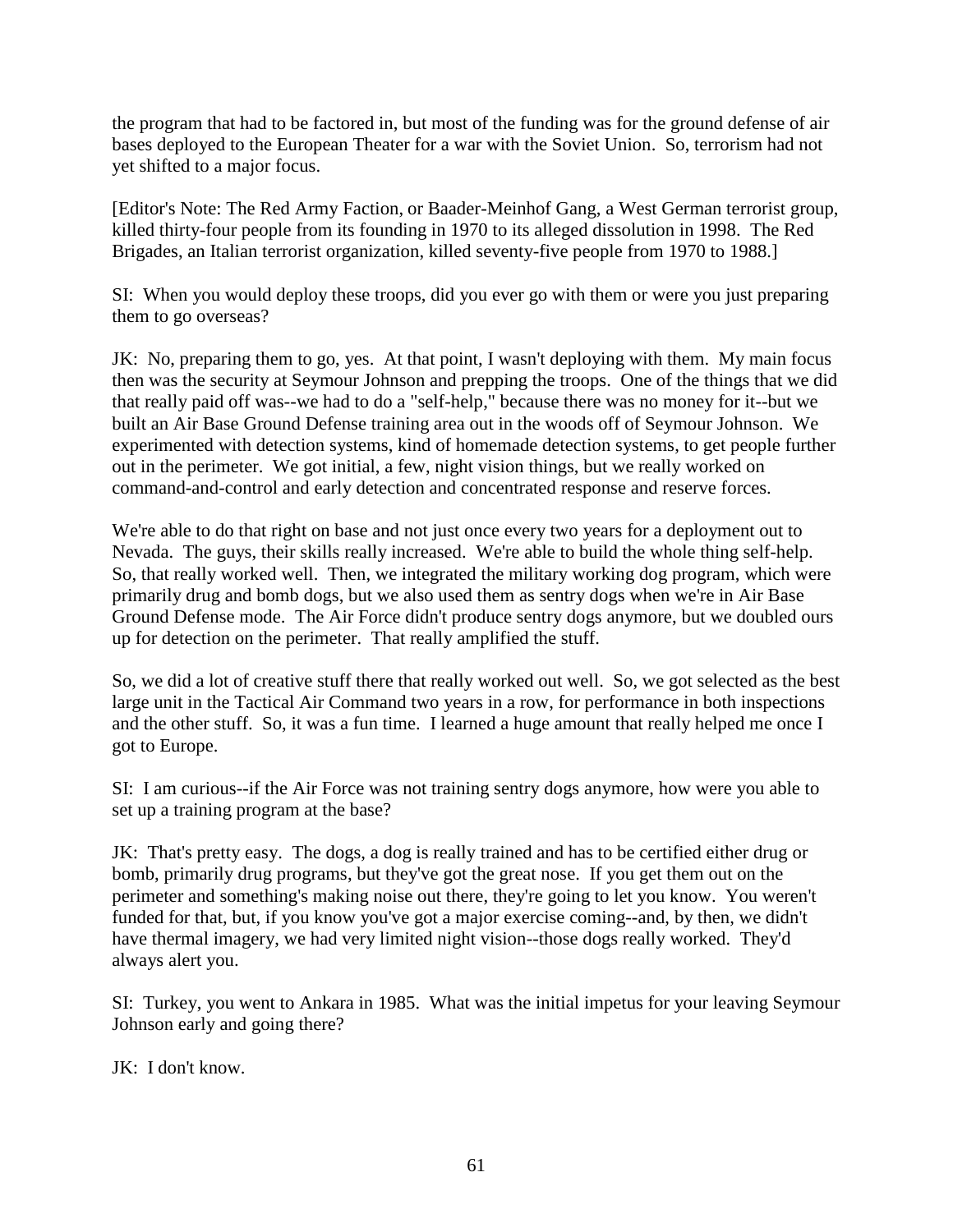SI: Okay.

JK: I don't know why they snatched me up, because I was supposed to be four years at Seymour Johnson, but I suspect it was some kind of need-driven thing from out there. That's the one I said I didn't take the wife and family on, but I still had to go out there for, supposedly, two years--but I tricked them and got promoted early out of my job. So, I got back after one year, a little more than a year, but I'm not sure why, what the rationale was, for me to take that job. It turned out to be a phenomenal job and a lot of really good, interesting action.

We had four main bases. Incirlik was the biggest one, and then, four munitions support squadrons, which are all nuclear operations. Basically, we have cells of Americans that secure nuclear weapons on Turkish bases. If things really went bad and you had to use them, then, they control the weapons--give them to the Turks, the Turks use them in a land war in Europe. You're in the middle of a Turkish base, near nothing, and you've got about eighteen guys that are securing the nuclear weapons.

So, it was a big operation then. Then, we had sixteen things that were called communications sites, but they were really intelligence gathering from the Soviet Union. I wound up the point of contact on all the security matters for the United States Embassy, for the JUSMMAT, which is the Joint United States Military Mission for Aid to Turkey, which is basically all the troops who were out there to train Turkish forces, then, all the Turkish military command, and then, the Turkish National Police. They're the guys who really bailed me out.

Fortunately, I did a bunch of wild boar hunting out there with the Turks, because the Turks hate the pigs. They're Muslim--they want no part of pigs. Yet, they've got European wild boar that tear up their gardens. You show up with some skilled guns on the weekend, they'll put you up all weekend, feed you, and then, turn out half the village to go round up pigs to run by you and you get to shoot wild boar. I did that with some of the Turkish National Police and created some good working relationships that really came in handy later.

They were not in that good a shape out there. So, I'd built an eighteen-month action plan for how to upgrade security, and then, really cranked up the training and the exercises. I converted my staff from bureaucrats sitting in Ankara to a coaching staff and spent a lot of time in the field, going out and helping guys get their programs really operational. They had a major problem with mishandling NATO classified stuff. We went out and fixed that.

The Regional Security Officer and I worked closely together in Ankara. We managed to shut down a major terrorist action. That was a horrible story that could've really gone bad. In retaliation for the Libyans bombing and killing of a bunch of Americans, including a lot of military, in a nightclub in Germany, Reagan decided to bomb Benghazi and Tripoli and Gaddafi's palace. Gaddafi headed for the desert when that happened, but he'd launched terrorists to kill American women and children in the military in Turkey.

[Editor's Note: On April 5, 1986, Libyan Intelligence Service agents bombed the *La Belle* discotheque in West Berlin, killing three people, including two US Army sergeants. On April 15, 1986, President Ronald Reagan ordered retaliatory strikes against Libya which killed over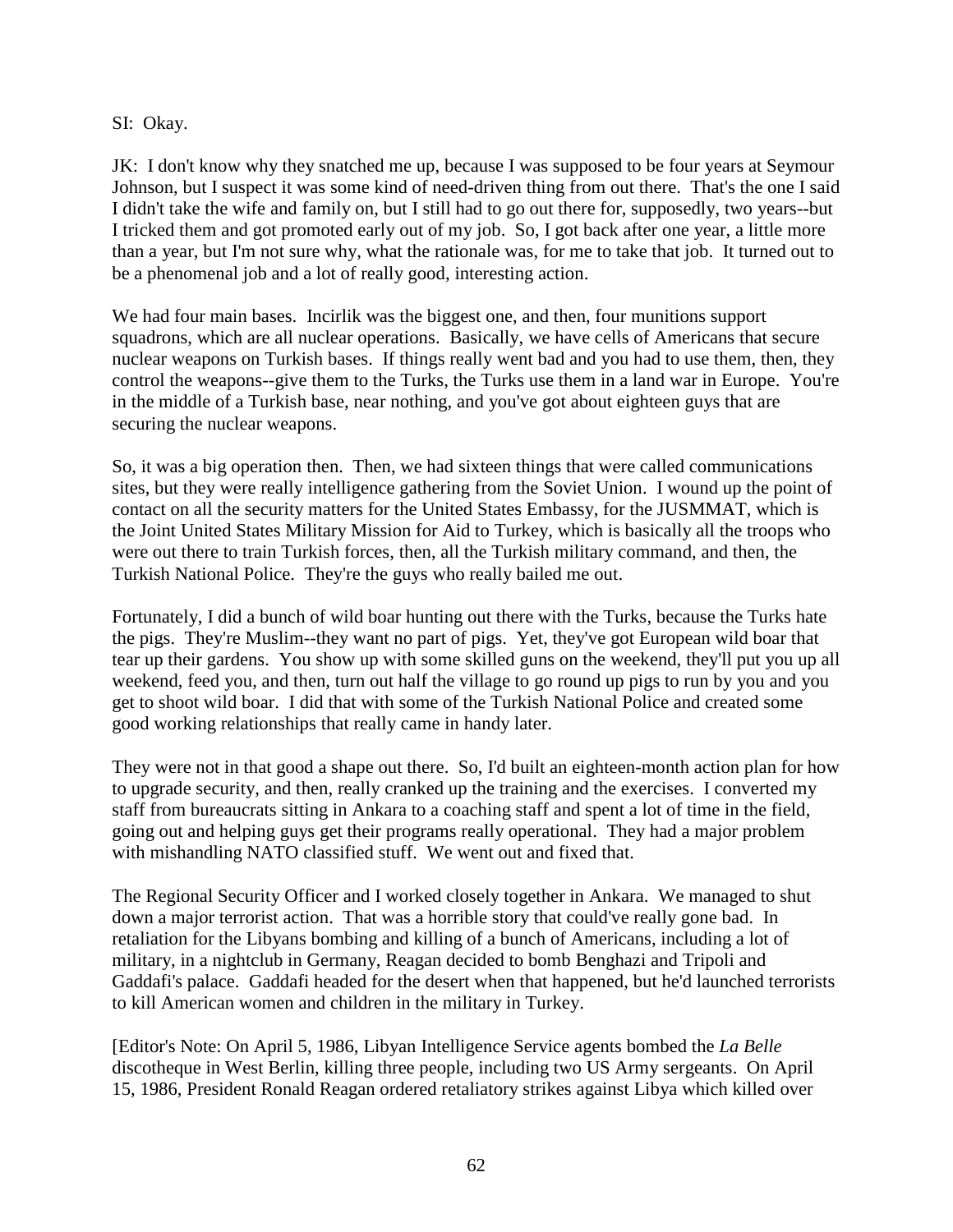forty people, including Gaddafi's daughter. The Ankara attack Colonel Killeen describes here occurred on April 18th.]

I shut down the officers' club, which was off-base in Ankara. That didn't have any fence around it at all. We had a fairly naïve Ambassador, primarily a historian, who just loved Turkey and thought it was really not that kind of hostile environment. So, he reopened the club for a wedding. The wedding was between a military major, a lawyer, a JAG, and a kind of Turkish debutante, one of the sharp young ladies from Turkey. The Ambassador wouldn't let me arm my guys on the front door or the back door. They could have a billy club, but no unseemly firearm.

So, I was really frustrated. The Turkish National Police helped me out. They hardened three sides of the building, but they put a bunch of, looked like stumblebums--when you build a building in Turkey, the people who do the building live right on site and they cook their food there, until they finish the building and move on to another one. Well, it turned out, undercover police took those positions on the back side of the building and held it.

They nailed four terrorists with a satchel full of fragmentation grenades trying to get in the back door of the club, headed for the wedding, with the Mayor of [Ankara] and the commanding general of the Air Force and Officer Corps and other people from Ankara who were high-level Turkish folks. They nailed them at the back door.

SI: Wow.

JK: So, the next day, I asked the Ambassador, "I assume, sir, now, that the Regional Security Officer and I can take actions to deal with this stuff?" He mumbled and they left us alone. So, we got all fifty-five of them and rounded them all up and headed the thing off, but that had the potential to be disastrous.

Now, Reagan really had this phenomenal PR from subduing Gaddafi with the bombings in Benghazi and Tripoli. If they'd managed to retaliate and kill a whole bunch of senior military in Ankara, senior civilians, a few days later or a week or two later, that would've changed that whole complexion, but we managed to shut them all down. So, it was an interesting time. So, I was glad I left the wife and family home.

SI: Yes.

JK: So, I understand from the Office of Special Investigations that I made Gaddafi's hit list at that time. Then, he disappeared before I did--so, that worked out okay. [laughter]

SI: Wow.

JK: But, it was interesting times, yes.

SI: Did you have to change your routine and stuff like that?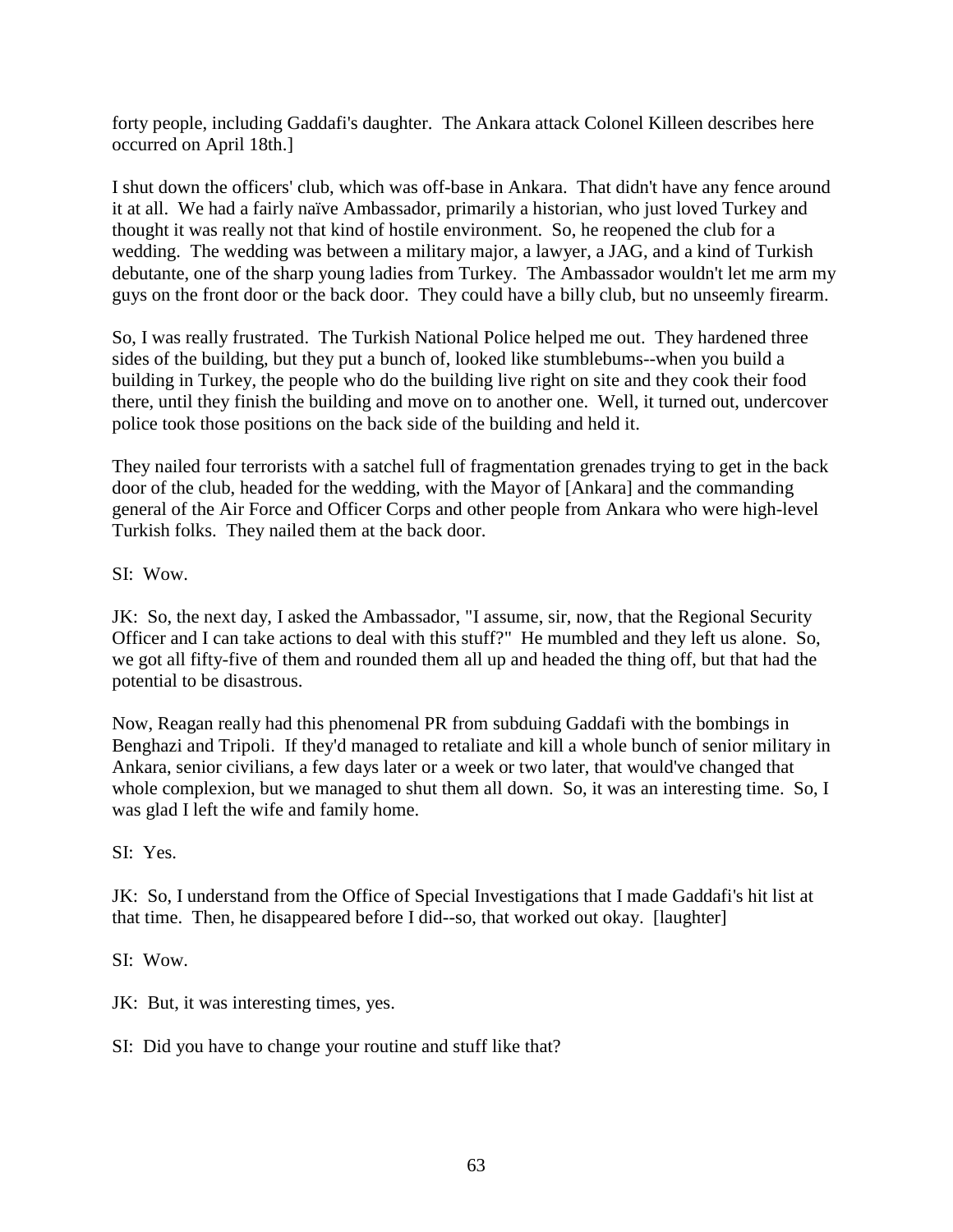JK: No, I already had the routine. I didn't have a car for just that reason. I walked and took public transport and changed my routes of travel and dressed like a Turk, and, then, had dark brown hair, so, I could look like a Turk. Once I got in Turkey, I lived that way. I came home and took about two months to change that behavior back to America. [laughter]

SI: Wow.

JK: I still take flak because I usually face the door when I'm in a restaurant or somewhere, but the Turkish National Police bailed me out on that one. We take no credit for it. That would've had major political ramifications if that had gone wrong.

I picked up enough of the language to be able to spend a lot of time wandering around Turkey. What a phenomenal country that is, to walk streets that were made of cobblestones that were laid five or six thousand years ago, the military emplacements that housed the first Iron Age chariots that were developed by the Hittites and fought the Egyptians to a standstill.

The embattlements they have, their walls are built at a slant, so that you can slowly climb up, hand over hand. Then, they've got tunnels at the very bottom that you can't see are there, and there's just one level of rock on the outside. If their walls are being engulfed, they'd launch the chariots out. They're the first ones that have used iron to rim them, so that they hold up better. They ride out and they encircle them, and then, kill the adversaries from both sides.

They did that four thousand years ago. You can walk those emplacements, just fascinating, just a fascinating country, yes.

SI: Wow.

JK: Nemrut Dag, where all of Alexander the Great's generals put their statues on the hill. Then, it's Mount Ararat. That's a fascinating country, and then, again, the home of philosophy in Izmir on the Mediterranean coast. All the original great philosophers, before Socrates or Plato, started there and walked those grounds.

Then, there's a place in Izmir where--I think it's true; documentation says it, but it's not documentation that I would bet my life on--but that St. Paul lived there and Mary lived with him for a period of time after the death of Christ. That old stone building's still there in Izmir. It's a fascinating country, great place.

I used to go down to the Mediterranean for a four or five-day break when we weren't working and live in a little hut built by the Romans and swim in the Mediterranean, with all the history that goes there, just a fascinating place. I can't get back there at this point, or can't even link up with my friends, because of what Erdogan's doing to the country now. [Editor's Note: Recep Tayyip Erdogan, the current President of Turkey, took office in 2014 after serving as Prime Minister from 2003 to 2014.]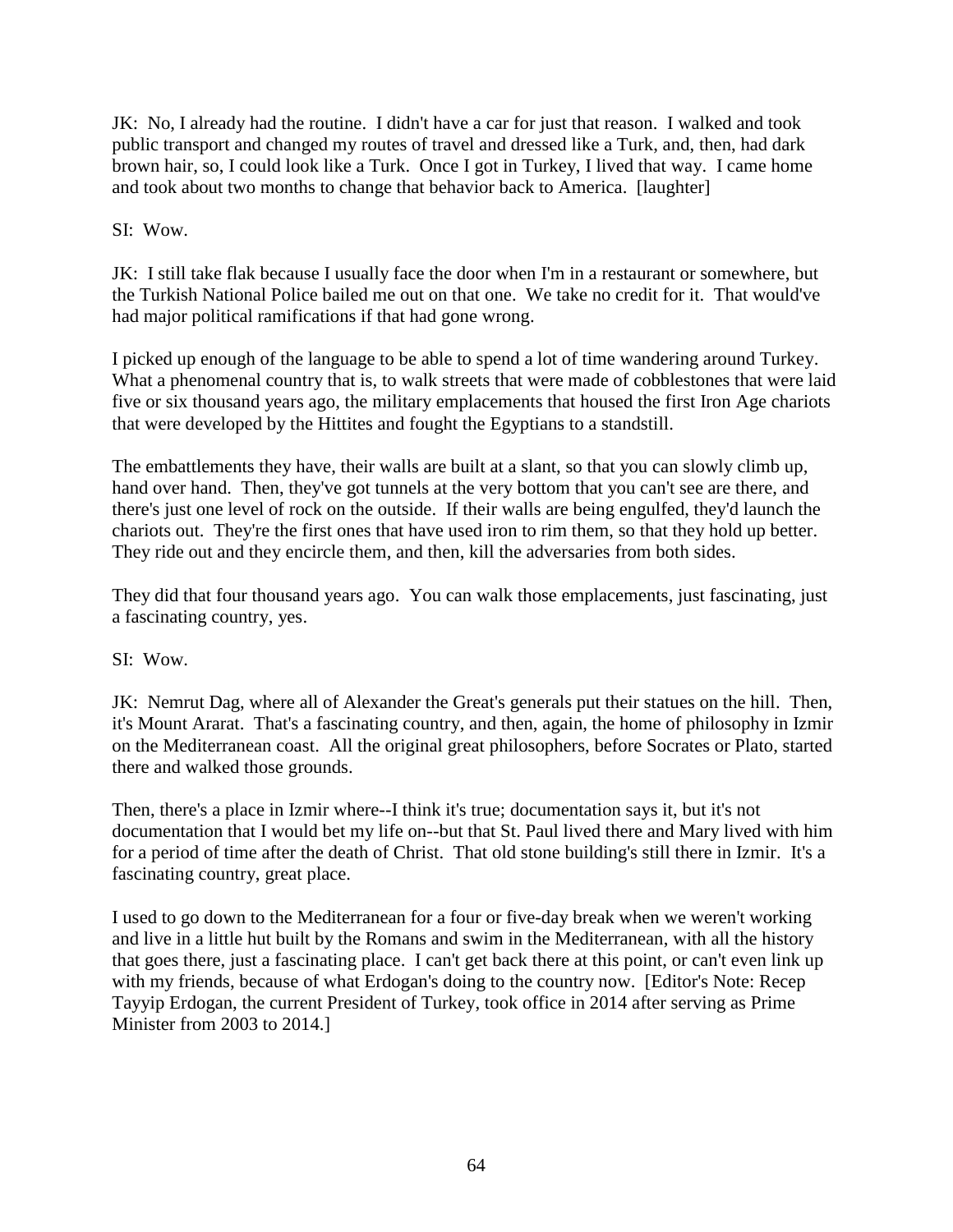I ran Boy Scout programs out there. I was the camping chairman, too. I was supposed to be there two years, but I picked up colonel "below-the-zone," early, so, I outranked the slot. I got pulled back to go to the Air War College.

SI: When they rounded up the Libyan terrorists, were you a part of that or was that all the National Police?

JK: That was the Turkish National Police did that. We were in the command centers and listening, but I had no authority to do anything other than give my guys on the doors a billy club to fight terrorists with. [laughter]

SI: How many men were under you, or men and women, I guess, at this point?

JK: In Turkey?

SI: Yes.

JK: Probably three thousand, in that ballpark, between all the bases. The munitions sites all had thirty to forty, depending on the munitions sites, and Incirlik had seven hundred. If you add all that stuff up, it's probably two-and-a-half to three thousand.

SI: I would imagine that would be one of the areas the Russians would try to get people into. Was there any activity that you were aware of or had to address?

JK: Say that once more--were Russians trying to penetrate us, you mean?

SI: Yes, that sort of thing.

JK: No, all their stuff then was early cyber stuff, yes.

SI: Okay.

JK: Yes. No, there was nothing that I'm aware of. I don't know what the Turks were getting, but there's a very limited amount of anything they were doing at that point in time. They knew they were all intelligence sites, and so, they were messing with them electronically. They were in the infancy of trying how to do that there--unlike disrupting our whole social networking system now. They didn't have that level of sophistication then.

SI: You came back to the Air War College at Maxwell Air Force Base.

JK: Yes.

SI: Your academic work there focused on the terrorist threat.

JK: Yes. I was so frustrated by the inept lack of integration, lack of vision for how to cope with terrorism that I spent that year while I was there, a lot of spare time, writing a concept paper for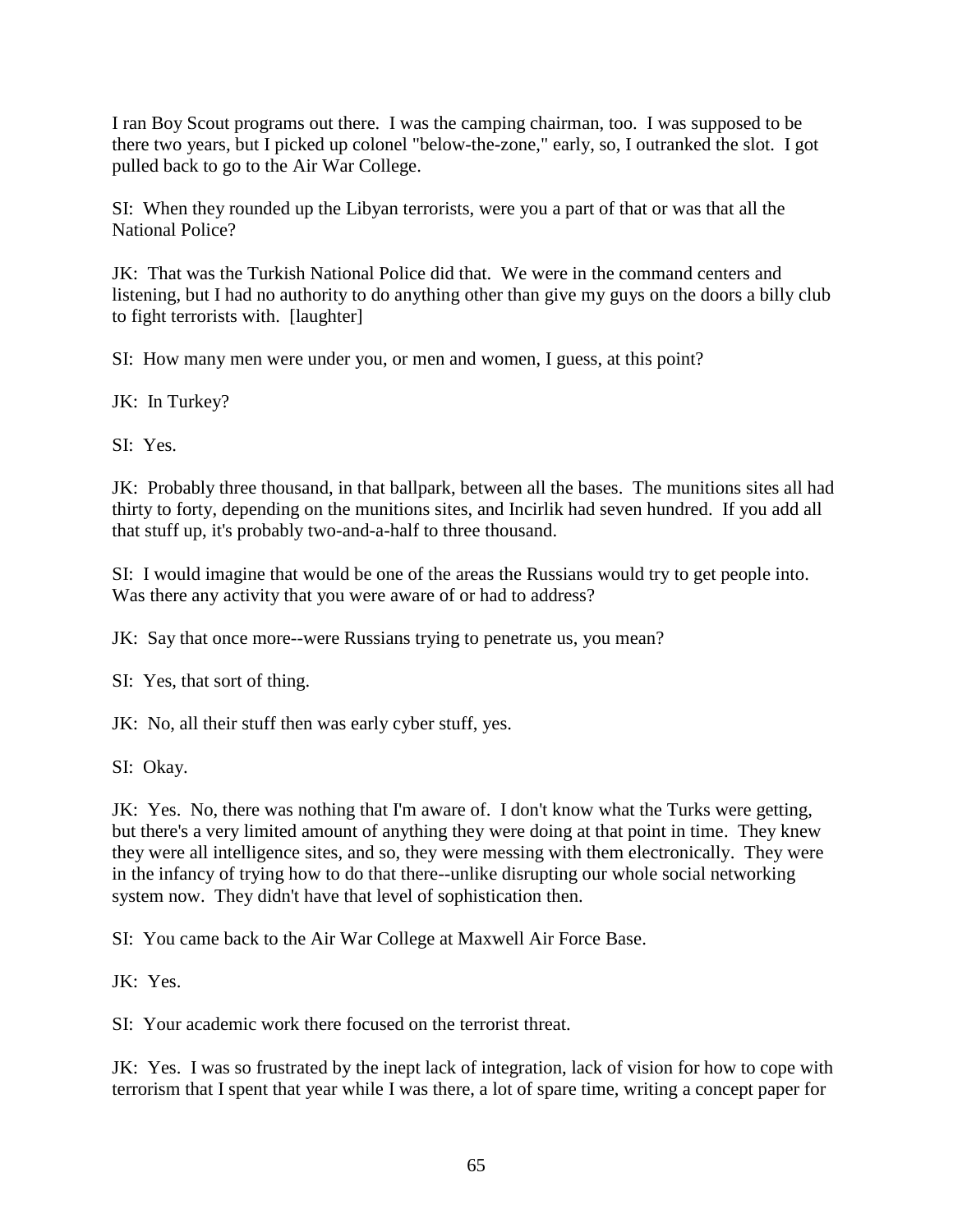coping with terrorism. That was interesting, too, because they gave me the Commandant's Award for the Outstanding Contribution to Military Thought, but it was controversial enough, in talking about all the failures in decision and the lack of integration and lack of focus, that they published--they're required to publish the Commandant Award winners.

They have to publish the winning thesis. So, they published the introductory stuff, which was not controversial. They found something called *The Journal of Ideology* to publish it in. So, they buried that sucker deep. The military used it, but it didn't get back to Washington much, I don't think, or, if it did, it was pretty surreptitious.

Even then--then, it was George Bush, was the Vice President, he was chairing the Terrorism Task Force for the entire government--if you read the thing, initially, they couldn't even decide what terrorism was. The focus on integrated efforts, using every element of national power from economic, every other element, to cope with it, just wasn't there. [Editor's Note: President George H. W. Bush served as Vice President under Ronald Reagan from 1981 to 1989.]

So, I critiqued that and wrote up a proposal of what you really need to do to cope with it. I used it a lot after that, but it didn't get much visibility in the civilian component of things. It was a great experience thinking through all that.

SI: Do you think it was just that their mindset was here and this was so different, or were there other issues?

JK: It's too hot a potato to have the military critiquing the federal government's approach to terrorism. So, I think that's the whole, "We can't publish this kind of stuff. The politicians'll kill us."

SI: Okay.

JK: So, I think that. That's my view, anyway, but it helped me think a lot, did the research for a whole year, really helped me understand it better. We did use a lot of it in future assignments that were integrating all elements of American power--that we could control--to deal with it and that's what we're doing now. I mean, that's after 9/11; that's what really got implemented. So, some would say too much, but, if your goal is to stop terrorism, you've got to use every element you can, do a systematic attack from all directions to curb it. [Editor's Note: Colonel Killeen is referring to the September 11, 2001, terrorist attacks on the World Trade Center Twin Towers in New York City and the Pentagon.]

SI: Your next assignment was to England, where you were the Deputy Chief of Staff for Security.

JK: Yes. It's a fun thing. My Air Force duty title was Chief of Security Police and my UK duty title was the US Representative to Her Majesty's Government for the Home Defense of the United Kingdom. So, that kind of tells you the difference between the Brits and the US in terms of their terminology.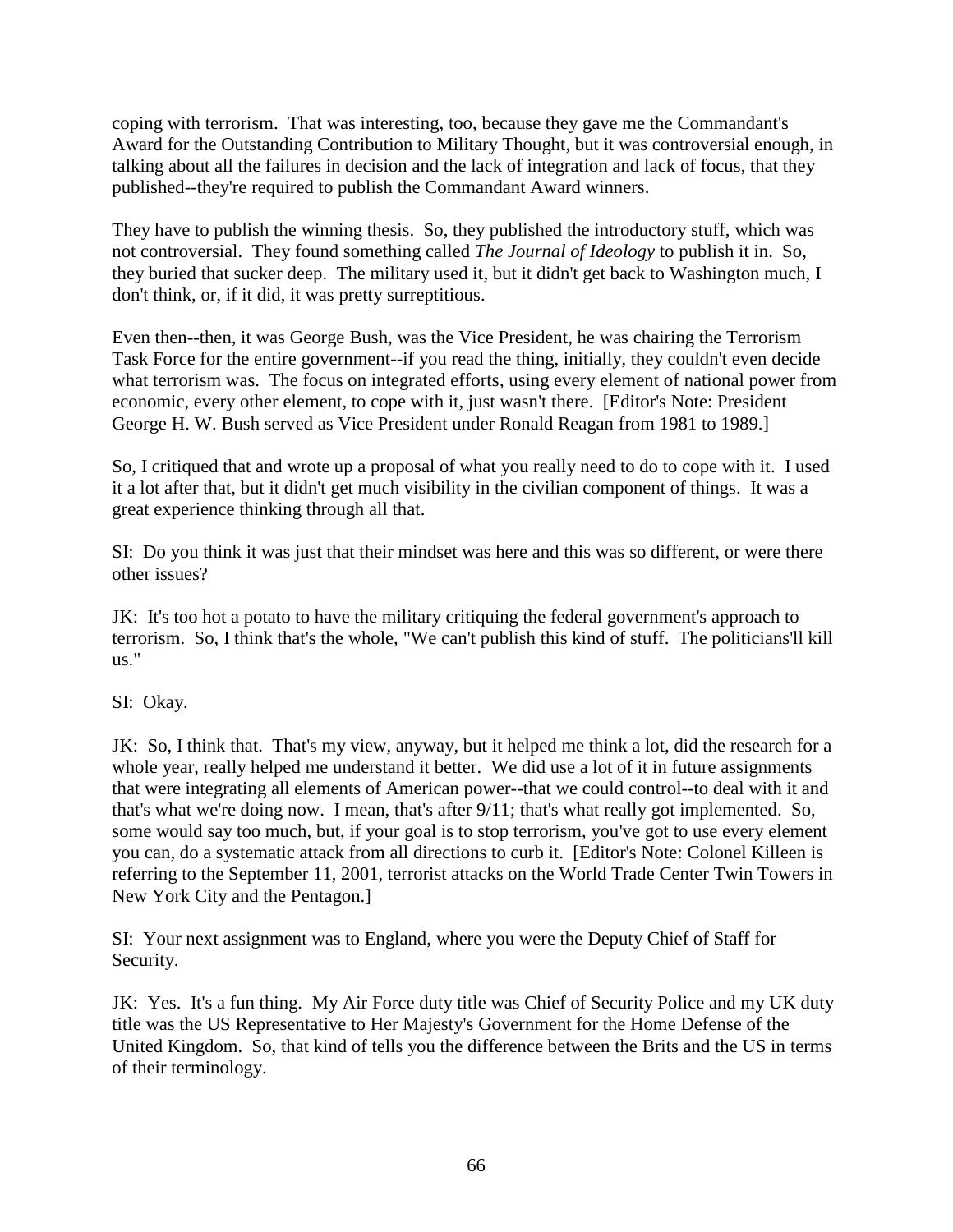I had all the USAF police programs in the United Kingdom and I was the single point of contact for the Army, Navy, Air Force, Marines and the UK military for base defense out there. I had the nuclear security, I had physical security. At that time, we had the Ground Launch Cruise Missiles out, the GLCM systems out, which were later withdrawn by treaty. That really was wild. That was a huge chunk of the work.

[Editor's Note: The US Air Force deployed the BGM-109G Ground Launch Cruise Missile (GLCM) system in Europe in 1983. With the signing of the Soviet-American Intermediate-Range Nuclear Forces Treaty (INF Treaty) in December 1987, the US Air Force began removing the GLCMs in 1988 (completed in 1991).]

I also had industrial, information and personnel security, and anti-terrorism and law enforcement. I had the working dog program, and then, confinement--I had the jails, too. What we did mostly was work to integrate the Air Base Ground Defense method, process, for the Brits and the US. The Brits really were a little better at it than we were, even though they had small forces.

We ran major exercises. In fact, we had the largest joint US-UK base defense exercise since World War II. We sat down and wrote the integrated United States and United Kingdom war fighting for airfield defense integration. We published that as a joint tactical doctrine and that really became a bible for what we did out there.

The beauty for me was that Greenham Common--I don't know if you've ever heard of Greenham Common out there, okay. Well, that was the primary Ground Launch Cruise Missile site. It was surrounded by the "Greenham Women," who were anti-nuclear demonstrators. They were there permanently. Sometimes, it would swell to a thousand demonstrators, but, usually, it's sixty or seventy or eighty of them out there.

[Editor's Note: In 1981, protests against nuclear proliferation, triggered by the United Kingdom's decision to allow nuclear cruise missiles on British soil, began at the Greenham Common Royal Air Force Base in Berkshire, England. The protests, led primarily by women, evolved into the permanent Greenham Common Women's Peace Camp, an all-female effort that attempted numerous blockades and infiltrations of the base, among other protest tactics. The Peace Camp continued until 2000, nine years after the last missile was withdrawn.]

Every single night, there was an attempt for a hostile penetration into the areas, either a munitions storage area that we had, that was non-nuclear, or the base itself. We found out later, after the Soviet Union collapsed, that they funded that whole effort, but they were the antinuclear ladies. What that gave me was a constant attempt at hostile penetration in my areas. So, I got to experiment with every tactical detection system you could find.

I got those from all over the place, including some the Brits developed. The Brits, with no money, they developed a PVC pipe with a battery in it and a paperclip, hooked together with fishing wire that ran all the way around their perimeter. They had a board that, when the battery fell down, made contact, a light would come on for where they're coming in. They covered their whole perimeter with that. So, we went all the way from that to the latest in thermal imagery and night vision stuff and tactical sensors that I'd scrounged from the Army.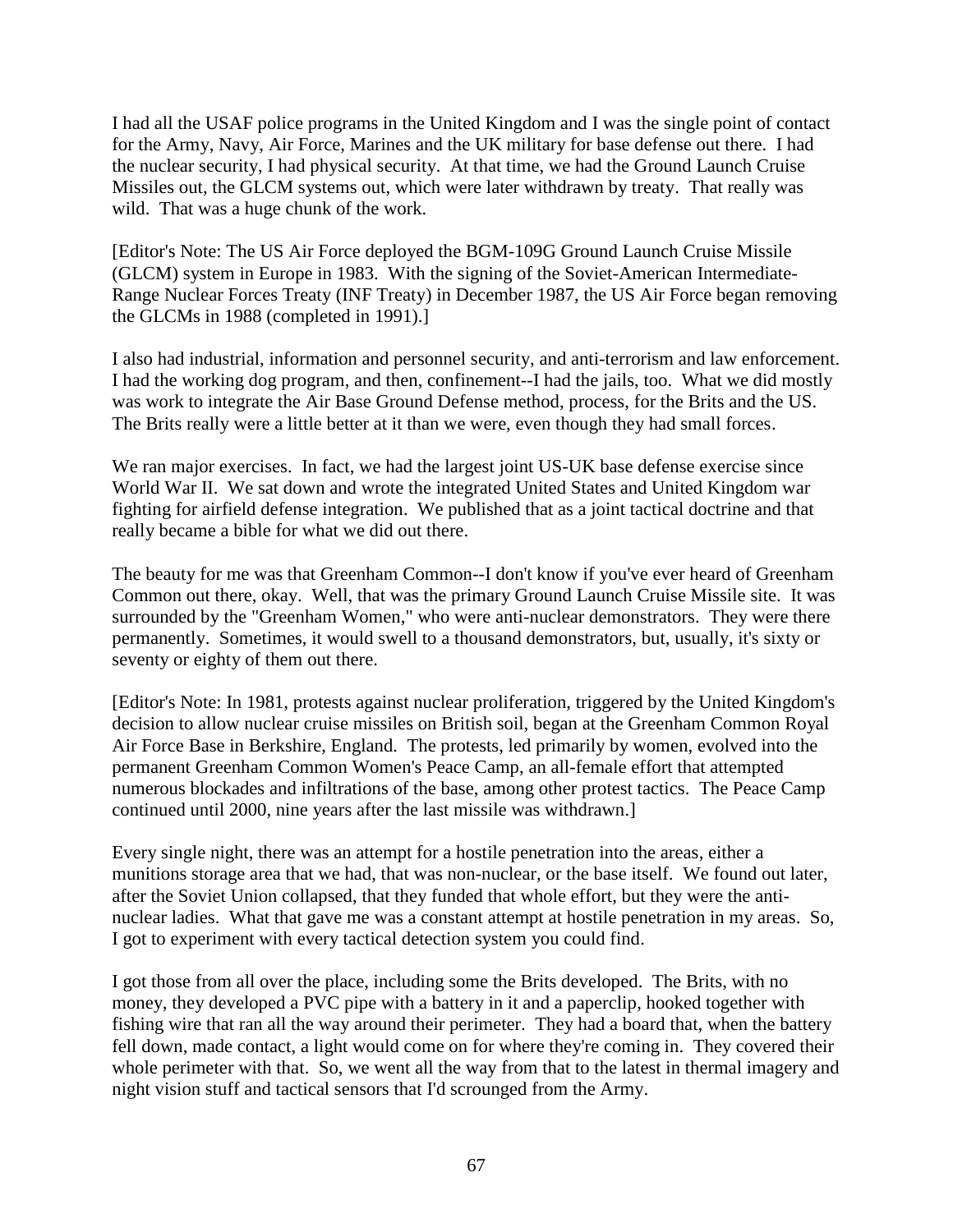We tested everything. I had, almost four or five times a week, a hostile penetration, where we could actually test the things and see what worked. It really, really paid off, worldwide, for us, for the kind of stuff that we did.

## SI: Wow.

JK: At the time, the F-111 [General Dynamics F-111 Aardvark] had a super fancy thermal imager, which was state-of-the-art, built into the airplane that they used on their bombing runs. I scrounged one of them and put it on a tower at Lakenheath Airbase and used that to surveil our perimeter. That worked great in detecting everything from young teenagers, drinking beer and throwing up outside the perimeter in a place where they met to drink beer, all the way to anybody trying to penetrate the base.

We worked with, at that time, it turned out there was a British company that had the best portable ones anywhere--they're about the size of a TV camera--thermal imagery devices. We integrated them into our effort. That turned out to be magic, because, in that large exercise I ran, the SAS [Special Air Service, British Army Special Forces] were attacking us and they tried every way to get into us. Even, they got desperate enough, in November, to try to swim in the cold canals that came toward the base. You put that thermal imager on them, it almost hurts your eyes, their head was so red compared to that cold water. That just worked great. It really did.

So, I wound up getting a 10.6-million-dollar grant, as an executive agent, to buy those systems and set them up around the United States and Europe, especially Europe, Panama. The Philippines had a major theft ring, so, we supplied Security with the thermal imagers. It really was a big step forward in perimeter detection and really, really enhanced our capability to pick them out there early.

So, when I left England, I wrote a sardonic letter of appreciation to the Greenham Women for helping us perfect our airbase defenses. [laughter] That didn't go over very well, I'm sure, but, eventually, we got them out to nine nations. It really helped improve our perimeter defense.

SI: Did you just buy these or would you go visit these areas and see how they were working?

JK: No, I just bought them as executive agent, provided them and gave them the tactics that we used, the tactical employment stuff, and got written feedback, but I never went to a site. I did get to the Philippines a couple times after that. The guys were still using them. Really, theirs was not as much terrorist as theft is so high over there. They really reduced their sneak thieves that came over the fence and stole stuff and got away with it. Yes, so, it was good, but the ladies, the Campaign for Nuclear Disarmament ladies, are the ones that helped us with that.

At the same time, because of all that learning we were doing, we were drafting doctrine to try to change some of the base defense doctrine. That really focused on starting at the perimeter, like the Tet Offensive that hit Tan Son Nhut--the [US] Army wasn't there. The first time they knew they were under attack is, they were right on their perimeter.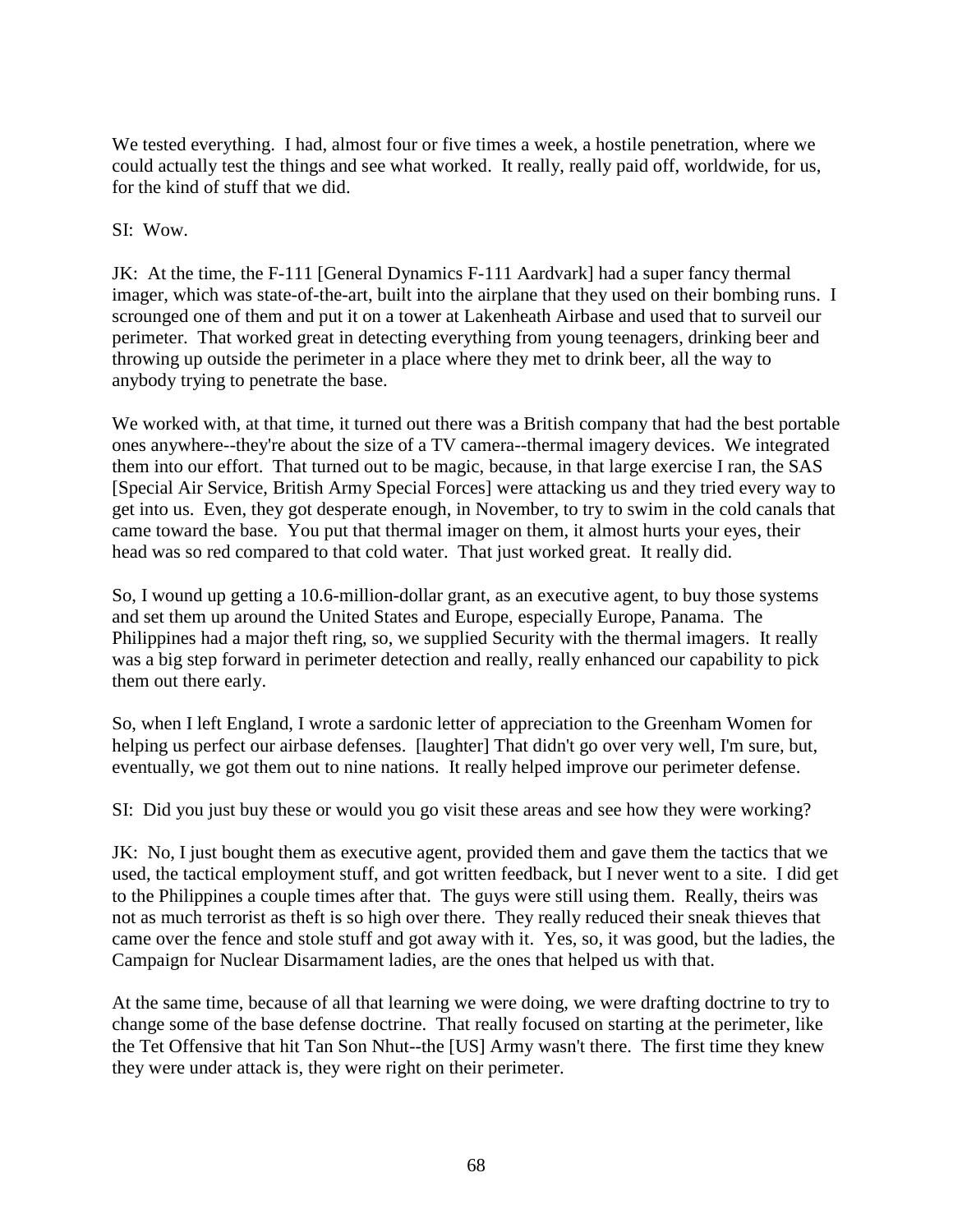[Editor's Note: The Vietcong and North Vietnamese Army launched the Tet Offensive, a series of assaults against every major city in South Vietnam, on January 30, 1968. Some battles continued until September 1968, but most ended in a Communist defeat after one month. Vietcong forces attacked the western perimeter of Tan Son Nhut Airbase, near Saigon, in the initial wave, but were defeated by US forces, resulting in over 650 Vietcong killed.]

We want to push that out further. The thermal imagery helped that, but you needed different tactics. You needed external patrols. You needed detection dogs. You needed a whole series of things. So, even though I was still in England, we started rewriting some proposals for that, for base defense doctrine. You need to reach out, either electronically or with manpower or dog power, to know, early on, if somebody's coming at you, especially now, in the day of drones and some of the short-range rockets.

The other thing we did was integrate the civil police. We set up connectivity, where they could talk to us and we could talk to them. That gave you--basically, at no cost, except for a few radios and some training--another level of perimeter stuff. So, we started doing all that stuff to change base defense.

SI: In working on these joint projects with the British military, would you say you were both on the same page when you started or was one party learning more from the other?

JK: It depends. The tactical employment of dogs and the integration of weapons systems, the Brits were ahead of us. From their World War II experiences, they still led. The Royal Air Force Regiment's really good and they're the guys that do that, nicknamed "The Rock Apes." In terms of technology, I mean, they were using PVC pipe and batteries and paperclips then. We brought in the thermal imagery and the tactical sensors and some Army systems that detect vibrations and some break-beam stuff across other areas. So, that was all new to them, to integrate it.

Also, in the UK, the separation between military and police is so extreme that they never, never employed the police to help them on their perimeters at all, and a very different policing system there. The Chief Constable is god in his area. I mean, the Queen can't tell him what to do, Parliament can't tell him what to do. He controls the policing. That's totally separate from the military and they want no part of each other, but they really did make progress in integrating their efforts, at least communication-wise. That's another long story.

In England, I was there when the Pan-Am flight got taken down in Scotland. As I said, the Chief Constable is god, and he tried to treat all two-hundred-and-some-plus bodies as individual crime scenes. It was just a mess. It was a mess. They had foxes and dogs eating bodies. The families are showing up, trying to reclaim their loved ones. He's trying to just run the scene with the smallest police force in the United Kingdom.

It was a mess, and the military couldn't help him. We offered to go up and help. They finally took verbal advice and stopped that individual crime scene thing, recovered the bodies and got them to their families, but that was a huge mess. Just their system--they couldn't be augmented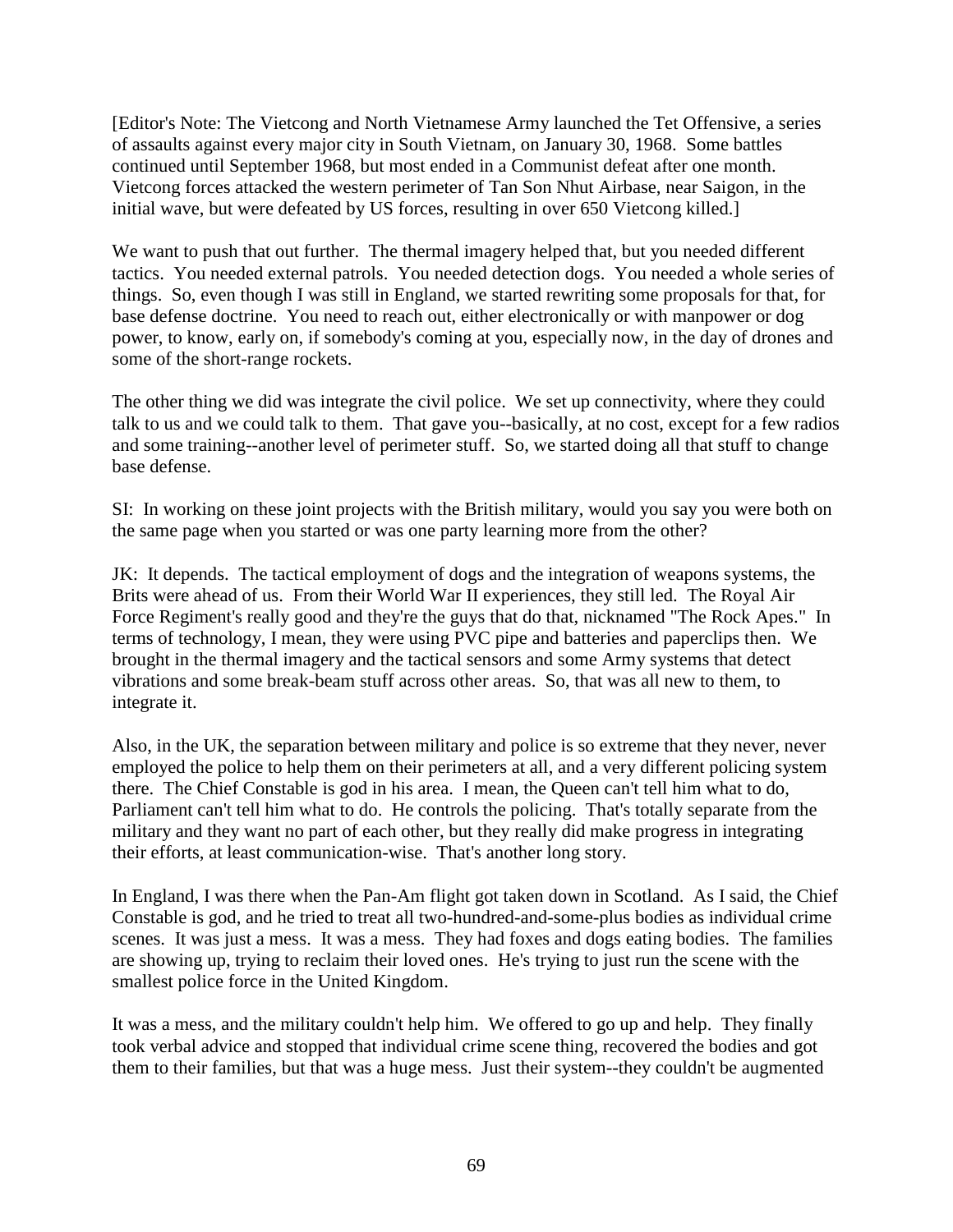by military and they certainly couldn't have Yanks come up and advise. So, really, that was a rough one.

[Editor's Note: On December 21, 1988, a terrorist bomb destroyed Pan-Am Flight 103 over Lockerbie, Scotland, killing all 259 people on board, as well as eleven people on the ground. After years of negotiations, Gaddafi's government turned over Libyan agents in 1999, one of whom was convicted of carrying out the attack in 2001. Gaddafi admitted responsibility for the attack in 2003.]

SI: Yes.

JK: I forget the number of the flight--Pan-Am 103.

SI: Yes, Lockerbie.

JK: Lockerbie, yes.

SI: How soon after was it revealed that it was backed by Gaddafi?

JK: No, that wasn't Gaddafi's hit. I'm trying to think of the [name]--jeez, I can't believe I forget who set that up.

SI: I thought Gaddafi funded that. We could look it up.

JK: Yes, I forget, I forget who set that up. So, yes, I think maybe it was him, come to think of it. Yes, I forget, but I was involved in the aftermath and that was just an absolute mess.

The other thing that happened after that is, when they were reaching an agreement on drawing down the Ground Launch Cruise Missiles [the 1987 US-Soviet INF Treaty], then, we had to prepare both for us to go inspect Soviet sites and Soviets to come inspect our sites. So, we had to build the whole security protocol for how we did that and kept them away from other classified matter and controlled material. They had to come to the sites and inspect, but not get anything beyond what was agreed to in the thing. So, that was a huge chore to get all that done. That was a huge chore.

SI: Did you observe them while they did that?

JK: Oh, yes, oh, yes. Then, we ran two major international war fighting exercises that involved all of Europe. I got stuck being chief of staff on that. The General grabbed me and stuck me in the chief of staff role. That was wild. They were interesting exercises. They stressed us to the point where they broke us in all this stuff. It's interesting trying to plug your fingers in all the holes that appear when the enemy gets stronger and stronger and stronger, no matter what you're doing. They were really good "test-to-break" exercises.

I got to be a guest lecturer at the British Army War College -- Sandhurst. That was a lot of fun, too. Embarrassing once, the Brits have always had--that's a classed society--the batman, which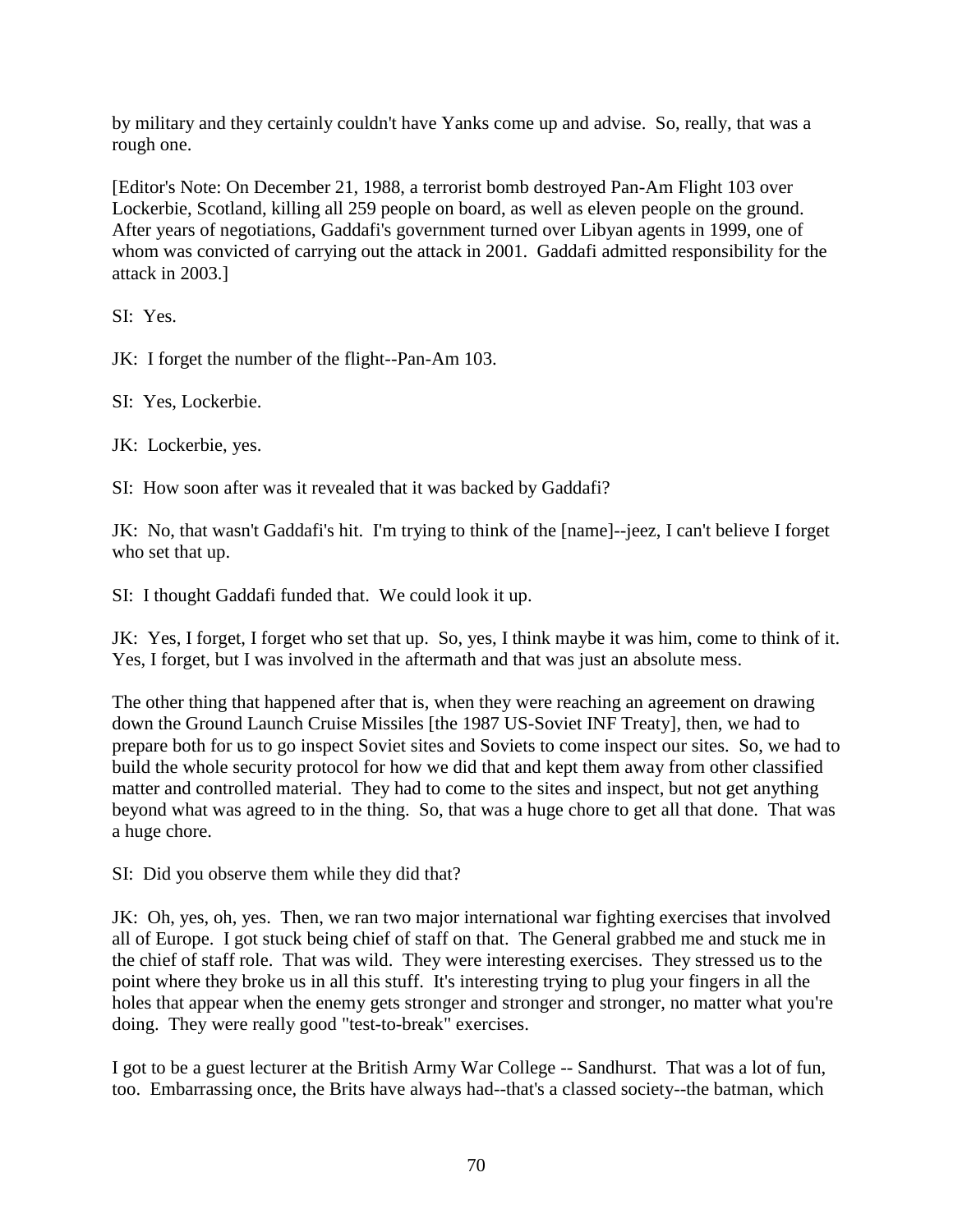is basically their enlisted assistant, who takes care of them [officers]. Well, they can't afford them anymore, so, they have civilian contracts. At the War College, the civilian contracts are about two-thirds female. So, nobody told me any of this.

So, I'm standing in the mirror, shaving, stark naked. This young lady pops in the door, had the key to the door and pops in, "Got your tea, sir, right here." [laughter] So, I learned from then, "Keep my pants on in the British establishments." So, that was funny.

SI: Did you have a good working relationship with your British counterparts?

JK: Oh, yes. As I said, we worked hard to integrate and I was the instructor for how the integration ran from the American side. So, I taught about a six-hour course down at their War College. The British police, too, were in that.

The other funny one there is the Hungerford shooting. They had a guy with an SKS [a Russian semi-automatic carbine] and two handguns, semi-auto handguns, and he started killing people in Hungerford. The British police in that area, although the city had weapons in their trunks, up there, they didn't. So, they got a couple .38 revolvers and tried to respond to this guy. They got shot, then, a bunch of civilians got killed, until they finally got in and killed the guy.

[Editor's Note: On August 19, 1987, Michael Ryan shot and killed sixteen people in Hungerford, England, before committing suicide. Ryan used a Beretta pistol, an M-1 carbine and a Chinese Type 56S, a version of the AK-47]

So, they invited me down to the police headquarters for that area, said, "What would the Yanks have done?" We had a really nice breakfast and I gave them a morning session. They fed me lunch and ran me out of there, because I was a "bloodthirsty Yank." I was trying to explain, "Under those circumstances, I mean, what you've got to do is kill him as quick as you can. So, you're talking, even if you have to get your sniper rifle, go down and get it out of the local deer hunter's area. Get your sniper rifle and get two center mass and one to the forehead."

I went through the whole scenario for how to react to that kind of a situation. It just was too bloody for the Brits. So, they thanked me very much for my participation, fed me a nice lunch and sent me on my way. I think they've changed quite a bit since then, but, at the time, they were still "the unarmed bobby."

SI: Yes.

JK: Confronting an increase in the lethality of weapons and having a hard time with it. That was interesting. Then, we ran a bunch of US shooting competitions between the Royal Air Force Regiment and the Air Force Security Forces; used to frustrate them I was always the top gun senior officer with handgun and rifle, but I got an awful lot of practice because I wound up being the only American deerstalker in England.

I controlled all the combat arms ranges and the Brits needed places to shoot. Now, they're so anti-gun that only professionals can shoot deer. They're overrun with six species of deer that tear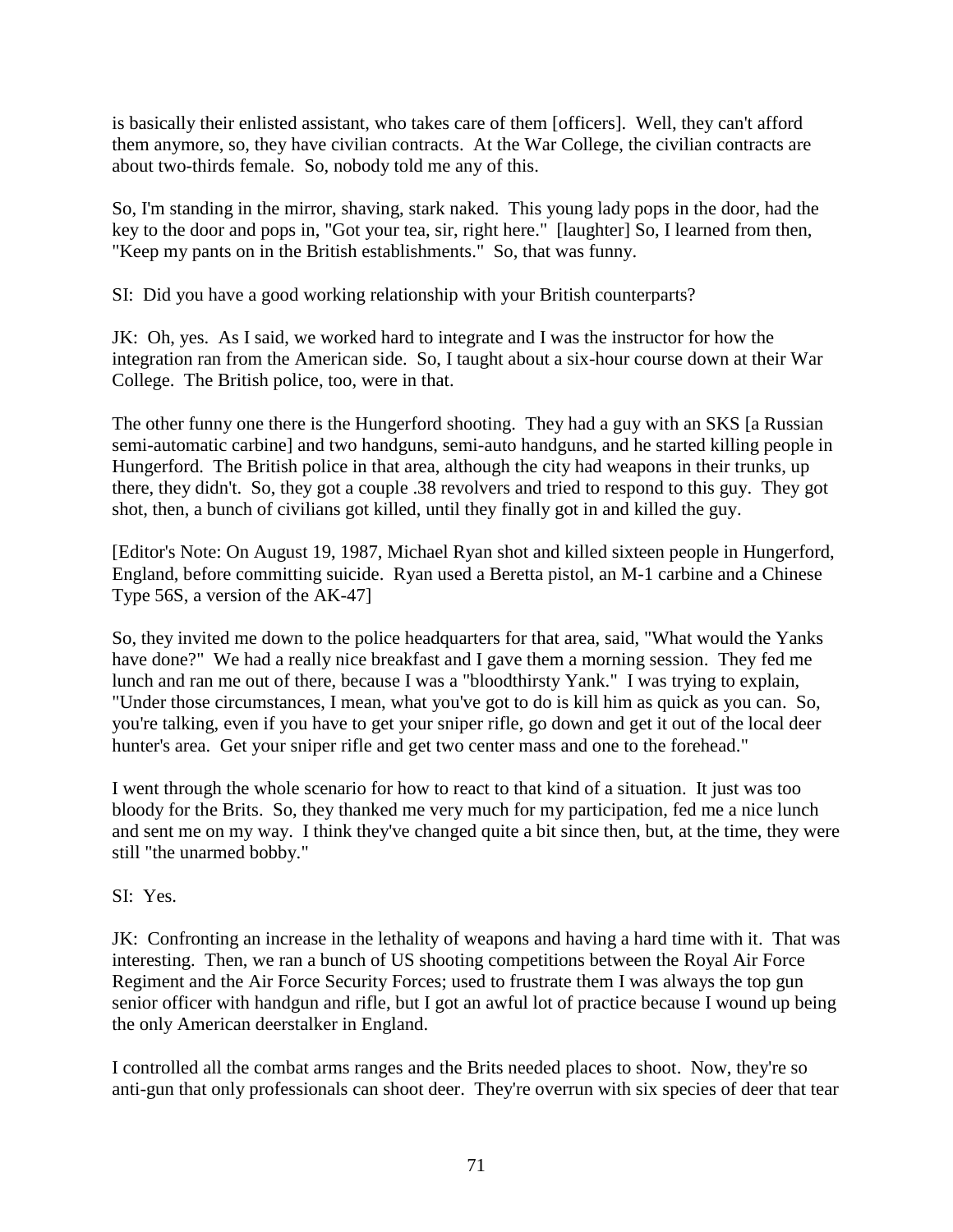up their environment. So, they have professional deerstalkers that are managed by the British Deer Society, but they have trouble finding any place to shoot. So, I let them use my ranges.

So, as a courtesy, they put me through their advanced stalker course. It's kind of like "bow hunter 101," if you're an American with the experience in the outdoors. They have all these remote targets set in the woods, where you can just see part of them. They put them out at first light, in the dew--there's footprints in the dew going to every single one of them. So, I shot a hundred percent on the first course of fire. They wound up consulting and they made me a British deerstalker, paid me to hunt deer 365 days a year, two bucks a pound.

## SI: Wow.

JK: So, I got a lot of rifle time in. So, that paid off when I was in shooting competitions. It was great, yes. I managed Thetford Chase (over 40,000 acres) and two other locations, where you have to build an *Abschussplan*, which is, basically, the plan for the carrying capacity of the land that you're managing, and get an agreement with the owner that you'll shoot so many of this sex and this age. If he misses that target--if he doesn't guarantee they're gone--and they do damage, he's liable for the damage. So, you've got a contract.

## SI: With the owner?

JK: The owner, yes. So, it's a pretty solid contract. So, I'd start on a Saturday morning. I'd go out to shoot two deer in the morning with a rifle, go back to the gamekeeper's lodge, hang the deer, get my shotgun and a gamekeeper's dog, go out and limit out on seven pheasant, bring the pheasant back, take some home, and then, go out in the afternoon, shoot two more deer. The game dealer would come pick them up. I'd get paid two bucks a pound for the deer for my day- so, not a bad day for an outdoorsman. [laughter]

## SI: Yes, wow.

JK: I had a great time with that. I was a licensed professional deerstalker, yes. I also was the district commissioner for Boy Scouting out there. I ran the Boy Scouting program in the UK, which was great.

SI: Are there any differences you saw between the different national Scouting programs?

JK: Oh, yes. I mean, they were American Scouting programs I ran.

SI: They were for the kids on the bases.

JK: Yes, for the kids. The Brits had a very similar Scouting program, but they had a lot harder time getting the wilderness skills up. That was where the founder of Boy Scouts came from and Brownsea Island was where it started. I got to camp on Brownsea Island and go to Baden-Powell's house and have meetings. Those were good times, but the military has really active Scouting programs. So, it was fun to do.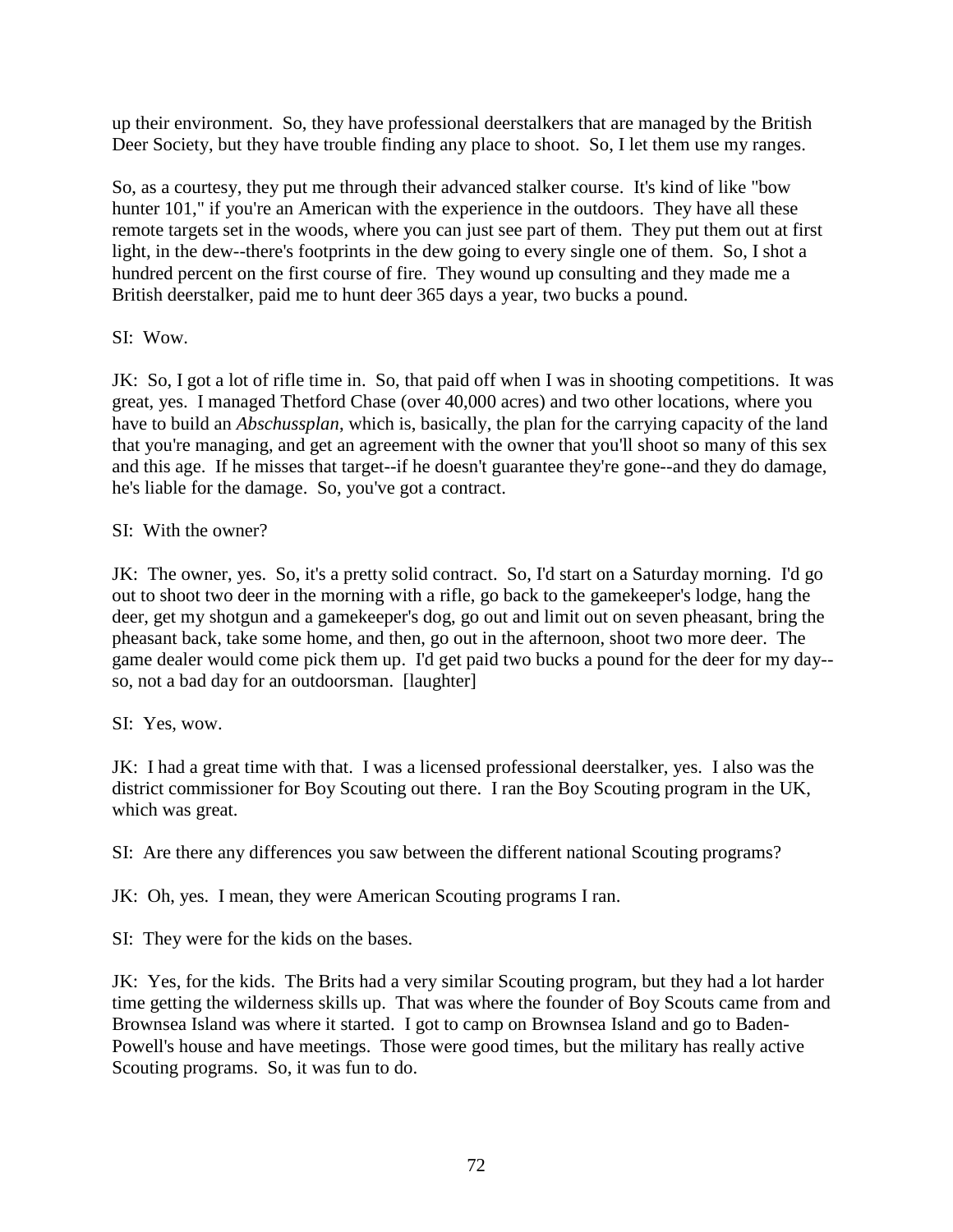[Editor's Note: In 1907, Lord Robert Baden-Powell led a camp on Brownsea Island, off the coast of England, to test out the ideas he would later promulgate in *Scouting for Boys* (1908). The camp and book launched the Scouting movement.]

SI: You were able to bring your family to England.

JK: Oh, yes, yes. We had a great time in England. So, in fact, my son--it was my son's senior year--he was not happy leaving wherever he was going to go there. He'll get mad for this story when he reads it, but he was moping around for a few days. Then, all of a sudden, two very, very attractive young girls in shorts and halter tops showed up and knocked on the door and invited him to a party. One of them is now his wife.

Then, having been a good athlete in Northern Virginia, where the competition's really tough, and getting over there, he wound up the captain and MVP of the soccer team for the high school there and, also, became the undefeated wrestling champion in the UK, for Americans in the UK, and met his wife. So, it turned out not to be a bad tour after all. [laughter]

SI: Yes.

JK: Yes, so, we had a good time there. It was interesting for me, because they're a classed society, still. As the senior rep to Her Majesty's Governor for Home Defense, I was with all the high-muckety-mucks officially, but, as "Stalker Jack," I was the guy who'd come in and have tea and biscuits with the local working folks that work on the "gov'nas'" estates and stuff, and get to hear them talk about the "gov'nas," and then, hear the governors talk about their help. It was really a great insight into the British society, which still is pretty classed.

SI: Wow.

JK: Yes. It was a lot of fun.

SI: You then, in 1990, went to Ramstein [Air Base, in the former West Germany].

JK: Yes.

SI: It sounds like you were doing something similar, but at a higher level.

JK: No.

SI: No?

JK: I was supposed to go to the Philippines as chief of security out there. Then, one of the general officers that I knew wouldn't let me leave Europe. So, he probably saved me a lot of trouble, because the guy that replaced me lost everything he owned in the Mount Pinatubo eruption in the Philippines, but there was no security slot in Europe at the time. So, they made me the Vice Wing Commander of Ramstein Air Base. [Editor's Note: Mount Pinatubo, an active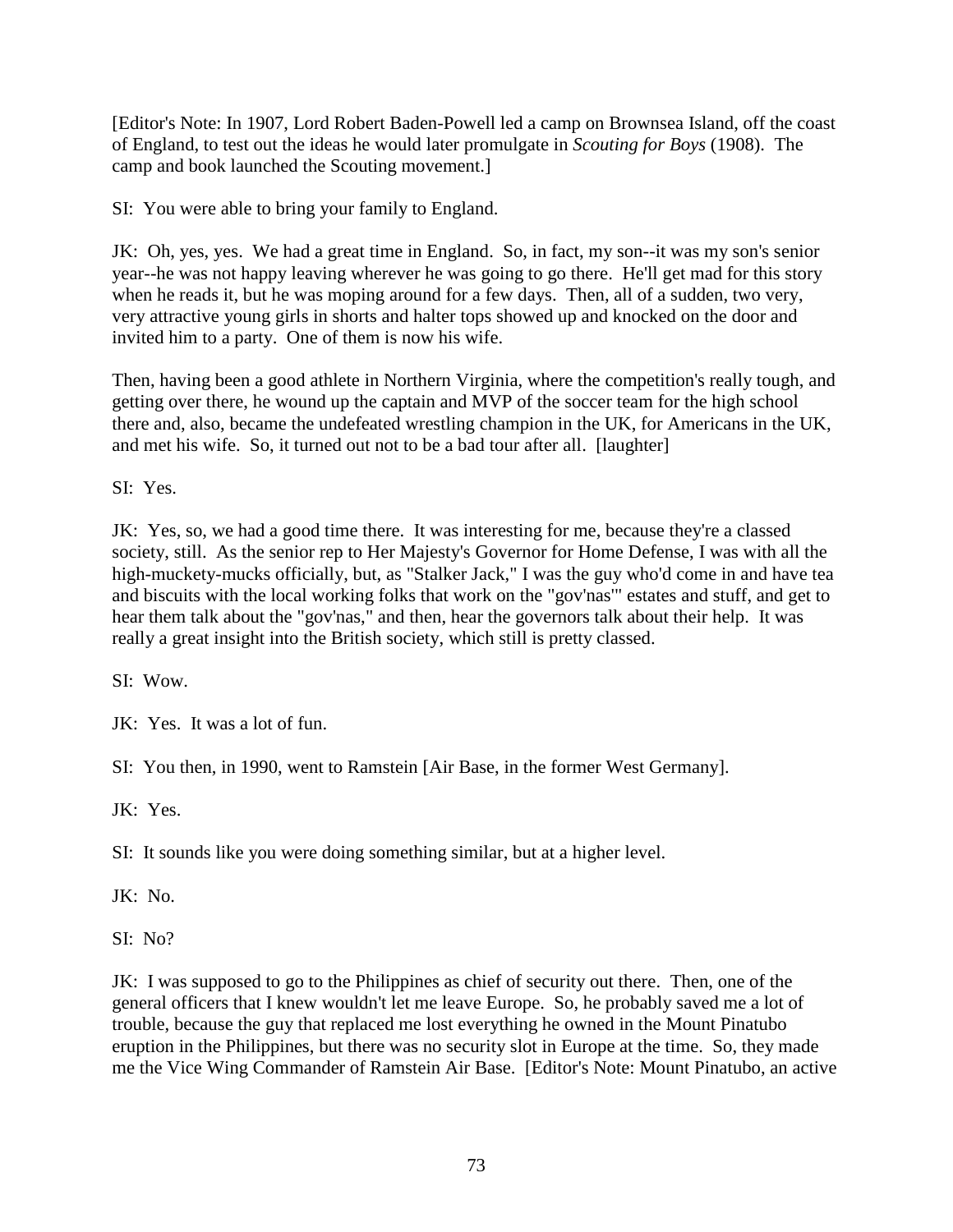volcano on the island of Luzon, the most populated island of the Philippines, erupted in June 1991, killing over eight hundred people.]

So, I went over to Ramstein and, essentially, I was the deputy base and community commander for the largest military installation in Europe, with both a major command headquarters and we had about sixty-five thousand military that we supported, plus their families. I had over seven hundred folks in the security and seventeen hundred civil engineers, thousands in morale and welfare, all kinds of housing areas, legal services, chapel, race-ethnic relations, personnel management, disaster preparedness and dining halls and dorms.

It became, which we didn't expect at the time, one of the three major input/throughput bases for DESERT SHIELD/DESERT STORM, for the First Gulf War. So, it got really wild. We had a huge number of influx and on their way to the desert.

[Editor's Note: On August 2, 1990, Iraq, led by Saddam Hussein, invaded neighboring Kuwait to secure its oil fields and key location on the Persian Gulf. Operation DESERT SHIELD began on August 7, 1990, when the first US forces arrived in Saudi Arabia, at the request of its leader, King Fahd, who feared an invasion by Iraq. Operation DESERT STORM, the US-led, UNsanctioned coalition force assault on Iraqi-held territory, began on January 17, 1991, and concluded with a cease-fire negotiated on March 1, 1991.]

One of them was a C-5 [Lockheed C-5 Galaxy, a large transport aircraft], crashed right off the end of the runway. It's funny--that constant landing of aircraft, pretty soon, disappears from your awareness. I had just gone to bed, and all that aircraft noise out there, not even aware of it. There's a C-5 taking off, and then, all of a sudden, that loud noise stopped. Boy, I popped up in bed and grabbed the radio. The C-5 crashed off the end of the runway. So, I wound up the onscene commander. We got thirteen folks out alive, but lost quite a few and had that C-5 crash right off the end of the base.

That was an interesting event, to get that all cleaned up. That was a malfunction of one of the engines that automatically went into a reverse, like you would do after you landed, just nosed it right in the end of the runway and killed a bunch of folks. The guys we got out were injured and beat up, but all the ammunition that was in there was cooking off. So, you've got all the guns, all the bullets going off. Luckily, if they're not contained, they'll give you a bruise, but won't really hurt you. It still gets your attention when ammunition's cooking off and you've got to go in there and get people out.

## SI: Yes.

JK: So, that was an interesting time with that C-5 crash, but that's where the DESERT SHIELD/DESERT STORM [occurred]. That was funny because I met General Schwarzkopf, whose father had hired my father. So, we swapped some State Police stories about the New Jersey State Police. That was interesting.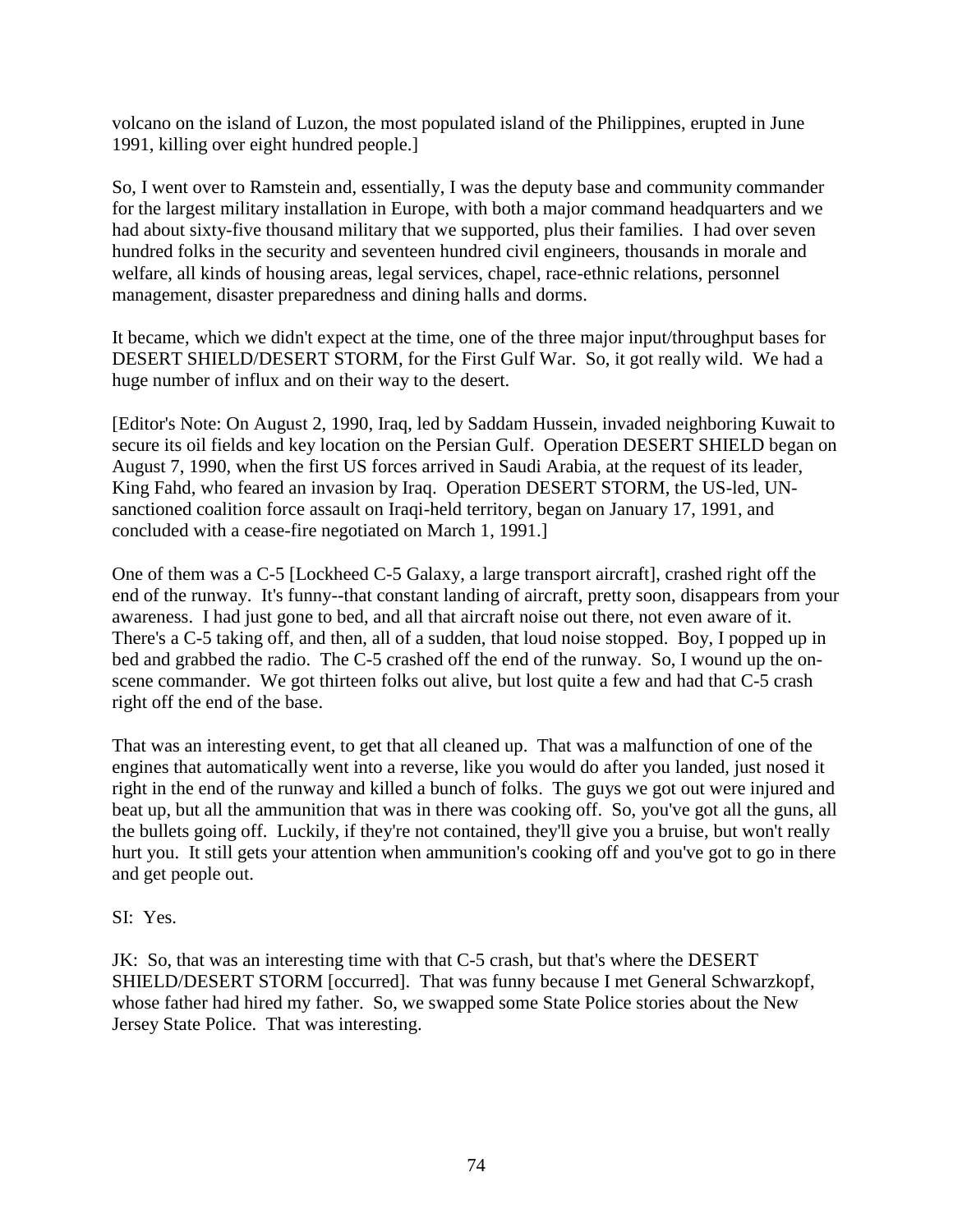SI: Since you were in Europe from the time the Cold War was still hot to the dissolution of the Eastern Bloc and the Soviet Union, and then, the beginning of our heavy involvement in the Middle East, how does that affect your job?

JK: Oh, yes. It was a major sea change. I was the Chief of Security in England at the time the Berlin Wall came down. So, though we were involved in dealing with that celebration, that was really when I started trying to redirect some of the ways that we were preparing for war out there for the Security Forces. [Editor's Note: The Berlin Wall, erected in 1961 by the Communist East German government to prevent escape into democratic West Berlin, fell on November 9, 1989.]

Then, when I got pulled over to Ramstein as the base commander, I was totally involved in doing that. The only part of the security I was doing was making sure that what we had done with the Germans to deal with, potentially, a terrorist threat for trying to shutdown DESERT STORM worked. I was involved in that, but that was a lesser part of the job.

When I took over the next job, was as Chief of Security for all the United States Air Forces in Europe, that was the time for reconfiguring the way that we would deal with a war in Europe. I'll say some more about that in a minute, but some other things that I did there as the base commander were interesting. President Bush was coming out to meet Chancellor Kohl and we had to do all the security for that. [Editor's Note: Helmut Kohl (1930-2017) served as Chancellor of West Germany from 1982 to 1990, and then, unified Germany from 1990 to 1998.]

I was still pushing Equal Opportunity programs. So, they selected me the Commander of the Year for Equal Opportunity programs out there. So, that was the old foot in the race relations stuff still working, but, as soon as a slot opened up at the headquarters, then, I got pulled up there as the Chief of Security for all the US Air Force in Europe.

At that point, we had about six thousand troops out there and, plus, operating in ten different Allied nations. We were responsible for everything that had to do with security and law enforcement, law and order, safety, the law enforcement programs, the nuclear weapons security, all the aircraft, anti-terrorism programs, all the training with handguns, rifles, machine-guns, grenade launchers and the heavier weapons, the drug and alcohol program, the anti-military stuff, the labor unrest--but what I really focused on was reconfiguring our whole security posture.

From preparing to have the Russians come through the Fulda Gap and fight in place and secure airbases, it was obvious to me that the way the world was changing--the Soviet Union collapsed- -that we were going to be sending troops places, instead of gaining troops from the States and fighting in place. So, we started reshuffling and getting guys ready for deployment. [Editor's Note: The Soviet Union dissolved on December 26, 1991.]

It turned out just to be in time, because we wound up putting the first troops into Angola and into Mogadishu, Somalia [1992 to 1995]. When Bosnia and Kosovo cooked up with the ethnic cleaning going on over there, we put the first troops in there [in 1995]. So, the guys had been prepared for it. We had them ready at that point in time.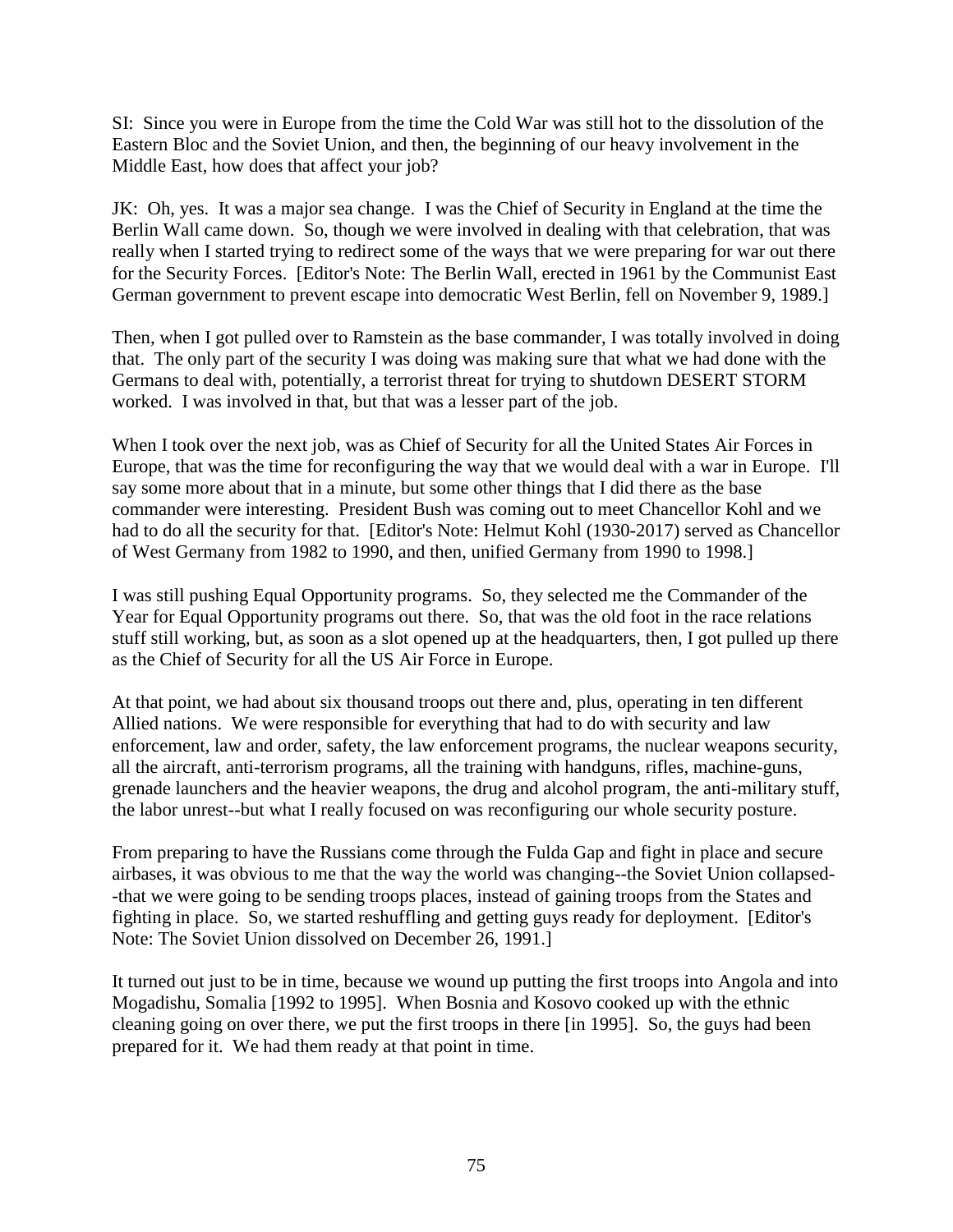They really ragged the Marines, and I still kid my son once in a while, because he's a colonel in the Marine Corps. The Marines, they did an amphibious landing coming into Somalia. My guys had already been there for a week. They were at the airport, watching them on television. So, when the Marines did their amphibious landing and came up on the beaches and came into town, the guys were ragging them and said, "Hey, we got everything all warmed up for you. Come on, guys." [laughter] We had to reconfigure the whole way we were operating for a deployed force, rather than a hunker-down, defend-your-airbase force. So, that was a real sea change.

Then, also in Germany, my deerstalker certifications for the European Union rolled into me being a *Jägermeister*, a game warden in Germany. So, I used to run French, German and American hunts and managed the deer herd on Ramstein Airbase. The Commanding General, USAFE general, the four-star, he and I managed the deer herd on Ramstein. So, it was General Bob Oaks, still a good friend.

[Editor's Note: General Robert C. Oaks commanded the United States Air Forces in Europe from 1990 to 1994.]

Then, I was the president, at the end, of the Kaiserslautern Military Community Rod and Gun Club. We had a great operation and used to hunt *gams* [chamois] up above the mountains around "the Disney castle," the Mad King Frederick's castle that they copied at Disney. [Editor's Note: Neuschwanstein Castle, located in Bavaria, was built by King Ludwig II of Bavaria and completed in 1886. It inspired Disneyland's Sleeping Beauty Castle.]

SI: Yes.

JK: Those mountains were full of chamois. So, we'd dress up like a German--you had to if you're going to hunt there--with the peaked hat and *gamsbart* and the *loden* robe and all the green. So, that's funny.

SI: Wow.

JK: I came out of there one time carrying a *gams* and a pack on my back. All these tourists came running over to me and were taking a picture of this "authentic German." I told the guy- they were Americans--I said, "Look, you tell whatever story you want, but I'm from Jersey." [laughter]

SI: Wow.

JK: So, that was a good time in Europe. We spent thirteen years overseas, and it was interesting times.

SI: By the time you left Europe, had your son already joined the Marine Corps?

JK: No. My next assignment was when he went into the Marine Corps. He graduated from Glassboro, [later renamed] Rowan, and then, went in through Officer Candidate School. He didn't want any part of the military early on, in his youth, but, then, he got out in civilian life for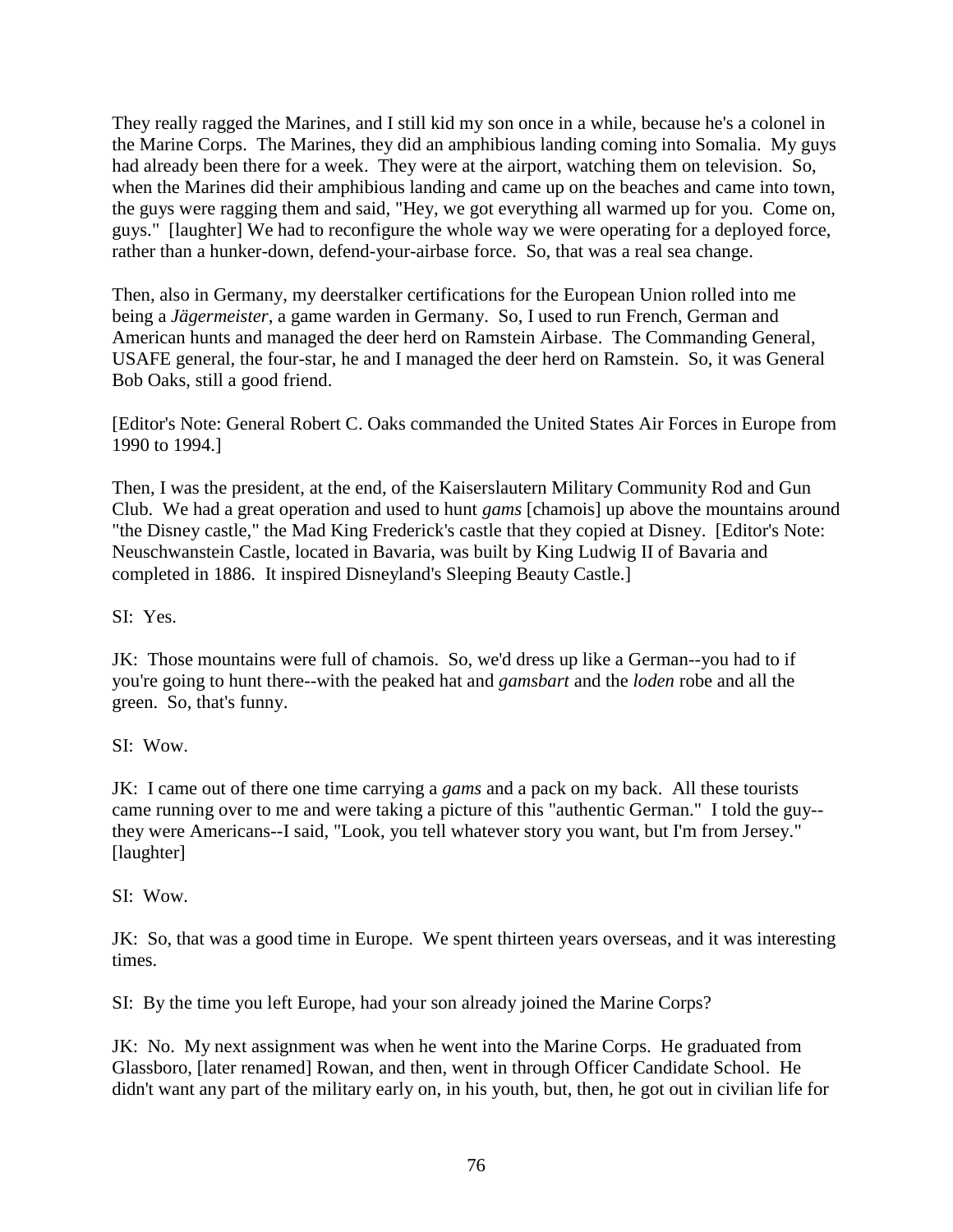a while and got kind of bored and figured out it's not that bad a life after all. So, he wound up going in the Marine Corps, might as well go all the way.

SI: I am curious if that was something you discussed with him.

JK: Oh, yes, we talked.

SI: Encouraged or discouraged?

JK: That's his call, his call.

SI: Yes.

JK: But, I think he was used to--with the Security Forces guys, you're associating with people that always have your back. If it comes to a risk and putting their lives on the line, they're there for you, and that's a little harder to find in civilian life. I think that was part of it. The getting back with that kind of camaraderie, I think, was an interest, too, for him.

SI: I am curious--after the Soviet Union fell, did you ever go into any of these areas and visit, or have any inclination to do that?

JK: No. But he's been to all of them, running those major Marine Corps exercises in Eastern Europe.

SI: Yes.

JK: But, no, I didn't. One of the things I didn't mention to you that was really strange was that, after all these years of defending, learning how to kill Russians and defeat the Soviet Union in a war in Europe, when the Soviet Union fell apart and West Germany was trying to unite with East Germany, they largely funded a whole series of housing units for the Russians that were in East Germany, but they did it in the Ukraine. Then, when the Soviet Union collapsed and the Ukraine was independent, says, "Ain't no Russians living here."

So, they were homeless when they got out of there, basically. A bunch of them were living in railroad cars, trying to get by in the winter. So, we wound up running bake sales and all other kinds of things, at Ramstein and other bases in Europe, to raise money to send to Russians, to take care of their families--so, talk about the world changing.

SI: Wow.

JK: Zipping by you. From all those years of training to defeat them, now, you're helping feed their families. That was really interesting.

SI: Let me pause for a second.

[TAPE PAUSED]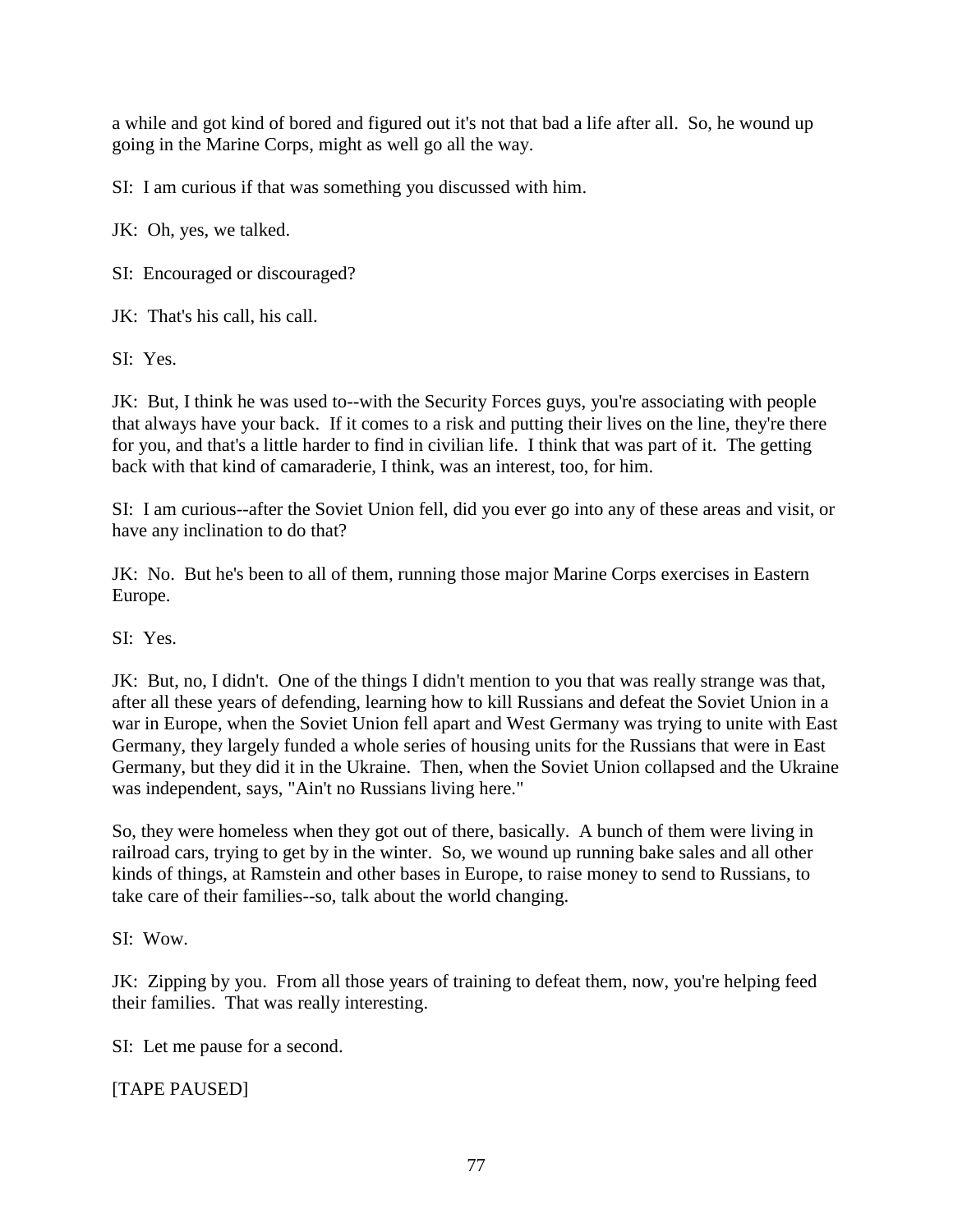SI: You were in Europe until 1993. You obviously were not losing people in a combat situation, but you must have had some casualties in that long period.

JK: Yes.

SI: How would you deal with stuff like that?

JK: Well, you have to do it personally.

SI: Yes.

JK: With the families and the funerals. Yes, all the ones that are military-related, you've pretty well got a good ritual that even the spouse understands. They're less hard, and you still can get the discussions with people. I think it's the ones that are suicides or accidents, those are the ones that are actually harder, because there's no real good process to deal with that. They're the ones that are harder. It just has to be a personal link up. You've got to read the person who's the spouse and the family, see how to handle that, and, fortunately, only had a couple of those.

We had a vehicle bombing in Turkey that I'm not sure wasn't more criminal-related than terrorist-related, but killed a young kid, a young enlisted guy. In that one, they basically went back home, shipped all that home. They dealt with it there, but that would've been a tricky one, because it just wasn't clear that he wasn't doing some things on the side that got him killed in that. So, I don't know how that all turned out finally with it, but that was one in Turkey that was unpleasant. The family was still back in the US and that was handled back there.

SI: In the 1980s, the US military came under increasing scrutiny from some sectors of the European population. Did you notice increased friction with the local population?

JK: No, no, a lot of that was media only. The only real conflict was the one I mentioned, the Ground Launch Cruise Missile women who were demonstrating against the nuclear weapons in Europe. That was constant in there, yes. I had more interaction in the States than I did over in Europe. As I say, we found out later, the Russians were funding them. So, that was after the Soviet Union collapsed, but that was pretty constant.

It was funny, too. The politicians had gotten together and decided that, at Greenham Common, the Brits should be the outer perimeter and the Air Force should be the inner perimeter, which was the opposite of what we'd done for a long period of time. So, we did that for one major demonstration. Some of the ladies had the habit of rubbing themselves in feces and running up and embracing the security troops. Our guys were ready for that and the Royal Air Force Regiment, the so-called Rock Apes, aren't. They beat the crap out of some of the women. The policy changed and the Air Force was out on the perimeter and the Brits were on the inside again. [laughter] So, that was a fun one at Greenham Commons.

SI: Wow.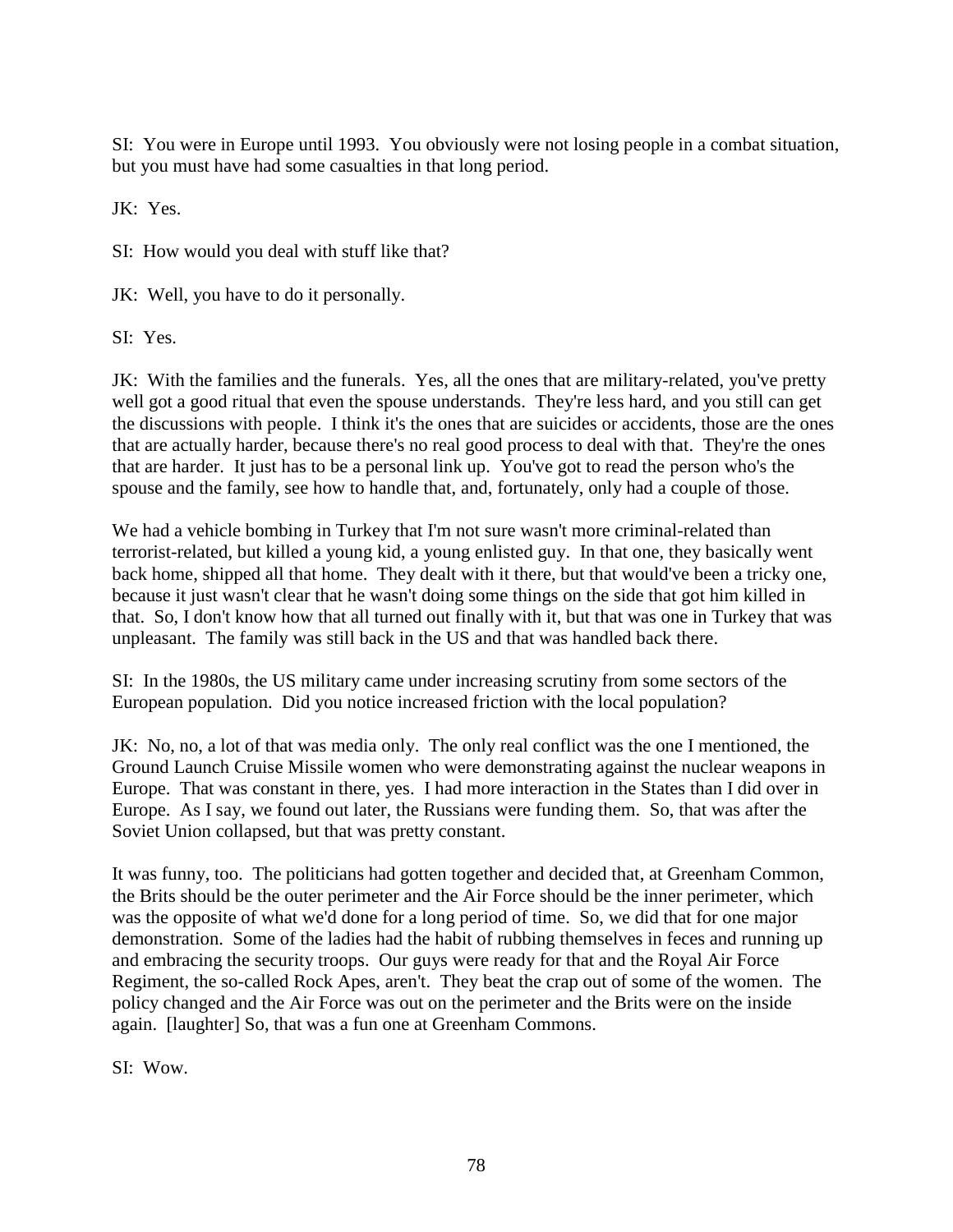JK: Other than the anti-nuclear stuff over the Ground Launch Cruise Missile, and that was focused a little bit at Molesworth [an RAF airbase utilized by the US Air Force at this time], but primarily at Greenham Common. That was being funded. That's where I tested all my sensor systems, so, that worked out all right. Other than editorials once in a while in the paper, the local Brits, especially anybody thirty or over, still saw the Yanks as the World War II saviors, really well-received and very hospitable, good relationships.

SI: Going back to an earlier issue, did you see changes or similarities in how drug and alcohol abuse were affecting the Air Force at this time?

JK: Yes. They got down to almost really, really minimal impact. You no longer had the Project 100,000 personnel, which were people who really weren't qualified to be in the Air Force, but were brought in anyway because you're too short of people. They were gone. You had more applicants; except for pilot slots, you had more applicants than you needed. So, you're picking really good people. By then, it was well established culturally that, "Do drugs, you get fired." That had got down to a noise level.

Now, one of the spinoffs is, the alcohol policies worked well enough that there was an unintended side effect. Basically, the officers' and NCO clubs wound up really running short of money. So, you'll find on most bases a combined club--one section, the NCOs are in, the other, the officers are in--because they just can't afford to run the clubs the way they were, because people just aren't drinking the alcohol the way they used to. So, that was an unintended side effect that came out of the alcohol policies, but DWIs are way down. All the mistakes that used to be made in aircraft maintenance and vehicle maintenance, drunk driving accidents and stuff, are just way down.

I haven't seen statistics lately, but I suspect they're still in the same boat. When I retired, that had nearly disappeared as a major issue. It was a regular discipline annoyance that you had to deal with once in a while. It was nothing like during the Vietnam era, where half the junior enlisted troops in the Army and Navy and forty percent in the Marine Corps were doing drugs. So, that had gone.

SI: When you were at Ramstein, you received an award for Equal Opportunity.

JK: Yes, yes.

SI: Were there still issues that needed to be addressed?

JK: Oh, yes; I mean, nothing like they were. It's not levels of hostility, but the people who feel it's unfair treatment. They're not getting the job they want, not getting promoted, not having the opportunity to get training courses they want, the feeling there may be some racial elements or ethnic elements in that.

That's the kind of thing now, not taking over dining halls or burning down the building or something. It's the, "I don't feel I was treated equally." You still have to manage that, but, if you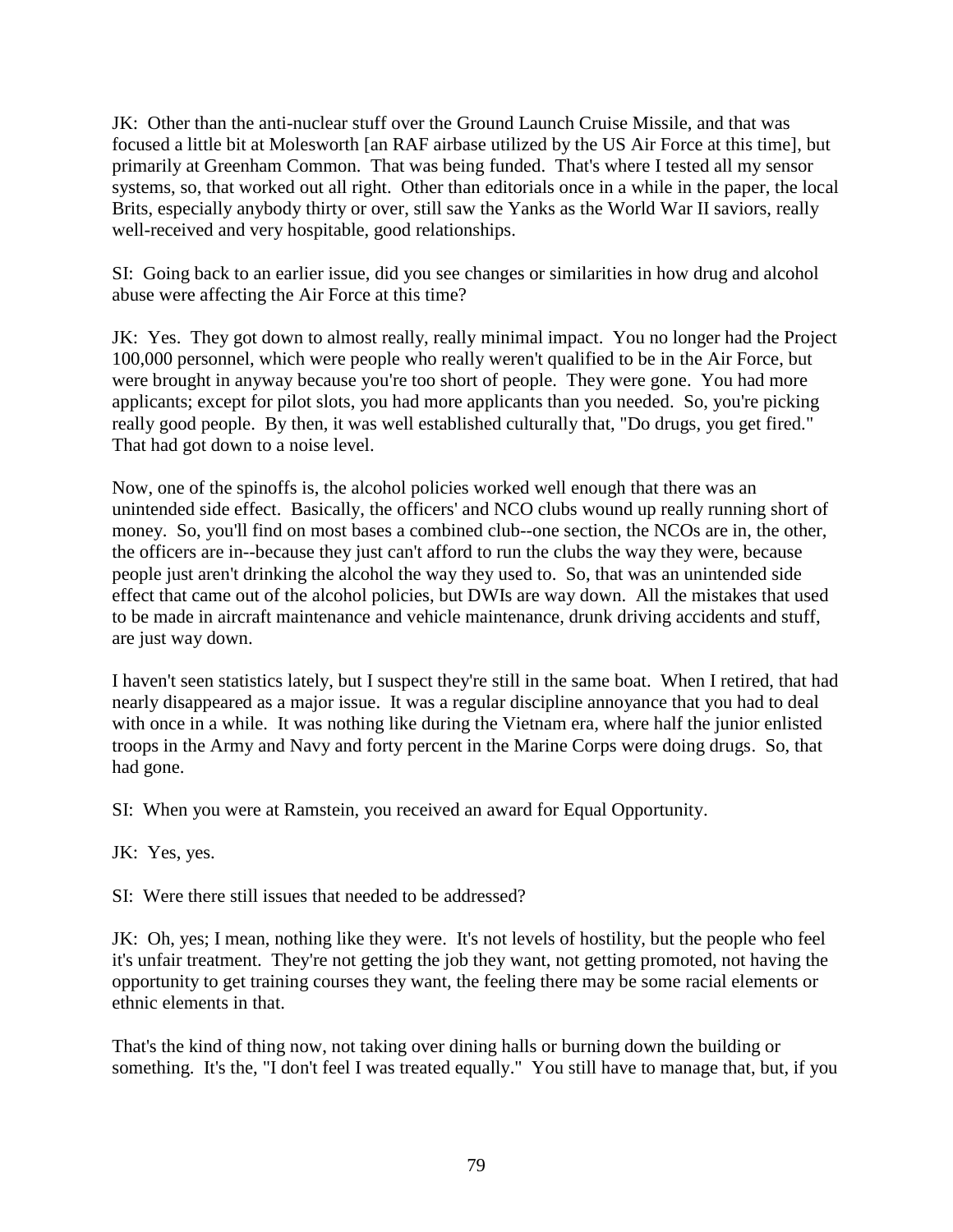can build a high-integrity program that they trust, then, that fades into routine personnel business. That's what we were trying to do.

Also, in Germany, it was complicated because you had a lot of German workers and the German workers are unionized. So, you have the union issue. Also, in my experience--I don't know if it's still true or not--there's a higher racial prejudice thing among Germans, the traditional white Germans getting really upset with the Muslims who are filling their country.

SI: Okay.

JK: And it spreads over into other darker-skinned people. The Germans were really upset with it. I mean, you go down to a classic German square, there'll be Muslim parents around the corner and got their kids out with a tin cup, trying to get money, begging. That's just a violation of German culture that you wouldn't believe. That's not the current day--that's way back when. They would get really upset at that, the huge percent, number, of Turks in Germany and more and more Arabs coming in and their cultural threat. You're seeing a right-wing pushback on that now, but that was just starting when I was out there.

So, if you've got unionized German employees who have some reservations about working with minorities, then, you've got to deal with that, in a union environment. It gets complicated. You've got to really pay attention and work those issues. So, those kind of things, but nothing like mass demonstrations, taking over a building on the base and taking a dining hall that you have to negotiate, and then, take back, with potentially Security Forces going in to get them. Those days are way back in the Vietnam era.

SI: If US Air Force personnel had legal incidents off base, would you or your forces be involved at all?

JK: Not really. The lawyers would handle that, lawyer to lawyer. I'm trying to think if there were any isolated places where we had off-base enforcement. No, I think they were all gone by the time I was out there. You had to keep a good working relationship with the German police. Again, in England, we built an integrated system to have them involved in our perimeter defense, being aware of what's going on in our perimeter and helping us out with those kind of things. Under the status of forces agreement, no, they handled that. They may hand them back to you, but that'll all go through lawyers, not Security Forces.

SI: In 1993, you came back to the United States, to Kirtland Air Force Base [near Albuquerque, New Mexico].

JK: Yes. I took over command of the Air Force Security Police Agency. Now, it's called the Center, Air Force Security Forces Center, but, then, it was the Police Agency. It was at Kirtland. It's now moved down to Texas, to San Antonio. That's basically the organization that provides oversight and guidance to all thirty-five thousand Security Police men and women worldwide. So, they oversee the implementation of all aspects of the security program and that includes the management of nuclear stuff and physical stuff and sensor systems.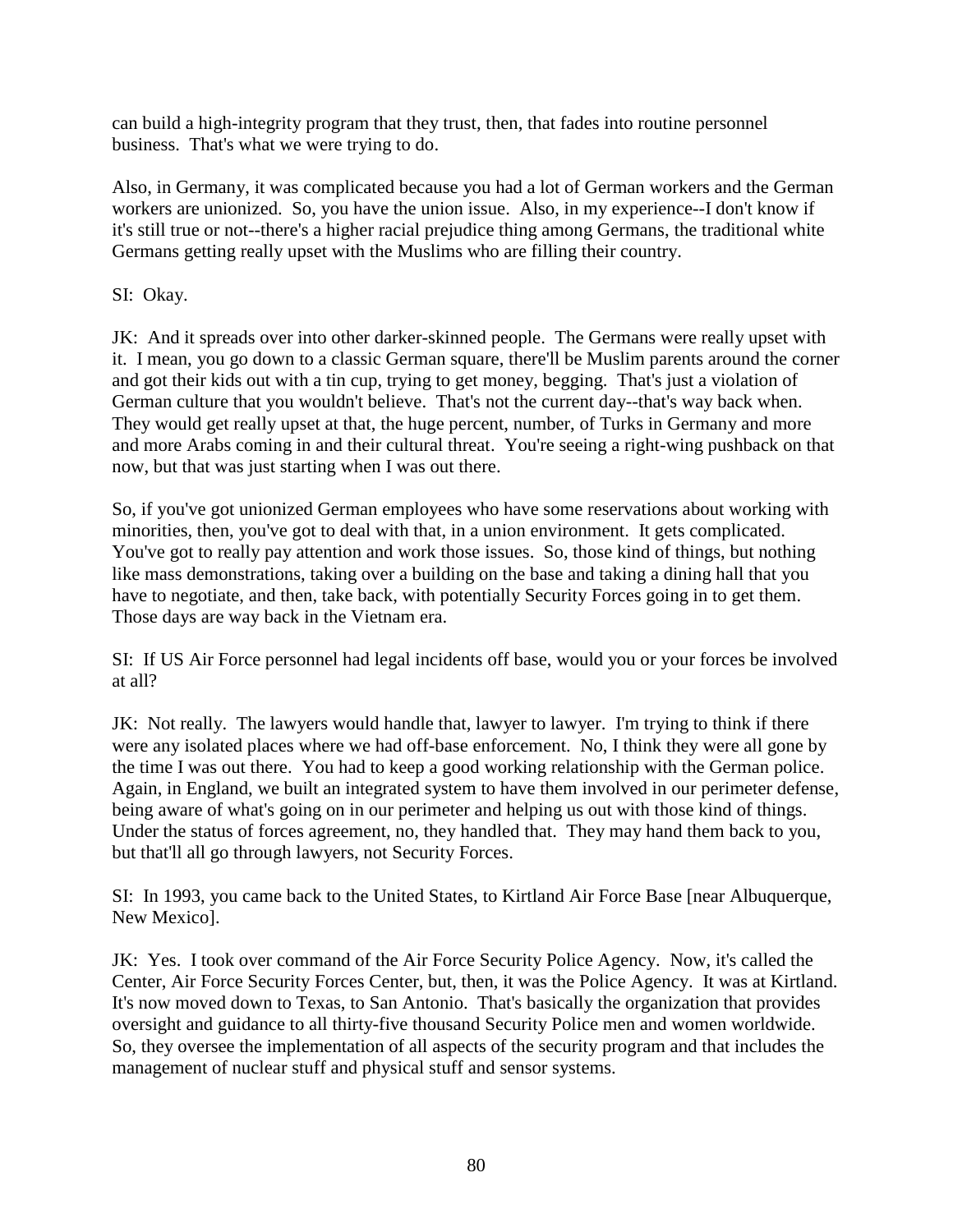Also, we had the Air Force prisons. We closed Air Force prisons and we wrote contracts with the Navy and the Army and the Marine Corps. I was the warden for the Air Force elements of Charleston Brig, the Miramar Brig and the Leavenworth Prison. So, we were responsible for the Air Force components of that. So, I got to be a prison warden for a while.

As I said, we ran the military working dog school down there in Texas, both for the Air Force and for the Secret Service, and then, all combat arms training and maintenance of weapons. We oversaw all of that. We oversaw the Security Police training programs, the personnel security clearances and all that, the industrial security--how do you keep your physical plant safe and secure and all those elements?--security education awareness for the general military and family population. Then, we also managed all the Security Police equipment, including weaponry and armored vehicles and everything else; started with drones at that point in time, with some experimental stuff on a small scale. We managed all of that.

Also, what we didn't have that I got started was a futures branch. Basically, that whole role is, "What technology is out there? What's coming in technology? How do we apply that? How do we stay secure?" It was also the beginning of the time for computer modeling. So, we worked with some contractors and we built a joint tactical simulation system that basically was a simulation model. You could plug all the parameters in. You can fight your base defense wars, but, whichever one you're doing, you could fight on the computer first, then, tinker and see what worked the best, and then, take it out in the field and try it and see how it worked.

In later years, near the end of my time, the Joint Chiefs and the Department of Energy both tested a whole bunch of systems. Our Air Force Security Police system survived, and that was the one they used for a long time to start simulation of combat engagements and, especially, air base defense. It was a pretty good model for small-unit combat. It's past, way past, that now. It's much more sophisticated now. As they roll artificial intelligence into it, it's getting even better, but we started with the early stages of trying to make that work. I really used that later in the Department of Energy, after my civilian life started.

Then, I was still doing the athletic stuff. I ran the JFK Fifty-Miler to celebrate my fiftieth birthday. That was much more painful than it was ten years earlier. [laughter] Then, I don't even know how they got my name, but they made me the grand marshal of the rodeo on Military Appreciation Day. So, I got to ride stagecoaches around the arena and all that stuff, which I don't recommend as an experience. I don't know how they got around the West in those things before. [laughter]

I was going to stay one more year, but, then, I got a job offer from Los Alamos National Laboratory. They had terrible safety practices and terrible training practices up there. They confused live rounds and blanks. They blew a guy's chest out in a training exercise and killed him. So, they fired everybody and made me an offer I couldn't refuse for a lot more money to retire a year early and go up and take over the armed security at the Laboratory, initially. Then, later on, I took over the whole program, but, initially, I took over the pro force that was pretty hard broke. That's how I got the Los Alamos National Lab.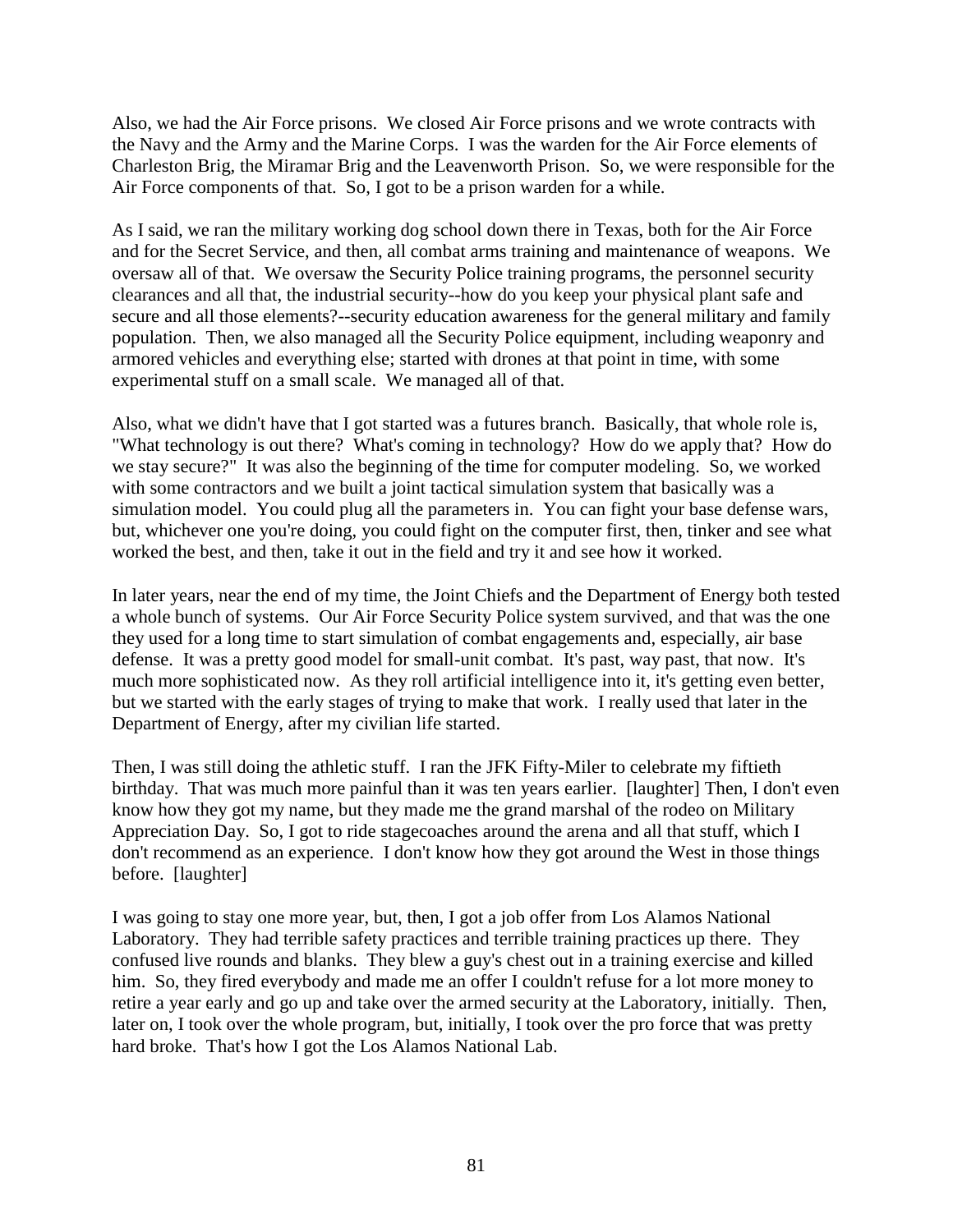[Editor's Note: The Department of Energy oversees the Los Alamos National Laboratory in New Mexico, originally established during World War II to conduct atomic weapons research as part of the Manhattan Project.]

SI: All right.

JK: They couldn't tell the difference between blanks and live ammo and put eleven rounds in a guy's chest.

SI: Wow.

JK: So, fired everybody.

SI: To wrap up this session, let me ask more questions about the Air Force. You were there during the beginning of the post-Cold War draw down. Did that affect you? Were you losing personnel or resources?

JK: Yes, we were drawing down. We were getting smaller, but, at that time, there was no compelling need for more. The bases in Europe were shrinking. We were down to fewer bases in Europe, fewer bases around the world, but, when you're no longer confronting a Soviet threat, you need fewer resources. The Security Forces, it was much harder to get stuff in the budget; then, obviously, that all changed on 9/11. That took care of turning that around for a long period of time.

So, for a period of time, the force was shrinking. Bases were being closed and security footprints were drawing in. The numbers of nuclear weapons you had to secure were going down. They came out of some countries that we had them pre-positioned in and fewer in places like Turkey. So, all that was going on, but that wasn't a deprivation of resources. That was an appropriate readjustment after the threat changed. Terrorism had not yet--even though it was happening intermittently--it had not turned into an ISIS or an Al-Qaeda or that kind of systematic, borderline, low-intensity conflict kind of stuff.

SI: In the middle of this, you had the Somalia operation and Bosnia-Herzegovina; I do not know if that started before you left the Air Force.

JK: No, yes, it did. Somalia did. Bosnia-Herzegovina was after.

SI: It had, yes.

JK: Yes.

SI: Which entailed the military getting involved in civil unrest in those countries.

JK: Yes.

SI: How do you adjust your agency's mission to that kind of role?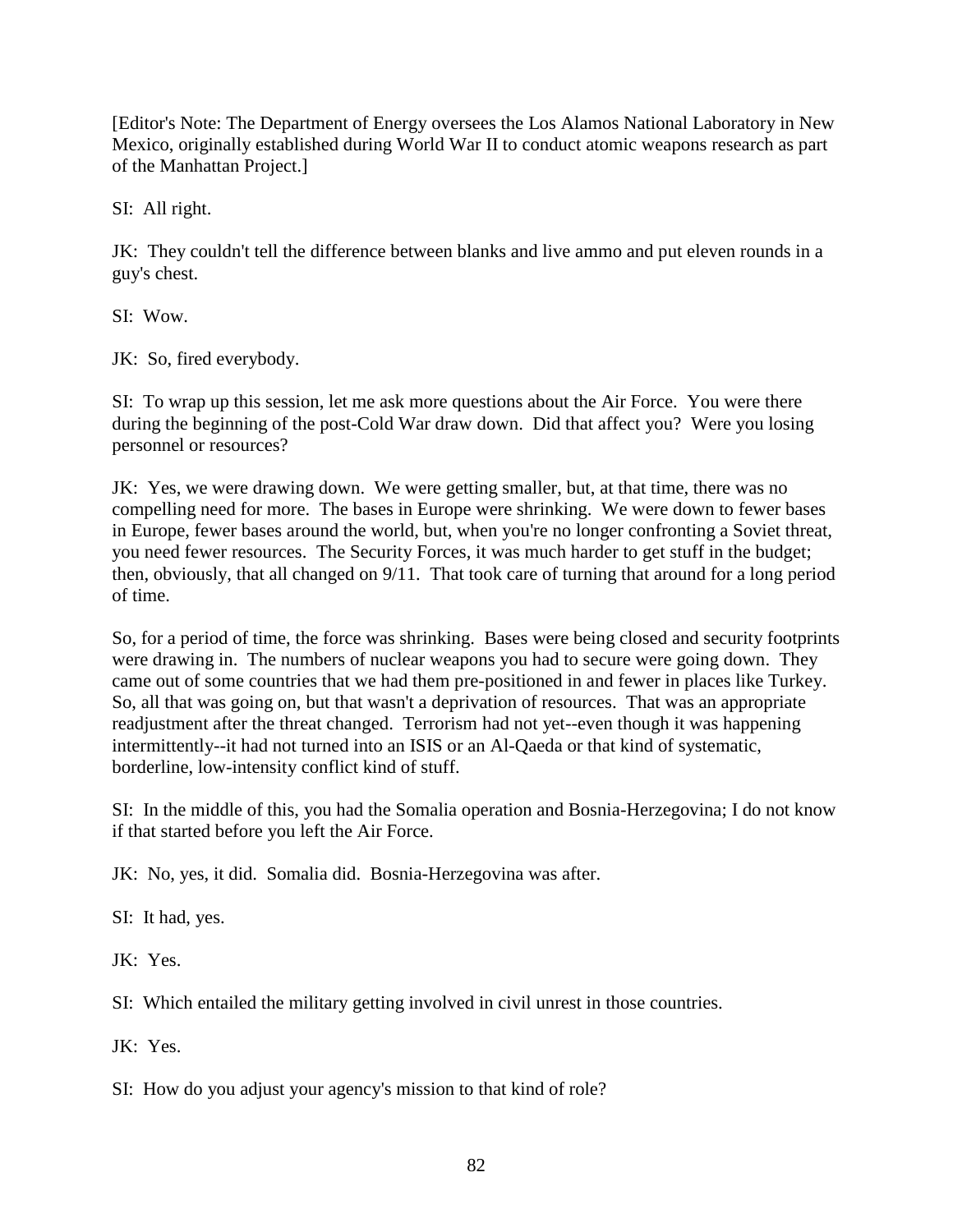JK: Yes, I didn't have to do much of that. I'd already moved on from the Air Force, but General Mattis has the best ideas on how to do that. He and Petraeus, as they could, after the major screw-ups that happened in Iraq, they were able to adjust a little bit. Essentially, they became- can't think of the right word--but civil-military agents. They were working across the board to solve local problems and help local leaders, help local leaders to make things better, but there's no way to recover Iraq.

[Editor's Note: Secretary James Mattis, a retired US Marine Corps general who served from 1969 to 2013, finished his career as Commander of US Central Command (2010-13). He served as Secretary of Defense from 2017 to 2019. David Petraeus, a retired US Army general who served from 1974 to 2011, preceded Mattis as the Commander of Central Command (2008-10), then, served as Commander of the International Security Assistance Force in Afghanistan (2010-11), before being named Director of the CIA (2011-12).]

It's still broken, but the stupidity of the way that Rumsfeld and--what was the name of the civilian that was running operations in Iraq?--they'd come in and fire everybody who knew how to do anything, fire the whole military. All of a sudden, all the people who know how to fight war are unemployed, with no money, because of their party, every community leader is demoted- -and nothing fills the gap. I mean, it's just the stupidest thing you could ever do. Generals Petraeus and Mattis fought it like mad. In their areas, they did a decent job, on a small scale, but, overall, it was just a mess. Then, it was just "Amateursville" and Rumsfeld's ego.

[Editor's Note: Donald Rumsfeld served as the Secretary of Defense from 1975 to 1977 and from 2001 to 2006. Colonel Killeen is referring to Paul Bremer who led the Coalition Provisional Authority in Iraq from May 2003 to June 2004.]

In fact, General Shinseki wound up getting squeezed out of being Chairman of the Joint Chiefs because he objected to it. He told Congress what they really needed. He said he wasn't worried about winning the war--that was going to be the easy part. The hard part was going to be stabilizing the country afterwards. Rumsfeld basically parked him, disregarded him and had him retire early, because he thought he was pumping for money when he just was really telling you what experience tells you--if you have a country that disruptive, you're going to have to do a period of time to let them get back on their feet.

[Editor's Note: Secretary Eric Shinseki, a retired US Army general who served from 1965 to 2003, ended his career as the Army Chief of Staff (1999-2003). He served as the Secretary of Veterans Affairs from 2009 to 2014.]

So, all that Iraq thing--then, they started to get a little bit better, and then, Obama shuts it down again. You've got to go in and start it over. I mean, it's just Amateursville, but I was in the civilian life before all that really started.

SI: Does anything else about your time in the service stand out that we skipped over?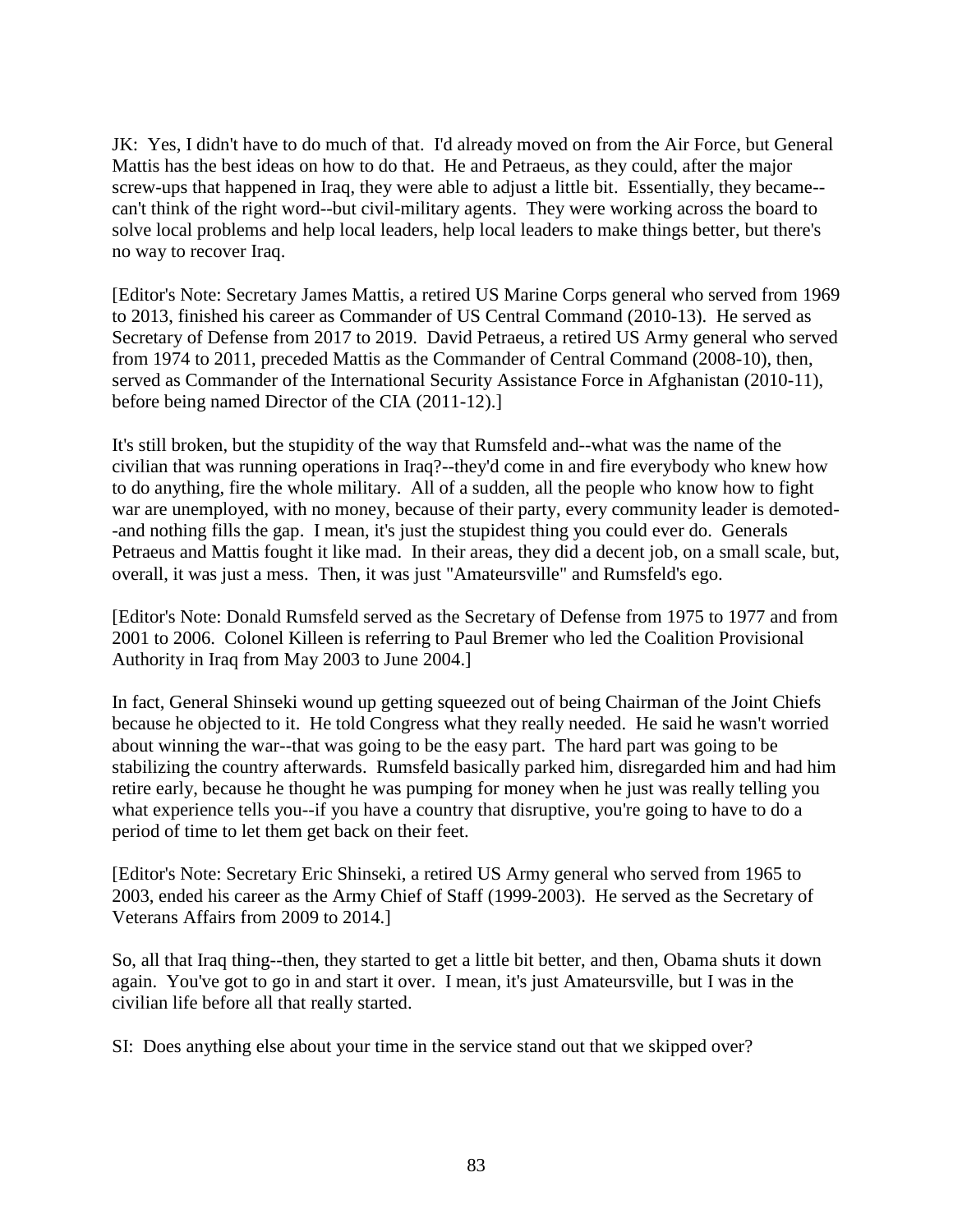JK: Nothing leaps to mind. I think we covered a lot of territory. Basically, it was a great experience. I never planned to stay in the military, but, once I got hooked on trying to solve problems that hadn't been solved before, like the drug issues and the racial conflict and all that stuff, finding ways to ameliorate that and make progress, it just was intellectually and professionally so exciting and challenging that I wound up hanging around. Then, after that, terrorism showed up. So, I mean, that's just been a really good run, a lot of fun.

SI: Yes. It seems like people who are in positions of dealing with new problems tend to face an uphill battle. You were in a military geared towards fighting a large war with the Soviet Bloc, essentially. Were there areas where you felt like you were facing a lot of resistance? You mentioned the one issue with the thesis on terrorism, but were there other areas where you were maybe bringing in new ideas or something like that?

JK: You talking the drug and alcohol or the terrorism, or both?

## SI: Either one.

JK: Yes. No, the racial and the drug and alcohol got to be such a serious problem--that commanders didn't have answers to--that they were looking for somebody who could take it on and figure out how to make it better. I mean, they were getting killed politically and in their effectiveness figures in maintenance and discipline rates and all that stuff, people taking over dining halls and getting ten days until they get the dining hall back from the black folks who took it and all that stuff going on. They had no answers; that's outside their experience. So, there's no question of lack of support then.

Reconfiguring the deployment of security troops in Europe, I had a real advantage there in that I mentioned that the fellow who helped me manage the deer herd on Ramstein Airbase was the Commanding General in Europe, General Bob Oaks. So, if the Commanding General is with you, you don't get too much resistance.

## SI: Yes.

JK: So, the one funny story, we had a tree out behind my house there. Usually, when I had to hang a deer for a day or two before I got a chance to butcher it, I'd hang it in that tree out there. I had one woman, one wife, who I think she was a lieutenant colonel's wife, but she just hated hunting and hated killing animals. She was going to do a formal complaint against me. Her husband about choked, because it wasn't my deer--it was General Oaks'. [laughter]

So, no, he was really receptive. He very clearly understood that the game had changed once the Soviet Union was gone. He was seeing this stuff going on around the world. He knew the task in Somalia and he knew what was going on with ethnic cleansing. So, he was looking for solutions. We had a good personal relationship and he trusted me. So, there was no obstacles whatsoever. I had full support to be able to do it. So, there was no resistance, but that was unique, I mean. He's not very healthy right now, but we were good friends for quite a period of time and strong support.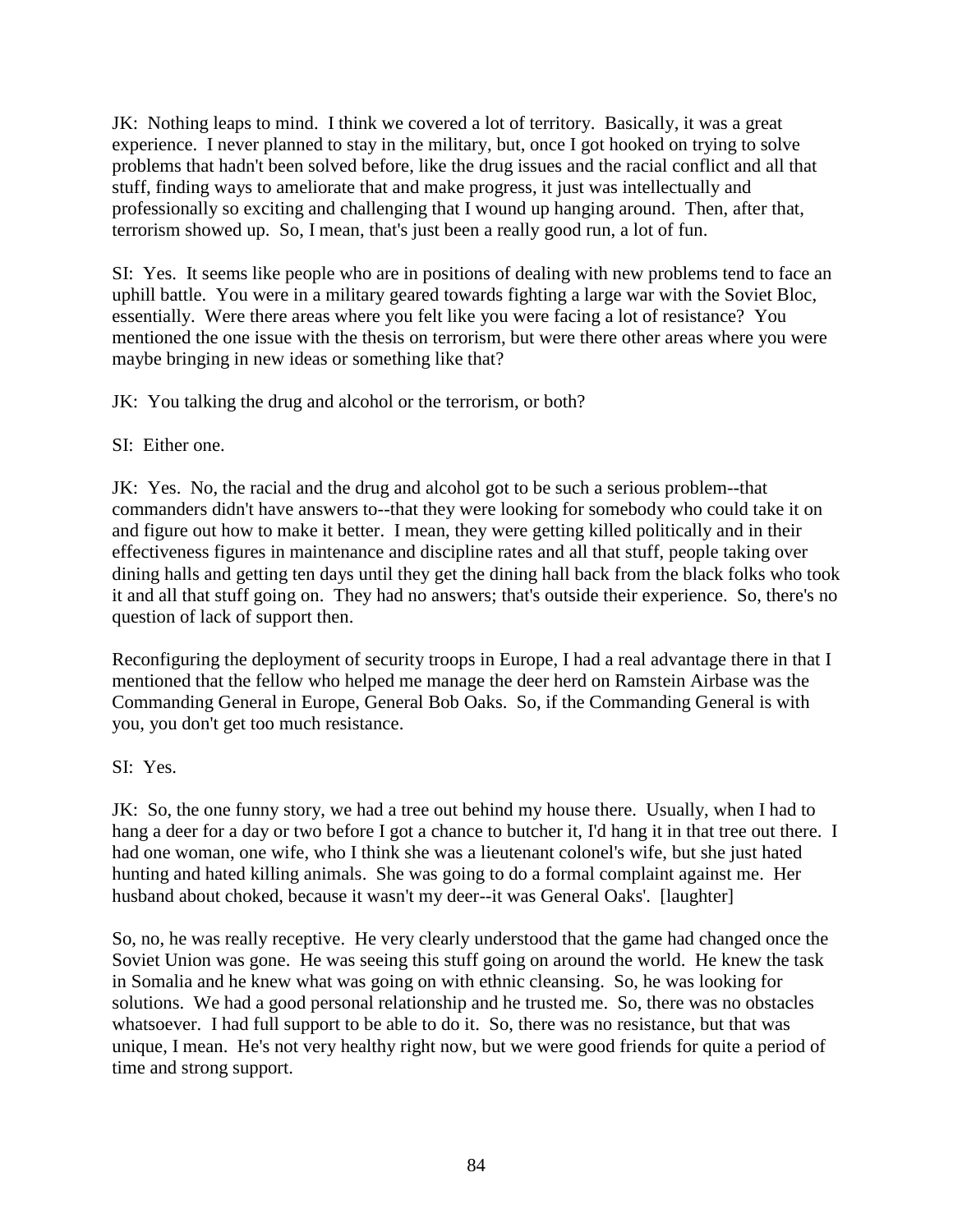SI: Wow.

JK: So, I never hit any major obstructions. There's one minor time that there's one obstacle. General Bennie Davis was the Director of Personnel Programs when I was working on the Air Staff. I worked for him when we designed the original drug programs and really got things started. I was in and out of his office all the time. He got promoted to be a three-star and Director of Personnel.

[Editor's Note: US Air Force General Benton "Bennie" L. Davis (1928-2012) served as Commander-in-Chief of Strategic Air Command from 1981 until his retirement in 1985. He became Director, Personnel Plans, Office of the Deputy Chief of Staff, Personnel in 1975, then served as Deputy Chief of Staff, Personnel from 1977 to 1979. ]

They brought in a sharp fighter pilot, but he had no administrative experience at all. He ordered me not to ever go to see General Davis anymore. Everything came through him. So, General Davis is sending me a note, "Jack, what's going on with this?" I'm not allowed to answer it. Pretty soon, he's pissed and he said, "Get your ass up here."

So, then, the two-star went with me. He said, "Sir, I've told him, I'm the guy that has your job now, not you. I don't want him in contact with you. I'll take care of it." General Davis said, "You'd better make it work." About four months later, he was retired. [laughter] They got a new guy in, because he did that across the board. He tried to stop information from flowing to General Davis.

SI: Wow.

JK: And Davis would get a call to go to "The Hill" and talk to a Congressional staffer, "I'll see you in three hours." He's got no information, looks like a dummy, because this guy's keeping information from him and saying he's going to manage it all. Davis got fed up with it. It wasn't just me. So, that kind of obstruction happens once in a while, but it doesn't last very long when you're in a hotspot. So, he was up there for a two to three-year tour and lasted four or five months and was retired.

SI: General Davis was the head of the Personnel Office for the Air Force.

JK: For the Air Force, yes.

SI: Okay.

JK: He was, first, the Personnel Programs, as a two-star, got his third star and was Personnel for the whole Air Force. After that, he got his fourth star. I think he was Commander-in-Chief of Strategic Air Command at that point. When you're sitting in Washington and you've got the Congressmen after you every single day, you don't keep the boss from hearing bad news.

SI: Yes.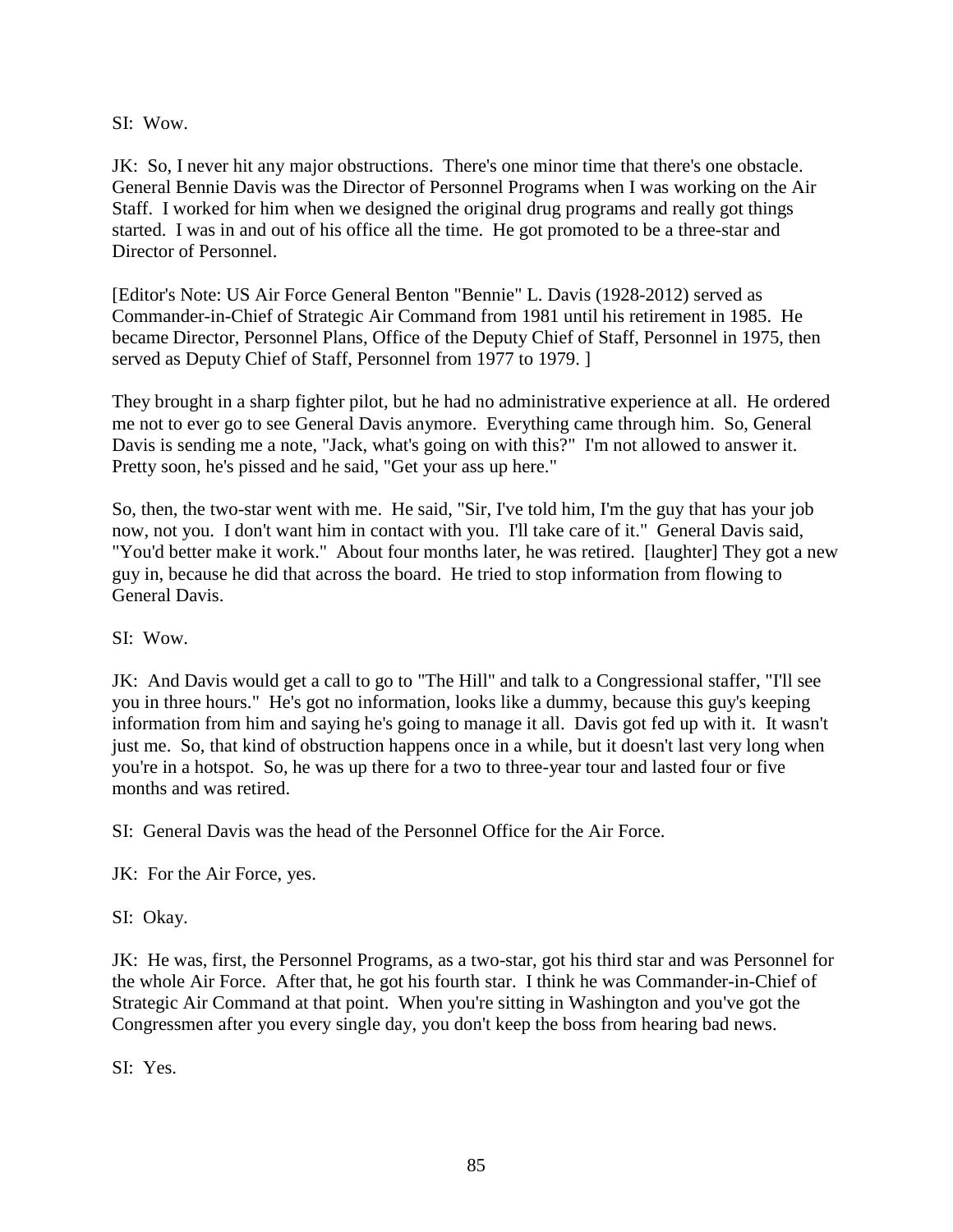JK: You don't do that, [laughter] because you're going to mortify him when he gets over there and some staffer who's twenty-four years old knows more than the General does about his own operation. That's not going to last long, and it didn't.

So, that kind of obstruction, I never really encountered that for any period of time, but the noholds-barred, direct information, "good, bad and ugly," you better pass up and decide how you're going to deal with it or you're gone. That's part of that, "You do that in combat, people die." So, I mean, you get in the habit of straight talk. If you don't, you don't last, no.

SI: Yes.

JK: They used to joke about, "You damn security cops, you get your promotions--ninety-five percent of you make colonel." I said, "Did you ever do the calculation on how many got fired on the route to that?" [laughter] The rate goes way down.

SI: Yes.

JK: Way down, yes. You just can't tolerate people who are screwing up protecting the nuclear arsenal, just can't do that. So, it's interesting, isn't it?

SI: Yes. As a final wrap-up question, looking at your career in the Air Force, what would you say was your most vivid memory, whether we have discussed it or not?

JK: There's a bunch. The C-5 crash was one biggie.

SI: Yes.

JK: The whole process, at the time, of reconfiguring the way we secured airbases in Europe was a biggie. That wasn't a one-time event, but that was a biggie. The experience of getting crucified by Congress for the crash on the deck of the *Nimitz* was another significant one. No, just off the top of my head, they kind of leap to mind.

SI: Yes.

JK: The potential civilian airliner crash at Carswell Air Force Base, when I was a new lieutenant, I was too stupid to know it. [laughter] I didn't know enough to make that up near the top of my list, but that would've been if I knew more about what the risks were there.

SI: Yes.

JK: Because all you need is for him to crash and spin off and take out three bombers with nukes on them and break them open, and then, have the radioactive issue. They wouldn't explode, but you could have radioactivity scattered all over the runway and dead civilian bodies--dodged all that, but that could've been a significant emotional experience.

SI: Yes. If there is anything else you would like to add to this session, feel free.